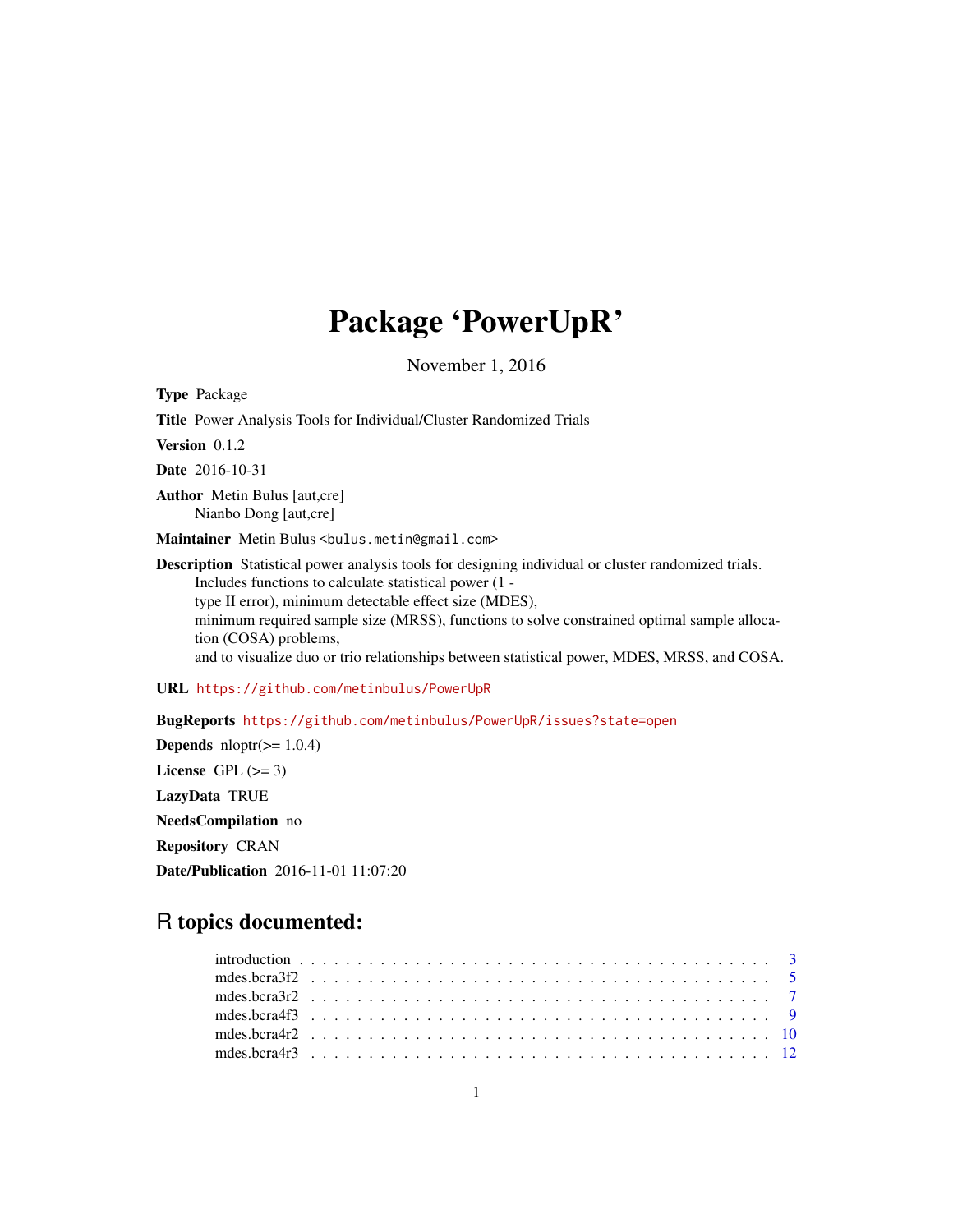| mdes.bira2c1      |                | 14 |
|-------------------|----------------|----|
| mdes.bira2f1      |                | 16 |
| mdes.bira2r1      |                | 17 |
| mdes.bira3r1      |                | 19 |
| mdes.bira4r1      |                | 21 |
| mdes.cra $2r2$    |                | 23 |
| mdes.cra $3r3$    |                | 24 |
|                   |                | 26 |
|                   |                | 27 |
|                   |                | 29 |
|                   |                | 31 |
|                   |                | 33 |
|                   |                | 35 |
|                   |                | 37 |
|                   |                | 39 |
| mrss.bira2f1      |                | 41 |
|                   | $mrss.bira2r1$ | 43 |
| mrss.bira3r1      |                | 45 |
| mrss.bira4r1      |                | 47 |
| mrss.cra2r2       |                | 49 |
|                   |                | 51 |
|                   |                | 53 |
| $mrss.$ ira $1r1$ |                | 55 |
| mrss.to.mdes      |                | 56 |
|                   |                | 57 |
|                   |                | 58 |
|                   |                | 61 |
|                   |                | 64 |
| optimal.bcra4r2   |                | 67 |
| optimal.bcra4r3   |                | 70 |
| optimal.bira2c1   |                | 74 |
| optimal.bira2f1   |                | 77 |
| optimal.bira2r1   |                | 79 |
| optimal.bira3r1   |                | 83 |
| optimal.bira4r1   |                | 86 |
| optimal.cra2r2.   |                | 89 |
|                   |                | 92 |
|                   |                | 95 |
|                   |                | 98 |
|                   |                |    |
|                   |                |    |
|                   |                |    |
|                   |                |    |
|                   |                |    |
|                   |                |    |
|                   |                |    |
|                   |                |    |
|                   |                |    |
|                   |                |    |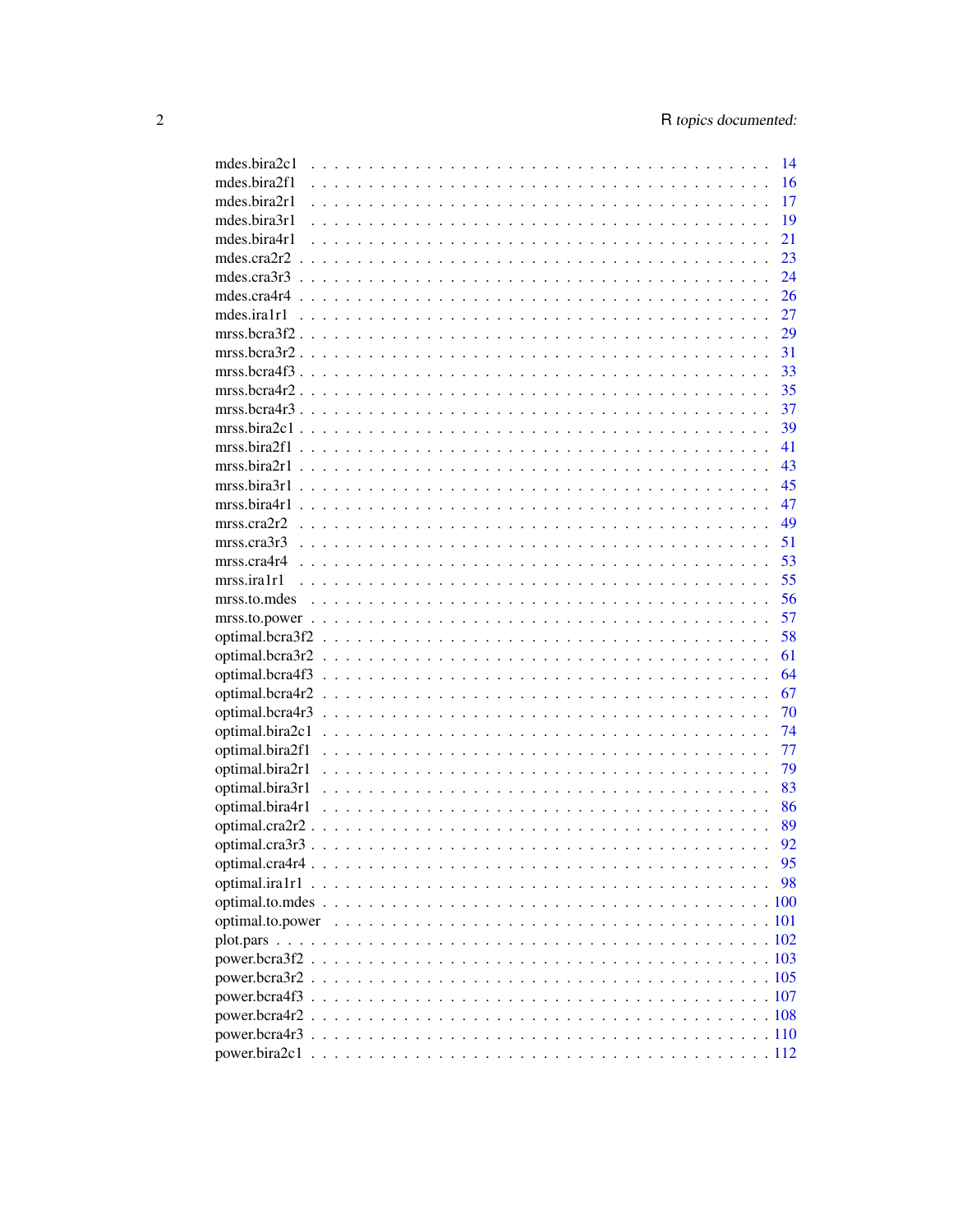#### <span id="page-2-0"></span>introduction 3

|  |  |  |  |  |  |  |  |  |  |  |  |  |  |  |  |  |  |  |  |  | 130 |
|--|--|--|--|--|--|--|--|--|--|--|--|--|--|--|--|--|--|--|--|--|-----|

introduction *Introduction to* PowerUpR

#### **Description**

PowerUpR is an implementation of *PowerUp!* in R environment (R Core Team, 2016). *PowerUp!* is a statistical power analysis tool to calculate minimum detectable effect size (MDES) and top level minimum required sample size (MRSS) for various experimental and quasi-experimental designs including cluster randomized trials (Dong & Maynard, 2013). PowerUpR package, however, solely focuses on cluster randomized trials and adds several additional features. The package bases its framework on three fundemental concepts in statistical power analysis; MDES calculation, sample size calculation, and power calculation. Congruent with this framework, PowerUpR additionally provides tools to calculate statistical power, MRSS for any level, and to solve constrained optimal sample allocation (COSA; Hedges & Borenstein, 2014; Raudenbush, 1997; Raudenbush & Liu, 2000) problems. COSA problems can be solved in the following forms, (i) under budgetary constraints given marginal costs per unit, (ii) under power constraints given marginal costs per unit, (iii) under MDES constraints given marginal costs per unit, and (iv) under sample size constraints for one or more levels along with any of the i, ii or iii options. Congruent with the three fundemental concepts the package also provides tools for graphing two and three dimensional relationships to investiage relative standing of design parameter under investigation.

A design parameter (one of the MDES, MRSS, power, or COSA) can be requested by using approriate function given design characteristics. Except for graphing functions, each function begins with an **output** name, following by a period, and a **design** name. There are four types of output; mdes, power, mrss, and optimal, and 14 types of design; ira1r1, bira2r1, bira2f1, bira2c1, cra2r2, bira3r1, bcra3r2, bcra3f2, cra3r3, bira4r1, bcra4r2, bcra4r3, bcra4f3, and cra4r4. The first three letters of the design stands for the type of assignment, for individual random assignment ira, for blocked individual random assignment bira, for cluster random assignment cra, and for blocked cluster random assignment bcra. It is followed by a number indicating number of levels. A single letter followed by a number indicates whether a block is considered to be r, random; f, fixed; or c, constant and the level at which random assingment takes place. So, to find MDES for 2 level cluster randomized blocked (random) design where random assignment is at level 1, function mdes.cra2r1 is used.

Each function requires slightly different arguments depending on the output it produces and the design. Most of the arguments have default values to provide users a starting point. For all functions default values are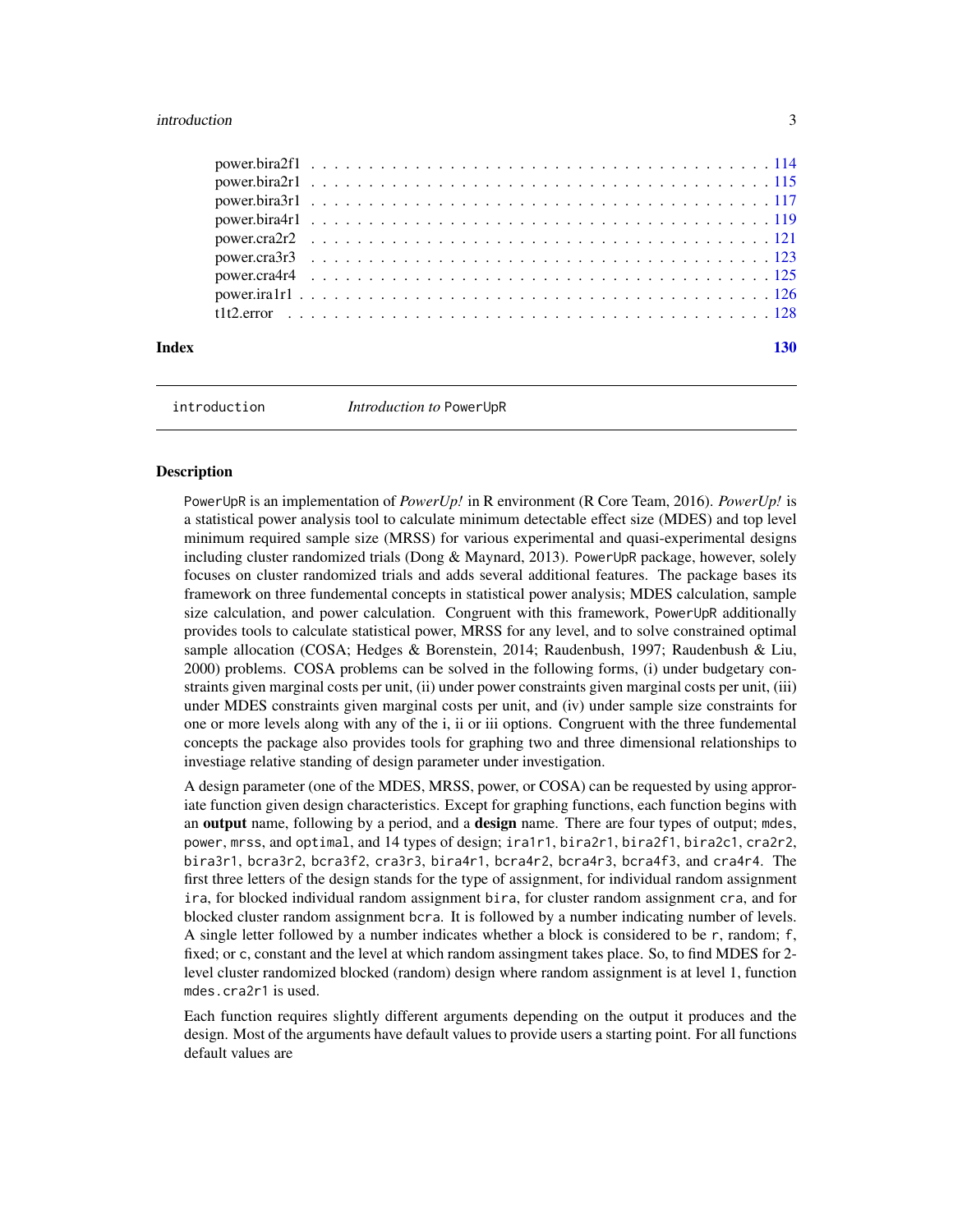#### 4 introduction and the contract of the contract of the contract of the contract of the contract of the contract of the contract of the contract of the contract of the contract of the contract of the contract of the contrac

- mdes  $= .25$
- power  $(1 \beta) = .80$
- alpha  $(\alpha) = .05$
- $•$  two.tail = TRUE
- $P = .50$

and depending on the design

- any of one of  $g1$ ,  $g2$ ,  $g3$ ,  $g4 = 0$
- any sequence of R12, R22, R32, R42 = 0
- any sequence of RT22, RT32, RT42 = 0

Users should be aware of default values and change them if necessary. Depending on the function minimum required arguments are

- any sequence of rho2, rho3, rho4
- any sequence of omega2, omega3, omega4
- any one of, any sequence of, or any combination of n, J, K, L

For definition of above-mentioned parameters see Dong  $\&$  Maynard (2013) and Hedges  $\&$  Rhoads (2009), or help files for individual functions. For reference intraclass correlation (rho2, rho3) values see Dong, Reinke, Herman, Bradshaw, and Murray (2016), Hedberg and Hedges (2014), Hedges and Hedberg (2007, 2013), Kelcey, and Phelps (2013), Schochet (2008), Spybrook, Westine, and Taylor (2016).

For reference variance (R12, R22, R32) values see Bloom, Richburg-Hayes, and Black (2007), Deke et al. (2010), Dong et al. (2016), Hedges and Hedberg (2013), Kelcey, and Phelps (2013), Spybrook, Westine,and Taylor (2016), Westine, Spybrook, and Taylor (2013). Users can also obtain design parameters for various levels using publicly available state or district data.

Click for the [vignettes](http://rpubs.com/metinbulus/powerupr_vignettes) demonstrating how to use PowerUpR package.

Please email us any issues or suggestions.

#### Author(s)

Metin Bulus <bulus.metin@gmail.com> Nianbo Dong <dong.nianbo@gmail.com>

#### References

Bloom, H. S., Richburg- Hayes, L. & Black, A. R. (2007). Using Covariates to Improve Precision for Studies that Randomize Schools to Evaluate Educational Interventions. *Educational Evaluation and Policy Analysis, 29(1)*, 0-59.

Deke, John, Dragoset, Lisa, and Moore, Ravaris (2010). Precision Gains from Publically Available School Proficiency Measures Compared to Study-Collected Test Scores in Education Cluster-Randomized Trials (NCEE 2010-4003). Washington, DC: National Center for Education Evaluation and Regional Assistance, Institute of Education Sciences, U.S. Department of Education. <http://ies.ed.gov/ncee/pubs/20104003/>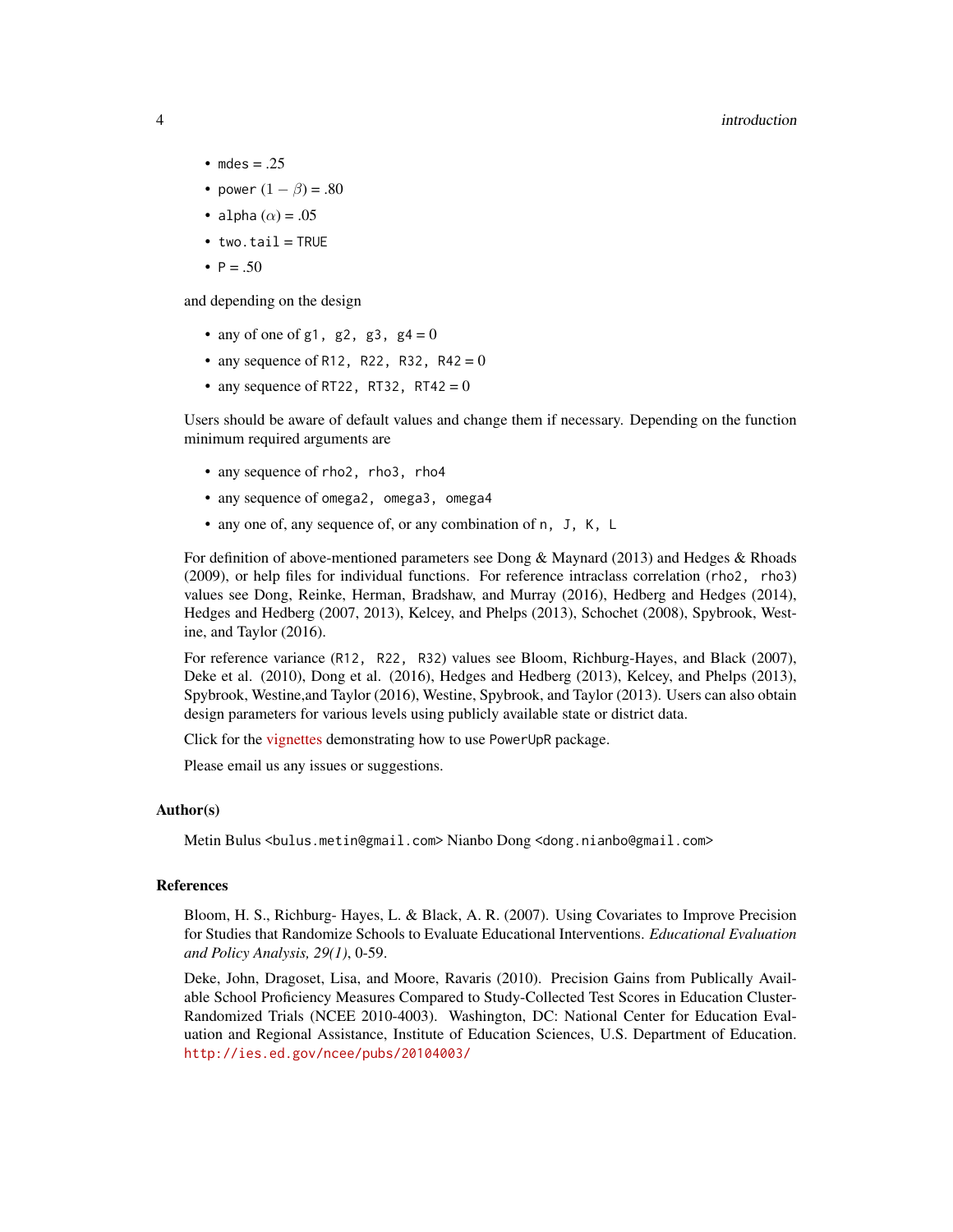<span id="page-4-0"></span>Dong & Maynard (2013). PowerUp!: A Tool for Calculating Minum Detectable Effect Sizes and Minimum Required Sample Sizes for Experimental and Quasi-Experimental Design Studies,*Journal of Research on Educational Effectiveness, 6(1)*, 24-6.

Dong, N., Reinke, W. M., Herman, K. C., Bradshaw, C. P., & Murray, D. W. (2016). Meaningful effect sizes, intraclass correlations, and proportions of variance explained by covariates for panning two-and three-level cluster randomized trials of social and behavioral outcomes. *Evaluation Review*. doi: 10.1177/0193841X16671283

Hedges, L. V., & Borenstein, M. (2014). Conditional Optimal Design in Three- and Four-Level Experiments. *Journal of Educational and Behavioral Statistics, 39(4)*, 257-281

Hedberg, E., & Hedges, L. V.(2014). Reference Values of Within-District Intraclass Correlations of Academic Achivement by District Characteristics: Results From a Meta-Analysis of District-Specified Values. *Evaluation Review, 38(6)*, 546-582.

Hedges, L. V., & Hedberg, E. (2007). Interclass correlation values for planning group-randomized trials in education. *Educational Evaluation and Policy Analysis, 29(1)*, 60-87.

Hedges, L. V., & Hedberg, E. (2013). Interclass Correlations and Covariate Outcome Correlations for Planning Two- and Three-Level Cluster-Randomized Experiments in Education. *Evaluation Review, 37(6)*, 445-489.

Hedges, L. & Rhoads, C.(2009). Statistical Power Analysis in Education Research (NCSER 2010- 3006). Washington, DC: National Center for Special Education Researc , Institute of Education Sciences, U.S. Department of Education. This report is available on the IES website at [http:](http://ies.ed.gov/ncser/) [//ies.ed.gov/ncser/](http://ies.ed.gov/ncser/).

Kelcey, B., & Phelps, G. (2013). Strategies for improving power in school randomized studies of professional development. *Evaluation Review, 37(6)*, 520-554.

R Core Team (2016). R: A language and environment for statistical computin . R Foundation for Statistical Computing, Vienna, Austria. <https://www.R-project.org>.

Raudenbush, S. W. (1997). Statistical analysis and optimal design for cluster randomized trials. *Psychological Methods, 2*, 173-185.

Raudenbush, S. W., & Liu, X. (2000). Statistical power and optimal design for multisite trials. *Psychological Methods, 5*, 199-213.

Schochet, P. Z. (2008). Statistical Power for Random Assignment Evaluations of Education Programs. *Journal of Educational and Behavioral Statistics, 33(1)*, 62-87

Spybrook, J., Westine, C. D., & Taylor, J. A. (2016). Design Parameters for Impact Research in Science Education: A Multisite Anlaysis. *AERA Open, 2(1)*, 1-15.

Westine, C. D., Spybrook, J., & Taylor, J. A. (2013). An Empirical Investigation of Variance Design Parameters for Planning Cluster-Randomized Trials of Science Achievement. *Evaluation Review, 37(6)*, 490-519.

<span id="page-4-1"></span>mdes.bcra3f2 *Model 4.1: MDES Calculator for 3-Level Fixed Effects Blocked Cluster Random Assignment Design, Treatment at Level 2*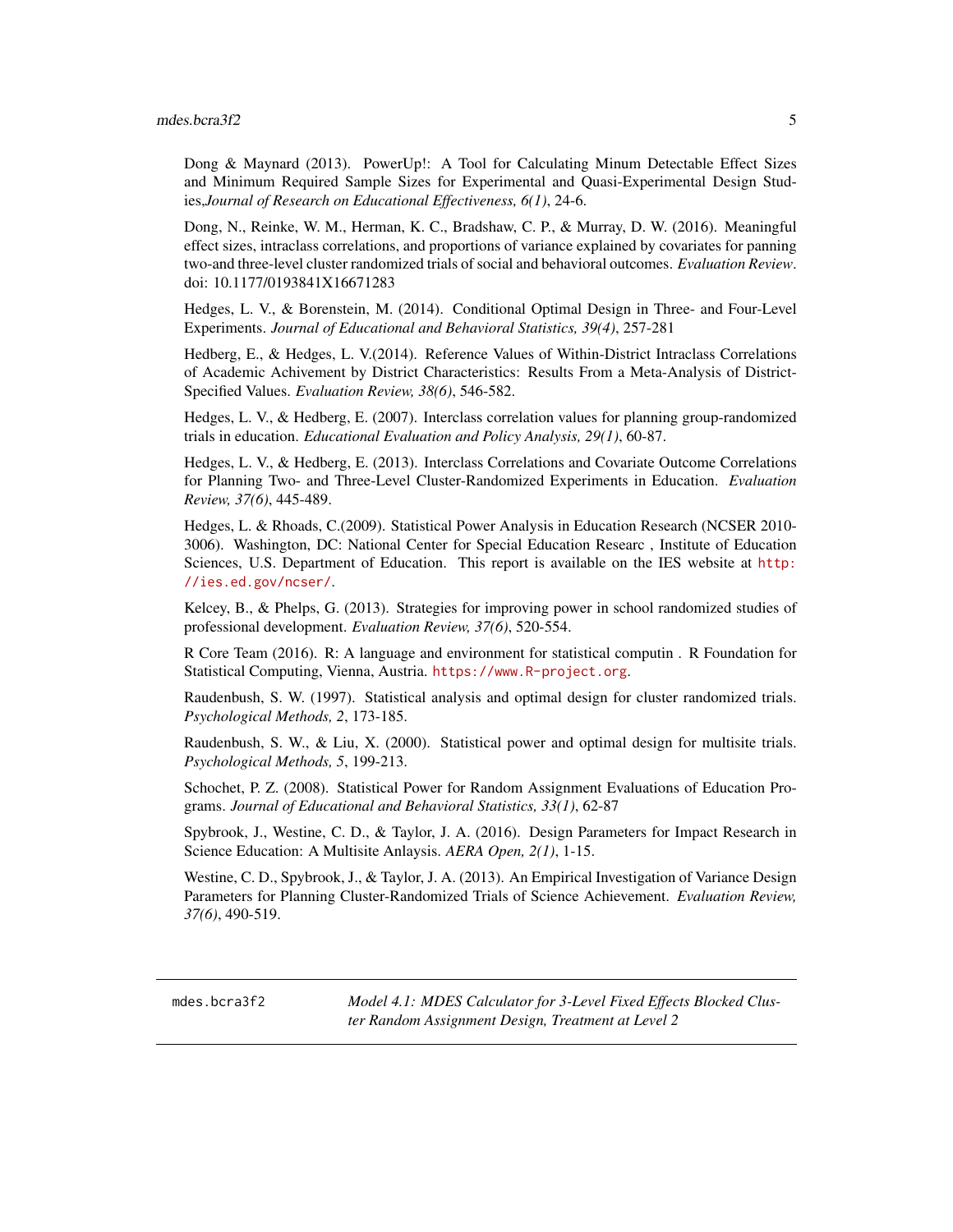# Description

mdes.bcra3f2 calculates minimum detectable effect size (MDES) for designs with 3-levels where level 2 units are randomly assigned to treatment and control groups within level 3 units (fixed blocks).

# Usage

```
mdes.bcra3f2(power=.80, alpha=.05, two.tail=TRUE,
           rho2, P=.50, g2=0, R12=0, R22=0,
           n, J, K, ...)
```
# Arguments

| power           | statistical power (1 - type II error).                                                                |
|-----------------|-------------------------------------------------------------------------------------------------------|
| alpha           | probability of type I error.                                                                          |
| two.tail        | logical; TRUE for two-tailed hypothesis testing, FALSE for one-tailed hypothesis<br>testing.          |
| rho2            | proportion of variance in the outcome explained by level 2 units.                                     |
| P               | average proportion of level 2 units randomly assigned to treatment within level<br>3 units.           |
| g2              | number of covariates at level 2.                                                                      |
| R <sub>12</sub> | proportion of level 1 variance in the outcome explained by level 1 covariates.                        |
| R <sub>22</sub> | proportion of level 2 variance in the outcome explained by level 2 covariates.                        |
| n               | harmonic mean of level 1 units across level 2 units (or simple average).                              |
| J               | harmonic mean of level 2 units across level 3 units (or simple average).                              |
| К               | level 3 sample size.                                                                                  |
| $\cdots$        | to handle extra parameters passed from other functions, do not define any addi-<br>tional parameters. |

# Details

MDES formula and further definition of design parameters can be found in Dong & Maynard (2013).

#### Value

| fun  | function name.                                                                                     |
|------|----------------------------------------------------------------------------------------------------|
| par  | list of parameters used in MDES calculation.                                                       |
| df   | model degrees of freedom                                                                           |
| м    | multiplier for MDES calcuation given model degrees of freedom, $\alpha$ and $\beta$ (1-<br>power). |
| mdes | minimum detectable effect size and 95% lower and upper confidence limits.                          |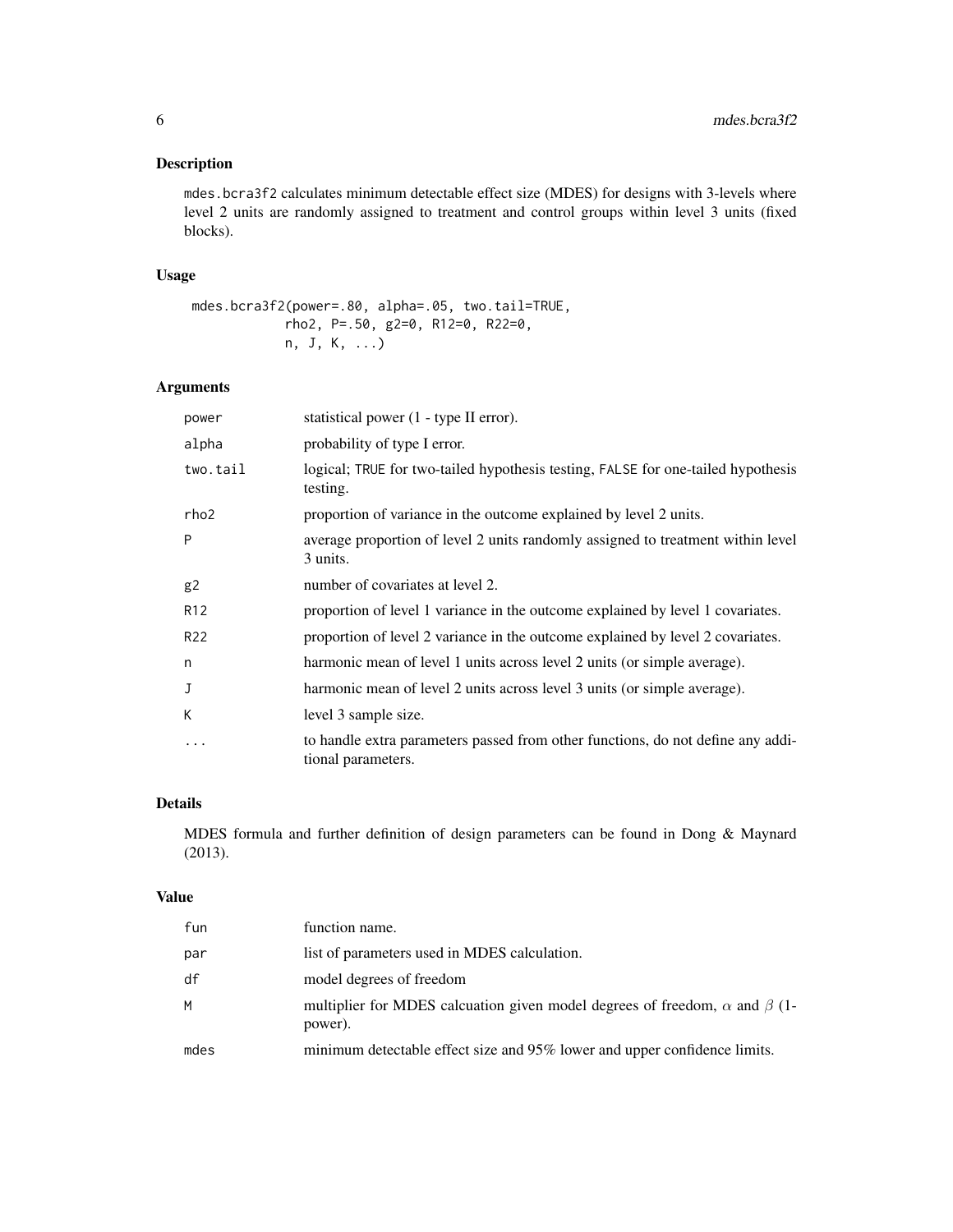#### <span id="page-6-0"></span>mdes.bcra $3r2$  7

#### Author(s)

Metin Bulus <bulus.metin@gmail.com> Nianbo Dong <dong.nianbo@gmail.com>

#### References

Dong & Maynard (2013). PowerUp!: A Tool for Calculating Minum Detectable Effect Sizes and Minimum Required Sample Sizes for Experimental and Quasi-Experimental Design Studies,*Journal of Research on Educational Effectiveness, 6(1)*, 24-6.

#### See Also

[power.bcra3f2,](#page-102-1) [mrss.bcra3f2,](#page-28-1) [optimal.bcra3f2](#page-57-1)

#### Examples

## Not run:

mdes.bcra3f2(rho2=.10, n=20, J=44, K=5)

## End(Not run)

<span id="page-6-1"></span>mdes.bcra3r2 *Model 4.2: MDES Calculator for 3-Level Random Effects Blocked Cluster Random Assignment Designs, Treatment at Level 2*

#### Description

mdes.bcra3r2 calculates minimum detectable effect size (MDES) for designs with 3-levels where level 2 units are randomly assigned to treatment and control groups within level 3 units (random blocks).

#### Usage

mdes.bcra3r2(power=.80, alpha=.05, two.tail=TRUE, rho2, rho3, omega3, P=.50, g3=0, R12=0, R22=0, RT32=0, n, J, K, ...)

| power    | statistical power (1 - type II error).                                                       |
|----------|----------------------------------------------------------------------------------------------|
| alpha    | probability of type I error.                                                                 |
| two.tail | logical; TRUE for two-tailed hypothesis testing, FALSE for one-tailed hypothesis<br>testing. |
| rho2     | proportion of variance in the outcome explained by level 2 units.                            |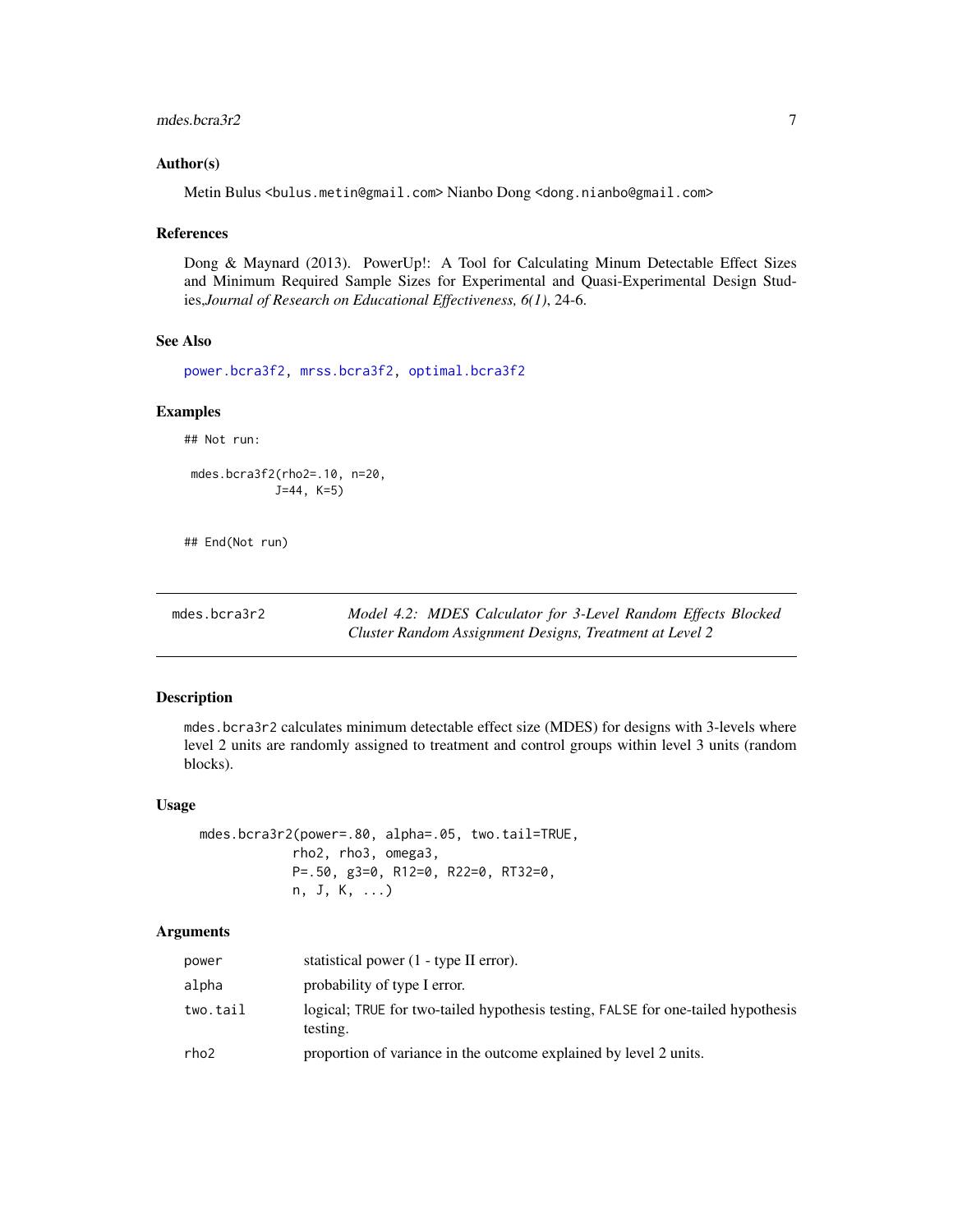| rho3            | proportion of variance in the outcome explained by level 3 units.                                                                |
|-----------------|----------------------------------------------------------------------------------------------------------------------------------|
| omega3          | treatment effect heterogeneity as ratio of treatment effect variance among level<br>3 units to the residual variance at level 3. |
| P               | average proportion of level 2 units randomly assigned to treatment within level<br>3 units.                                      |
| g3              | number of covariates at level 3.                                                                                                 |
| R <sub>12</sub> | proportion of level 1 variance in the outcome explained by level 1 covariates.                                                   |
| R <sub>22</sub> | proportion of level 2 variance in the outcome explained by level 2 covariates.                                                   |
| <b>RT32</b>     | proportion of treatment effect variance among level 3 units explained by level 3<br>covariates.                                  |
| n               | harmonic mean of level 1 units across level 2 units (or simple average).                                                         |
| J               | harmonic mean of level 2 units across level 3 units (or simple average).                                                         |
| K               | level 3 sample size.                                                                                                             |
| $\ddots$        | to handle extra parameters passed from other functions, do not define any addi-<br>tional parameters.                            |

MDES formula and further definition of design parameters can be found in Dong & Maynard (2013).

#### Value

| fun  | function name.                                                                                     |
|------|----------------------------------------------------------------------------------------------------|
| par  | list of parameters used in MDES calculation.                                                       |
| df   | model degrees of freedom                                                                           |
| M    | multiplier for MDES calcuation given model degrees of freedom, $\alpha$ and $\beta$ (1-<br>power). |
| mdes | minimum detectable effect size and 95% lower and upper confidence limits.                          |

# Author(s)

Metin Bulus <bulus.metin@gmail.com> Nianbo Dong <dong.nianbo@gmail.com>

#### References

Dong & Maynard (2013). PowerUp!: A Tool for Calculating Minum Detectable Effect Sizes and Minimum Required Sample Sizes for Experimental and Quasi-Experimental Design Studies,*Journal of Research on Educational Effectiveness, 6(1)*, 24-6.

# See Also

[power.bcra3r2,](#page-104-1) [mrss.bcra3r2,](#page-30-1) [optimal.bcra3r2](#page-60-1)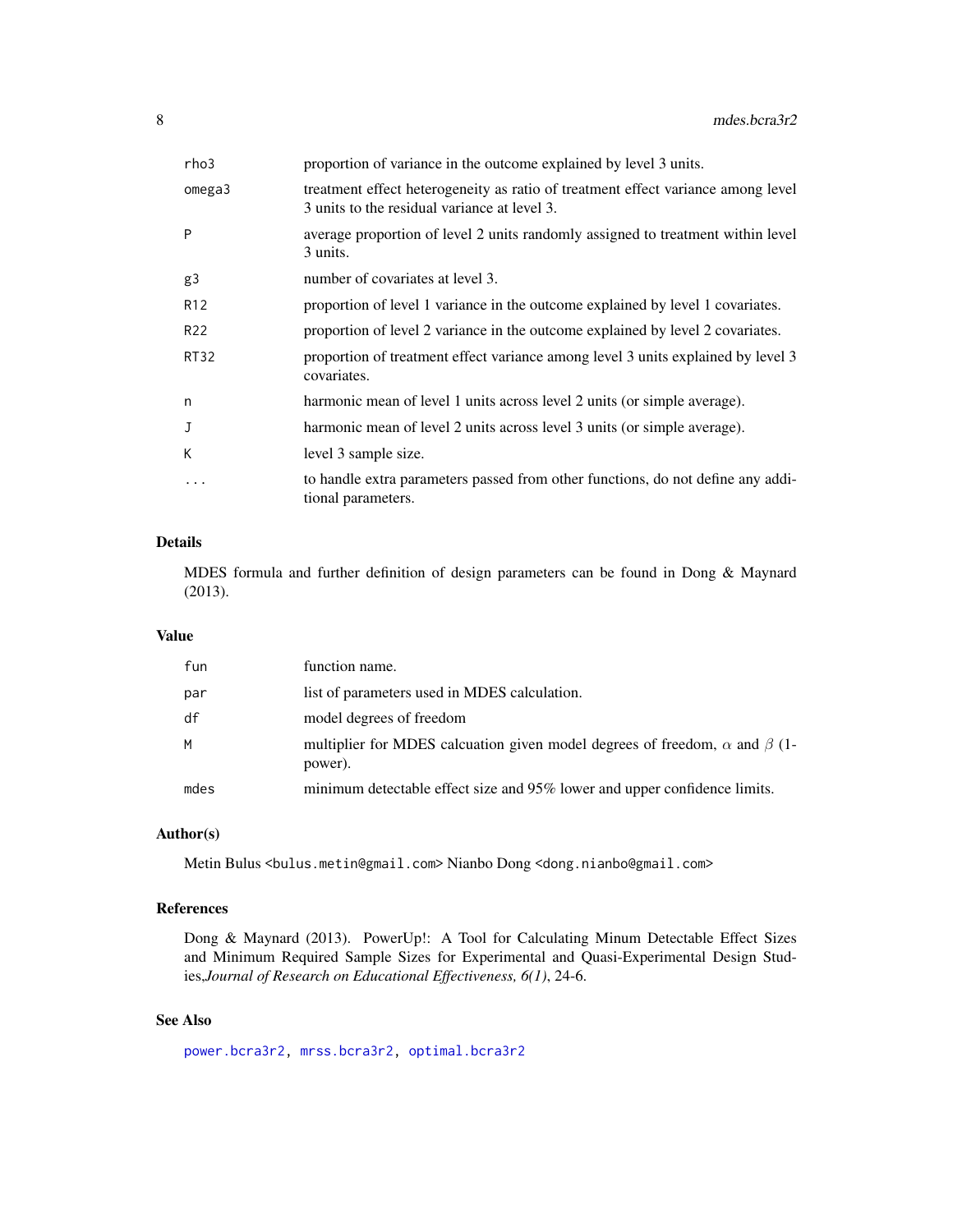# <span id="page-8-0"></span>mdes.bcra4f3 9

# Examples

## Not run:

```
mdes.bcra3r2(rho3=.13, rho2=.10, omega3=.40,
          n=10, J=6, K=24)
```
## End(Not run)

<span id="page-8-1"></span>

| mdes.bcra4f3 | Model 4.4: MDES Calculator for 4-Level Fixed Effects Blocked Clus- |
|--------------|--------------------------------------------------------------------|
|              | ter Random Assignment Designs, Treatment at Level 3                |

# Description

mdes.bcra4f3 calculates minimum detectable effect size (MDES) for designs with 4-levels where level 3 units are randomly assigned to treatment and control groups within level 4 units (fixed blocks).

# Usage

```
mdes.bcra4f3(power=.80, alpha=.05, two.tail=TRUE,
    rho2, rho3,
    P=.50, R12=0, R22=0, R32=0, g3=0,
    n, J, K, L, ...)
```

| power            | statistical power (1 - type II error).                                                                |
|------------------|-------------------------------------------------------------------------------------------------------|
| alpha            | probability of type I error.                                                                          |
| two.tail         | logical; TRUE for two-tailed hypothesis testing, FALSE for one-tailed hypothesis<br>testing.          |
| rho <sub>2</sub> | proportion of variance in the outcome explained by level 2 units.                                     |
| rho3             | proportion of variance in the outcome explained by level 3 units.                                     |
| P                | average proportion of level 3 units randomly assigned to treatment within level<br>4 units.           |
| g3               | number of covariates at level 3.                                                                      |
| R <sub>12</sub>  | proportion of level 1 variance in the outcome explained by level 1 covariates.                        |
| R <sub>22</sub>  | proportion of level 2 variance in the outcome explained by level 2 covariates.                        |
| R32              | proportion of level 3 variance in the outcome explained by level 3 covariates.                        |
| n                | harmonic mean of level 1 units across level 2 units (or simple average).                              |
| J                | harmonic mean of level 2 units across level 3 units (or simple average).                              |
| К                | harmonic mean of level 3 units across level 3 units (or simple average).                              |
| L                | number of level 4 units.                                                                              |
| $\ddotsc$        | to handle extra parameters passed from other functions, do not define any addi-<br>tional parameters. |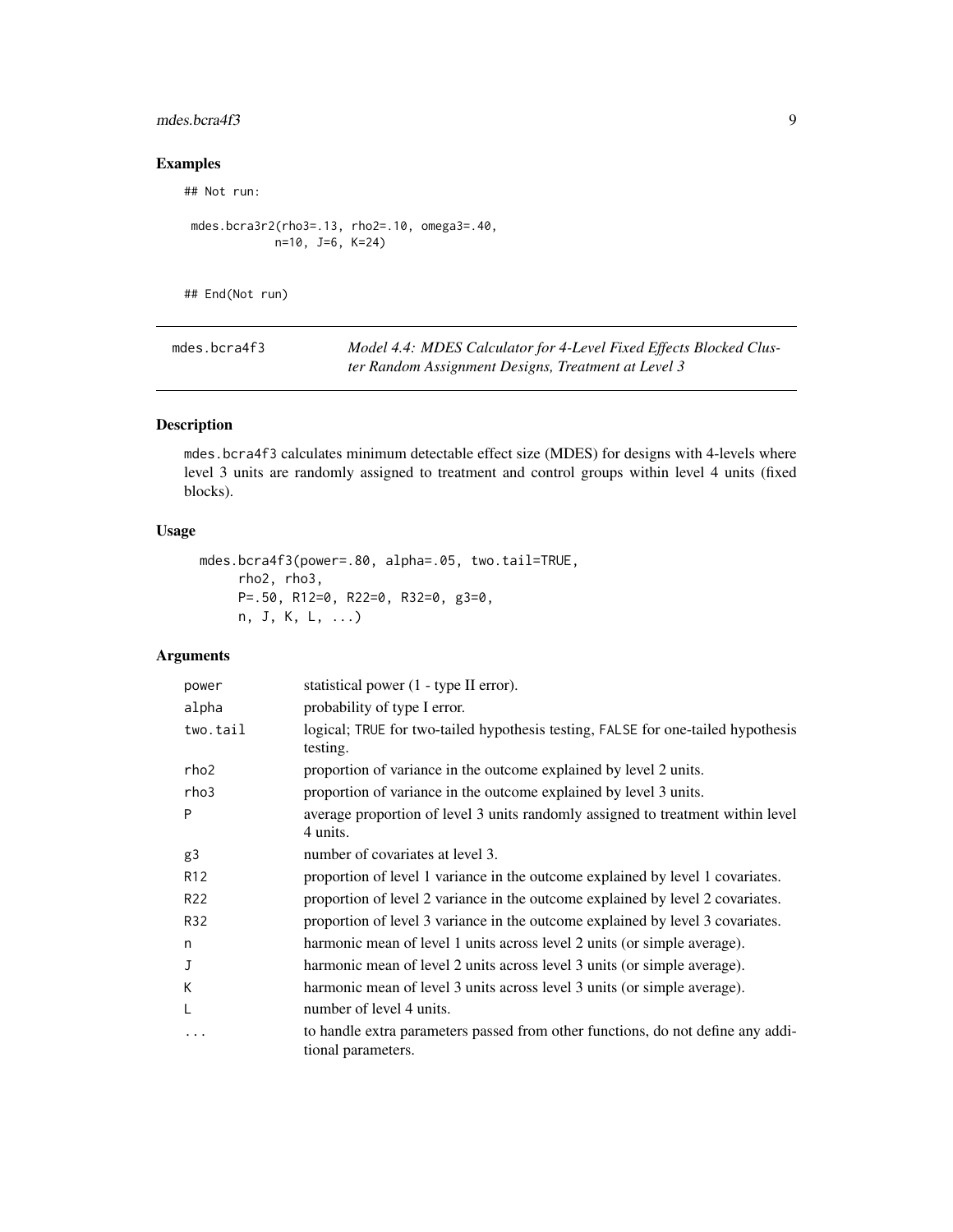<span id="page-9-0"></span>MDES formula and further definition of design parameters can be found in Dong & Maynard (2013).

#### Value

| fun  | function name.                                                                                     |
|------|----------------------------------------------------------------------------------------------------|
| par  | list of parameters used in MDES calculation.                                                       |
| df   | model degrees of freedom                                                                           |
| м    | multiplier for MDES calcuation given model degrees of freedom, $\alpha$ and $\beta$ (1-<br>power). |
| mdes | minimum detectable effect size and 95% lower and upper confidence limits.                          |

#### Author(s)

Metin Bulus <bulus.metin@gmail.com> Nianbo Dong <dong.nianbo@gmail.com>

#### References

Dong & Maynard (2013). PowerUp!: A Tool for Calculating Minum Detectable Effect Sizes and Minimum Required Sample Sizes for Experimental and Quasi-Experimental Design Studies,*Journal of Research on Educational Effectiveness, 6(1)*, 24-6.

# See Also

[power.bcra4f3,](#page-106-1) [mrss.bcra4f3,](#page-32-1) [optimal.bcra4f3](#page-63-1)

#### Examples

```
## Not run:
mdes.bcra4f3(rho3=.15, rho2=.15,
             n=10, J=4, K=4, L=15)
```
## End(Not run)

<span id="page-9-1"></span>mdes.bcra4r2 *Model 4.3: MDES Calculator for 4-Level Random Effects Block Random Assignment Designs, Treatment at Level 2*

# Description

mdes.bcra4r2 calculates minimum detectable effect size (MDES) for designs with 4-levels where level 2 units are randomly assigned to treatment and control groups within level 3 units (random blocks).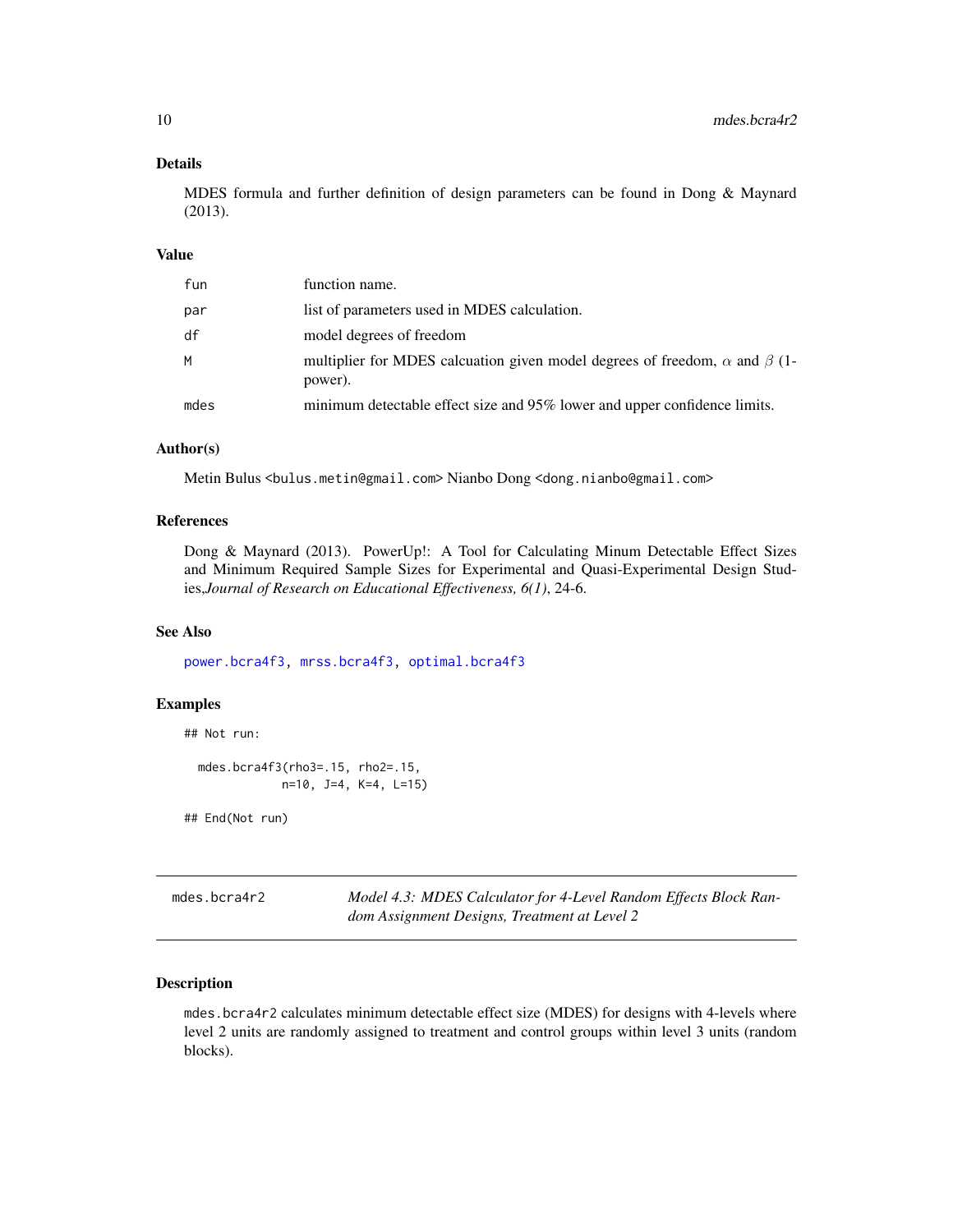# mdes.bcra4r2 11

# Usage

```
mdes.bcra4r2(power=.80, alpha=.05, two.tail=TRUE,
    rho2, rho3, rho4, omega3, omega4,
    P=.50, R12=0, R22=0, RT32=0, RT42=0, g4=0,
    n, J, K, L, ...)
```
# Arguments

| power           | statistical power (1 - type II error).                                                                                           |
|-----------------|----------------------------------------------------------------------------------------------------------------------------------|
| alpha           | probability of type I error.                                                                                                     |
| two.tail        | logical; TRUE for two-tailed hypothesis testing, FALSE for one-tailed hypothesis<br>testing.                                     |
| rho2            | proportion of variance in the outcome explained by level 2 units.                                                                |
| rho3            | proportion of variance in the outcome explained by level 3 units.                                                                |
| rho4            | proportion of variance in the outcome explained by level 4 units.                                                                |
| omega3          | treatment effect heterogeneity as ratio of treatment effect variance among level<br>3 units to the residual variance at level 3. |
| omega4          | treatment effect heterogeneity as ratio of treatment effect variance among level<br>4 units to the residual variance at level 4. |
| P               | average proportion of level 2 units randomly assigned to treatment within level<br>3 units.                                      |
| g <sub>4</sub>  | number of covariates at level 4.                                                                                                 |
| R <sub>12</sub> | proportion of level 1 variance in the outcome explained by level 1 covariates.                                                   |
| R <sub>22</sub> | proportion of level 2 variance in the outcome explained by level 2 covariates.                                                   |
| <b>RT32</b>     | proportion of treatment effect variance among level 3 units explained by level 3<br>covariates.                                  |
| <b>RT42</b>     | proportion of treatment effect variance among level 4 units explained by level 4<br>covariates.                                  |
| n               | harmonic mean of level 1 units across level 2 units (or simple average).                                                         |
| J               | harmonic mean of level 2 units across level 3 units (or simple average).                                                         |
| К               | harmonic mean of level 3 units across level 3 units (or simple average).                                                         |
| L               | number of level 4 units.                                                                                                         |
| $\cdots$        | to handle extra parameters passed from other functions, do not define any addi-<br>tional parameters.                            |

# Details

MDES formula and further definition of design parameters can be found in Dong & Maynard (2013).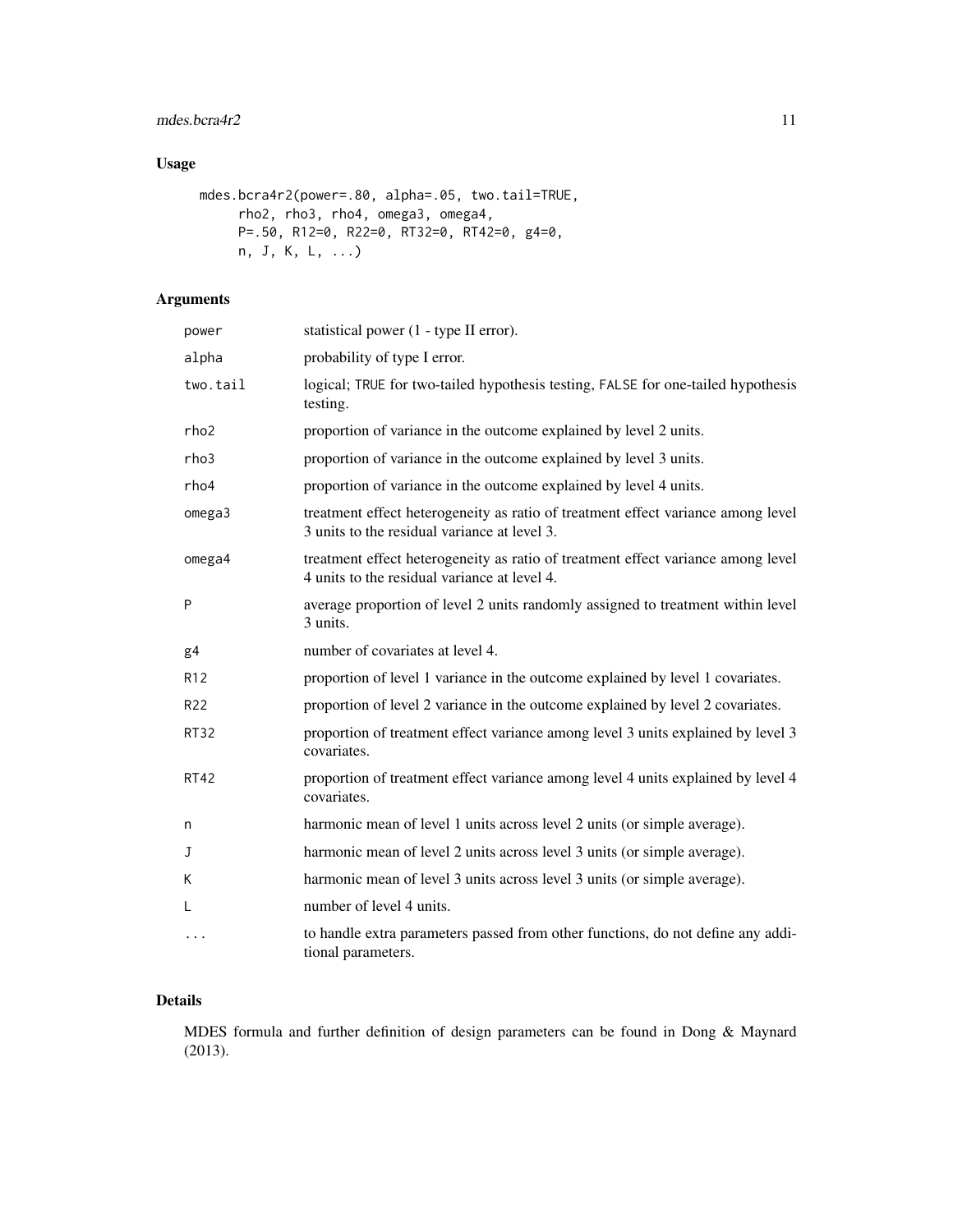#### <span id="page-11-0"></span>Value

| fun  | function name.                                                                                     |
|------|----------------------------------------------------------------------------------------------------|
| par  | list of parameters used in MDES calculation.                                                       |
| df   | model degrees of freedom                                                                           |
| м    | multiplier for MDES calcuation given model degrees of freedom, $\alpha$ and $\beta$ (1-<br>power). |
| mdes | minimum detectable effect size and 95% lower and upper confidence limits.                          |

#### Author(s)

Metin Bulus <bulus.metin@gmail.com> Nianbo Dong <dong.nianbo@gmail.com>

#### References

Dong & Maynard (2013). PowerUp!: A Tool for Calculating Minum Detectable Effect Sizes and Minimum Required Sample Sizes for Experimental and Quasi-Experimental Design Studies,*Journal of Research on Educational Effectiveness, 6(1)*, 24-6.

#### See Also

[power.bcra4r2,](#page-107-1) [mrss.bcra4r2,](#page-34-1) [optimal.bcra4r2](#page-66-1)

# Examples

## Not run:

```
mdes.bcra4r2(rho4=.05, rho3=.15, rho2=.15,
           omega4=.50, omega3=.50,
           n=10, J=4, L=27, K=4)
```
## End(Not run)

mdes.bcra4r3 *Model 4.5: MDES Calculator for 4-Level Random Effects Blocked Cluster Random Assignment Designs, Treatment at Level 3*

#### Description

mdes.bcra4r3 calculates minimum detectable effect size (MDES) for designs with 4-levels where level 3 units are randomly assigned to treatment and control groups within level 4 units (random blocks).

#### Usage

```
mdes.bcra4r3(power=.80, alpha=.05, two.tail=TRUE,
    rho2, rho3, rho4, omega4,
    P=.50, R12=0, R22=0, R32=0, RT42=0, g4=0,
    n, J, K, L, ...)
```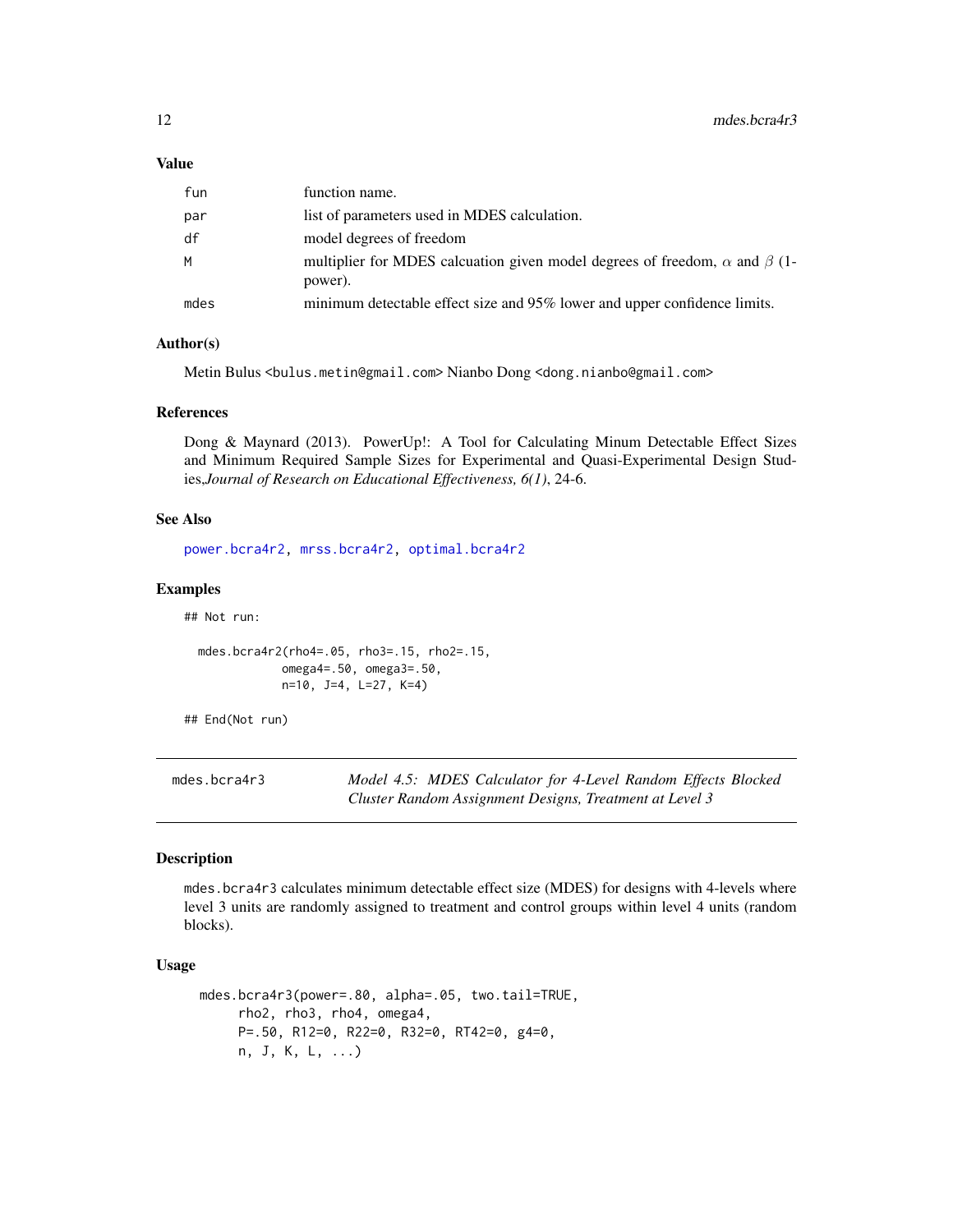# mdes.bcra4r3 13

# Arguments

| power           | statistical power (1 - type II error).                                                                                           |
|-----------------|----------------------------------------------------------------------------------------------------------------------------------|
| alpha           | probability of type I error.                                                                                                     |
| two.tail        | logical; TRUE for two-tailed hypothesis testing, FALSE for one-tailed hypothesis<br>testing.                                     |
| rho2            | proportion of variance in the outcome explained by level 2 units.                                                                |
| rho3            | proportion of variance in the outcome explained by level 3 units.                                                                |
| rho4            | proportion of variance in the outcome explained by level 4 units.                                                                |
| omega4          | treatment effect heterogeneity as ratio of treatment effect variance among level<br>4 units to the residual variance at level 4. |
| P               | average proportion of level 3 units randomly assigned to treatment within level<br>4 units.                                      |
| g4              | number of covariates at level 4.                                                                                                 |
| R <sub>12</sub> | proportion of level 1 variance in the outcome explained by level 1 covariates.                                                   |
| R22             | proportion of level 2 variance in the outcome explained by level 2 covariates.                                                   |
| R32             | proportion of level 3 variance in the outcome explained by level 3 covariates.                                                   |
| <b>RT42</b>     | proportion of treatment effect variance among level 4 units explained by level 4<br>covariates.                                  |
| n               | harmonic mean of level 1 units across level 2 units (or simple average).                                                         |
| J               | harmonic mean of level 2 units across level 3 units (or simple average).                                                         |
| К               | harmonic mean of level 3 units across level 3 units (or simple average).                                                         |
| L               | number of level 4 units.                                                                                                         |
| .               | to handle extra parameters passed from other functions, do not define any addi-<br>tional parameters.                            |

# Details

MDES formula and further definition of design parameters can be found in Dong & Maynard (2013).

# Value

| fun  | function name.                                                                                     |
|------|----------------------------------------------------------------------------------------------------|
| par  | list of parameters used in MDES calculation.                                                       |
| df   | model degrees of freedom                                                                           |
| M    | multiplier for MDES calcuation given model degrees of freedom, $\alpha$ and $\beta$ (1-<br>power). |
| mdes | minimum detectable effect size and 95% lower and upper confidence limits.                          |

# Author(s)

Metin Bulus <br/> <br/> <br/>metin@gmail.com> Nianbo Dong <dong.nianbo@gmail.com>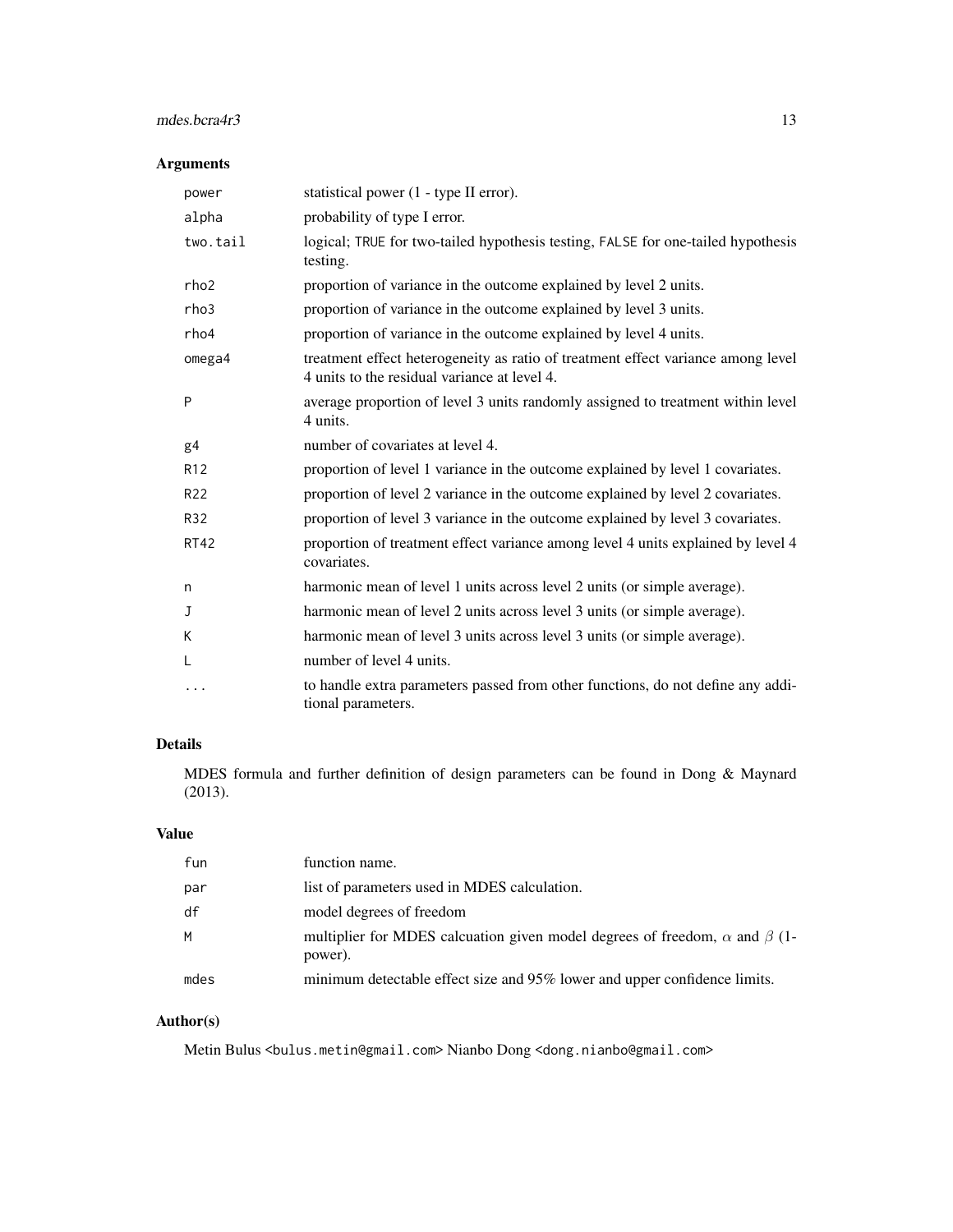# <span id="page-13-0"></span>References

Dong & Maynard (2013). PowerUp!: A Tool for Calculating Minum Detectable Effect Sizes and Minimum Required Sample Sizes for Experimental and Quasi-Experimental Design Studies,*Journal of Research on Educational Effectiveness, 6(1)*, 24-6.

#### See Also

[power.bcra4r3,](#page-109-1) [mrss.bcra4r3,](#page-36-1) [optimal.bcra4r3](#page-69-1)

# Examples

```
## Not run:
```

```
mdes.bcra4r3(rho4=.05, rho3=.15, rho2=.15,
           omega4=.50,
           n=10, J=4, L=27, K=4)
```
## End(Not run)

| mdes.bira2c1 | Model 2.1: MDES Calculator for 2-Level Constant Effects Blocked |
|--------------|-----------------------------------------------------------------|
|              | Individual Random Assignment Designs, Treatment at Level 1      |

# Description

mdes.bira2c1 calculates minimum detectable effect size (MDES) for designs with 2-levels where level 1 units are randomly assigned to treatment and control groups within level 2 units (school intercepts only).

#### Usage

```
mdes.bira2c1(power=.80, alpha=.05, two.tail=TRUE,
           P=.50, g1=0, R12=0,
           n, J, ...)
```

| power           | statistical power (1 - type II error).                                                       |
|-----------------|----------------------------------------------------------------------------------------------|
| alpha           | probability of type I error.                                                                 |
| two.tail        | logical; TRUE for two-tailed hypothesis testing, FALSE for one-tailed hypothesis<br>testing. |
| P               | average proportion of level 1 units randomly assigned to treatment within level<br>2 units.  |
| g1              | number of covariates at level 1.                                                             |
| R <sub>12</sub> | proportion of level 1 variance in the outcome explained by level 1 covariates.               |
| n               | harmonic mean of level 1 units across level 2 units (or simple average).                     |
|                 |                                                                                              |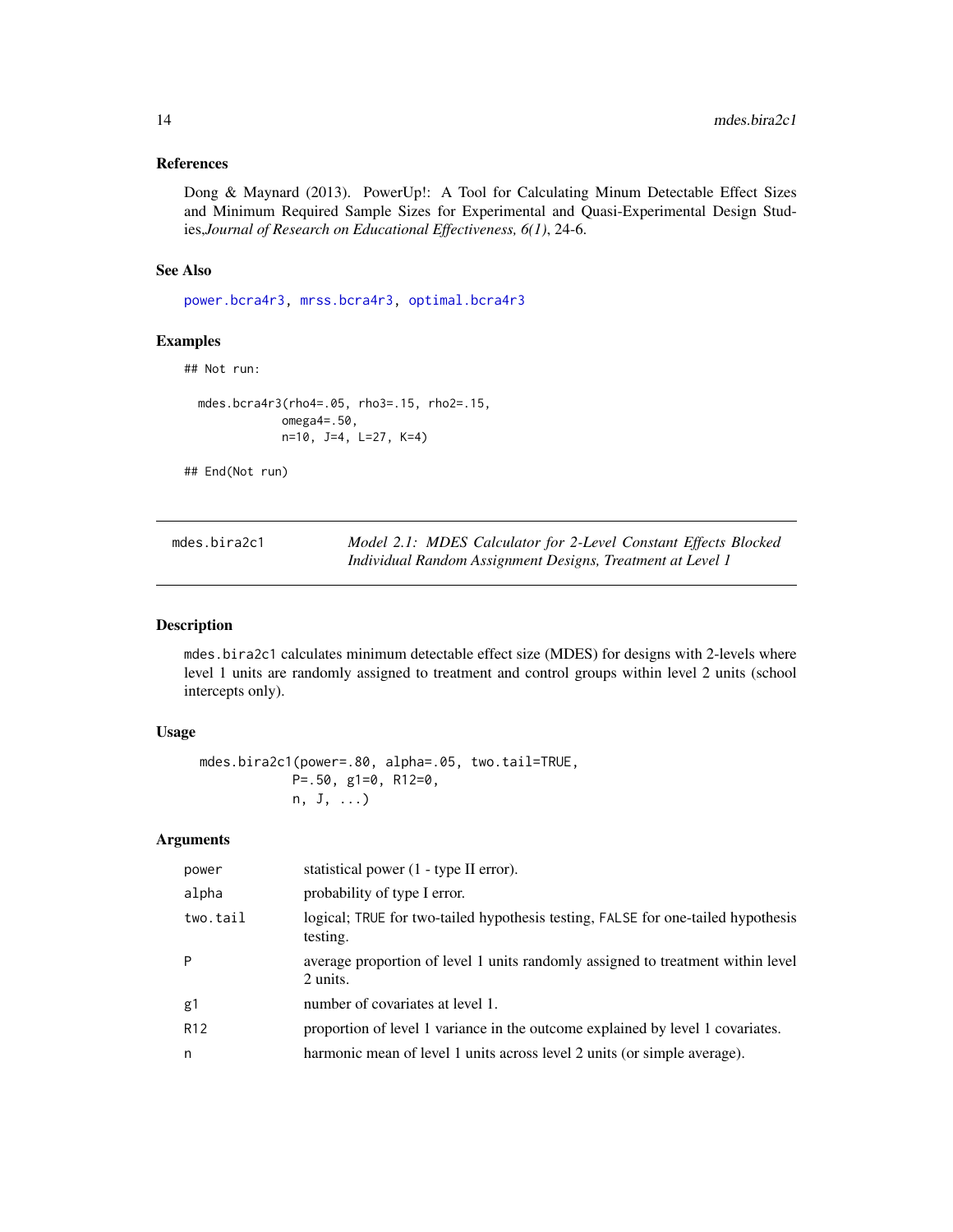#### mdes.bira2c1 15

|          | level 2 sample size.                                                            |
|----------|---------------------------------------------------------------------------------|
| $\cdots$ | to handle extra parameters passed from other functions, do not define any addi- |
|          | tional parameters.                                                              |

# Details

MDES formula and further definition of design parameters can be found in Dong & Maynard (2013).

# Value

| fun  | function name.                                                                                     |
|------|----------------------------------------------------------------------------------------------------|
| par  | list of parameters used in MDES calculation.                                                       |
| df   | model degrees of freedom                                                                           |
| M    | multiplier for MDES calcuation given model degrees of freedom, $\alpha$ and $\beta$ (1-<br>power). |
| mdes | minimum detectable effect size and 95% lower and upper confidence limits.                          |

# Author(s)

Metin Bulus <bulus.metin@gmail.com> Nianbo Dong <dong.nianbo@gmail.com>

#### References

Dong & Maynard (2013). PowerUp!: A Tool for Calculating Minum Detectable Effect Sizes and Minimum Required Sample Sizes for Experimental and Quasi-Experimental Design Studies,*Journal of Research on Educational Effectiveness, 6(1)*, 24-6.

#### See Also

[power.bira2c1,](#page-111-1) [mrss.bira2c1,](#page-38-1) [optimal.bira2c1](#page-73-1)

# Examples

```
## Not run:
```
mdes.bira2c1(n=55, J=3)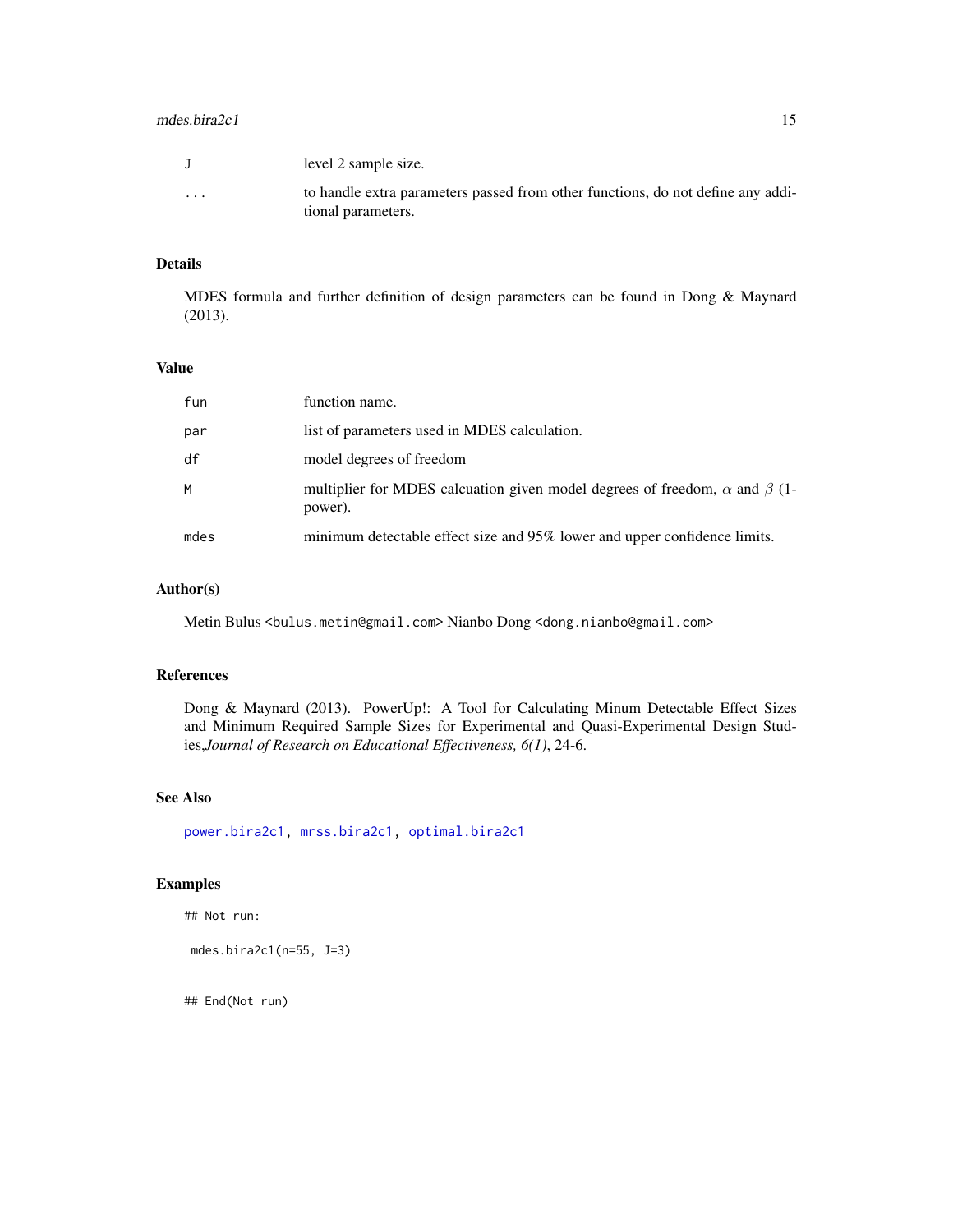<span id="page-15-0"></span>mdes.bira2f1 *Model 2.2: MDES Calculator for 2-Level Fixed Effects Blocked Individual Random Assignment Designs, Treatment at Level 1*

# Description

mdes.bira2f1 calculates minimum detectable effect size (MDES) for designs with 2-levels where level 1 units are randomly assigned to treatment and control groups within level 2 units (fixed blocks).

#### Usage

```
mdes.bira2f1(power=.80, alpha=.05, two.tail=TRUE,
           P=.50, g1=0, R12=0,
           n, J, ...)
```
# Arguments

| power           | statistical power (1 - type II error).                                                                |
|-----------------|-------------------------------------------------------------------------------------------------------|
| alpha           | probability of type I error.                                                                          |
| two.tail        | logical; TRUE for two-tailed hypothesis testing, FALSE for one-tailed hypothesis<br>testing.          |
| P               | average proportion of level 1 units randomly assigned to treatment within level<br>2 units.           |
| g1              | number of covariates at level 1.                                                                      |
| R <sub>12</sub> | proportion of level 1 variance in the outcome explained by level 1 covariates.                        |
| n               | harmonic mean of level 1 units across level 2 units (or simple average).                              |
| J               | level 2 sample size.                                                                                  |
| $\ddotsc$       | to handle extra parameters passed from other functions, do not define any addi-<br>tional parameters. |

#### Details

MDES formula and further definition of design parameters can be found in Dong & Maynard (2013).

#### Value

| fun  | function name.                                                                                     |
|------|----------------------------------------------------------------------------------------------------|
| par  | list of parameters used in MDES calculation.                                                       |
| df   | model degrees of freedom                                                                           |
| M    | multiplier for MDES calcuation given model degrees of freedom, $\alpha$ and $\beta$ (1-<br>power). |
| mdes | minimum detectable effect size and 95% lower and upper confidence limits.                          |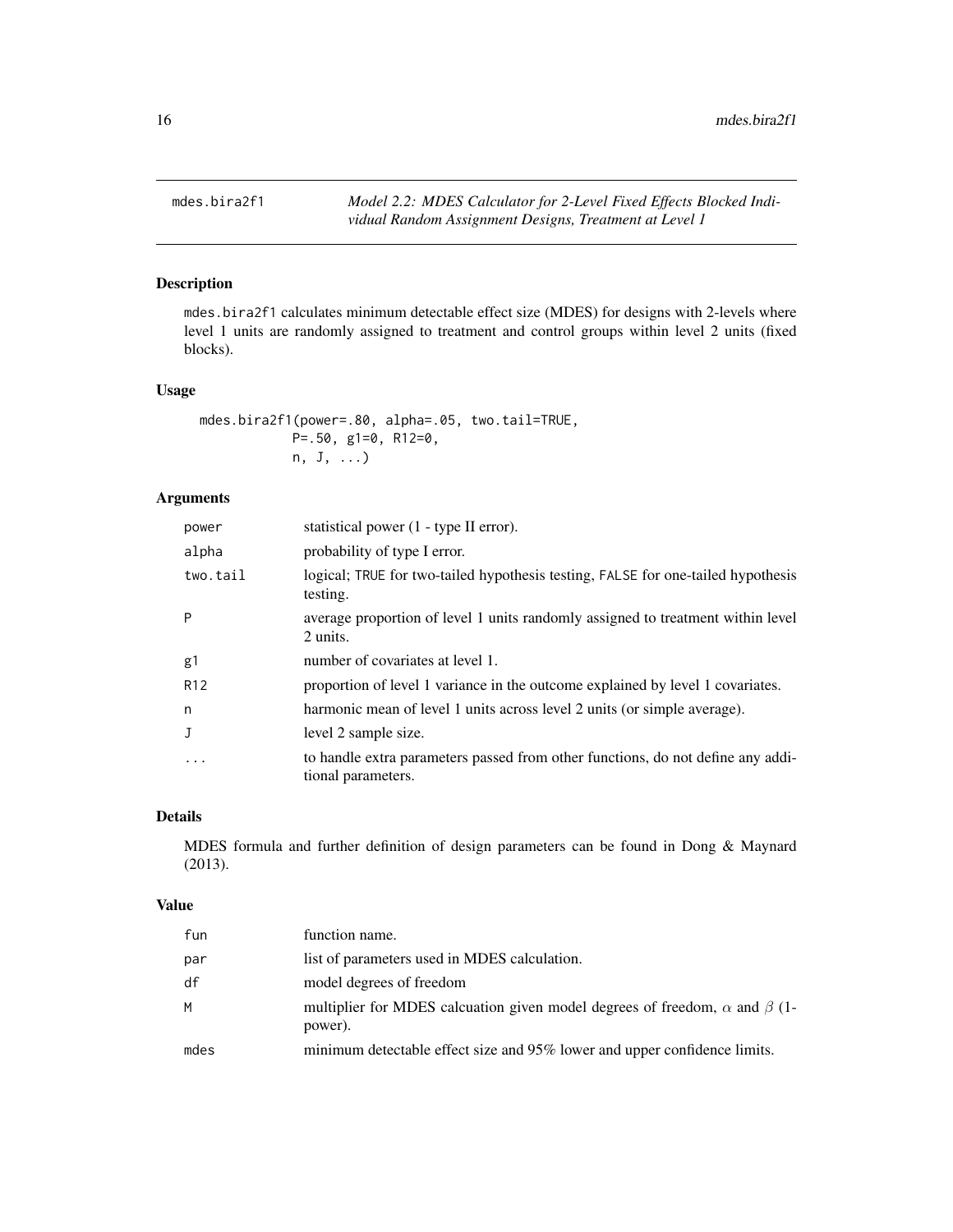#### <span id="page-16-0"></span>mdes.bira2r1 17

#### Author(s)

Metin Bulus <bulus.metin@gmail.com> Nianbo Dong <dong.nianbo@gmail.com>

#### References

Dong & Maynard (2013). PowerUp!: A Tool for Calculating Minum Detectable Effect Sizes and Minimum Required Sample Sizes for Experimental and Quasi-Experimental Design Studies,*Journal of Research on Educational Effectiveness, 6(1)*, 24-6.

# See Also

[power.bira2f1,](#page-113-1) [mrss.bira2f1,](#page-40-1) [optimal.bira2f1](#page-76-1)

#### Examples

## Not run:

```
mdes.bira2f1(n=55, J=3)
```
## End(Not run)

| mdes.bira2r1 | Model 2.3: MDES Calculator for 2-Level Random Effects Blocked In- |
|--------------|-------------------------------------------------------------------|
|              | dividual Random Assignment Designs, Individuals Randomized within |
|              | <b>Blocks</b>                                                     |

#### Description

mdes.bira2r1 calculates minimum detectable effect size (MDES) for designs with 2-levels where level 1 units are randomly assigned to treatment and control groups within level 2 units (random blocks).

#### Usage

mdes.bira2r1(power=.80, alpha=.05, two.tail=TRUE, rho2, omega2, P=.50, g2=0, R12=0, RT22=0, n, J, ...)

| power    | statistical power (1 - type II error).                                                       |
|----------|----------------------------------------------------------------------------------------------|
| alpha    | probability of type I error.                                                                 |
| two.tail | logical; TRUE for two-tailed hypothesis testing, FALSE for one-tailed hypothesis<br>testing. |
| rho2     | proportion of variance in the outcome explained by level 2 units.                            |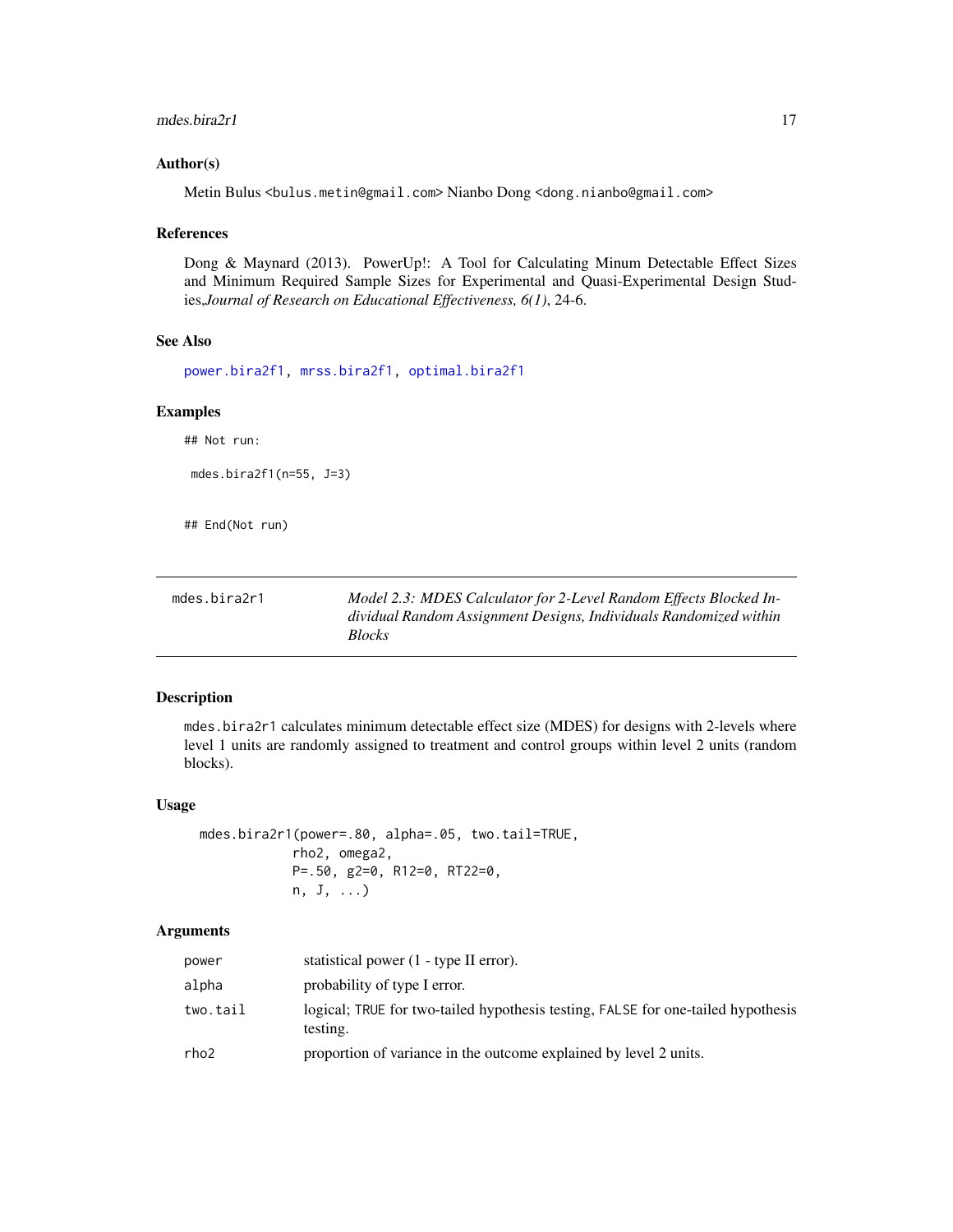| omega2          | treatment effect heterogeneity as ratio of treatment effect variance among level<br>2 units to the residual variance at level 2. |
|-----------------|----------------------------------------------------------------------------------------------------------------------------------|
| P               | average proportion of level 1 units randomly assigned to treatment within level<br>2 units.                                      |
| g2              | number of covariates at level 2.                                                                                                 |
| R <sub>12</sub> | proportion of level 1 variance in the outcome explained by level 1 covariates.                                                   |
| <b>RT22</b>     | proportion of treatment effect variance among level 2 units explained by level 2<br>covariates.                                  |
| n               | harmonic mean of level 1 units across level 2 units (or simple average).                                                         |
| J               | level 2 sample size.                                                                                                             |
| $\ddotsc$       | to handle extra parameters passed from other functions, do not define any addi-<br>tional parameters.                            |

MDES formula and further definition of design parameters can be found in Dong & Maynard (2013).

# Value

| fun  | function name.                                                                                     |
|------|----------------------------------------------------------------------------------------------------|
| par  | list of parameters used in MDES calculation.                                                       |
| df   | model degrees of freedom                                                                           |
| M    | multiplier for MDES calcuation given model degrees of freedom, $\alpha$ and $\beta$ (1-<br>power). |
| mdes | minimum detectable effect size and 95% lower and upper confidence limits.                          |

# Author(s)

Metin Bulus <bulus.metin@gmail.com> Nianbo Dong <dong.nianbo@gmail.com>

#### References

Dong & Maynard (2013). PowerUp!: A Tool for Calculating Minum Detectable Effect Sizes and Minimum Required Sample Sizes for Experimental and Quasi-Experimental Design Studies,*Journal of Research on Educational Effectiveness, 6(1)*, 24-6.

# See Also

```
power.bira2r1, mrss.bira2r1, optimal.bira2r1
```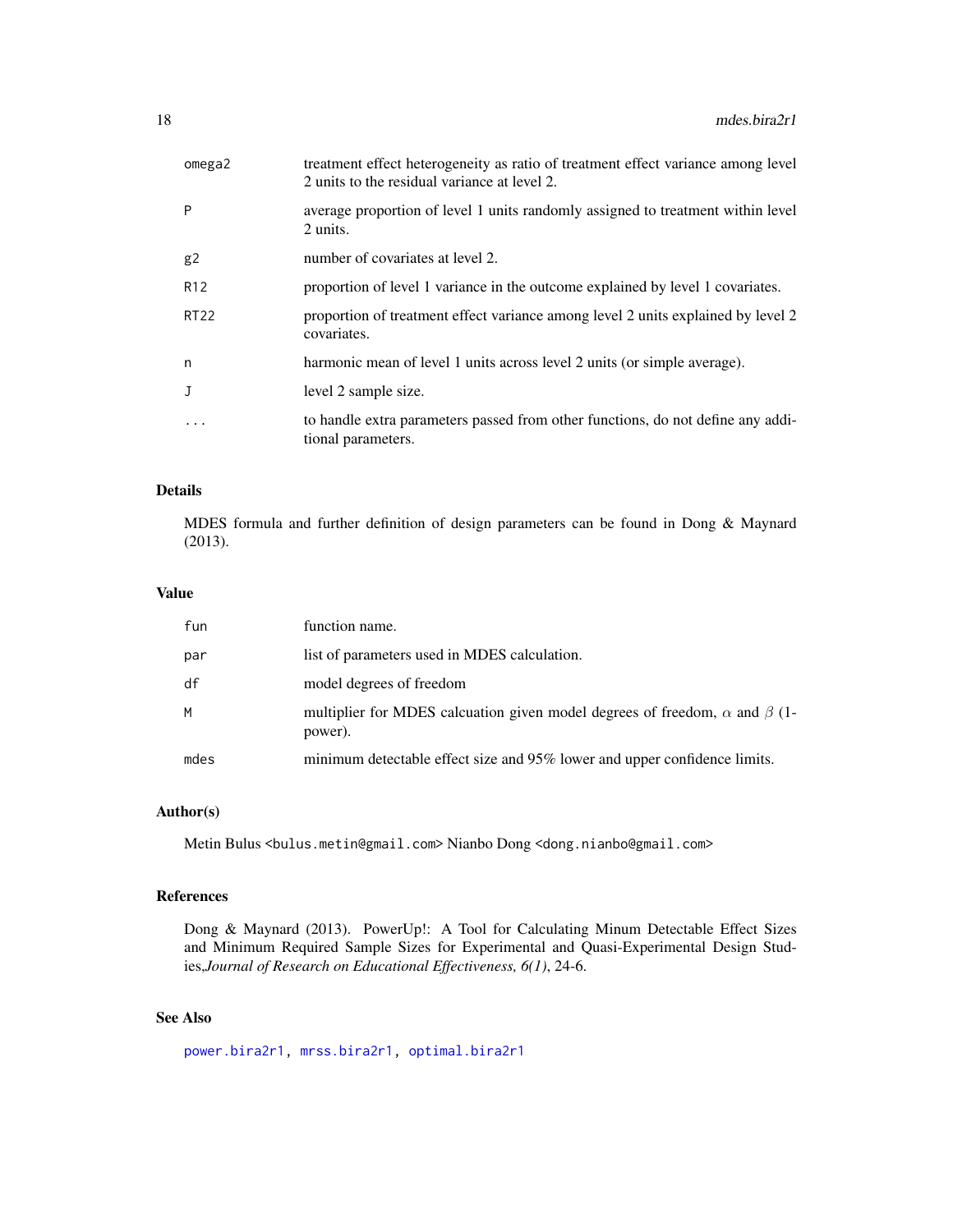# <span id="page-18-0"></span> $m$ des.bira $3r1$  19

# Examples

## Not run:

```
mdes.bira2r1(rho2=.35, omega2=.10,
          n=83, J=480)
```
## End(Not run)

| mdes.bira3r1 | Model 2.4: MDES Calculator for 3-Level Random Effects Blocked In- |
|--------------|-------------------------------------------------------------------|
|              | dividual Random Assignment Design, Individuals Randomized within  |
|              | <b>Blocks</b>                                                     |

# Description

mdes.bira3r1 calculates minimum detectable effect size (MDES) for designs with 3-levels where level 1 units are randomly assigned to treatment and control groups within level 2 units (random blocks).

# Usage

```
mdes.bira3r1(power=.80, alpha=.05, two.tail=TRUE,
           rho2, rho3, omega2, omega3,
           P=.50, R12=0, RT22=0, RT32=0, g3=0,
           n, J, K, ...)
```

| power           | statistical power (1 - type II error).                                                                                           |
|-----------------|----------------------------------------------------------------------------------------------------------------------------------|
| alpha           | probability of type I error.                                                                                                     |
| two.tail        | logical; TRUE for two-tailed hypothesis testing, FALSE for one-tailed hypothesis<br>testing.                                     |
| rho2            | proportion of variance in the outcome explained by level 2 units.                                                                |
| rho3            | proportion of variance in the outcome explained by level 3 units.                                                                |
| omega2          | treatment effect heterogeneity as ratio of treatment effect variance among level<br>2 units to the residual variance at level 2. |
| omega3          | treatment effect heterogeneity as ratio of treatment effect variance among level<br>3 units to the residual variance at level 3. |
| P               | average proportion of level 1 units randomly assigned to treatment within level<br>2 units.                                      |
| g3              | number of covariates at level 3.                                                                                                 |
| R <sub>12</sub> | proportion of level 1 variance in the outcome explained by level 1 covariates.                                                   |
| <b>RT22</b>     | proportion of treatment effect variance among level 2 units explained by level 2<br>covariates.                                  |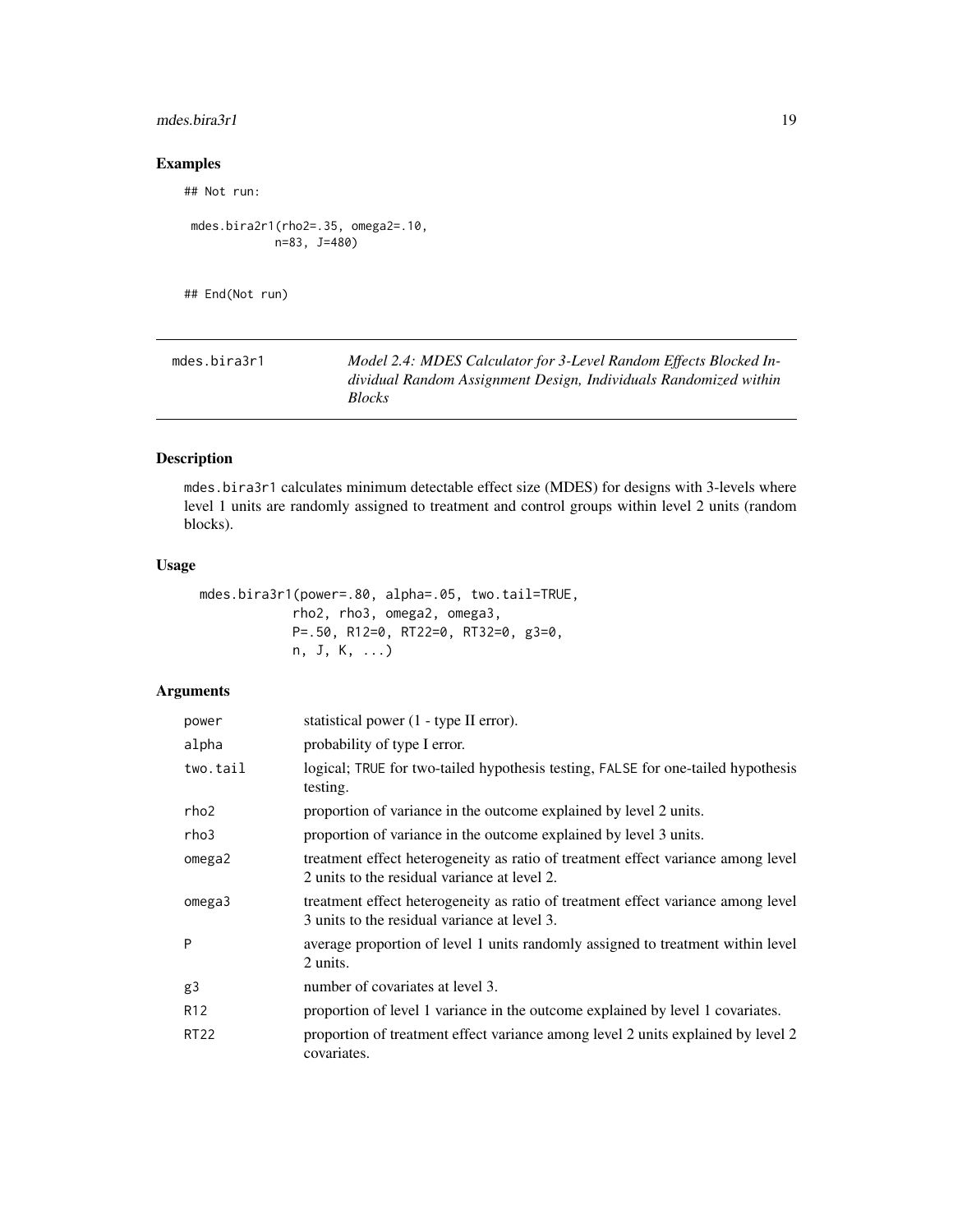| RT32       | proportion of treatment effect variance among level 3 units explained by level 3<br>covariates.       |
|------------|-------------------------------------------------------------------------------------------------------|
| n          | harmonic mean of level 1 units across level 2 units (or simple average).                              |
| J          | harmonic mean of level 2 units across level 3 units (or simple average).                              |
| K.         | level 3 sample size.                                                                                  |
| $\ddots$ . | to handle extra parameters passed from other functions, do not define any addi-<br>tional parameters. |

MDES formula and further definition of design parameters can be found in Dong & Maynard (2013).

#### Value

| fun  | function name.                                                                                     |
|------|----------------------------------------------------------------------------------------------------|
| par  | list of parameters used in MDES calculation.                                                       |
| df   | model degrees of freedom                                                                           |
| M    | multiplier for MDES calcuation given model degrees of freedom, $\alpha$ and $\beta$ (1-<br>power). |
| mdes | minimum detectable effect size and 95% lower and upper confidence limits.                          |

# Author(s)

Metin Bulus <bulus.metin@gmail.com> Nianbo Dong <dong.nianbo@gmail.com>

# References

Dong & Maynard (2013). PowerUp!: A Tool for Calculating Minum Detectable Effect Sizes and Minimum Required Sample Sizes for Experimental and Quasi-Experimental Design Studies,*Journal of Research on Educational Effectiveness, 6(1)*, 24-6.

# See Also

[power.bira3r1,](#page-116-1) [mrss.bira3r1,](#page-44-1) [optimal.bira3r1](#page-82-1)

# Examples

```
## Not run:
```

```
mdes.bira3r1(rho3=.20, rho2=.15, omega3=.10, omega2=.10,
           n=69, J=10, K=100)
```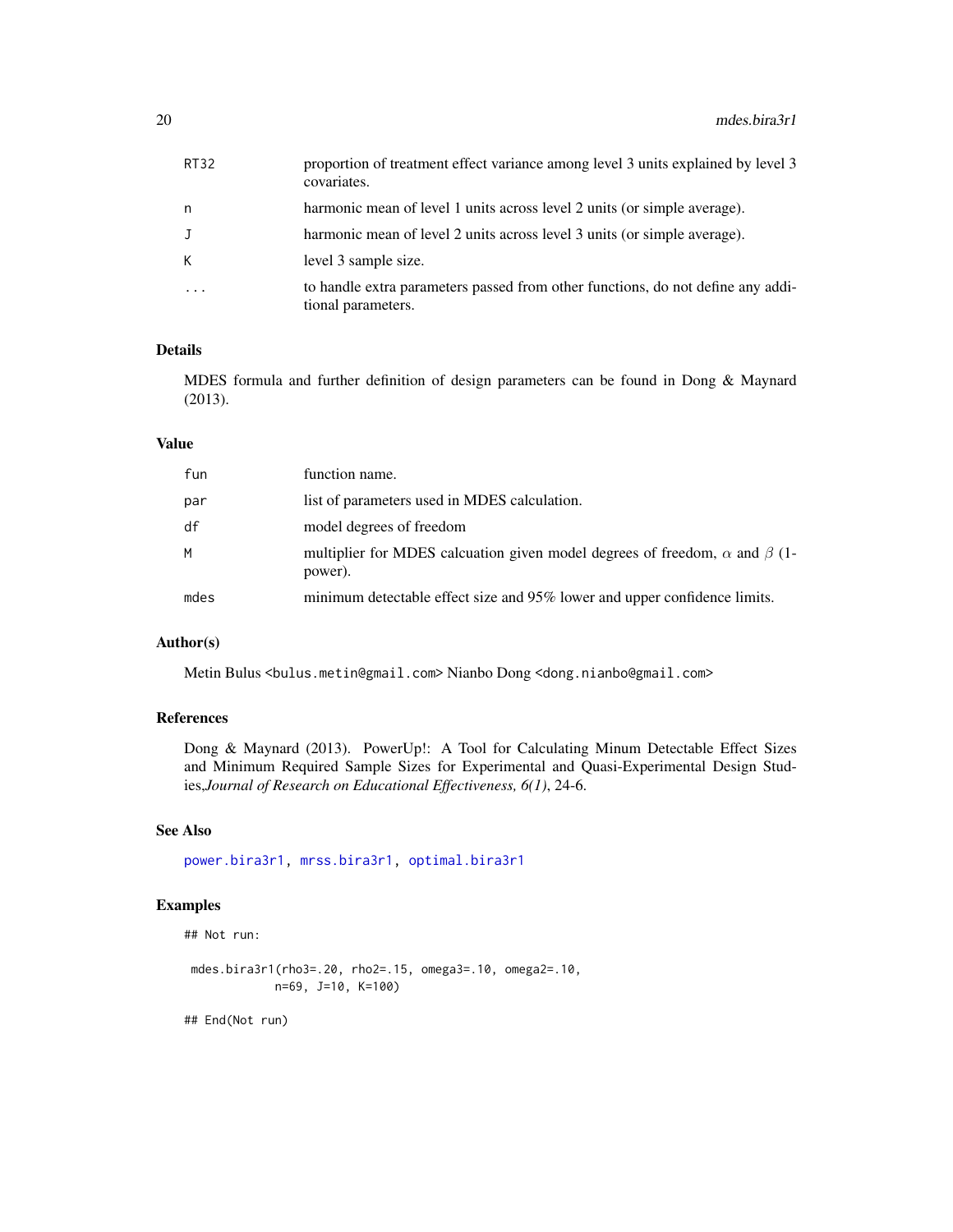<span id="page-20-0"></span>mdes.bira4r1 *Model 2.5: MDES Calculator for 4-Level Random Effects Blocked Individual Random Assignment Design, Individuals Randomized within Blocks*

# Description

mdes.bira4r1 calculates minimum detectable effect size (MDES) for designs with 4-levels where level 1 units are randomly assigned to treatment and control groups within level 2 units (random blocks).

# Usage

```
mdes.bira4r1(power=.80, alpha=.05, two.tail=TRUE,
    rho2, rho3, rho4, omega2, omega3, omega4,
    P=.50, R12=0, RT22=0, RT32=0, RT42=0, g4=0,
    n, J, K, L, ...)
```

| power            | statistical power (1 - type II error).                                                                                           |
|------------------|----------------------------------------------------------------------------------------------------------------------------------|
| alpha            | probability of type I error.                                                                                                     |
| two.tail         | logical; TRUE for two-tailed hypothesis testing, FALSE for one-tailed hypothesis<br>testing.                                     |
| rho <sub>2</sub> | proportion of variance in the outcome explained by level 2 units.                                                                |
| rho3             | proportion of variance in the outcome explained by level 3 units.                                                                |
| rho4             | proportion of variance in the outcome explained by level 4 units.                                                                |
| omega2           | treatment effect heterogeneity as ratio of treatment effect variance among level<br>2 units to the residual variance at level 2. |
| omega3           | treatment effect heterogeneity as ratio of treatment effect variance among level<br>3 units to the residual variance at level 3. |
| omega4           | treatment effect heterogeneity as ratio of treatment effect variance among level<br>4 units to the residual variance at level 4. |
| P                | average proportion of level 1 units randomly assigned to treatment within level<br>2 units.                                      |
| g <sub>4</sub>   | number of covariates at level 4.                                                                                                 |
| R <sub>12</sub>  | proportion of level 1 variance in the outcome explained by level 1 covariates.                                                   |
| <b>RT22</b>      | proportion of treatment effect variance among level 2 units explained by level 2<br>covariates.                                  |
| <b>RT32</b>      | proportion of treatment effect variance among level 3 units explained by level 3<br>covariates.                                  |
| <b>RT42</b>      | proportion of treatment effect variance among level 4 units explained by level 4<br>covariates.                                  |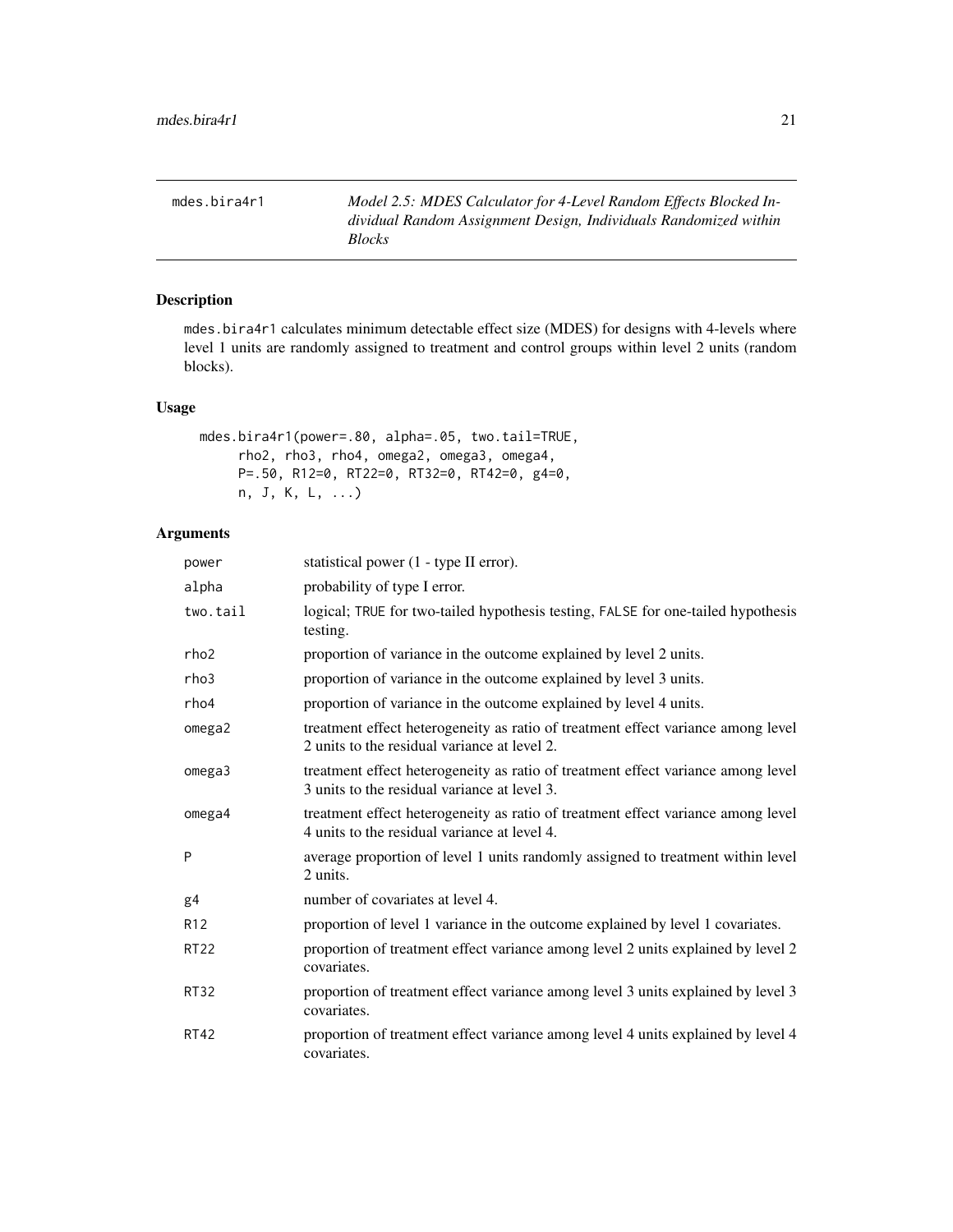| n  | harmonic mean of level 1 units across level 2 units (or simple average).                              |
|----|-------------------------------------------------------------------------------------------------------|
| J  | harmonic mean of level 2 units across level 3 units (or simple average).                              |
| K. | harmonic mean of level 3 units across level 3 units (or simple average).                              |
| L. | number of level 4 units.                                                                              |
| .  | to handle extra parameters passed from other functions, do not define any addi-<br>tional parameters. |

MDES formula and further definition of design parameters can be found in Dong & Maynard (2013).

#### Value

| fun  | function name.                                                                                     |
|------|----------------------------------------------------------------------------------------------------|
| par  | list of parameters used in MDES calculation.                                                       |
| df   | model degrees of freedom                                                                           |
| M    | multiplier for MDES calcuation given model degrees of freedom, $\alpha$ and $\beta$ (1-<br>power). |
| mdes | minimum detectable effect size and 95% lower and upper confidence limits.                          |

# Author(s)

Metin Bulus <bulus.metin@gmail.com> Nianbo Dong <dong.nianbo@gmail.com>

#### References

Dong & Maynard (2013). PowerUp!: A Tool for Calculating Minum Detectable Effect Sizes and Minimum Required Sample Sizes for Experimental and Quasi-Experimental Design Studies,*Journal of Research on Educational Effectiveness, 6(1)*, 24-6.

# See Also

[power.bira4r1,](#page-118-1) [mrss.bira4r1,](#page-46-1) [optimal.bira4r1](#page-85-1)

# Examples

## Not run:

```
mdes.bira4r1(rho4=.05, rho3=.15, rho2=.15,
           omega4=.50, omega3=.50, omega2=.50,
           n=10, J=4, L=27, K=4)
```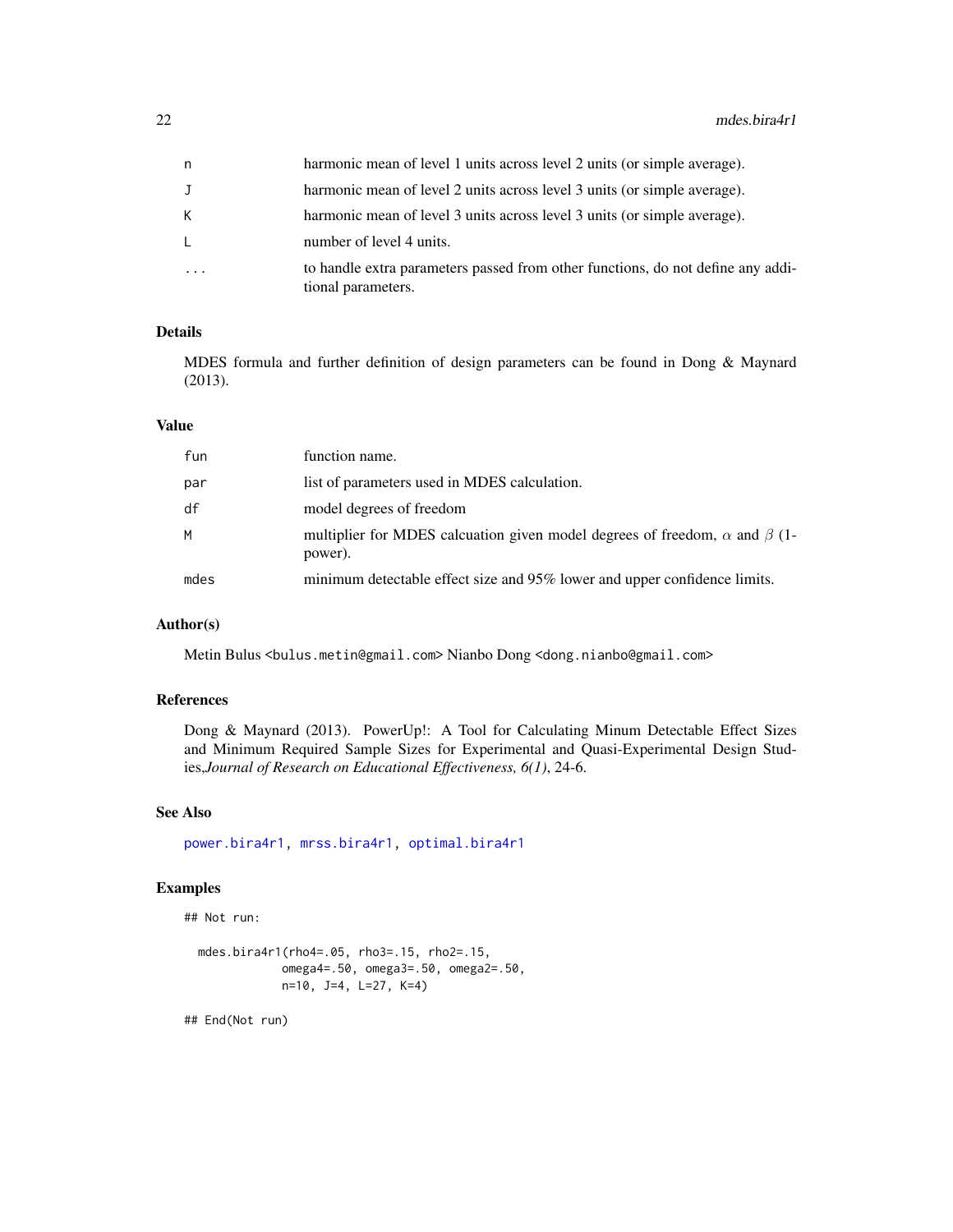<span id="page-22-0"></span>mdes.cra2r2 *Model 3.1: MDES Calculator for 2-Level Cluster Random Assignment Design, Treatment at Level 2*

#### Description

mdes.cra2r2 calculates minimum detectable effect size (MDES) for designs with 2-levels where level 2 units are randomly assigned to treatment and control groups.

#### Usage

```
mdes.cra2r2(power=.80, alpha=.05, two.tail=TRUE,
           rho2,
           P=.50, g2=0, R12=0, R22=0,
           n, J, ...)
```
# Arguments

| power           | statistical power (1 - type II error).                                                                |
|-----------------|-------------------------------------------------------------------------------------------------------|
| alpha           | probability of type I error.                                                                          |
| two.tail        | logical; TRUE for two-tailed hypothesis testing, FALSE for one-tailed hypothesis<br>testing.          |
| rho2            | proportion of variance in the outcome explained by level 2 units.                                     |
| P               | proportion of level 2 units randomly assigned to treatment.                                           |
| g <sub>2</sub>  | number of covariates at level 2.                                                                      |
| R <sub>12</sub> | proportion of level 1 variance in the outcome explained by level 1 covariates.                        |
| R22             | proportion of level 2 variance in the outcome explained by level 2 covariates.                        |
| n               | harmonic mean of level 1 units across level 2 units (or simple average).                              |
| J               | level 2 sample size.                                                                                  |
| $\cdots$        | to handle extra parameters passed from other functions, do not define any addi-<br>tional parameters. |

# Details

MDES formula and further definition of design parameters can be found in Dong & Maynard (2013).

#### Value

| fun  | function name.                                                                                     |
|------|----------------------------------------------------------------------------------------------------|
| par  | list of parameters used in MDES calculation.                                                       |
| df   | model degrees of freedom                                                                           |
| M    | multiplier for MDES calcuation given model degrees of freedom, $\alpha$ and $\beta$ (1-<br>power). |
| mdes | minimum detectable effect size and 95% lower and upper confidence limits.                          |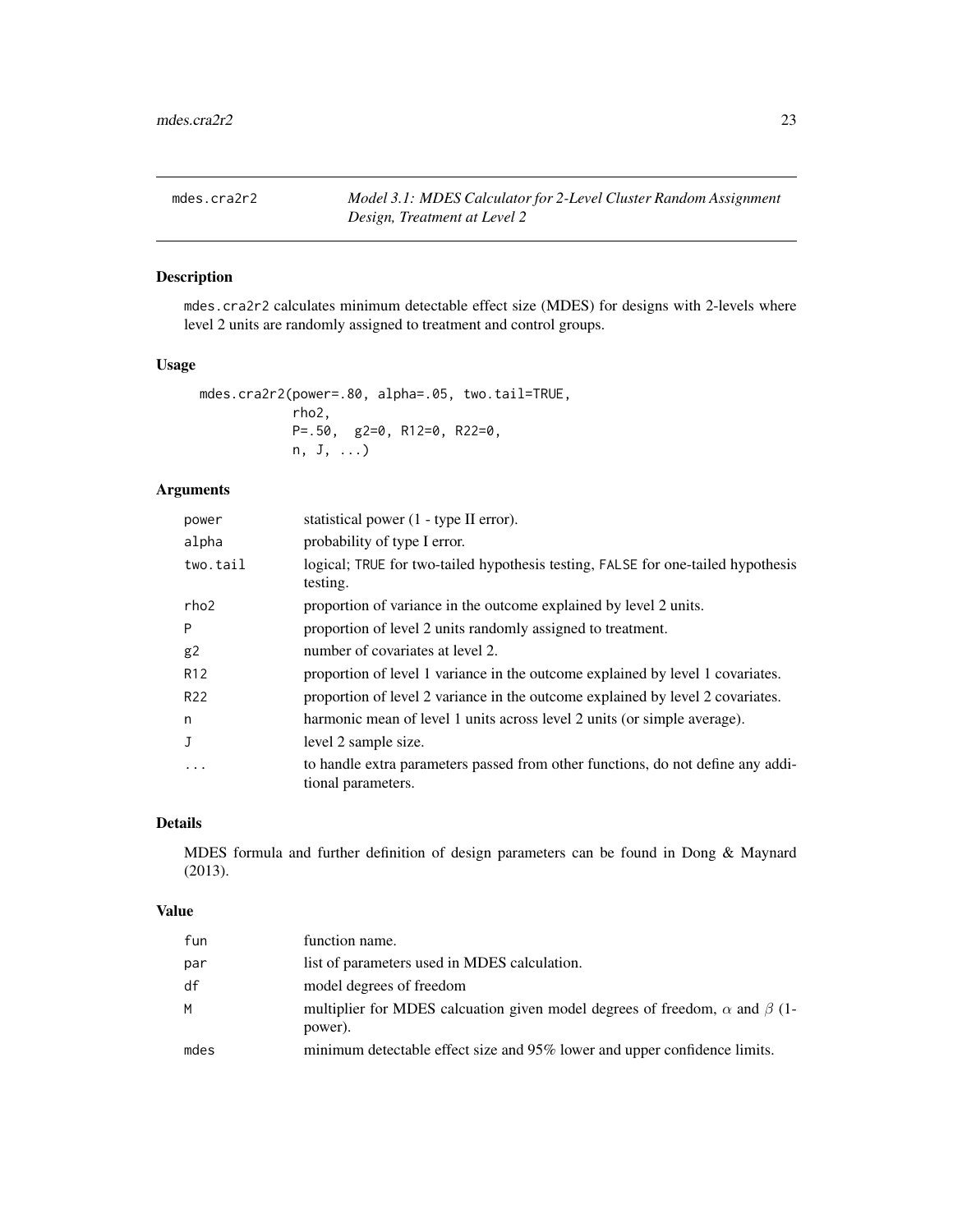#### <span id="page-23-0"></span>Author(s)

Metin Bulus <bulus.metin@gmail.com> Nianbo Dong <dong.nianbo@gmail.com>

#### References

Dong & Maynard (2013). PowerUp!: A Tool for Calculating Minum Detectable Effect Sizes and Minimum Required Sample Sizes for Experimental and Quasi-Experimental Design Studies,*Journal of Research on Educational Effectiveness, 6(1)*, 24-6.

# See Also

[power.cra2r2,](#page-120-1) [mrss.cra2r2,](#page-48-1) [optimal.cra2r2](#page-88-1)

#### Examples

## Not run:

mdes.cra2r2(rho2=.20, n=4, J=20)

## End(Not run)

| mdes.cra3r3 | Model 3.2: MDES Calculator for 3-Level Cluster Random Assignment |
|-------------|------------------------------------------------------------------|
|             | Designs, Treatment at Level 3                                    |

#### Description

mdes.cra3r3 calculates minimum detectable effect size (MDES) for designs with 3-levels where level 3 units are randomly assigned to treatment and control groups.

#### Usage

mdes.cra3r3(power=.80, alpha=.05, two.tail=TRUE, rho2, rho3, P=.50, g3=0, R12=0, R22=0, R32=0, n, J, K, ...)

| power    | statistical power (1 - type II error).                                                       |
|----------|----------------------------------------------------------------------------------------------|
| alpha    | probability of type I error.                                                                 |
| two.tail | logical; TRUE for two-tailed hypothesis testing, FALSE for one-tailed hypothesis<br>testing. |
| rho2     | proportion of variance in the outcome explained by level 2 units.                            |
| rho3     | proportion of variance in the outcome explained by level 3 units.                            |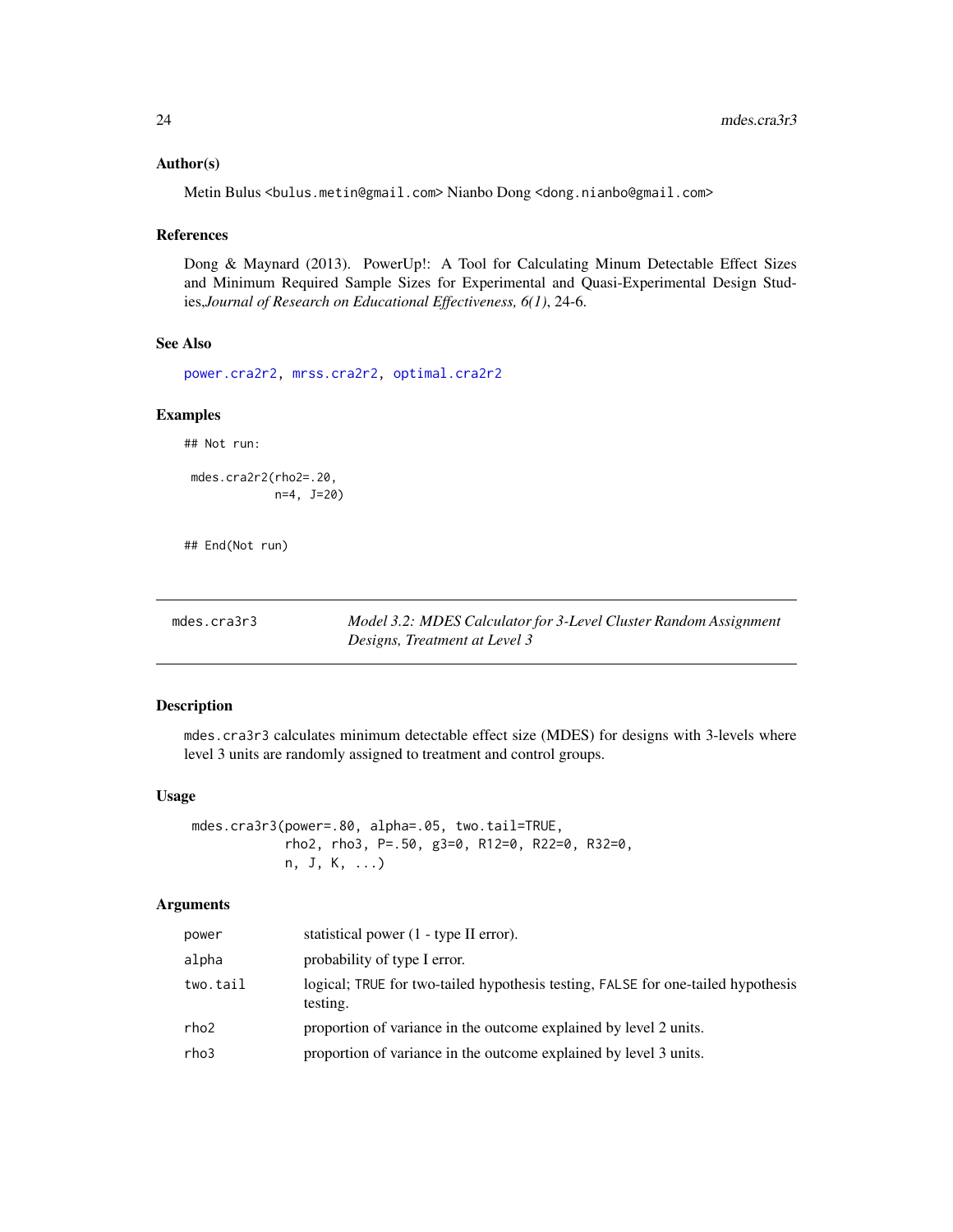| P               | proportion of level 3 units randomly assigned to treatment.                                           |
|-----------------|-------------------------------------------------------------------------------------------------------|
| g3              | number of covariates at level 3.                                                                      |
| R <sub>12</sub> | proportion of level 1 variance in the outcome explained by level 1 covariates.                        |
| R <sub>22</sub> | proportion of level 2 variance in the outcome explained by level 2 covariates.                        |
| R32             | proportion of level 3 variance in the outcome explained by level 3 covariates.                        |
| n               | harmonic mean of level 1 units across level 2 units (or simple average).                              |
| J               | harmonic mean of level 2 units across level 3 units (or simple average).                              |
| K               | level 3 sample size.                                                                                  |
|                 | to handle extra parameters passed from other functions, do not define any addi-<br>tional parameters. |

MDES formula and further definition of design parameters can be found in Dong & Maynard (2013).

#### Value

| fun  | function name.                                                                                     |
|------|----------------------------------------------------------------------------------------------------|
| par  | list of parameters used in MDES calculation.                                                       |
| df   | model degrees of freedom                                                                           |
| M    | multiplier for MDES calcuation given model degrees of freedom, $\alpha$ and $\beta$ (1-<br>power). |
| mdes | minimum detectable effect size and 95% lower and upper confidence limits.                          |

# Author(s)

Metin Bulus <bulus.metin@gmail.com> Nianbo Dong <dong.nianbo@gmail.com>

# References

Dong & Maynard (2013). PowerUp!: A Tool for Calculating Minum Detectable Effect Sizes and Minimum Required Sample Sizes for Experimental and Quasi-Experimental Design Studies,*Journal of Research on Educational Effectiveness, 6(1)*, 24-6.

#### See Also

[power.cra3r3,](#page-122-1) [mrss.cra3r3,](#page-50-1) [optimal.cra3r3](#page-91-1)

#### Examples

```
## Not run:
```

```
mdes.cra3r3(rho3=.13, rho2=.10, omega3=.40,
           n=10, J=6, K=24)
```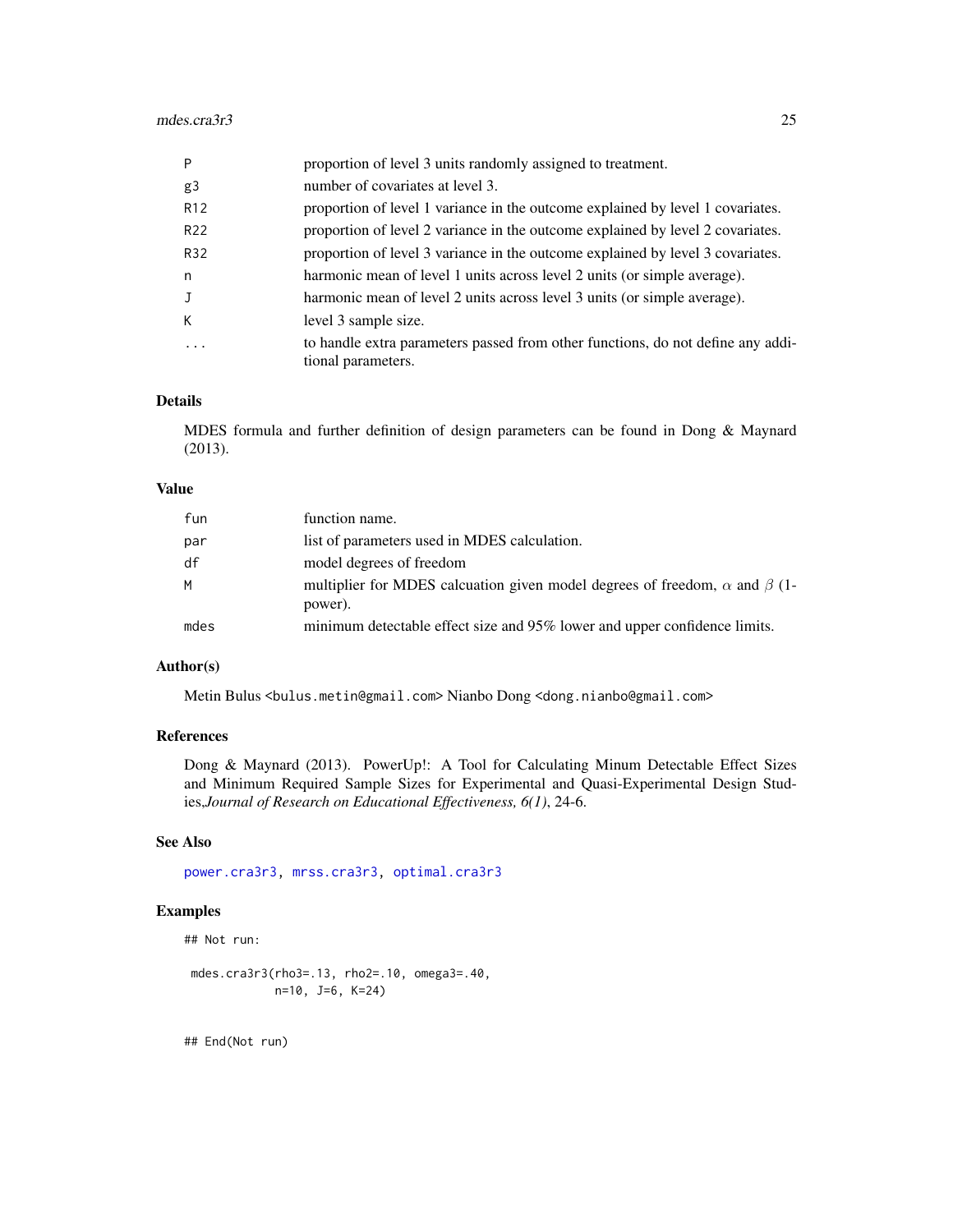<span id="page-25-0"></span>mdes.cra4r4 *Model 3.3: MDES Calculator for 4-Level Cluster Random Assignment Designs, Treatment at Level 4*

# Description

mdes.cra4r4 calculates minimum detectable effect size (MDES) for designs with 4-levels where level 4 units are randomly assigned to treatment and control groups.

# Usage

```
mdes.cra4r4(power=.80, alpha=.05, two.tail=TRUE,
    rho2, rho3, rho4,
    P=.50, R12=0, R22=0, R32=0, R42=0, g4=0,
    n, J, K, L, ...)
```
# Arguments

| power            | statistical power (1 - type II error).                                                                |
|------------------|-------------------------------------------------------------------------------------------------------|
| alpha            | probability of type I error.                                                                          |
| two.tail         | logical; TRUE for two-tailed hypothesis testing, FALSE for one-tailed hypothesis<br>testing.          |
| rho <sub>2</sub> | proportion of variance in the outcome explained by level 2 units.                                     |
| rho3             | proportion of variance in the outcome explained by level 3 units.                                     |
| rho4             | proportion of variance in the outcome explained by level 4 units.                                     |
| P                | proportion of level 4 units randomly assigned to treatment.                                           |
| g4               | number of covariates at level 4.                                                                      |
| R <sub>12</sub>  | proportion of level 1 variance in the outcome explained by level 1 covariates.                        |
| R <sub>22</sub>  | proportion of level 2 variance in the outcome explained by level 2 covariates.                        |
| R32              | proportion of level 3 variance in the outcome explained by level 3 covariates.                        |
| R42              | proportion of level 4 variance in the outcome explained by level 4 covariates.                        |
| n                | harmonic mean of level 1 units across level 2 units (or simple average).                              |
| J                | harmonic mean of level 2 units across level 3 units (or simple average).                              |
| K                | harmonic mean of level 3 units across level 3 units (or simple average).                              |
| L                | number of level 4 units.                                                                              |
| $\ddotsc$        | to handle extra parameters passed from other functions, do not define any addi-<br>tional parameters. |

# Details

MDES formula and further definition of design parameters can be found in Dong & Maynard (2013).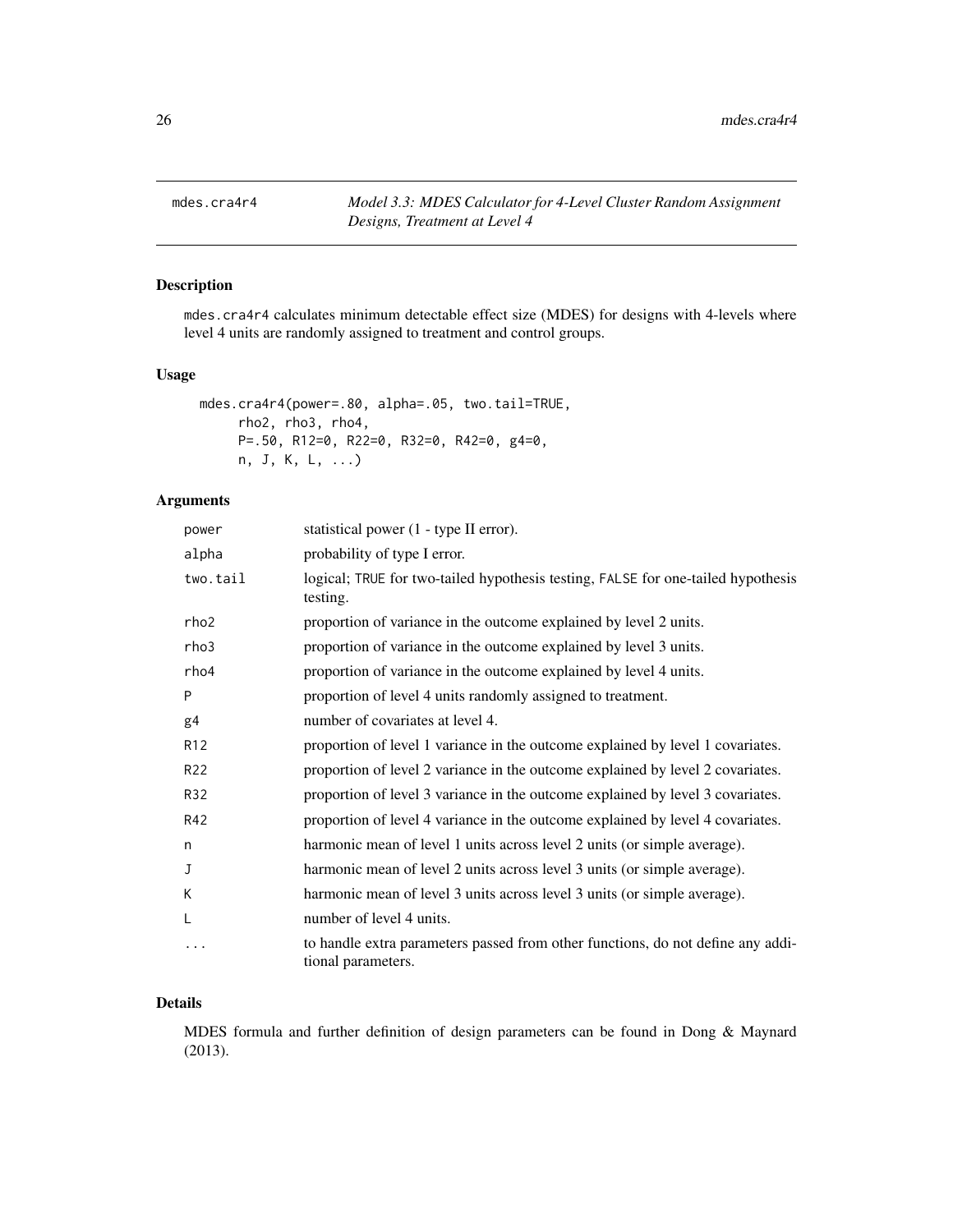#### <span id="page-26-0"></span>mdes.ira1r1 27

#### Value

| fun  | function name.                                                                                     |
|------|----------------------------------------------------------------------------------------------------|
| par  | list of parameters used in MDES calculation.                                                       |
| df   | model degrees of freedom                                                                           |
| M    | multiplier for MDES calcuation given model degrees of freedom, $\alpha$ and $\beta$ (1-<br>power). |
| mdes | minimum detectable effect size and 95% lower and upper confidence limits.                          |

#### Author(s)

Metin Bulus <bulus.metin@gmail.com> Nianbo Dong <dong.nianbo@gmail.com>

#### References

Dong & Maynard (2013). PowerUp!: A Tool for Calculating Minum Detectable Effect Sizes and Minimum Required Sample Sizes for Experimental and Quasi-Experimental Design Studies,*Journal of Research on Educational Effectiveness, 6(1)*, 24-6.

# See Also

[power.cra4r4,](#page-124-1) [mrss.cra4r4,](#page-52-1) [optimal.cra4r4](#page-94-1)

#### Examples

## Not run:

mdes.cra4r4(rho4=.05, rho3=.05, rho2=.10, n=10, J=2, K=3, L=20)

## End(Not run)

| mdes.ira1r1 | Model 1.0: MDES Calculator for Individual Random Assignment De- |
|-------------|-----------------------------------------------------------------|
|             | signs, Completely Randomized Controlled Trials                  |

#### Description

mdes.ira1r1 calculates minimum detectable effect size (MDES) for completely randomized controlled trials where individuals are randomly assigned to treatment and control groups.

# Usage

```
mdes.ira1r1(power=.80, alpha=.05, two.tail=TRUE,
           P=.50, g1=0, R12=0,
           n, ...)
```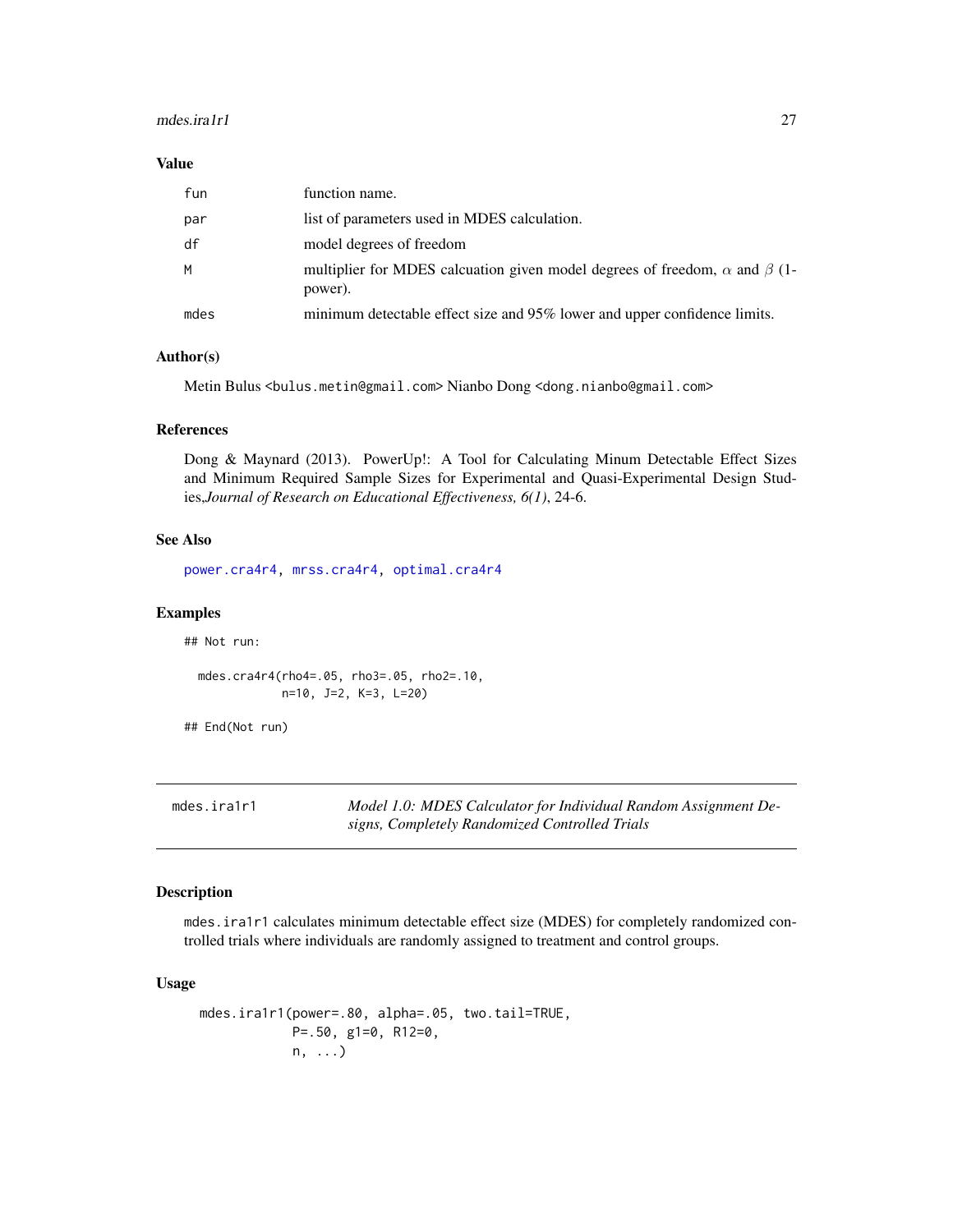# Arguments

| power             | statistical power (1 - type II error).                                                                |
|-------------------|-------------------------------------------------------------------------------------------------------|
| alpha             | probability of type I error.                                                                          |
| two.tail          | logical; TRUE for two-tailed hypothesis testing, FALSE for one-tailed hypothesis<br>testing.          |
| P                 | proportion of units randomly assigned to treatment.                                                   |
| g1                | number of covariates.                                                                                 |
| R <sub>12</sub>   | proportion of variance in the outcome explained by covariates.                                        |
| n                 | sample size.                                                                                          |
| $\cdot\cdot\cdot$ | to handle extra parameters passed from other functions, do not define any addi-<br>tional parameters. |

# Details

MDES formula and further definition of design parameters can be found in Dong & Maynard (2013).

# Value

| fun  | function name.                                                                                     |
|------|----------------------------------------------------------------------------------------------------|
| par  | list of parameters used in MDES calculation.                                                       |
| df   | model degrees of freedom                                                                           |
| M    | multiplier for MDES calcuation given model degrees of freedom, $\alpha$ and $\beta$ (1-<br>power). |
| mdes | minimum detectable effect size and 95% lower and upper confidence limits.                          |

#### Author(s)

Metin Bulus <bulus.metin@gmail.com> Nianbo Dong <dong.nianbo@gmail.com>

# References

Dong & Maynard (2013). PowerUp!: A Tool for Calculating Minum Detectable Effect Sizes and Minimum Required Sample Sizes for Experimental and Quasi-Experimental Design Studies,*Journal of Research on Educational Effectiveness, 6(1)*, 24-6.

# See Also

[power.ira1r1,](#page-125-1) [mrss.ira1r1,](#page-54-1) [optimal.ira1r1](#page-97-1)

# Examples

## Not run:

mdes.ira1r1(n=55)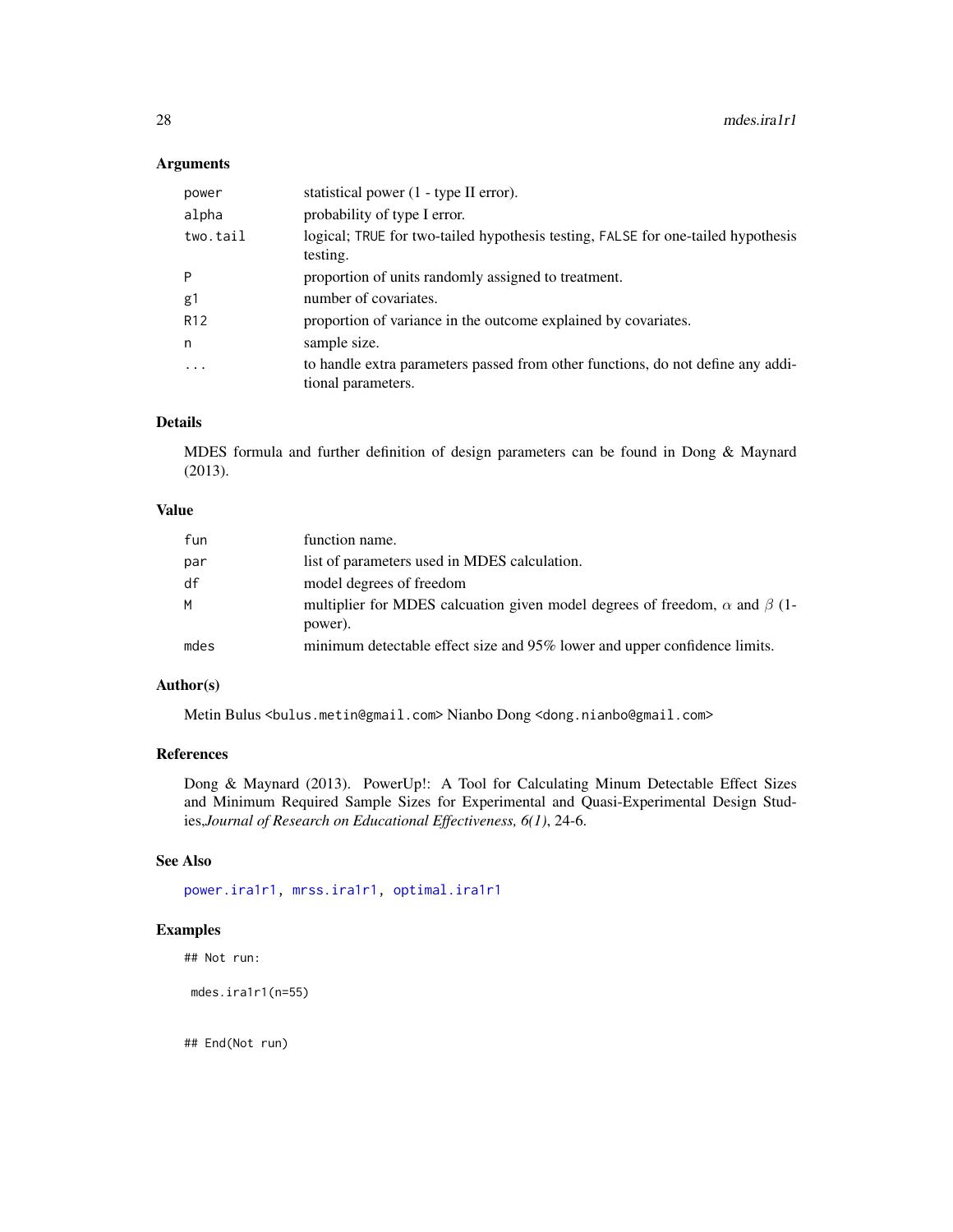<span id="page-28-1"></span><span id="page-28-0"></span>mrss.bcra3f2 *Model 4.1: MRSS Calculator for 3-Level Fixed Effects Blocked Cluster Random Assignment Designs, Treatment at Level 2*

# Description

mrss.bcra3f2 calculates minimum required sample size (MRSS) for designs with 3-levels where level 2 units are randomly assigned to treatment and control groups within level 3 units (fixed blocks).

# Usage

```
mrss.bcra3f2(mdes=.25, power=.80, alpha=.05, two.tail=TRUE,
           gm=2, ncase=10, constrain="power",
           n=NULL, J=NULL, K=NULL, K0=10, J0=10, tol=.10,
           rho2,
           P=.50, g2=0, R12=0, R22=0)
```

| mdes             | minimum detectable effect size.                                                              |
|------------------|----------------------------------------------------------------------------------------------|
| power            | statistical power (1 - type II error).                                                       |
| alpha            | probability of type I error.                                                                 |
| two.tail         | logical; TRUE for two-tailed hypothesis testing, FALSE for one-tailed hypothesis<br>testing. |
| gm               | grid multiplier to increase the range of sample size search for each level.                  |
| ncase            | number of cases to show in the output.                                                       |
| constrain        | parameter to contrain; "cost", "power", or "mdes".                                           |
| n                | harmonic mean of level 1 units across level 2 units (or simple average).                     |
| J                | harmonic mean of level 2 units across level 3 units (or simple average).                     |
| K                | level 3 sample size.                                                                         |
| J0               | starting value for estimating number of level 2 units.                                       |
| K0               | starting value for estimating number of level 3 units.                                       |
| tol              | tolerance to stop the search algorithm.                                                      |
| rho <sub>2</sub> | proportion of variance in the outcome explained by level 2 units.                            |
| P                | average proportion of level 2 units randomly assigned to treatment within level<br>3 units.  |
| g2               | number of covariates at level 2.                                                             |
| R <sub>12</sub>  | proportion of level 1 variance in the outcome explained by level 1 covariates.               |
| R <sub>22</sub>  | proportion of level 2 variance in the outcome explained by level 2 covariates.               |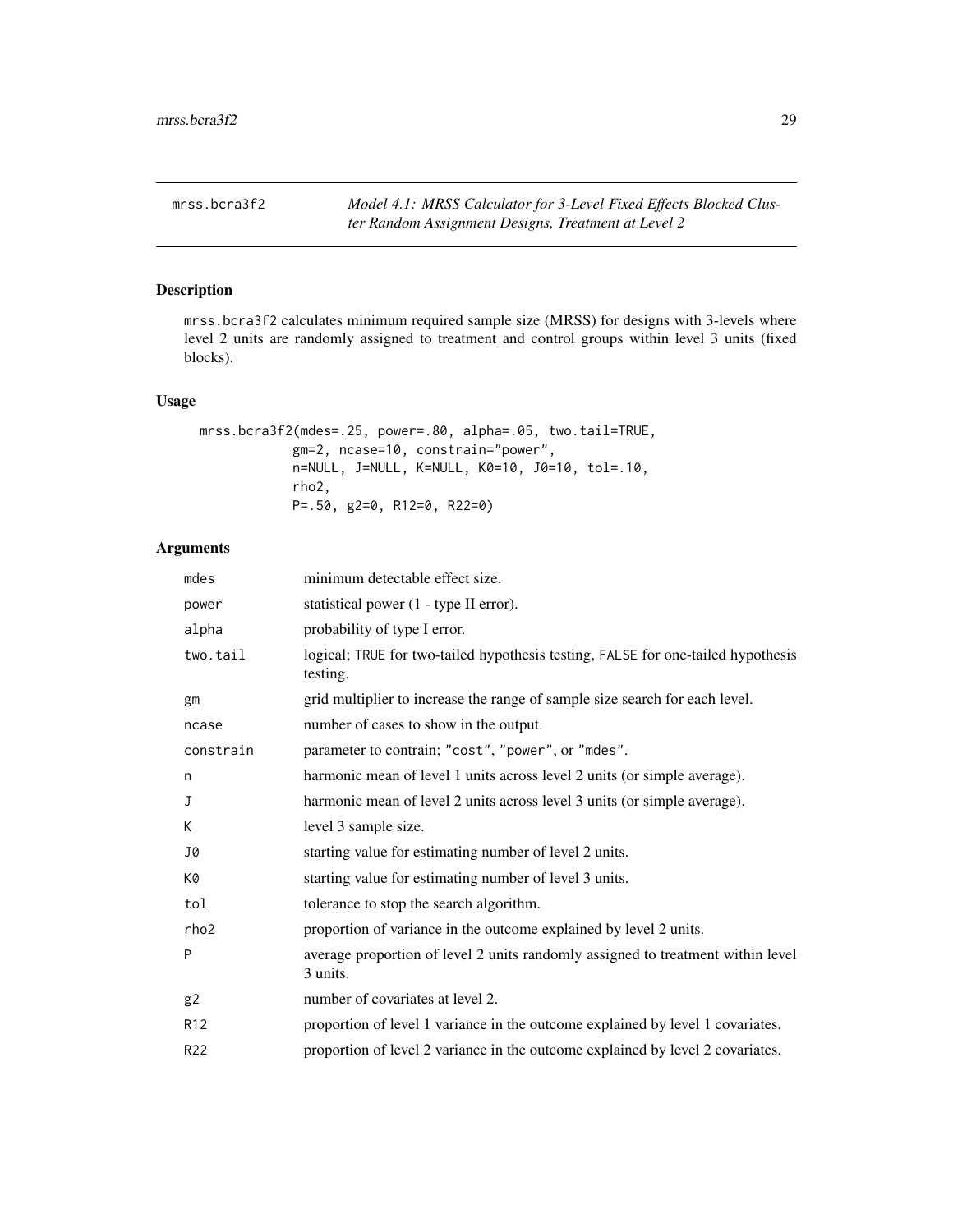Level 2 and level 3 sample sizes (J and K) are calculated using an iterative procedure described in Dong & Maynard (2013) due to model degrees of freedom dependency on J and K. For other levels (n) MRSS calculation is simply solving for the unknown. MRSS calculator returns values that are not integer. Rounding may produce MDES and power values different from what was specified, therefore an integer solution is approximated using brute force (See Value section). Integer solution to MRSS for an omitted level assumes that specified sample sizes for remaining levels may subject to some changes.

Further definition of design parameters can be found in Dong & Maynard (2013).

# Value

| fun          | function name.                                     |
|--------------|----------------------------------------------------|
| par          | list of parameters used in MRSS calculation.       |
| round.mrss   | solution after rounding.                           |
| integer.mrss | best integer solutions around round mrss solution. |

#### Author(s)

Metin Bulus <bulus.metin@gmail.com> Nianbo Dong <dong.nianbo@gmail.com>

#### References

Dong & Maynard (2013). PowerUp!: A Tool for Calculating Minum Detectable Effect Sizes and Minimum Required Sample Sizes for Experimental and Quasi-Experimental Design Studies,*Journal of Research on Educational Effectiveness, 6(1)*, 24-6.

#### See Also

[mdes.bcra3f2,](#page-4-1) [power.bcra3f2,](#page-102-1) [optimal.bcra3f2](#page-57-1)

# Examples

```
## Not run:
```

```
mrss.bcra3f2(rho3=.06, rho2=.17,
           n=15, J=3)
```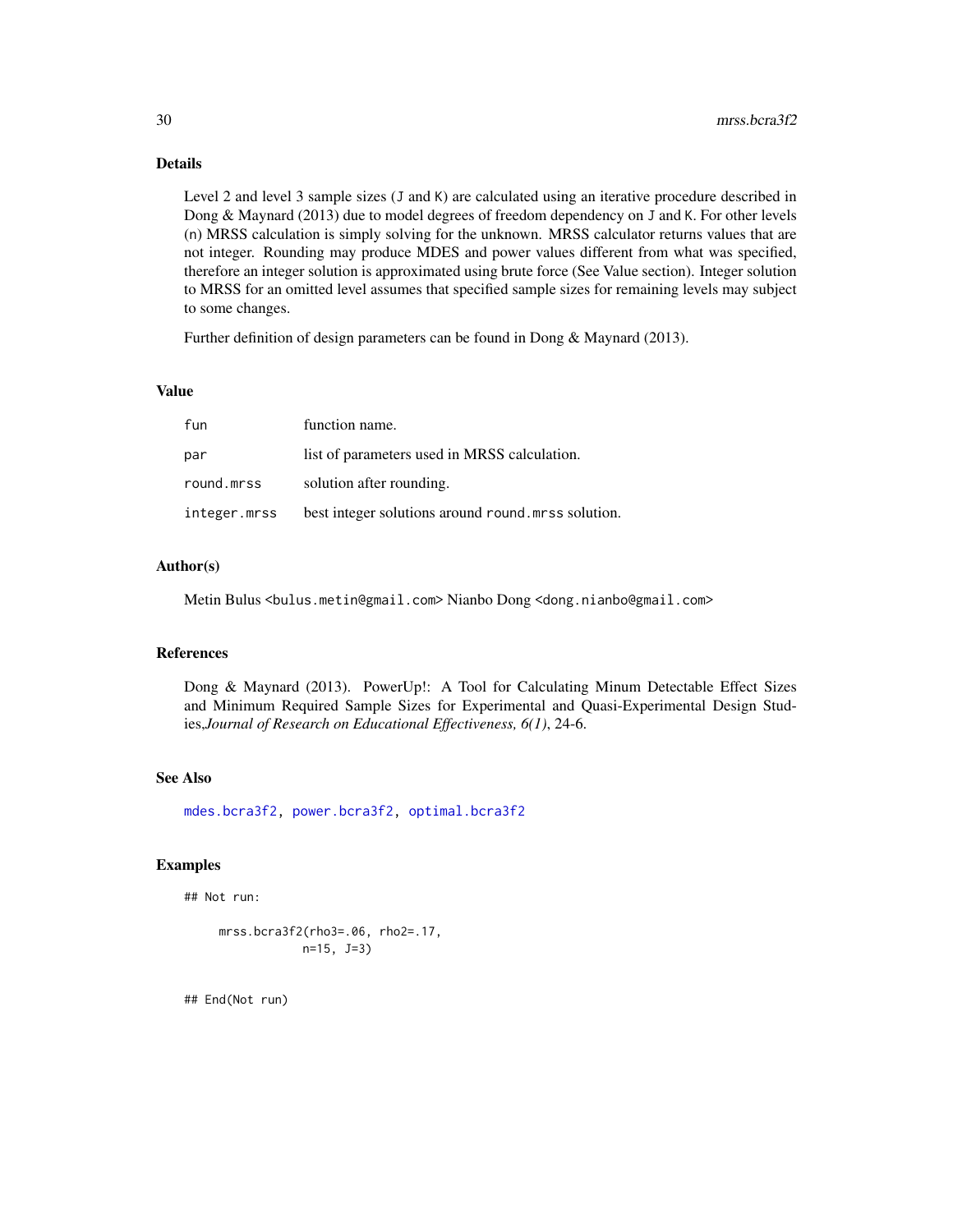<span id="page-30-1"></span><span id="page-30-0"></span>

# Description

mrss.bcra3r2 calculates minimum required sample size (MRSS) for designs with 3-levels where level 2 units are randomly assigned to treatment and control groups within level 3 units (random blocks).

#### Usage

```
mrss.bcra3r2(mdes=.25, power=.80, alpha=.05, two.tail=TRUE,
           gm=2, ncase=10, constrain="power",
           n=NULL, J=NULL, K=NULL, K0=10, tol=.10,
           rho2, rho3, omega3,
           P=.50, g3=0, R12=0, R22=0, RT32=0)
```

| mdes            | minimum detectable effect size.                                                                                                  |
|-----------------|----------------------------------------------------------------------------------------------------------------------------------|
| power           | statistical power (1 - type II error).                                                                                           |
| alpha           | probability of type I error.                                                                                                     |
| two.tail        | logical; TRUE for two-tailed hypothesis testing, FALSE for one-tailed hypothesis<br>testing.                                     |
| gm              | grid multiplier to increase the range of sample size search for each level.                                                      |
| ncase           | number of cases to show in the output.                                                                                           |
| constrain       | parameter to contrain; "cost", "power", or "mdes".                                                                               |
| n               | harmonic mean of level 1 units across level 2 units (or simple average).                                                         |
| J               | harmonic mean of level 2 units across level 3 units (or simple average).                                                         |
| K               | level 3 sample size.                                                                                                             |
| K0              | starting value for estimating number of level 3 units.                                                                           |
| tol             | tolerance to stop the search algorithm.                                                                                          |
| rho2            | proportion of variance in the outcome explained by level 2 units.                                                                |
| rho3            | proportion of variance in the outcome explained by level 3 units.                                                                |
| omega3          | treatment effect heterogeneity as ratio of treatment effect variance among level<br>3 units to the residual variance at level 3. |
| P               | average proportion of level 2 units randomly assigned to treatment within level<br>3 units.                                      |
| g3              | number of covariates at level 3.                                                                                                 |
| R <sub>12</sub> | proportion of level 1 variance in the outcome explained by level 1 covariates.                                                   |
| R <sub>22</sub> | proportion of level 2 variance in the outcome explained by level 2 covariates.                                                   |
| <b>RT32</b>     | proportion of treatment effect variance among level 3 units explained by level 3<br>covariates.                                  |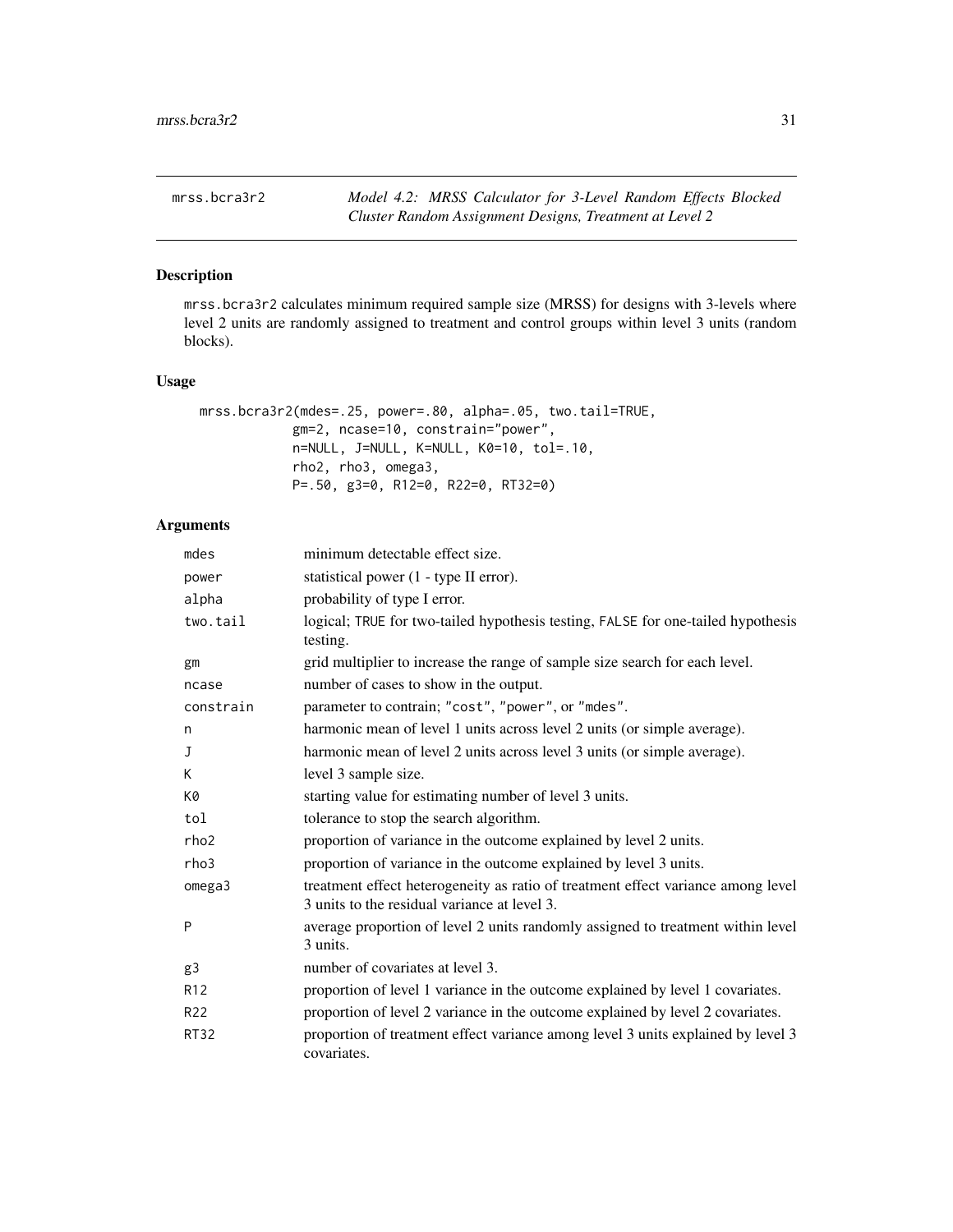Level 3 sample size ( K) is calculated using an iterative procedure described in Dong & Maynard (2013) due to model degrees of freedom dependency on K. For other levels (n and J) MRSS calculation is simply solving for the unknown. MRSS calculator returns values that are not integer. Rounding may produce MDES and power values different from what was specified, therefore an integer solution is approximated using brute force (See Value section). Integer solution to MRSS for an omitted level assumes that specified sample sizes for remaining levels may subject to some changes.

Further definition of design parameters can be found in Dong & Maynard (2013).

#### Value

| fun          | function name.                                         |
|--------------|--------------------------------------------------------|
| par          | list of parameters used in MRSS calculation.           |
| round.mrss   | solution after rounding.                               |
| integer.mrss | best integer solutions around round measures solution. |

#### Author(s)

Metin Bulus <bulus.metin@gmail.com> Nianbo Dong <dong.nianbo@gmail.com>

#### References

Dong & Maynard (2013). PowerUp!: A Tool for Calculating Minum Detectable Effect Sizes and Minimum Required Sample Sizes for Experimental and Quasi-Experimental Design Studies,*Journal of Research on Educational Effectiveness, 6(1)*, 24-6.

# See Also

[mdes.bcra3r2,](#page-6-1) [power.bcra3r2,](#page-104-1) [optimal.bcra3r2](#page-60-1)

# Examples

```
## Not run:
```

```
mrss.bcra3r2(rho3=.13, rho2=.10, omega3=.40,
           n=10, J=6)
```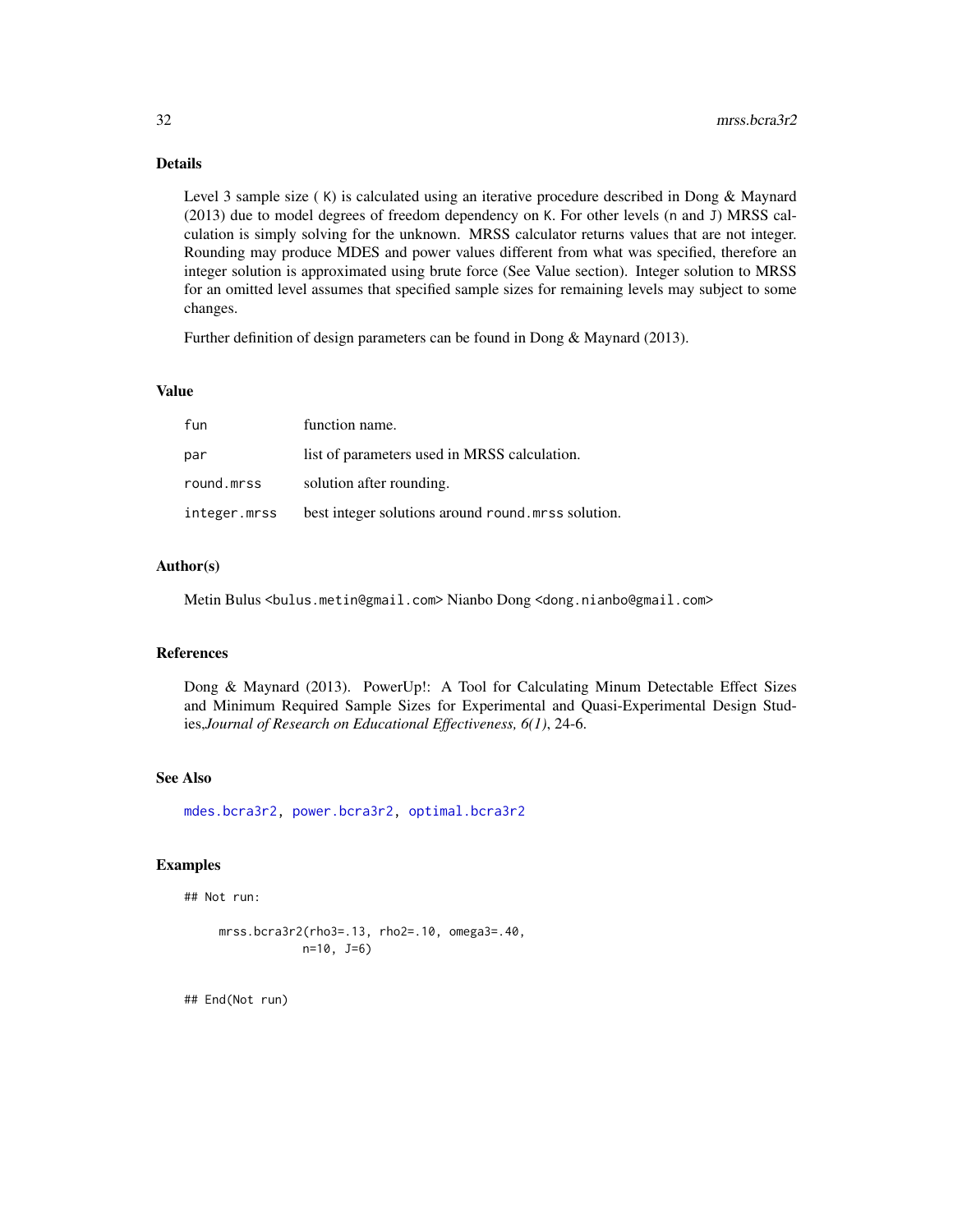<span id="page-32-1"></span><span id="page-32-0"></span>

#### Description

mrss.bcra4f3 calculates minimum required sample size (MRSS) for designs with 4-levels where level 3 units are randomly assigned to treatment and control groups within level 4 units (fixed blocks).

# Usage

```
mrss.bcra4f3(mdes=.25, power=.80, alpha=.05, two.tail=TRUE,
           gm=2, ncase=10, constrain="power",
           n=NULL, J=NULL, K=NULL, L=NULL, L0=10, K0=10, tol=.10,
           rho2, rho3,
           P=.50, g3=0, R12=0, R22=0, R32=0)
```

| mdes      | minimum detectable effect size.                                                              |
|-----------|----------------------------------------------------------------------------------------------|
| power     | statistical power (1 - type II error).                                                       |
| alpha     | probability of type I error.                                                                 |
| two.tail  | logical; TRUE for two-tailed hypothesis testing, FALSE for one-tailed hypothesis<br>testing. |
| gm        | grid multiplier to increase the range of sample size search for each level.                  |
| ncase     | number of cases to show in the output.                                                       |
| constrain | parameter to contrain; "cost", "power", or "mdes".                                           |
| n         | harmonic mean of level 1 units across level 2 units (or simple average).                     |
| J         | harmonic mean of level 2 units across level 3 units (or simple average).                     |
| K         | harmonic mean of level 3 units across level 3 units (or simple average).                     |
| L         | number of level 4 units.                                                                     |
| K0        | starting value for estimating number of level 3 units.                                       |
| L0        | starting value for estimating number of level 4 units.                                       |
| tol       | tolerance to stop the search algorithm.                                                      |
| rho2      | proportion of variance in the outcome explained by level 2 units.                            |
| rho3      | proportion of variance in the outcome explained by level 3 units.                            |
| P         | average proportion of level 3 units randomly assigned to treatment within level<br>4 units.  |
| g3        | number of covariates at level 3.                                                             |
| R12       | proportion of level 1 variance in the outcome explained by level 1 covariates.               |
| R22       | proportion of level 2 variance in the outcome explained by level 2 covariates.               |
| R32       | proportion of level 3 variance in the outcome explained by level 3 covariates.               |
|           |                                                                                              |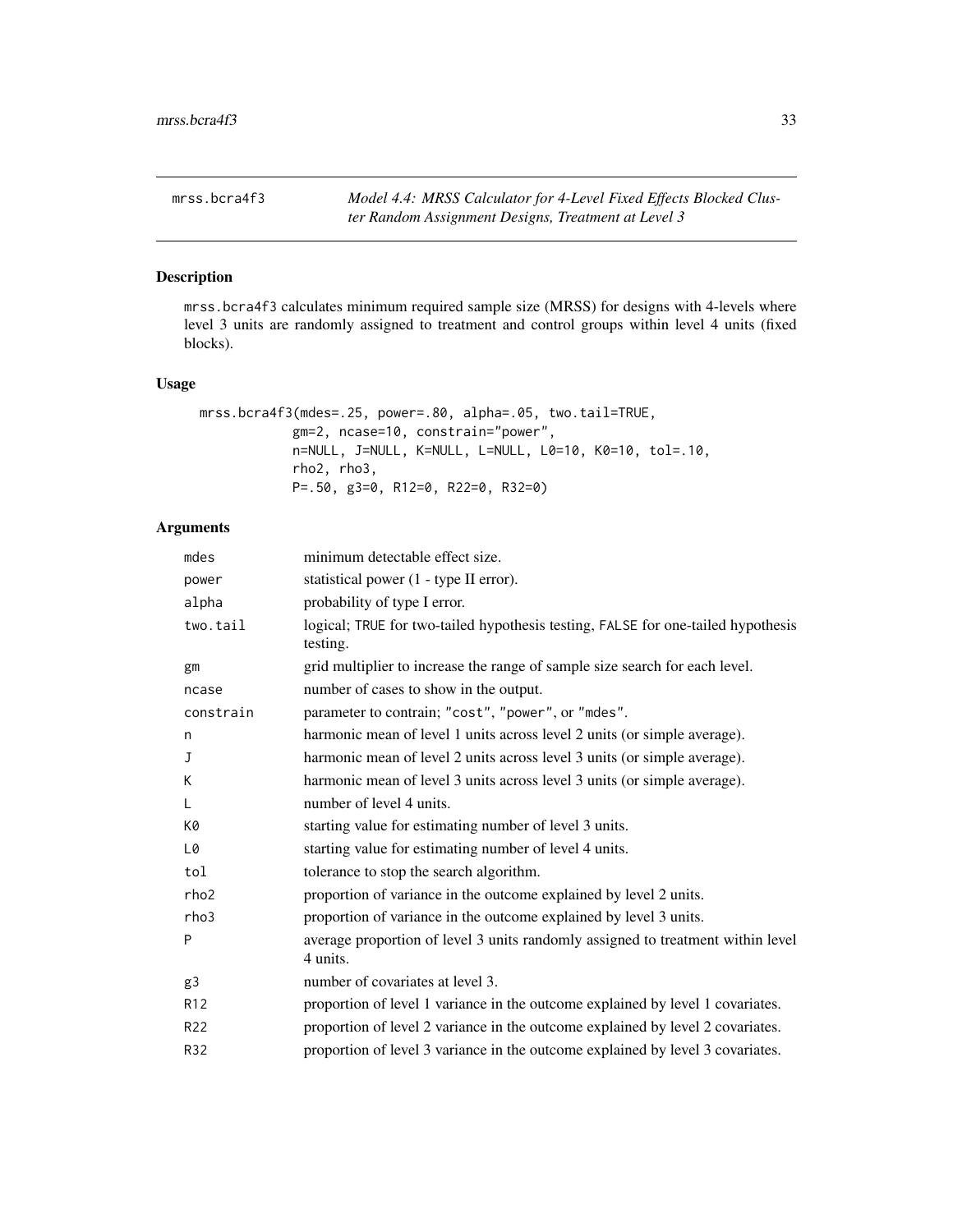Level 3 and level 4 sample sizes (K and L) are calculated using an iterative procedure described in Dong & Maynard (2013) due to model degrees of freedom dependency on K and L. For other levels (n and J) MRSS calculation is simply solving for the unknown. MRSS calculator returns values that are not integer. Rounding may produce MDES and power values different from what was specified, therefore an integer solution is approximated using brute force (See Value section). Integer solution to MRSS for an omitted level assumes that specified sample sizes for remaining levels may subject to some changes.

Further definition of design parameters can be found in Dong & Maynard (2013).

# Value

| fun          | function name.                                     |
|--------------|----------------------------------------------------|
| par          | list of parameters used in MRSS calculation.       |
| round.mrss   | solution after rounding.                           |
| integer.mrss | best integer solutions around round mrss solution. |

#### Author(s)

Metin Bulus <bulus.metin@gmail.com> Nianbo Dong <dong.nianbo@gmail.com>

#### References

Dong & Maynard (2013). PowerUp!: A Tool for Calculating Minum Detectable Effect Sizes and Minimum Required Sample Sizes for Experimental and Quasi-Experimental Design Studies,*Journal of Research on Educational Effectiveness, 6(1)*, 24-6.

#### See Also

[mdes.bcra4f3,](#page-8-1) [power.bcra4f3,](#page-106-1) [optimal.bcra4f3](#page-63-1)

# Examples

```
## Not run:
```

```
mrss.bcra4f3(rho3=.15, rho2=.15,
           n=10, J=4, K=4)
```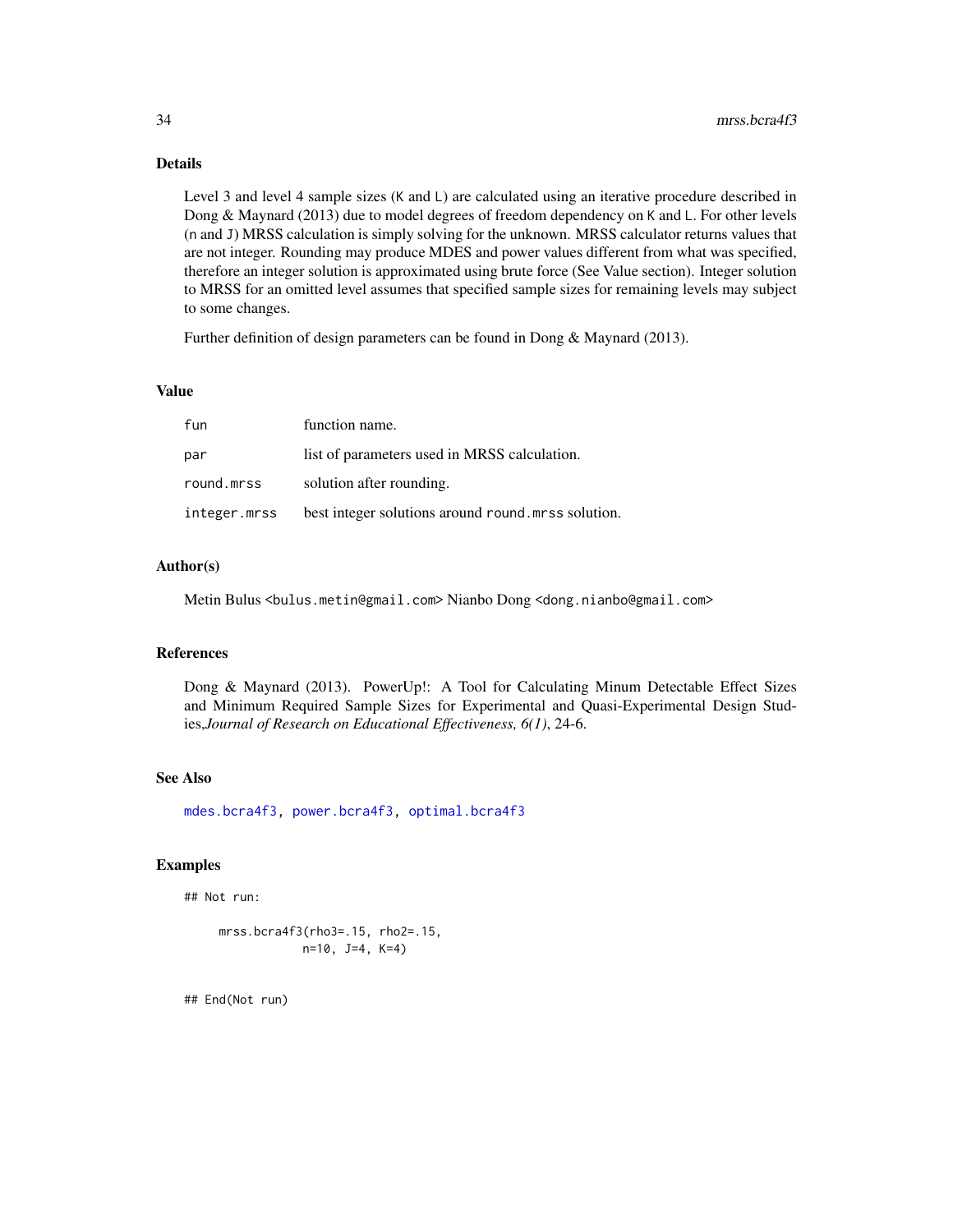<span id="page-34-1"></span><span id="page-34-0"></span>mrss.bcra4r2 *Model 4.3: MRSS Calculator for 4-Level Random Effects Block Random Assignment Designs, Treatment at Level 2*

# Description

mrss.bcra4r2 calculates minimum required sample size (MRSS) for designs with 4-levels where level 2 units are randomly assigned to treatment and control groups within level 3 units (random blocks).

#### Usage

```
mrss.bcra4r2(mdes=.25, power=.80, alpha=.05, two.tail=TRUE,
           gm=2, ncase=10, constrain="power",
           n=NULL, J=NULL, K=NULL, L=NULL, L0=10, tol=.10,
           rho2, rho3, rho4, omega3, omega4,
           P=.50, R12=0, R22=0, RT32=0, RT42=0, g4=0)
```

| mdes             | minimum detectable effect size.                                                                                                  |
|------------------|----------------------------------------------------------------------------------------------------------------------------------|
| power            | statistical power (1 - type II error).                                                                                           |
| alpha            | probability of type I error.                                                                                                     |
| two.tail         | logical; TRUE for two-tailed hypothesis testing, FALSE for one-tailed hypothesis<br>testing.                                     |
| gm               | grid multiplier to increase the range of sample size search for each level.                                                      |
| ncase            | number of cases to show in the output.                                                                                           |
| constrain        | parameter to contrain; "cost", "power", or "mdes".                                                                               |
| n                | harmonic mean of level 1 units across level 2 units (or simple average).                                                         |
| J                | harmonic mean of level 2 units across level 3 units (or simple average).                                                         |
| К                | harmonic mean of level 3 units across level 3 units (or simple average).                                                         |
| L                | number of level 4 units.                                                                                                         |
| L0               | starting value for estimating number of level 4 units.                                                                           |
| tol              | tolerance to stop the search algorithm.                                                                                          |
| rho <sub>2</sub> | proportion of variance in the outcome explained by level 2 units.                                                                |
| rho3             | proportion of variance in the outcome explained by level 3 units.                                                                |
| rho4             | proportion of variance in the outcome explained by level 4 units.                                                                |
| omega3           | treatment effect heterogeneity as ratio of treatment effect variance among level<br>3 units to the residual variance at level 3. |
| omega4           | treatment effect heterogeneity as ratio of treatment effect variance among level<br>4 units to the residual variance at level 4. |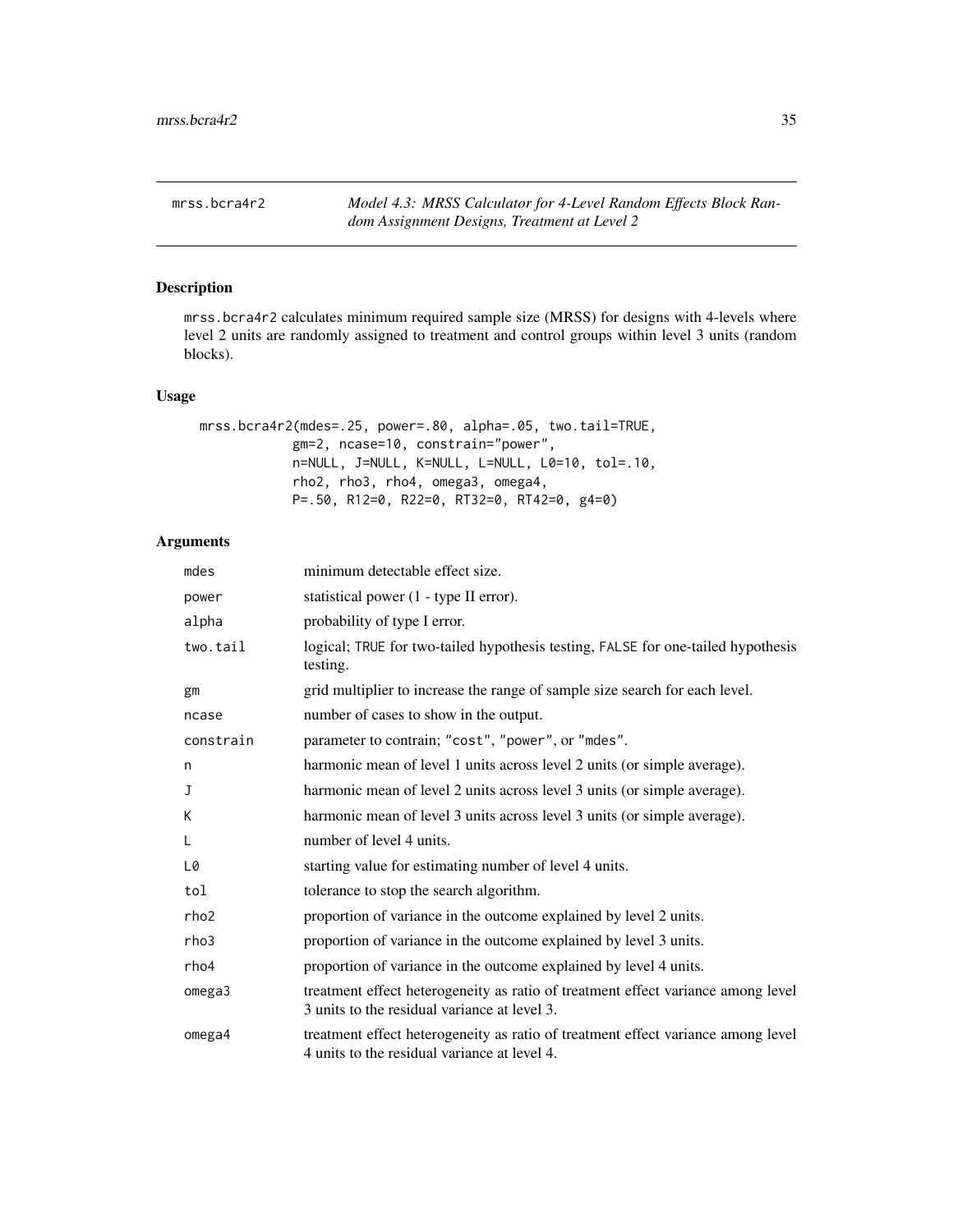| P               | average proportion of level 2 units randomly assigned to treatment within level<br>3 units.     |
|-----------------|-------------------------------------------------------------------------------------------------|
| g4              | number of covariates at level 4.                                                                |
| R <sub>12</sub> | proportion of level 1 variance in the outcome explained by level 1 covariates.                  |
| R22             | proportion of level 2 variance in the outcome explained by level 2 covariates.                  |
| <b>RT32</b>     | proportion of treatment effect variance among level 3 units explained by level 3<br>covariates. |
| <b>RT42</b>     | proportion of treatment effect variance among level 4 units explained by level 4<br>covariates. |

Level 4 sample size (L) is calculated using an iterative procedure described in Dong & Maynard (2013) due to model degrees of freedom dependency on L. For other levels (n, J and K) MRSS calculation is simply solving for the unknown. MRSS calculator returns values that are not integer. Rounding may produce MDES and power values different from what was specified, therefore an integer solution is approximated using brute force (See Value section). Integer solution to MRSS for an omitted level assumes that specified sample sizes for remaining levels may subject to some changes.

Further definition of design parameters can be found in Dong & Maynard (2013).

#### Value

| fun          | function name.                                     |
|--------------|----------------------------------------------------|
| par          | list of parameters used in MRSS calculation.       |
| round.mrss   | solution after rounding.                           |
| integer.mrss | best integer solutions around round mrss solution. |

#### Author(s)

Metin Bulus <bulus.metin@gmail.com> Nianbo Dong <dong.nianbo@gmail.com>

#### References

Dong & Maynard (2013). PowerUp!: A Tool for Calculating Minum Detectable Effect Sizes and Minimum Required Sample Sizes for Experimental and Quasi-Experimental Design Studies,*Journal of Research on Educational Effectiveness, 6(1)*, 24-6.

# See Also

[mdes.bcra4r2,](#page-9-1) [power.bcra4r2,](#page-107-1) [optimal.bcra4r2](#page-66-1)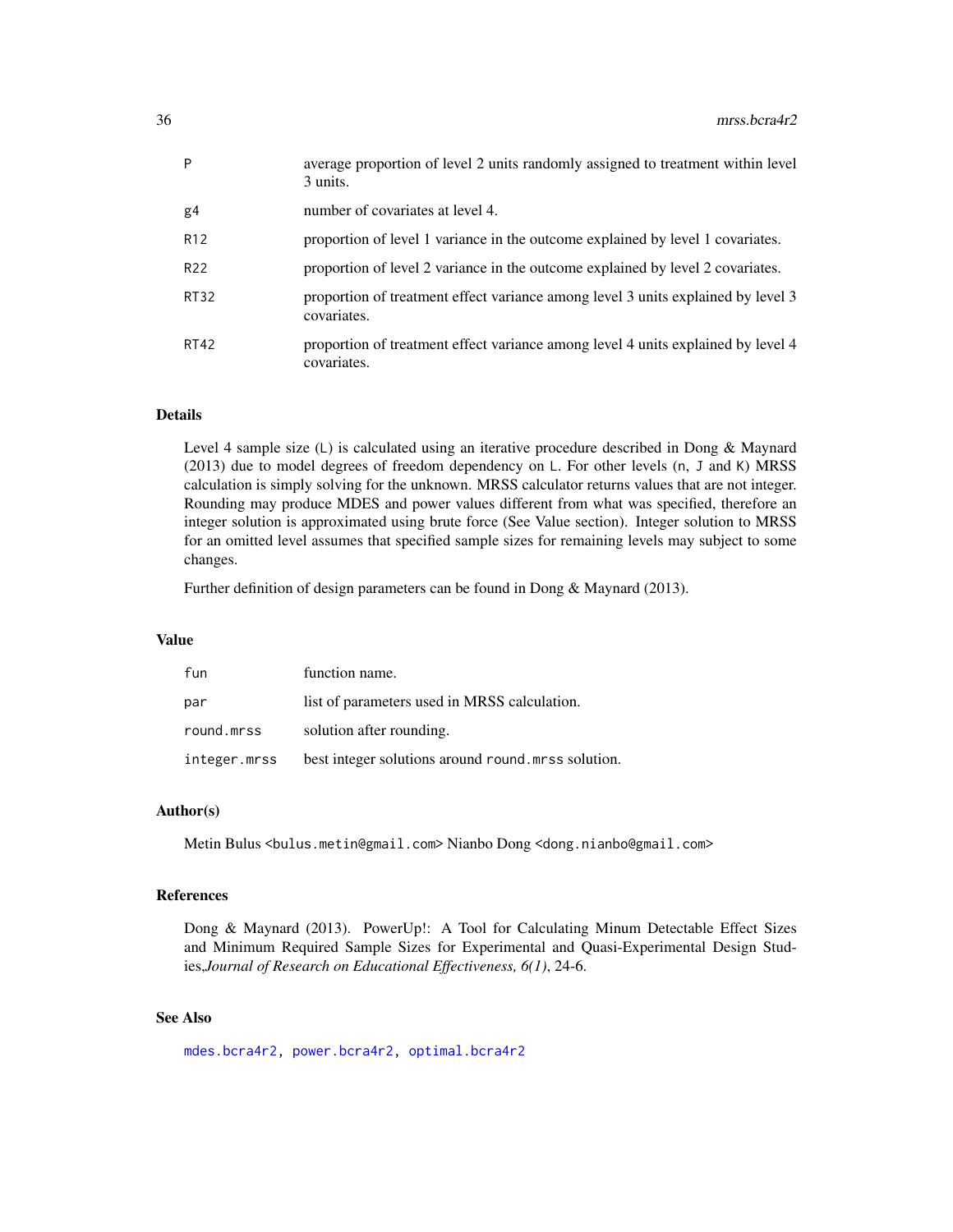### mrss.bcra4r3 37

# Examples

## Not run:

```
mrss.bcra4r2(rho4=.05, rho3=.15, rho2=.15,
            omega4=.50, omega3=.50, omega2=.50,
            n=10, J=2, K=10)
```
## End(Not run)

| mrss.bcra4r3 | Model 4.5: MRSS Calculator for 4-Level Random Effects Blocked |
|--------------|---------------------------------------------------------------|
|              | Cluster Random Assignment Designs, Treatment at Level 3       |

### Description

mrss.bcra4r3 calculates minimum required sample size (MRSS) for designs with 4-levels where level 3 units are randomly assigned to treatment and control groups within level 4 units (random blocks).

## Usage

```
mrss.bcra4r3(mdes=.25, power=.80, alpha=.05, two.tail=TRUE,
            gm=2, ncase=10, constrain="power",
            n=NULL, J=NULL, K=NULL, L=NULL, L0=10, tol=.10,
            rho2, rho3, rho4, omega4,
            P=.50, R12=0, R22=0, R32=0, RT42=0, g4=0)
```

| mdes      | minimum detectable effect size.                                                              |
|-----------|----------------------------------------------------------------------------------------------|
| power     | statistical power (1 - type II error).                                                       |
| alpha     | probability of type I error.                                                                 |
| two.tail  | logical; TRUE for two-tailed hypothesis testing, FALSE for one-tailed hypothesis<br>testing. |
| gm        | grid multiplier to increase the range of sample size search for each level.                  |
| ncase     | number of cases to show in the output.                                                       |
| constrain | parameter to constrain; "cost", "power", or "mdes".                                          |
| n         | harmonic mean of level 1 units across level 2 units (or simple average).                     |
| J         | harmonic mean of level 2 units across level 3 units (or simple average).                     |
| K         | harmonic mean of level 3 units across level 3 units (or simple average).                     |
| L         | number of level 4 units.                                                                     |
| L0        | starting value for estimating number of level 4 units.                                       |
| tol       | tolerance to stop the search algorithm.                                                      |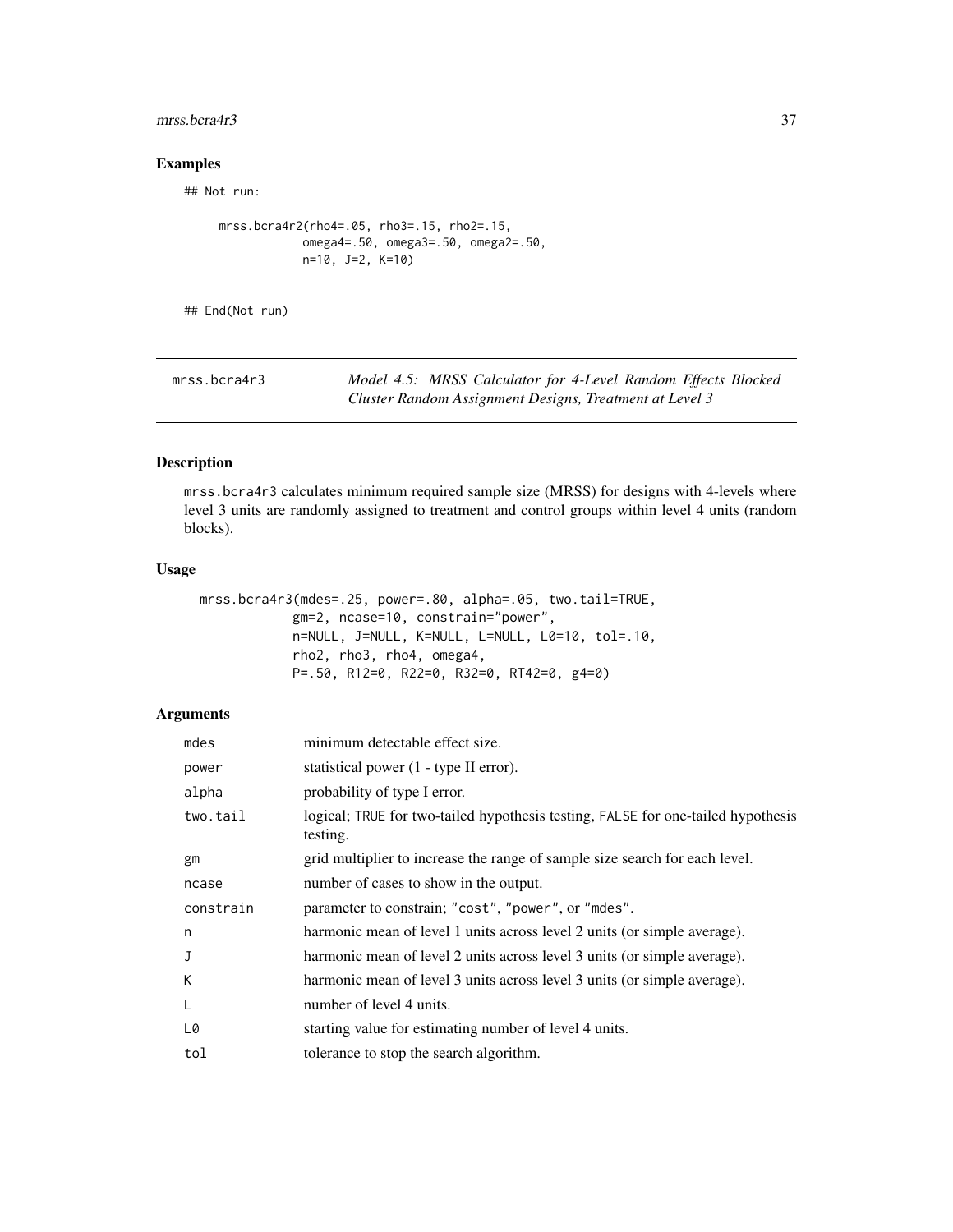| rho2            | proportion of variance in the outcome explained by level 2 units.                                                                |
|-----------------|----------------------------------------------------------------------------------------------------------------------------------|
| rho3            | proportion of variance in the outcome explained by level 3 units.                                                                |
| rho4            | proportion of variance in the outcome explained by level 4 units.                                                                |
| omega4          | treatment effect heterogeneity as ratio of treatment effect variance among level<br>4 units to the residual variance at level 4. |
| P               | average proportion of level 3 units randomly assigned to treatment within level<br>4 units.                                      |
| g4              | number of covariates at level 4.                                                                                                 |
| R <sub>12</sub> | proportion of level 1 variance in the outcome explained by level 1 covariates.                                                   |
| R <sub>22</sub> | proportion of level 2 variance in the outcome explained by level 2 covariates.                                                   |
| R32             | proportion of level 3 variance in the outcome explained by level 3 covariates.                                                   |
| <b>RT42</b>     | proportion of treatment effect variance among level 4 units explained by level 4<br>covariates.                                  |

Level 4 sample size (L) is calculated using an iterative procedure described in Dong & Maynard (2013) due to model degrees of freedom dependency on L. For other levels (n, J and K) MRSS calculation is simply solving for the unknown. MRSS calculator returns values that are not integer. Rounding may produce MDES and power values different from what was specified, therefore an integer solution is approximated using brute force (See Value section). Integer solution to MRSS for an omitted level assumes that specified sample sizes for remaining levels may subject to some changes.

Further definition of design parameters can be found in Dong & Maynard (2013).

### Value

| fun          | function name.                                    |
|--------------|---------------------------------------------------|
| par          | list of parameters used in MRSS calculation.      |
| round.mrss   | solution after rounding.                          |
| integer.mrss | best integer solutions around round measurements. |

#### Author(s)

Metin Bulus <bulus.metin@gmail.com> Nianbo Dong <dong.nianbo@gmail.com>

### References

Dong & Maynard (2013). PowerUp!: A Tool for Calculating Minum Detectable Effect Sizes and Minimum Required Sample Sizes for Experimental and Quasi-Experimental Design Studies,*Journal of Research on Educational Effectiveness, 6(1)*, 24-6.

### See Also

[mdes.bcra4r3,](#page-11-0) [power.bcra4r3,](#page-109-0) [optimal.bcra4r3](#page-69-0)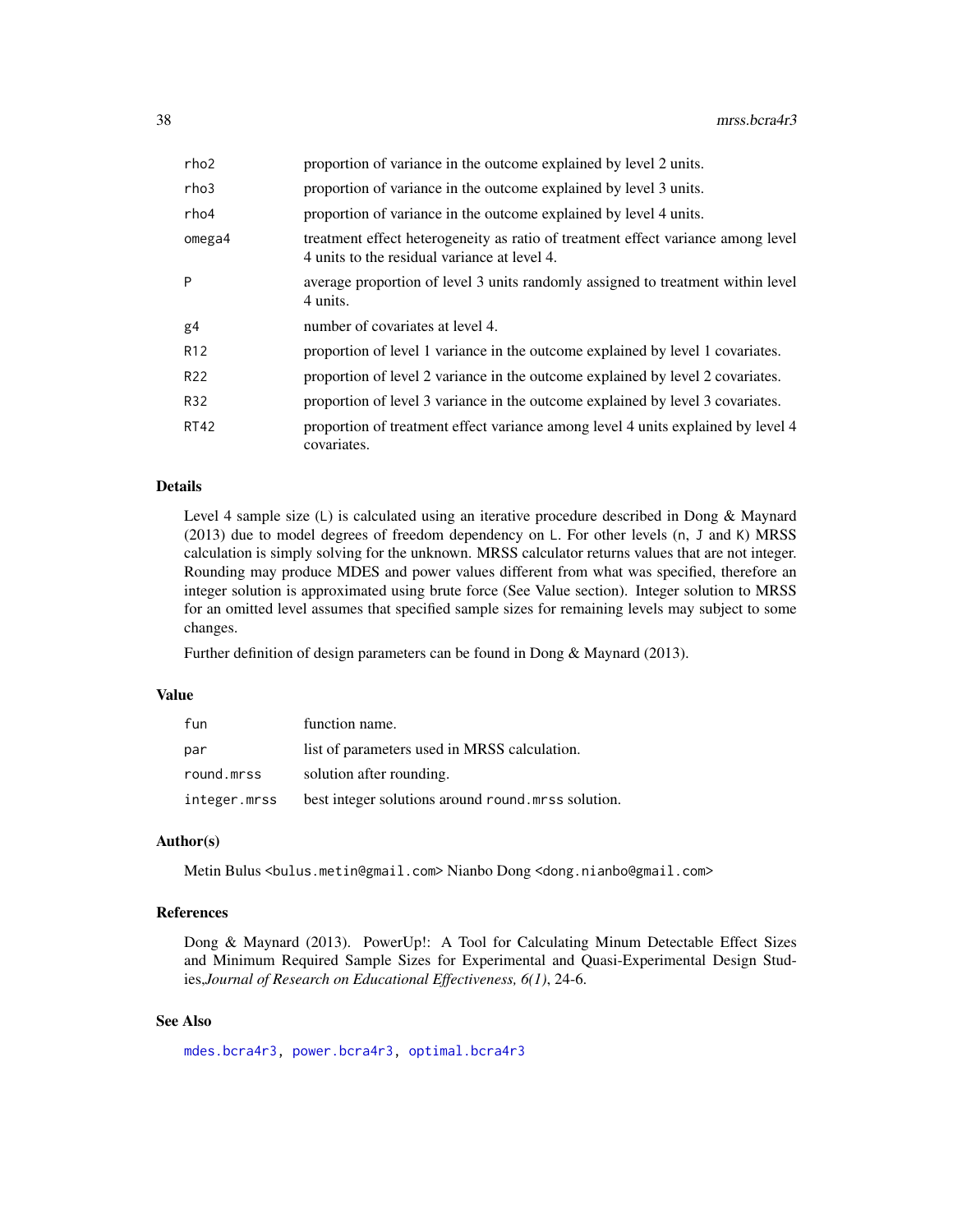### mrss.bira2c1 39

# Examples

## Not run:

```
mrss.bcra4r3(rho4=.05, rho3=.15, rho2=.15,
            omega4=.50,
            n=10, J=2, K=10)
```
## End(Not run)

| mrss.bira2c1 | Model 2.1: MRSS Calculator for 2-Level Constant Effects Blocked |
|--------------|-----------------------------------------------------------------|
|              | Individual Random Assignment Designs, Treatment at Level 1      |

## Description

mrss.bira2c1 calculates minimum required sample size (MRSS) for designs with 2-levels where level 1 units are randomly assigned to treatment and control groups within level 2 units (school intercepts only).

### Usage

```
mrss.bira2c1(mdes=.25, power=.80, alpha=.05, two.tail=TRUE,
            gm=2, ncase=10, constrain="power",
            n=NULL, J=NULL, J0=10, n0=10, tol=.10,
            P=.50, g1=0, R12=0)
```

| minimum detectable effect size.                                                              |
|----------------------------------------------------------------------------------------------|
| statistical power (1 - type II error).                                                       |
| probability of type I error.                                                                 |
| logical; TRUE for two-tailed hypothesis testing, FALSE for one-tailed hypothesis<br>testing. |
| grid multiplier to increase the range of sample size search for each level.                  |
| number of cases to show in the output.                                                       |
| parameter to constrain; "cost", "power", or "mdes".                                          |
| harmonic mean of level 1 units across level 2 units (or simple average).                     |
| level 2 sample size.                                                                         |
| starting value for estimating number of level 1 units.                                       |
| starting value for estimating number of level 2 units.                                       |
| tolerance to stop the search algorithm.                                                      |
| average proportion of level 1 units randomly assigned to treatment within level<br>2 units.  |
| number of covariates at level 1.                                                             |
| proportion of level 1 variance in the outcome explained by level 1 covariates.               |
|                                                                                              |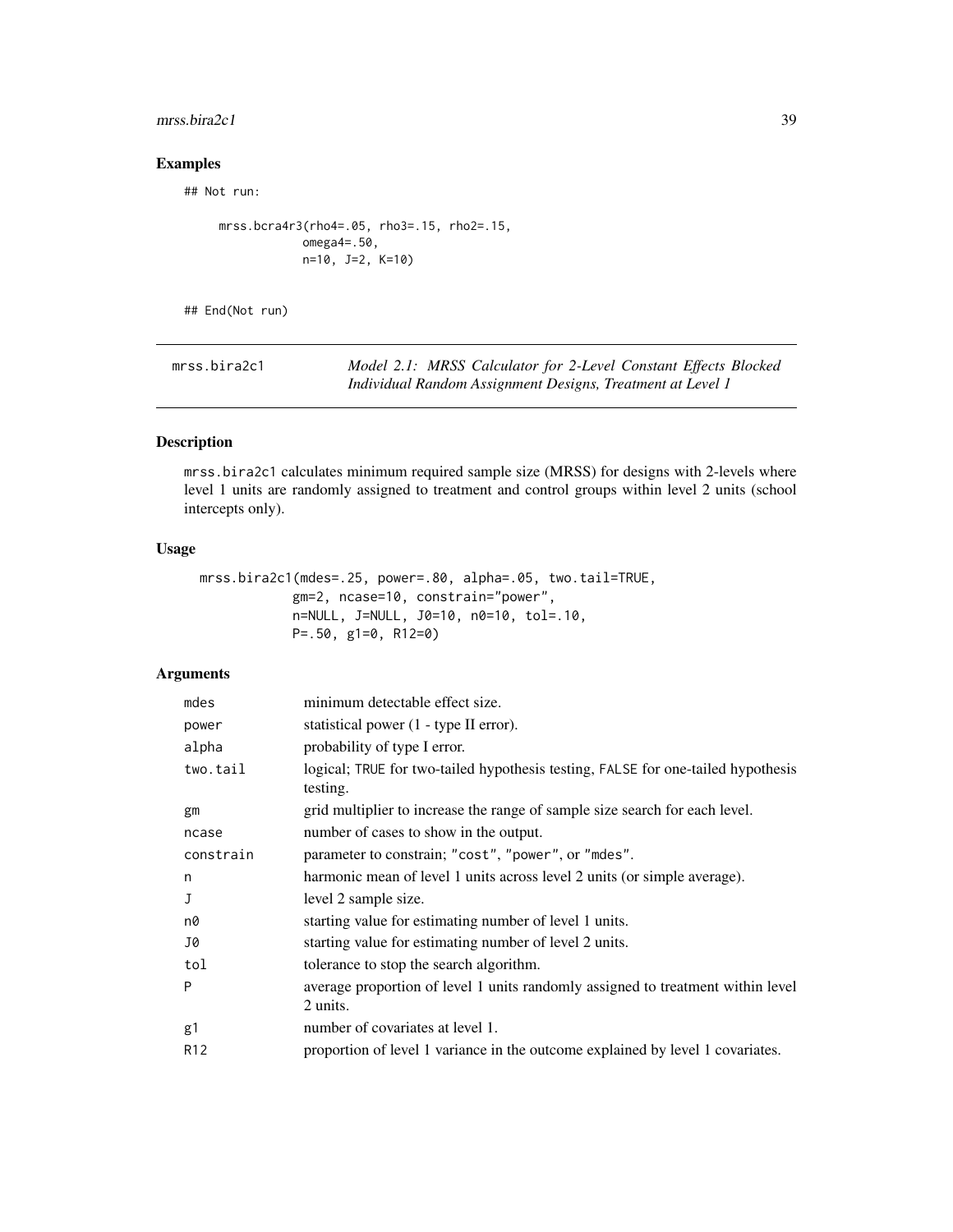Level 2 and level 1 sample sizes (J and n) are calculated using an iterative procedure described in Dong & Maynard (2013) due to model degrees of freedom dependency on J and n. MRSS calculator returns values that are not integer. Rounding may produce MDES and power values different from what was specified, therefore an integer solution is approximated using brute force (See Value section). Integer solution to MRSS for an omitted level assumes that specified sample sizes for remaining levels may subject to some changes.

Further definition of design parameters can be found in Dong & Maynard (2013).

## Value

| fun          | function name.                                      |
|--------------|-----------------------------------------------------|
| par          | list of parameters used in MRSS calculation.        |
| round.mrss   | solution after rounding.                            |
| integer.mrss | best integer solutions around round, mrss solution. |

### Author(s)

Metin Bulus <bulus.metin@gmail.com> Nianbo Dong <dong.nianbo@gmail.com>

### References

Dong & Maynard (2013). PowerUp!: A Tool for Calculating Minum Detectable Effect Sizes and Minimum Required Sample Sizes for Experimental and Quasi-Experimental Design Studies,*Journal of Research on Educational Effectiveness, 6(1)*, 24-6.

## See Also

[mdes.bira2c1,](#page-13-0) [power.bira2c1,](#page-111-0) [optimal.bira2c1](#page-73-0)

#### Examples

```
## Not run:
```

```
mrss.bira2c1(n=83)
```
## End(Not run)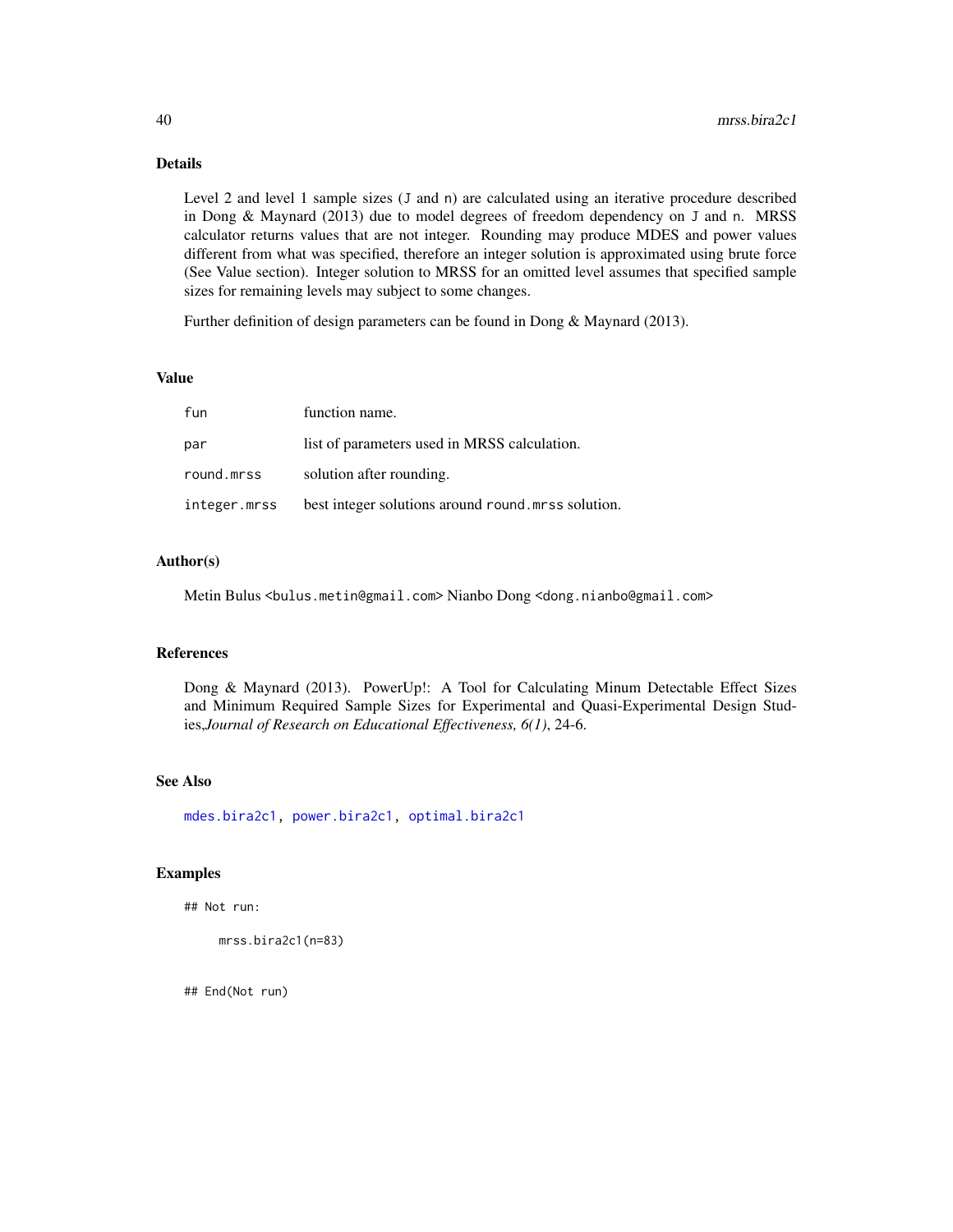# Description

mrss.bira2f1 calculates minimum required sample size (MRSS) for designs with 2-levels where level 1 units are randomly assigned to treatment and control groups within level 2 units (fixed blocks).

## Usage

mrss.bira2f1(mdes=.25, power=.80, alpha=.05, two.tail=TRUE, gm=2, ncase=10, constrain="power", n=NULL, J=NULL, J0=10, n0=10, tol=.10, P=.50, g1=0, R12=0)

| mdes      | minimum detectable effect size.                                                              |
|-----------|----------------------------------------------------------------------------------------------|
| power     | statistical power (1 - type II error).                                                       |
| alpha     | probability of type I error.                                                                 |
| two.tail  | logical; TRUE for two-tailed hypothesis testing, FALSE for one-tailed hypothesis<br>testing. |
| gm        | grid multiplier to increase the range of sample size search for each level.                  |
| ncase     | number of cases to show in the output.                                                       |
| constrain | parameter to constrain; "cost", "power", or "mdes".                                          |
| n         | harmonic mean of level 1 units across level 2 units (or simple average).                     |
| J         | level 2 sample size.                                                                         |
| n0        | starting value for estimating number of level 1 units.                                       |
| J0        | starting value for estimating number of level 2 units.                                       |
| tol       | tolerance to stop the search algorithm.                                                      |
| P         | average proportion of level 1 units randomly assigned to treatment within level<br>2 units.  |
| g1        | number of covariates at level 1.                                                             |
| R12       | proportion of level 1 variance in the outcome explained by level 1 covariates.               |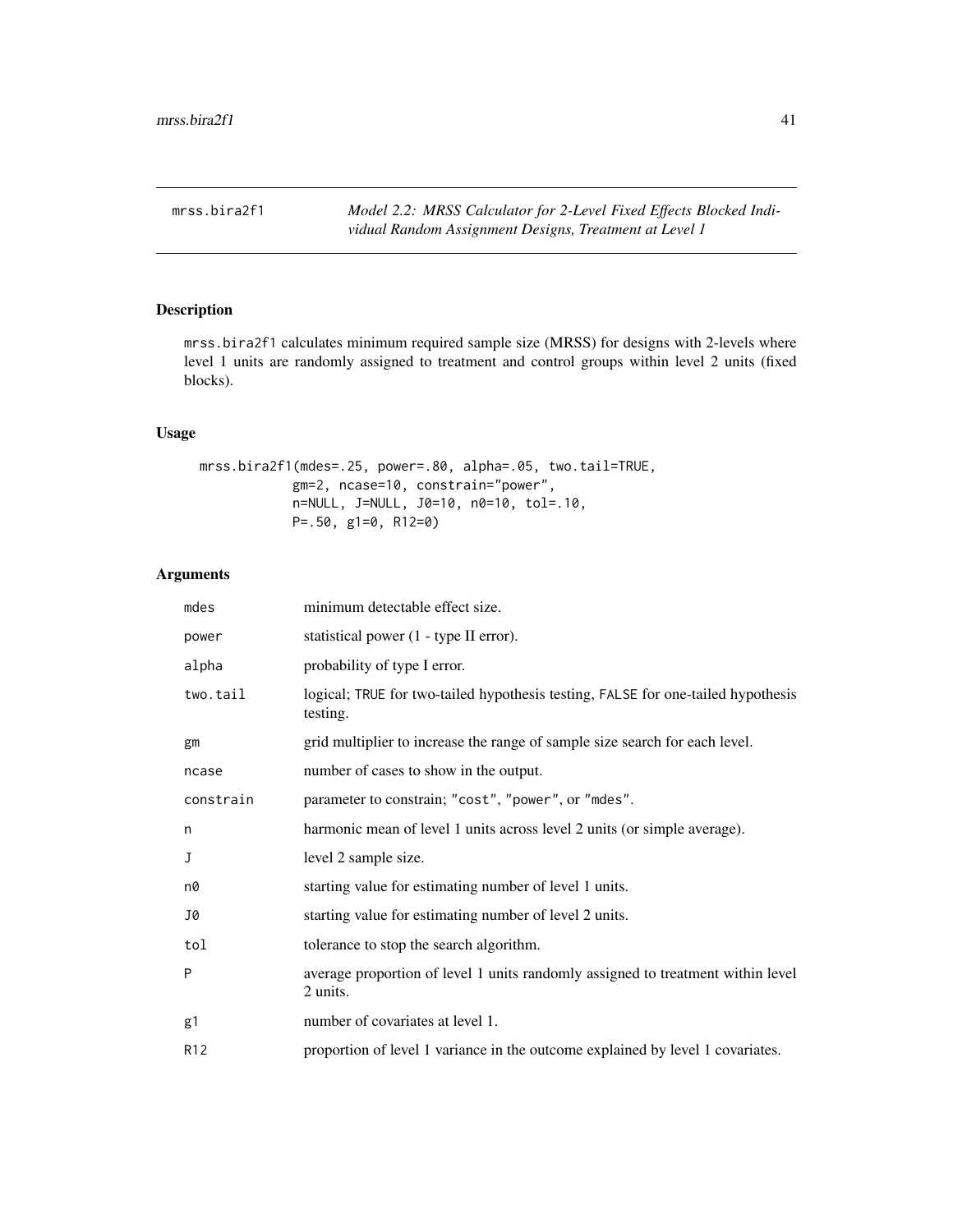Level 2 and level 1 sample sizes (J and n) are calculated using an iterative procedure described in Dong & Maynard (2013) due to model degrees of freedom dependency on J and n. MRSS calculator returns values that are not integer. Rounding may produce MDES and power values different from what was specified, therefore an integer solution is approximated using brute force (See Value section). Integer solution to MRSS for an omitted level assumes that specified sample sizes for remaining levels may subject to some changes.

Further definition of design parameters can be found in Dong & Maynard (2013).

## Value

| fun          | function name.                                      |
|--------------|-----------------------------------------------------|
| par          | list of parameters used in MRSS calculation.        |
| round.mrss   | solution after rounding.                            |
| integer.mrss | best integer solutions around round, mrss solution. |

### Author(s)

Metin Bulus <bulus.metin@gmail.com> Nianbo Dong <dong.nianbo@gmail.com>

### References

Dong & Maynard (2013). PowerUp!: A Tool for Calculating Minum Detectable Effect Sizes and Minimum Required Sample Sizes for Experimental and Quasi-Experimental Design Studies,*Journal of Research on Educational Effectiveness, 6(1)*, 24-6.

## See Also

[mdes.bira2f1,](#page-15-0) [power.bira2f1,](#page-113-0) [optimal.bira2f1](#page-76-0)

### Examples

## Not run:

mrss.ira2f1(n=83)

## End(Not run)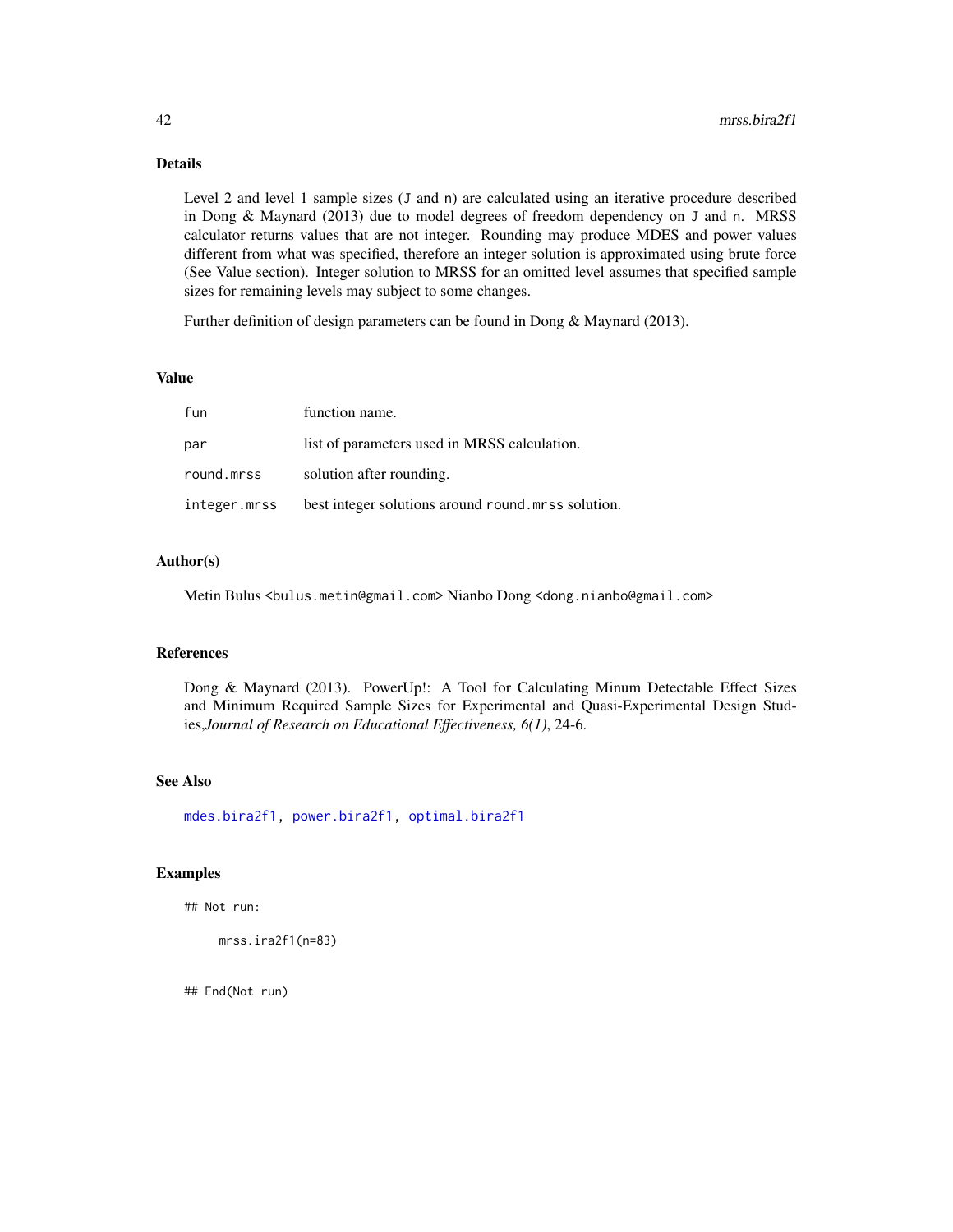mrss.bira2r1 *Model 2.3: MRSS Calculator for 2-Level Random Effects Blocked Individual Random Assignment Designs, Individuals Randomized within Blocks*

## Description

mrss.bira2r1 calculates minimum required sample size (MRSS) for designs with 2-levels where level 1 units are randomly assigned to treatment and control groups within level 2 units (random blocks).

### Usage

```
mrss.bira2r1(mdes=.25, power=.80, alpha=.05, two.tail=TRUE,
            gm=2, ncase=10, constrain="power",
            n=NULL, J=NULL, J0=10, tol=.10,
            rho2, omega2,
            g2=0, P=.50, R12=0, RT22=0)
```

| mdes            | minimum detectable effect size.                                                                                                  |
|-----------------|----------------------------------------------------------------------------------------------------------------------------------|
| power           | statistical power (1 - type II error).                                                                                           |
| alpha           | probability of type I error.                                                                                                     |
| two.tail        | logical; TRUE for two-tailed hypothesis testing, FALSE for one-tailed hypothesis<br>testing.                                     |
| gm              | grid multiplier to increase the range of sample size search for each level.                                                      |
| ncase           | number of cases to show in the output.                                                                                           |
| constrain       | parameter to constrain; "cost", "power", or "mdes".                                                                              |
| n               | harmonic mean of level 1 units across level 2 units (or simple average).                                                         |
| J               | level 2 sample size.                                                                                                             |
| J0              | starting value for estimating number of level 2 units.                                                                           |
| tol             | tolerance to stop the search algorithm.                                                                                          |
| rho2            | proportion of variance in the outcome explained by level 2 units.                                                                |
| omega2          | treatment effect heterogeneity as ratio of treatment effect variance among level<br>2 units to the residual variance at level 2. |
| P               | average proportion of level 1 units randomly assigned to treatment within level<br>2 units.                                      |
| g2              | number of covariates at level 2.                                                                                                 |
| R <sub>12</sub> | proportion of level 1 variance in the outcome explained by level 1 covariates.                                                   |
| <b>RT22</b>     | proportion of treatment effect variance among level 2 units explained by level 2<br>covariates.                                  |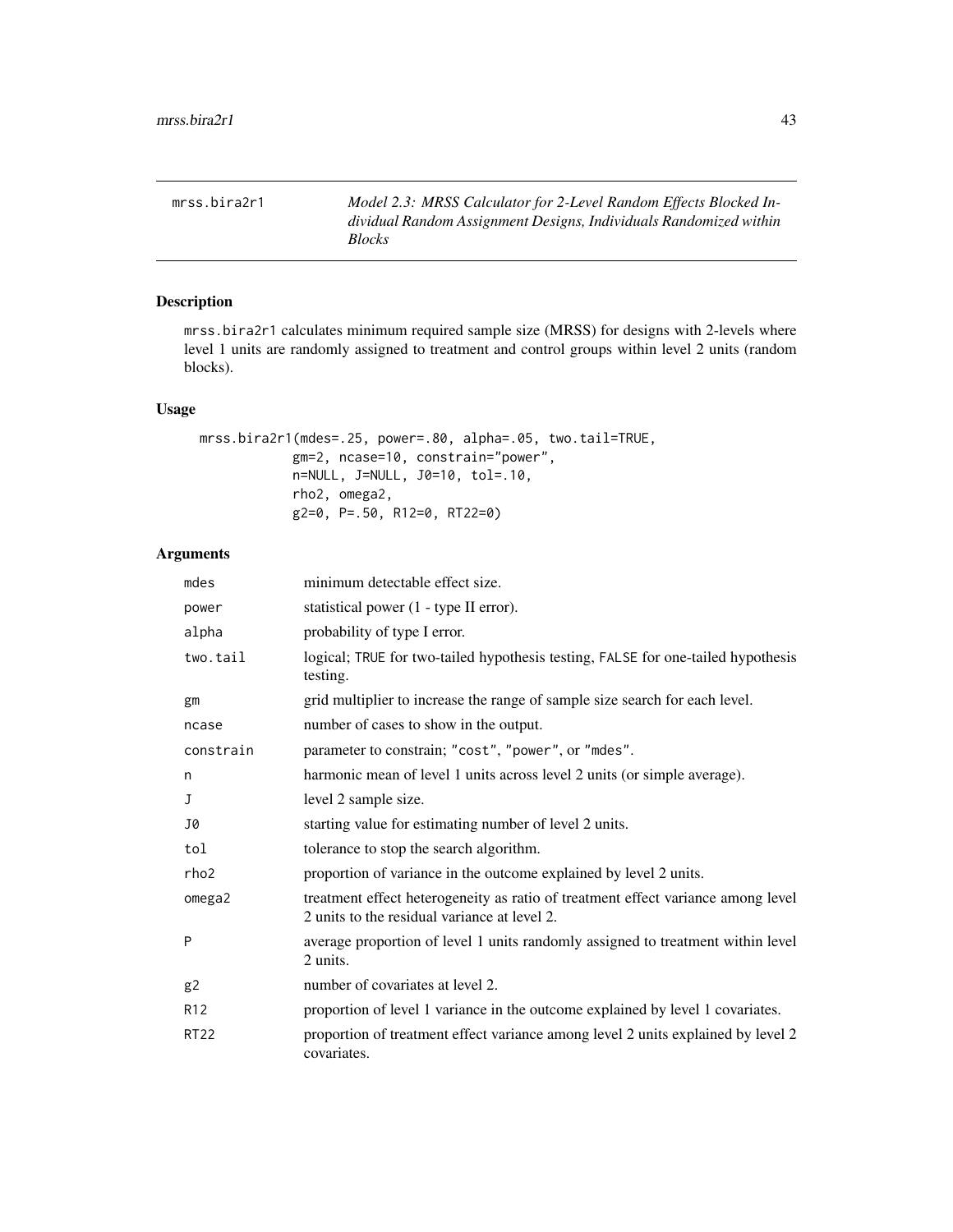Level 2 sample size (J) is calculated using an iterative procedure described in Dong & Maynard (2013) due to model degrees of freedom dependency on J. For other level (n) MRSS calculation is simply solving for the unknown. MRSS calculator returns values that are not integer. Rounding may produce MDES and power values different from what was specified, therefore an integer solution is approximated using brute force (See Value section). Integer solution to MRSS for an omitted level assumes that specified sample sizes for remaining levels may subject to some changes.

Further definition of design parameters can be found in Dong & Maynard (2013).

## Value

| fun          | function name.                                     |
|--------------|----------------------------------------------------|
| par          | list of parameters used in MRSS calculation.       |
| round.mrss   | solution after rounding.                           |
| integer.mrss | best integer solutions around round mrss solution. |

## Author(s)

Metin Bulus <bulus.metin@gmail.com> Nianbo Dong <dong.nianbo@gmail.com>

#### References

Dong & Maynard (2013). PowerUp!: A Tool for Calculating Minum Detectable Effect Sizes and Minimum Required Sample Sizes for Experimental and Quasi-Experimental Design Studies,*Journal of Research on Educational Effectiveness, 6(1)*, 24-6.

### See Also

[mdes.bira2r1,](#page-16-0) [power.bira2r1,](#page-114-0) [optimal.bira2r1](#page-78-0)

#### Examples

```
## Not run:
```

```
mrss.bira2r1(rho2=.35, omega2=.10,
            n=83)
```
## End(Not run)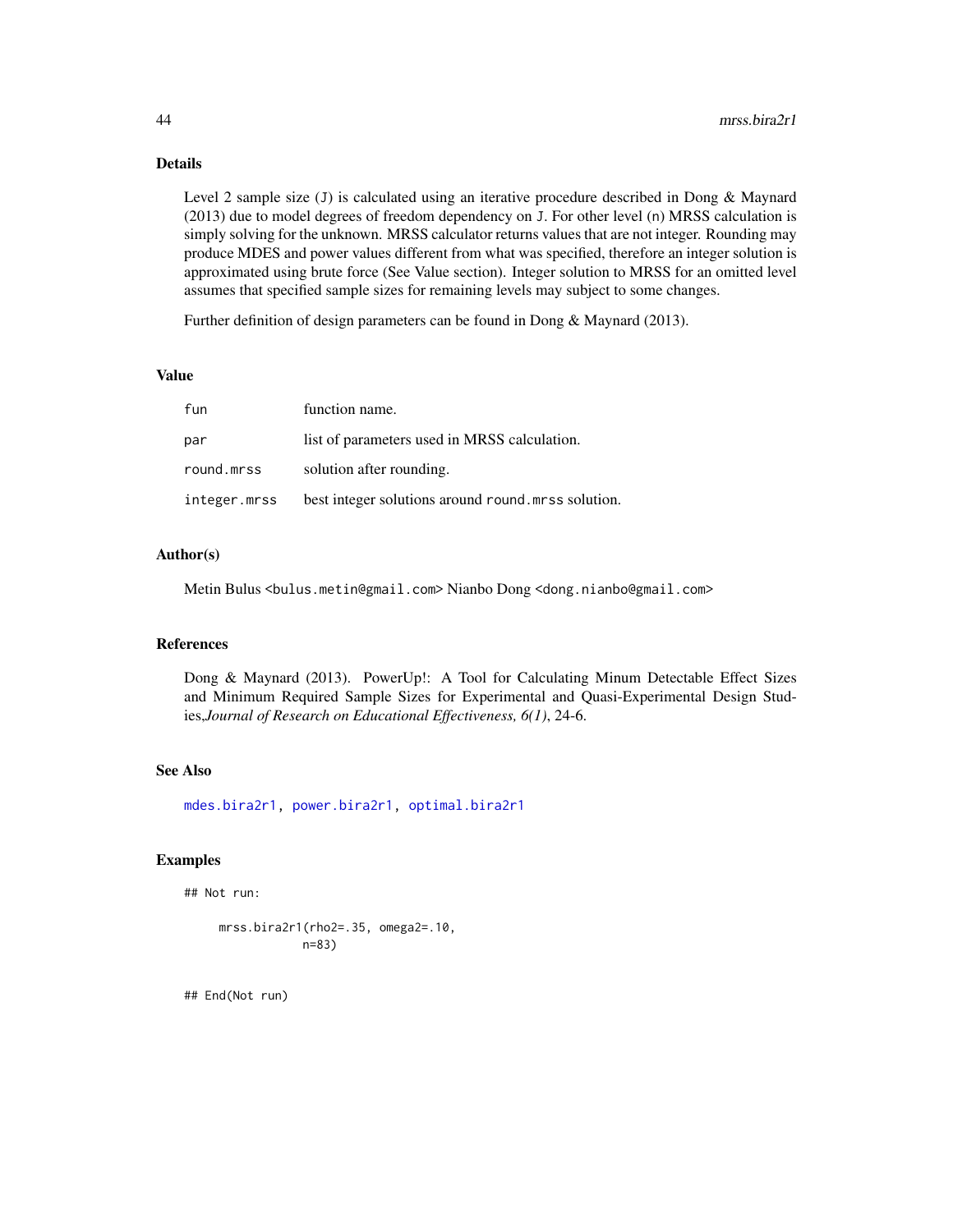mrss.bira3r1 *Model 2.4: MRSS Calculator for 3-Level Random Effects Blocked Individual Random Assignment Design, Individuals Randomized within Blocks*

## Description

mrss.bira3r1 calculates minimum required sample size for designs with 3-levels where level 1 units are randomly assigned to treatment and control groups within level 2 units (random blocks).

#### Usage

```
mrss.bira3r1(mdes=.25, power=.80, alpha=.05, two.tail=TRUE,
            gm=2, ncase=10, constrain="power",
            n=NULL, J=NULL, K=NULL, K0=10, tol=.10,
            rho2, rho3, omega2, omega3,
            P=.50, R12=0, RT22=0, RT32=0, g3=0)
```

| mdes      | minimum detectable effect size.                                                                                                  |
|-----------|----------------------------------------------------------------------------------------------------------------------------------|
| power     | statistical power (1 - type II error).                                                                                           |
| alpha     | probability of type I error.                                                                                                     |
| two.tail  | logical; TRUE for two-tailed hypothesis testing, FALSE for one-tailed hypothesis<br>testing.                                     |
| gm        | grid multiplier to increase the range of sample size search for each level.                                                      |
| ncase     | number of cases to show in the output.                                                                                           |
| constrain | parameter to constrain; "cost", "power", or "mdes".                                                                              |
| n         | harmonic mean of level 1 units across level 2 units (or simple average).                                                         |
| J         | harmonic mean of level 2 units across level 3 units (or simple average).                                                         |
| K         | level 3 sample size.                                                                                                             |
| K0        | starting value for estimating number of level 3 units.                                                                           |
| tol       | tolerance to stop the search algorithm.                                                                                          |
| rho2      | proportion of variance in the outcome explained by level 2 units.                                                                |
| rho3      | proportion of variance in the outcome explained by level 3 units.                                                                |
| omega2    | treatment effect heterogeneity as ratio of treatment effect variance among level<br>2 units to the residual variance at level 2. |
| omega3    | treatment effect heterogeneity as ratio of treatment effect variance among level<br>3 units to the residual variance at level 3. |
| P         | average proportion of level 1 units randomly assigned to treatment within level<br>2 units.                                      |
| g3        | number of covariates at level 3.                                                                                                 |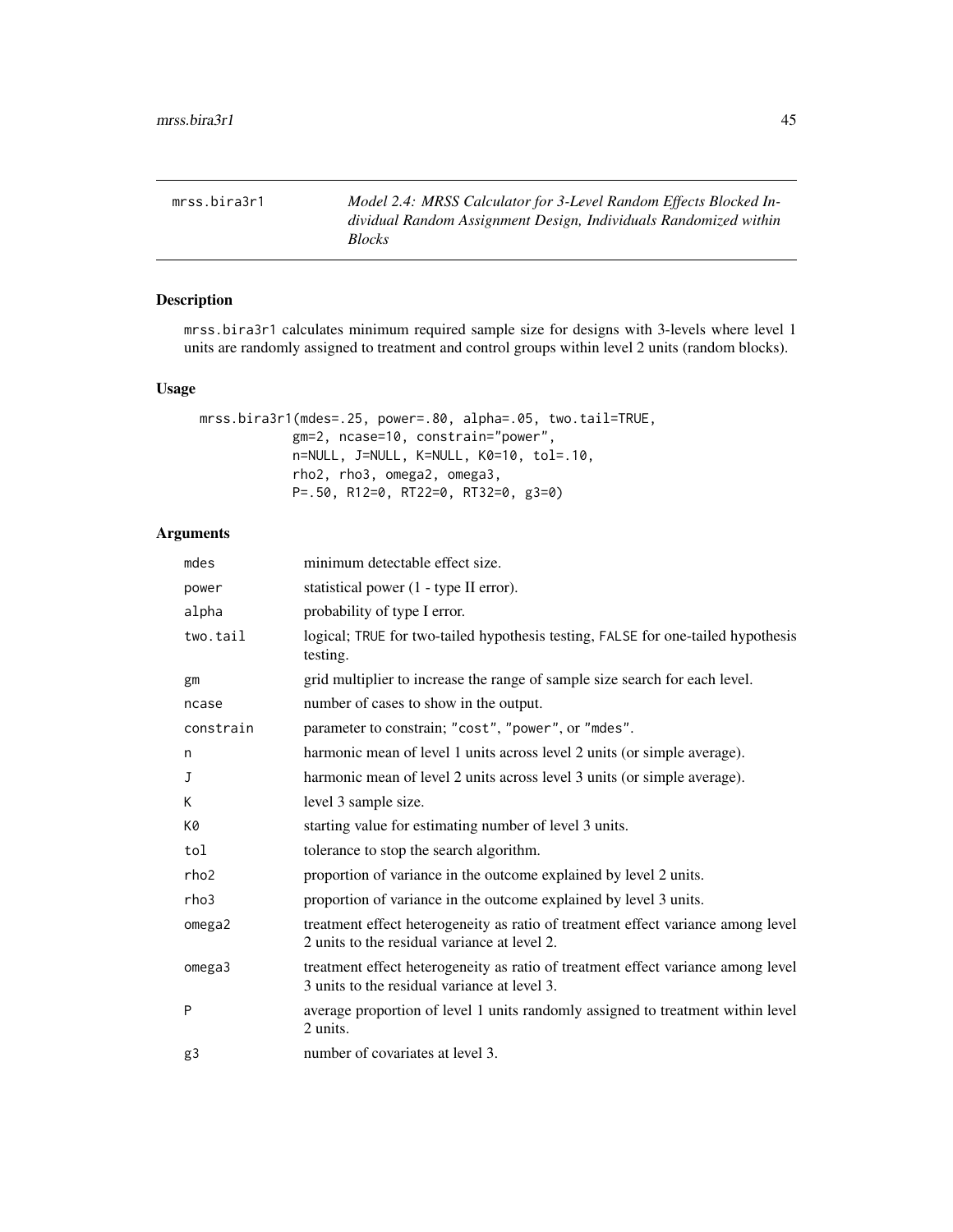| R12   | proportion of level 1 variance in the outcome explained by level 1 covariates.                  |
|-------|-------------------------------------------------------------------------------------------------|
| RT22  | proportion of treatment effect variance among level 2 units explained by level 2<br>covariates. |
| RT32. | proportion of treatment effect variance among level 3 units explained by level 3<br>covariates. |

Level 3 sample size (K) is calculated using an iterative procedure described in Dong & Maynard (2013) due to model degrees of freedom dependency on K. For other levels (n, and J) MRSS calculation is simply solving for the unknown. MRSS calculator returns values that are not integer. Rounding may produce MDES and power values different from what was specified, therefore an integer solution is approximated using brute force (See Value section). Integer solution to MRSS for an omitted level assumes that specified sample sizes for remaining levels may subject to some changes.

Further definition of design parameters can be found in Dong & Maynard (2013).

#### Value

| fun          | function name.                                      |
|--------------|-----------------------------------------------------|
| par          | list of parameters used in MRSS calculation.        |
| round.mrss   | solution after rounding.                            |
| integer.mrss | best integer solutions around round, mrss solution. |

### Author(s)

Metin Bulus <bulus.metin@gmail.com> Nianbo Dong <dong.nianbo@gmail.com>

### References

Dong & Maynard (2013). PowerUp!: A Tool for Calculating Minum Detectable Effect Sizes and Minimum Required Sample Sizes for Experimental and Quasi-Experimental Design Studies,*Journal of Research on Educational Effectiveness, 6(1)*, 24-6.

#### See Also

[mdes.bira3r1,](#page-18-0) [power.bira3r1,](#page-116-0) [optimal.bira3r1](#page-82-0)

## Examples

## Not run:

mrss.bira3r1(rho3=.20, rho2=.15, omega3=.10, omega2=.10, n=69, J=10)

## End(Not run)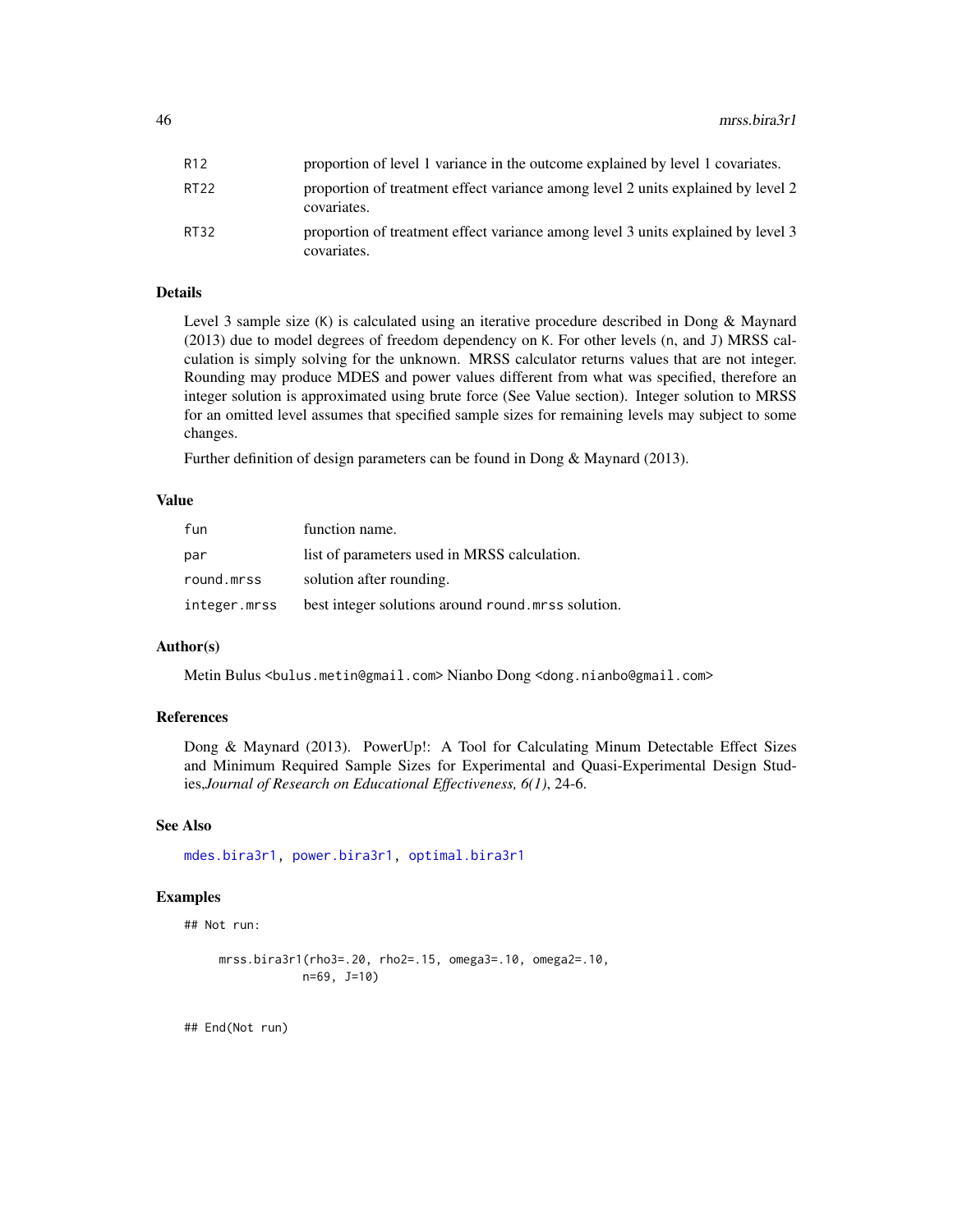mrss.bira4r1 *Model 2.5: MRSS Calculator for 4-Level Random Effects Blocked Individual Random Assignment Design, Individuals Randomized within Blocks*

## Description

mrss.bira4r1 calculates minimum required sample size (MRSS) for designs with 4-levels where level 1 units are randomly assigned to treatment and control groups within level 2 units (random blocks).

## Usage

```
mrss.bira4r1(mdes=.25, power=.80, alpha=.05, two.tail=TRUE,
            gm=2, ncase=10, constrain="power",
            n=NULL, J=NULL, K=NULL, L=NULL, L0=10, tol=.10,
            rho2, rho3, rho4, omega2, omega3, omega4,
            P=.50, R12=0, RT22=0, RT32=0, RT42=0, g4=0)
```

| mdes             | minimum detectable effect size.                                                                                                  |
|------------------|----------------------------------------------------------------------------------------------------------------------------------|
| power            | statistical power (1 - type II error).                                                                                           |
| alpha            | probability of type I error.                                                                                                     |
| two.tail         | logical; TRUE for two-tailed hypothesis testing, FALSE for one-tailed hypothesis<br>testing.                                     |
| gm               | grid multiplier to increase the range of sample size search for each level.                                                      |
| ncase            | number of cases to show in the output.                                                                                           |
| constrain        | parameter to constrain; "cost", "power", or "mdes".                                                                              |
| n                | harmonic mean of level 1 units across level 2 units (or simple average).                                                         |
| J                | harmonic mean of level 2 units across level 3 units (or simple average).                                                         |
| K                | harmonic mean of level 3 units across level 3 units (or simple average).                                                         |
| L                | number of level 4 units.                                                                                                         |
| L0               | starting value for estimating number of level 4 units.                                                                           |
| tol              | tolerance to stop the search algorithm.                                                                                          |
| rho <sub>2</sub> | proportion of variance in the outcome explained by level 2 units.                                                                |
| rho3             | proportion of variance in the outcome explained by level 3 units.                                                                |
| rho4             | proportion of variance in the outcome explained by level 4 units.                                                                |
| omega2           | treatment effect heterogeneity as ratio of treatment effect variance among level<br>2 units to the residual variance at level 2. |
| omega3           | treatment effect heterogeneity as ratio of treatment effect variance among level<br>3 units to the residual variance at level 3. |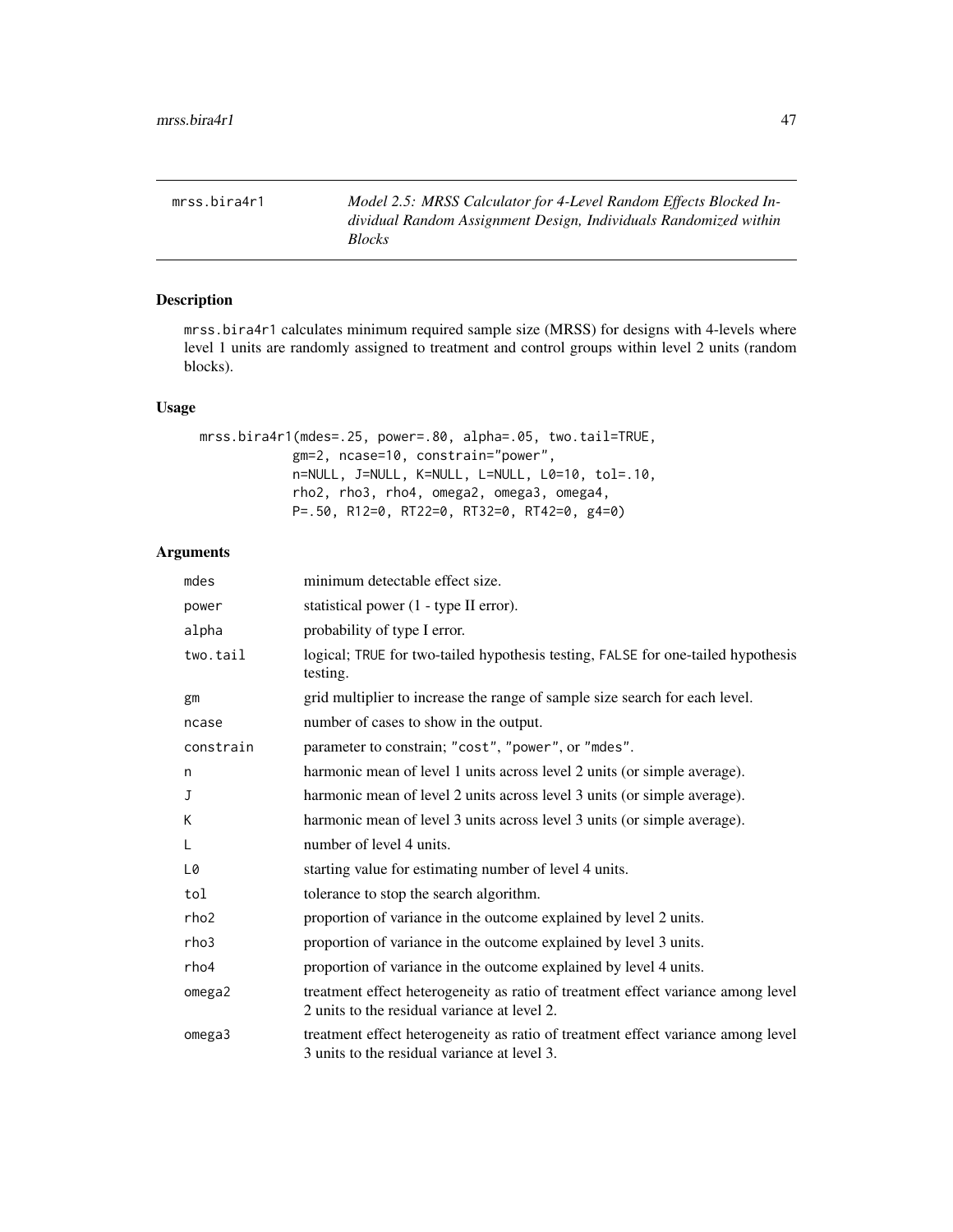| omega4          | treatment effect heterogeneity as ratio of treatment effect variance among level<br>4 units to the residual variance at level 4. |
|-----------------|----------------------------------------------------------------------------------------------------------------------------------|
| P               | average proportion of level 1 units randomly assigned to treatment within level<br>2 units.                                      |
| g <sub>4</sub>  | number of covariates at level 4.                                                                                                 |
| R <sub>12</sub> | proportion of level 1 variance in the outcome explained by level 1 covariates.                                                   |
| <b>RT22</b>     | proportion of treatment effect variance among level 2 units explained by level 2<br>covariates.                                  |
| <b>RT32</b>     | proportion of treatment effect variance among level 3 units explained by level 3<br>covariates.                                  |
| <b>RT42</b>     | proportion of treatment effect variance among level 4 units explained by level 4<br>covariates.                                  |

Level 4 sample size (L) is calculated using an iterative procedure described in Dong & Maynard (2013) due to model degrees of freedom dependency on L. For other levels (n, J and K) MRSS calculation is simply solving for the unknown. MRSS calculator returns values that are not integer. Rounding may produce MDES and power values different from what was specified, therefore an integer solution is approximated using brute force (See Value section). Integer solution to MRSS for an omitted level assumes that specified sample sizes for remaining levels may subject to some changes.

Further definition of design parameters can be found in Dong & Maynard (2013).

### Value

| fun          | function name.                                     |
|--------------|----------------------------------------------------|
| par          | list of parameters used in MRSS calculation.       |
| round.mrss   | solution after rounding.                           |
| integer.mrss | best integer solutions around round mrss solution. |

## Author(s)

Metin Bulus <bulus.metin@gmail.com> Nianbo Dong <dong.nianbo@gmail.com>

## References

Dong & Maynard (2013). PowerUp!: A Tool for Calculating Minum Detectable Effect Sizes and Minimum Required Sample Sizes for Experimental and Quasi-Experimental Design Studies,*Journal of Research on Educational Effectiveness, 6(1)*, 24-6.

## See Also

[mdes.bira4r1,](#page-20-0) [power.bira4r1,](#page-118-0) [optimal.bira4r1](#page-85-0)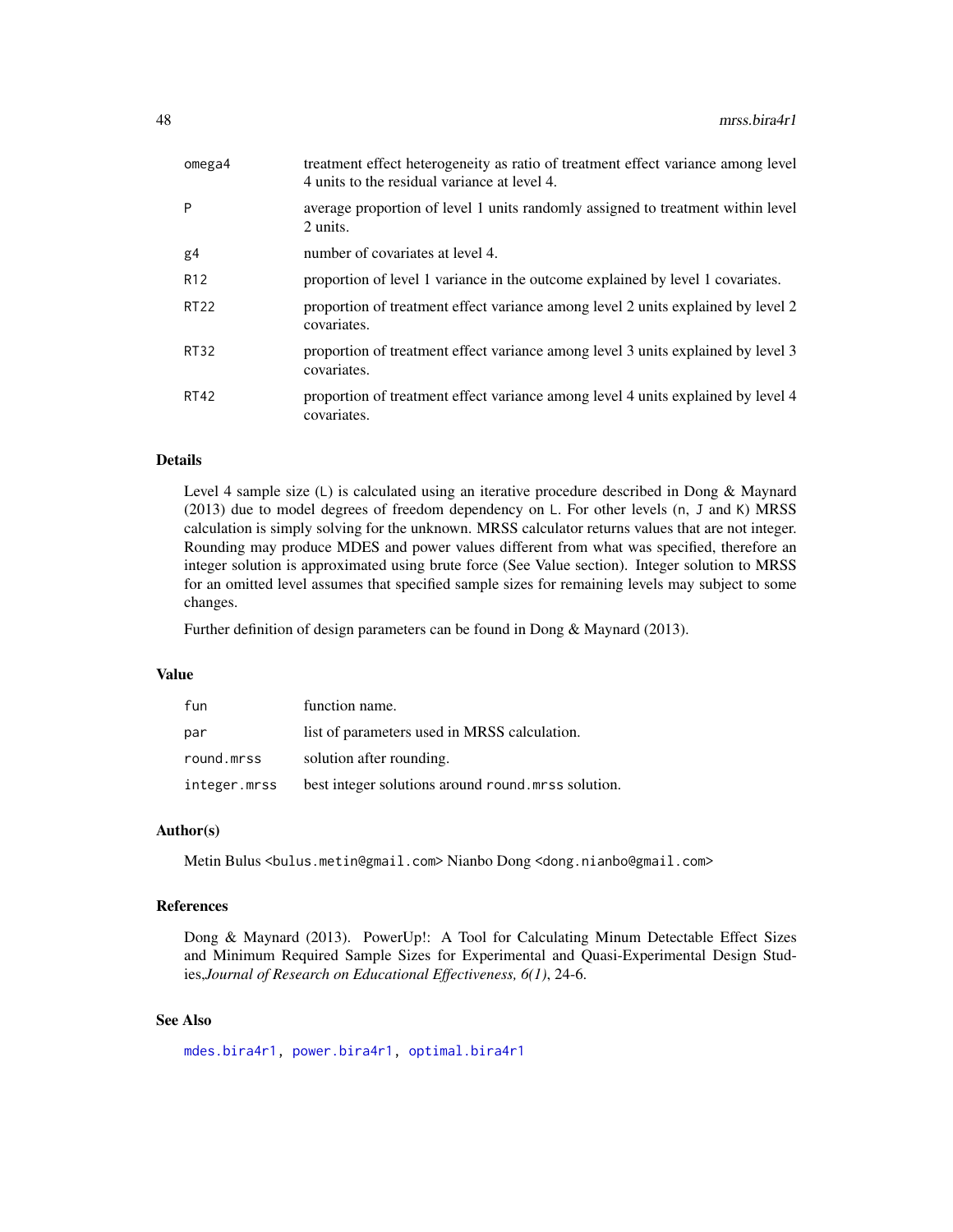#### $\text{mrss}.\text{cra2r2}$  49

# Examples

## Not run:

```
mrss.bira4r1(rho4=.05, rho3=.15, rho2=.15,
            omega4=.50, omega3=.50, omega2=.50,
            n=10, J=2, K=10)
```
## End(Not run)

| mrss.cra2r2 | Model 3.1: MRSS Calculator for 2-Level Cluster Random Assignment |
|-------------|------------------------------------------------------------------|
|             | Design, Treatment at Level 2                                     |

## Description

mrss.cra2r2 calculates minimum required sample size (MRSS) for designs with 2-levels where level 2 units are randomly assigned to treatment and control groups.

## Usage

```
mrss.cra2r2(mdes=.25, power=.80, alpha=.05, two.tail=TRUE,
            gm=2, ncase=10, constrain="power",
            n=NULL, J=NULL, J0=10, tol=.10,
            rho2,
            g2=0, P=.50, R12=0, R22=0)
```

| mdes             | minimum detectable effect size.                                                              |
|------------------|----------------------------------------------------------------------------------------------|
| power            | statistical power (1 - type II error).                                                       |
| alpha            | probability of type I error.                                                                 |
| two.tail         | logical; TRUE for two-tailed hypothesis testing, FALSE for one-tailed hypothesis<br>testing. |
| gm               | grid multiplier to increase the range of sample size search for each level.                  |
| ncase            | number of cases to show in the output.                                                       |
| constrain        | parameter to contrain; "cost", "power", or "mdes".                                           |
| n                | harmonic mean of level 1 units across level 2 units (or simple average).                     |
| J                | level 2 sample size.                                                                         |
| J0               | starting value for estimating number of level 2 units.                                       |
| tol              | tolerance to stop the search algorithm.                                                      |
| rho <sub>2</sub> | proportion of variance in the outcome explained by level 2 units.                            |
| P                | average proportion of level 2 units randomly assigned to treatment.                          |
| g2               | number of covariates at level 2.                                                             |
| R <sub>12</sub>  | proportion of level 1 variance in the outcome explained by level 1 covariates.               |
| R <sub>22</sub>  | proportion of level 2 variance in the outcome explained by level 2 covariates.               |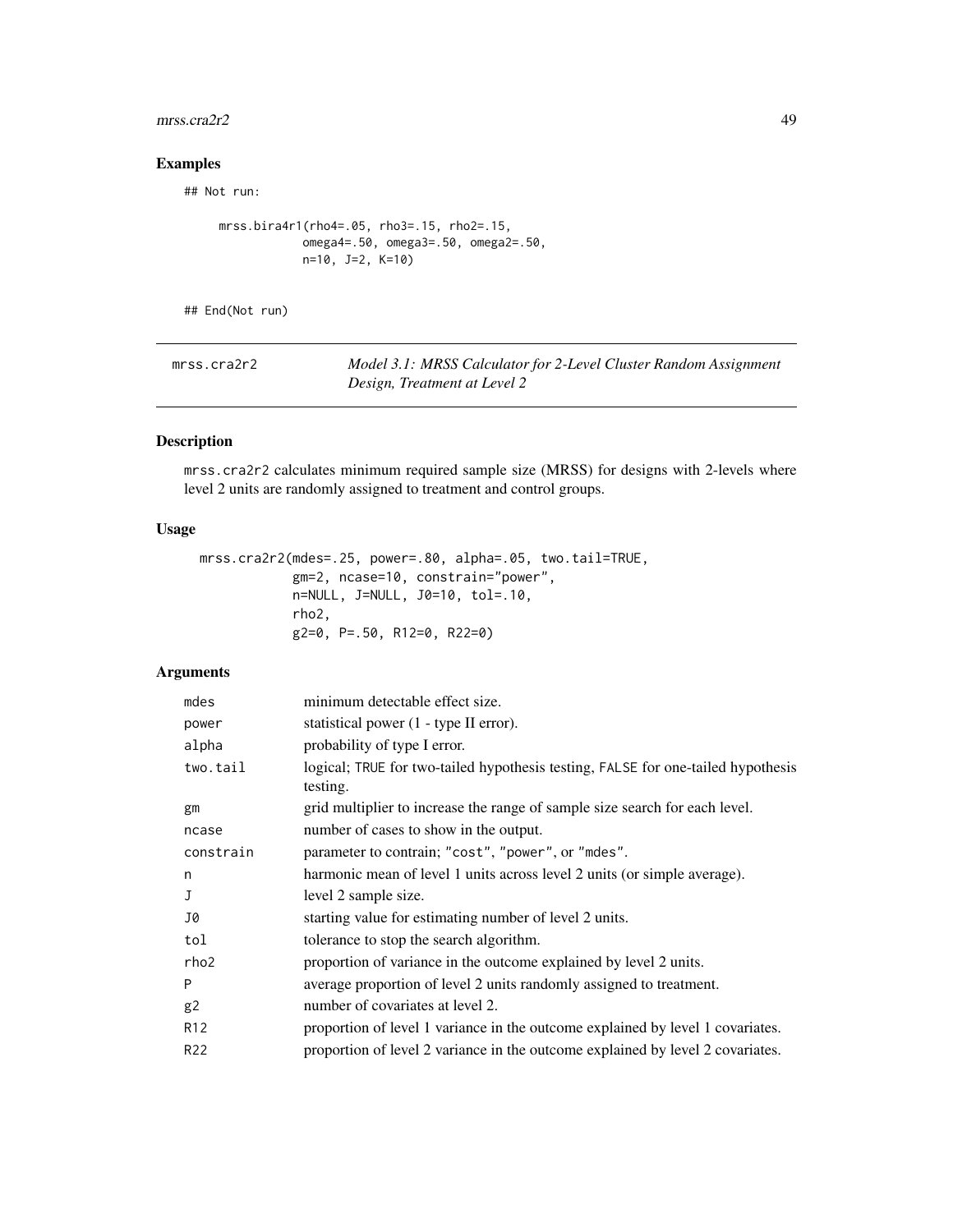Level 2 sample size (J) is calculated using an iterative procedure described in Dong & Maynard (2013) due to model degrees of freedom dependency on J. For other level (n) MRSS calculation is simply solving for the unknown. MRSS calculator returns values that are not integer. Rounding may produce MDES and power values different from what was specified, therefore an integer solution is approximated using brute force (See Value section). Integer solution to MRSS for an omitted level assumes that specified sample sizes for remaining levels may subject to some changes.

Further definition of design parameters can be found in Dong & Maynard (2013).

## Value

| fun        | function name.                                                 |
|------------|----------------------------------------------------------------|
| par        | list of parameters used in MRSS calculation.                   |
| round.mrss | solution after rounding.                                       |
|            | integer.mrss bestinteger solutions around round.mrss solution. |

# Author(s)

Metin Bulus <bulus.metin@gmail.com> Nianbo Dong <dong.nianbo@gmail.com>

#### References

Dong & Maynard (2013). PowerUp!: A Tool for Calculating Minum Detectable Effect Sizes and Minimum Required Sample Sizes for Experimental and Quasi-Experimental Design Studies,*Journal of Research on Educational Effectiveness, 6(1)*, 24-6.

### See Also

[mdes.cra2r2,](#page-22-0) [power.cra2r2,](#page-120-0) [optimal.cra2r2](#page-88-0)

#### Examples

## Not run:

mrss.cra2r2(rho2=.35, n=83)

## End(Not run)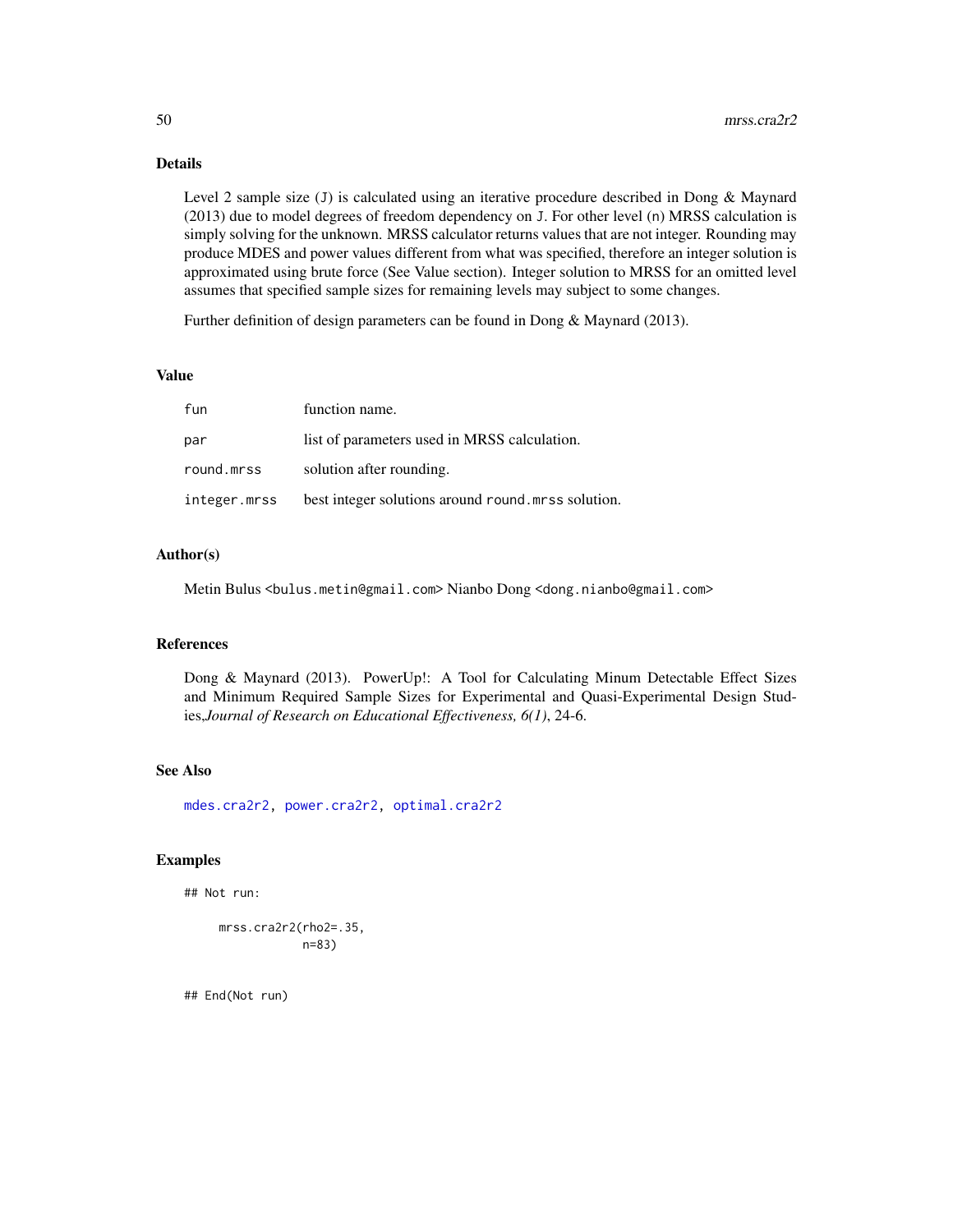mrss.cra3r3 *Model 3.2: MRSS Calculator for 3-Level Cluster Random Assignment Designs, Treatment at Level 3*

## Description

mrss.cra3r3 calculates minimum required sample size for designs with 3-levels where level 3 units are randomly assigned to treatment and control groups.

### Usage

```
mrss.cra3r3(mdes=.25, power=.80, alpha=.05, two.tail=TRUE,
            gm=2, ncase=10, constrain="power",
            n=NULL, J=NULL, K=NULL, K0=10, tol=.10,
            rho2, rho3,
            P=.50, g3=0, R12=0, R22=0, R32=0)
```

| mdes            | minimum detectable effect size.                                                              |
|-----------------|----------------------------------------------------------------------------------------------|
| power           | statistical power (1 - type II error).                                                       |
| alpha           | probability of type I error.                                                                 |
| two.tail        | logical; TRUE for two-tailed hypothesis testing, FALSE for one-tailed hypothesis<br>testing. |
| gm              | grid multiplier to increase the range of sample size search for each level.                  |
| ncase           | number of cases to show in the output.                                                       |
| constrain       | parameter to contrain; "cost", "power", or "mdes".                                           |
| n               | harmonic mean of level 1 units across level 2 units (or simple average).                     |
| J               | harmonic mean of level 2 units across level 3 units (or simple average).                     |
| K               | level 3 sample size.                                                                         |
| K0              | starting value for estimating number of level 3 units.                                       |
| tol             | tolerance to stop the search algorithm.                                                      |
| rho2            | proportion of variance in the outcome explained by level 2 units.                            |
| rho3            | proportion of variance in the outcome explained by level 3 units.                            |
| P               | proportion of level 3 units randomly assigned to treatment.                                  |
| g3              | number of covariates at level 3.                                                             |
| R <sub>12</sub> | proportion of level 1 variance in the outcome explained by level 1 covariates.               |
| R22             | proportion of level 2 variance in the outcome explained by level 2 covariates.               |
| R32             | proportion of level 3 variance in the outcome explained by level 3 covariates.               |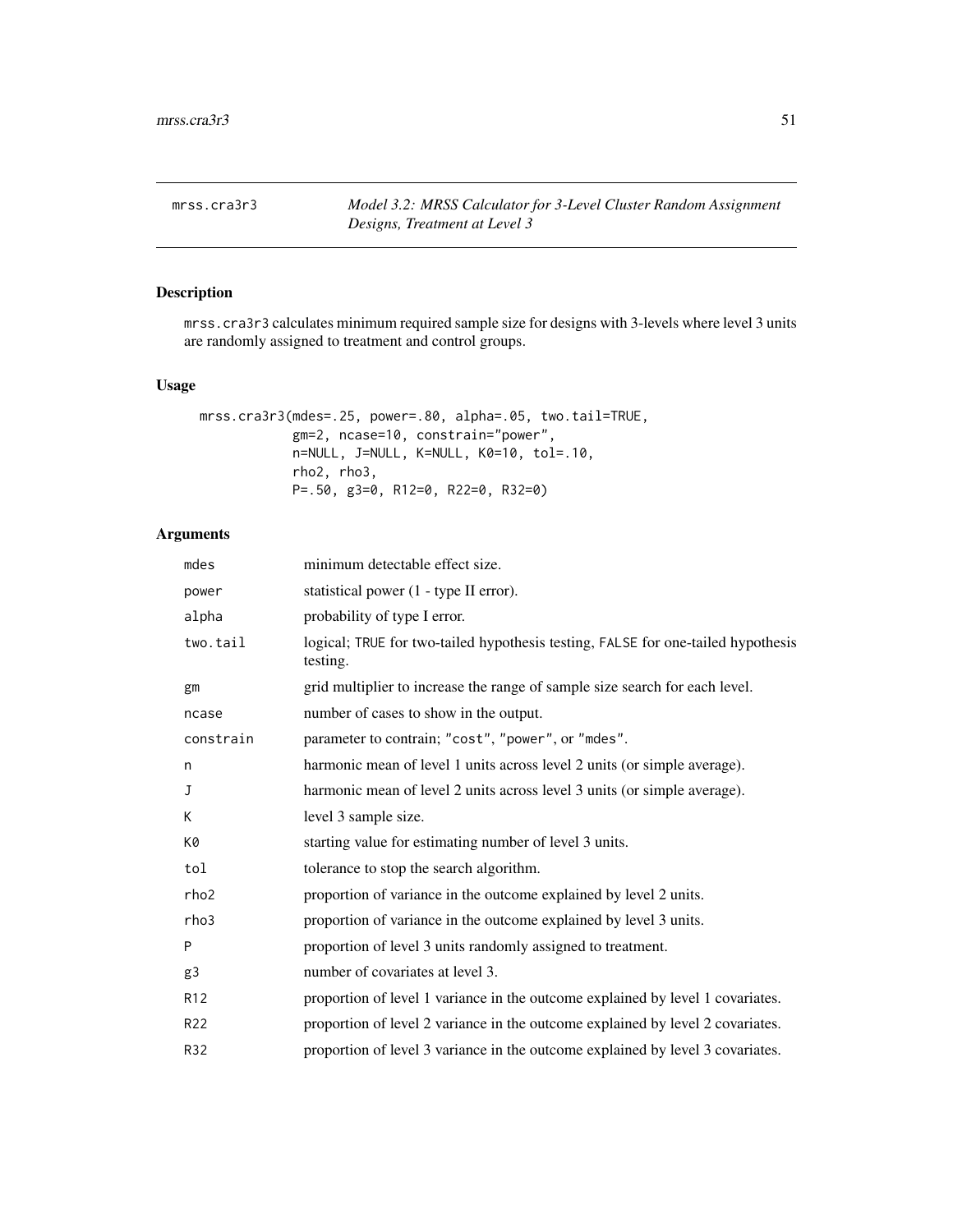Level 3 sample size (K) is calculated using an iterative procedure described in Dong & Maynard (2013) due to model degrees of freedom dependency on K. For other levels (n, and J) MRSS calculation is simply solving for the unknown. MRSS calculator returns values that are not integer. Rounding may produce MDES and power values different from what was specified, therefore an integer solution is approximated using brute force (See Value section). Integer solution to MRSS for an omitted level assumes that specified sample sizes for remaining levels may subject to some changes.

Further definition of design parameters can be found in Dong & Maynard (2013).

### Value

| fun          | function name.                                     |
|--------------|----------------------------------------------------|
| par          | list of parameters used in MRSS calculation.       |
| round.mrss   | solution after rounding.                           |
| integer.mrss | best integer solutions around round mrss solution. |

### Author(s)

Metin Bulus <bulus.metin@gmail.com> Nianbo Dong <dong.nianbo@gmail.com>

### References

Dong & Maynard (2013). PowerUp!: A Tool for Calculating Minum Detectable Effect Sizes and Minimum Required Sample Sizes for Experimental and Quasi-Experimental Design Studies,*Journal of Research on Educational Effectiveness, 6(1)*, 24-6.

### See Also

[mdes.cra3r3,](#page-23-0) [power.cra3r3,](#page-122-0) [optimal.cra3r3](#page-91-0)

## Examples

```
## Not run:
```

```
mrss.cra3r3(rho3=.06, rho2=.17,
            n=15, J=3)
```
## End(Not run)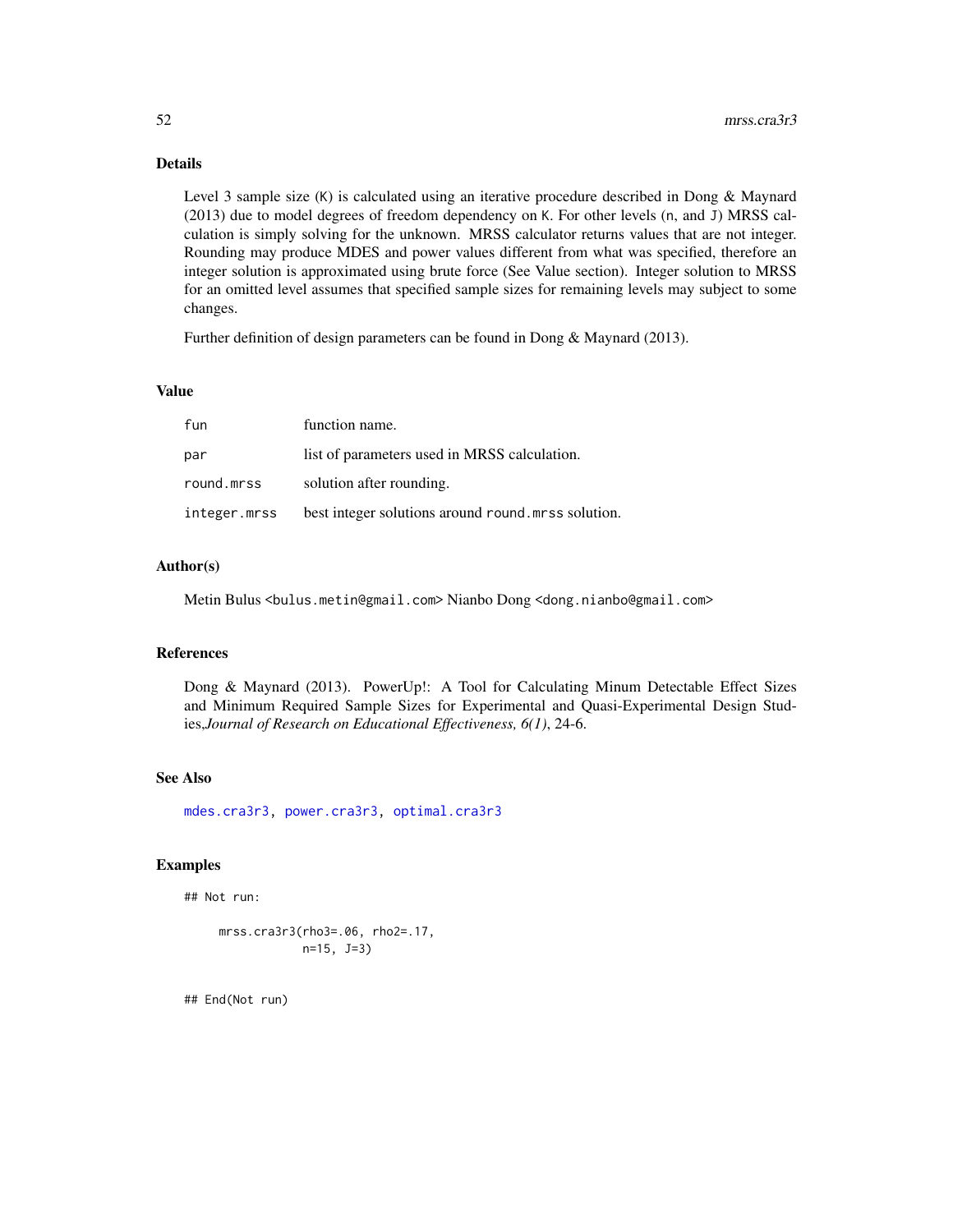mrss.cra4r4 *Model 3.3: MRSS Calculator for 4-Level Cluster Random Assignment Designs, Treatment at Level 4*

## Description

mrss.cra4r4 calculates minimum required sample size (MRSS) for designs with 4-levels where level 4 units are randomly assigned to treatment and control groups.

# Usage

```
mrss.cra4r4(mdes=.25, power=.80, alpha=.05, two.tail=TRUE,
            gm=2, ncase=10, constrain="power",
            n=NULL, J=NULL, K=NULL, L=NULL, L0=10, tol=.10,
            rho2, rho3, rho4,
            P=.50, R12=0, R22=0, R32=0, R42=0, g4=0)
```

| mdes            | minimum detectable effect size.                                                              |
|-----------------|----------------------------------------------------------------------------------------------|
| power           | statistical power (1 - type II error).                                                       |
| alpha           | probability of type I error.                                                                 |
| two.tail        | logical; TRUE for two-tailed hypothesis testing, FALSE for one-tailed hypothesis<br>testing. |
| gm              | grid multiplier to increase the range of sample size search for each level.                  |
| ncase           | number of cases to show in the output.                                                       |
| constrain       | parameter to constrain; "cost", "power", or "mdes".                                          |
| n               | harmonic mean of level 1 units across level 2 units (or simple average).                     |
| J               | harmonic mean of level 2 units across level 3 units (or simple average).                     |
| K               | harmonic mean of level 3 units across level 3 units (or simple average).                     |
| L               | number of level 4 units.                                                                     |
| L0              | starting value for estimating number of level 4 units.                                       |
| tol             | tolerance to stop the search algorithm.                                                      |
| rho2            | proportion of variance in the outcome explained by level 2 units.                            |
| rho3            | proportion of variance in the outcome explained by level 3 units.                            |
| rho4            | proportion of variance in the outcome explained by level 4 units.                            |
| P               | proportion of level 4 units randomly assigned to treatment.                                  |
| g4              | number of covariates at level 4.                                                             |
| R <sub>12</sub> | proportion of level 1 variance in the outcome explained by level 1 covariates.               |
| R <sub>22</sub> | proportion of level 2 variance in the outcome explained by level 2 covariates.               |
| R32             | proportion of level 3 variance in the outcome explained by level 3 covariates.               |
| R42             | proportion of level 4 variance in the outcome explained by level 4 covariates.               |
|                 |                                                                                              |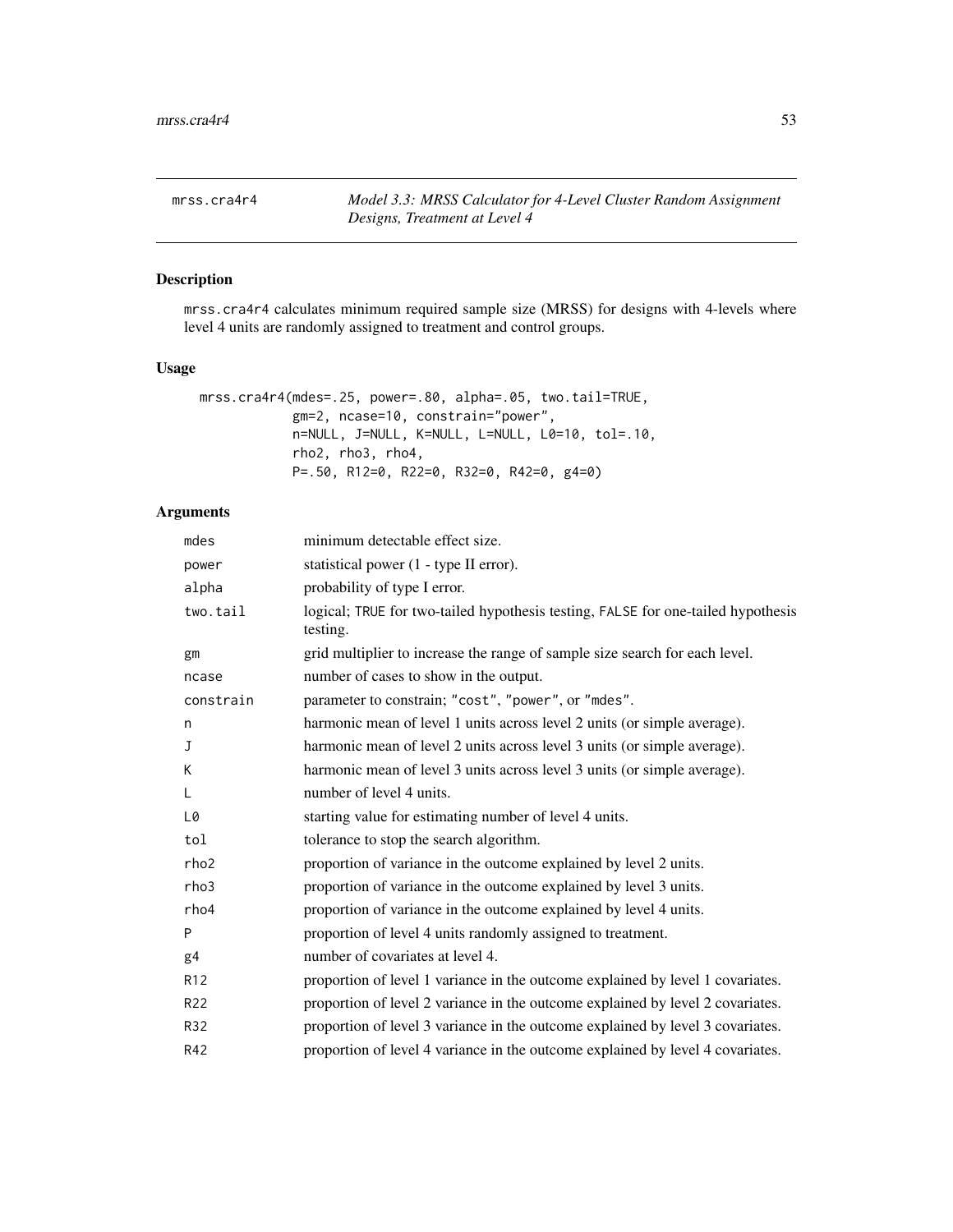Level 4 sample size (L) is calculated using an iterative procedure described in Dong & Maynard (2013) due to model degrees of freedom dependency on L. For other levels (n, J and K) MRSS calculation is simply solving for the unknown. MRSS calculator returns values that are not integer. Rounding may produce MDES and power values different from what was specified, therefore an integer solution is approximated using brute force (See Value section). Integer solution to MRSS for an omitted level assumes that specified sample sizes for remaining levels may subject to some changes.

Further definition of design parameters can be found in Dong & Maynard (2013).

### Value

| fun          | function name.                                     |
|--------------|----------------------------------------------------|
| par          | list of parameters used in MRSS calculation.       |
| round.mrss   | solution after rounding.                           |
| integer.mrss | best integer solutions around round mrss solution. |

#### Author(s)

Metin Bulus <bulus.metin@gmail.com> Nianbo Dong <dong.nianbo@gmail.com>

### References

Dong & Maynard (2013). PowerUp!: A Tool for Calculating Minum Detectable Effect Sizes and Minimum Required Sample Sizes for Experimental and Quasi-Experimental Design Studies,*Journal of Research on Educational Effectiveness, 6(1)*, 24-6.

### See Also

[mdes.cra4r4,](#page-25-0) [power.cra4r4,](#page-124-0) [optimal.cra4r4](#page-94-0)

## Examples

## Not run:

```
mrss.cra4r4(rho4=.05, rho3=.05, rho2=.10,
            n=10, J=2, K=3)
```
## End(Not run)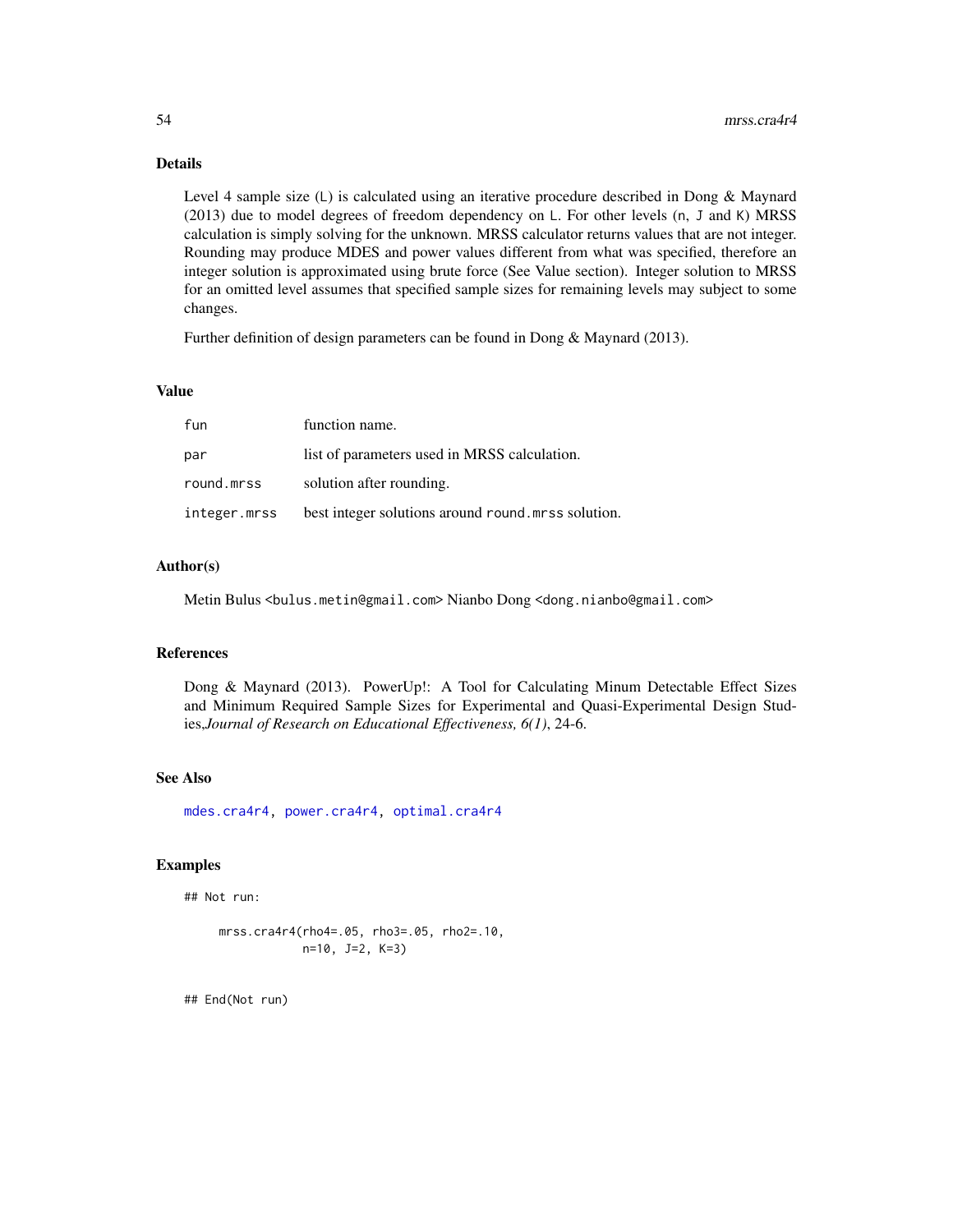mrss.ira1r1 *Model 1.0: MRSS Calculator for Individual Random Assignment Designs, Completely Randomized Controlled Trials*

## Description

mrss.ira1r1 calculates minimum required sample size (MRSS) for completely randomized controlled trials where individuals are randomly assigned to treatment and control groups.

## Usage

```
mrss.ira1r1(mdes=.25, power=.80, alpha=.05, two.tail=TRUE,
            gm=10, ncase=10, constrain="power", n=NULL, n0=10, tol=.10,
            P=.50, g1=0, R12=0)
```
## Arguments

| mdes            | minimum detectable effect size.                                                              |
|-----------------|----------------------------------------------------------------------------------------------|
| power           | statistical power (1 - type II error).                                                       |
| alpha           | probability of type I error.                                                                 |
| two.tail        | logical; TRUE for two-tailed hypothesis testing, FALSE for one-tailed hypothesis<br>testing. |
| gm              | grid multiplier to increase the range of sample size search.                                 |
| ncase           | number of cases to show in the output.                                                       |
| constrain       | parameter to constrain; "cost", "power", or "mdes".                                          |
| n               | included for consistency, it should remain NULL.                                             |
| n0              | starting value for n                                                                         |
| tol             | tolerance to stop the search algorithm.                                                      |
| P               | proportion of units randomly assigned to treatment.                                          |
| g1              | number of covariates.                                                                        |
| R <sub>12</sub> | proportion of variance in the outcome explained by covariates.                               |
|                 |                                                                                              |

# Details

Sample size n) is calculated using an iterative procedure described in Dong & Maynard (2013) due to model degrees of freedom dependency on n.

Further definition of design parameters can be found in Dong & Maynard (2013).

### Value

| fun          | function name.                                     |
|--------------|----------------------------------------------------|
| par          | list of parameters used in MRSS calculation.       |
| round.mrss   | solution after rounding.                           |
| integer.mrss | best integer solutions around round mrss solution. |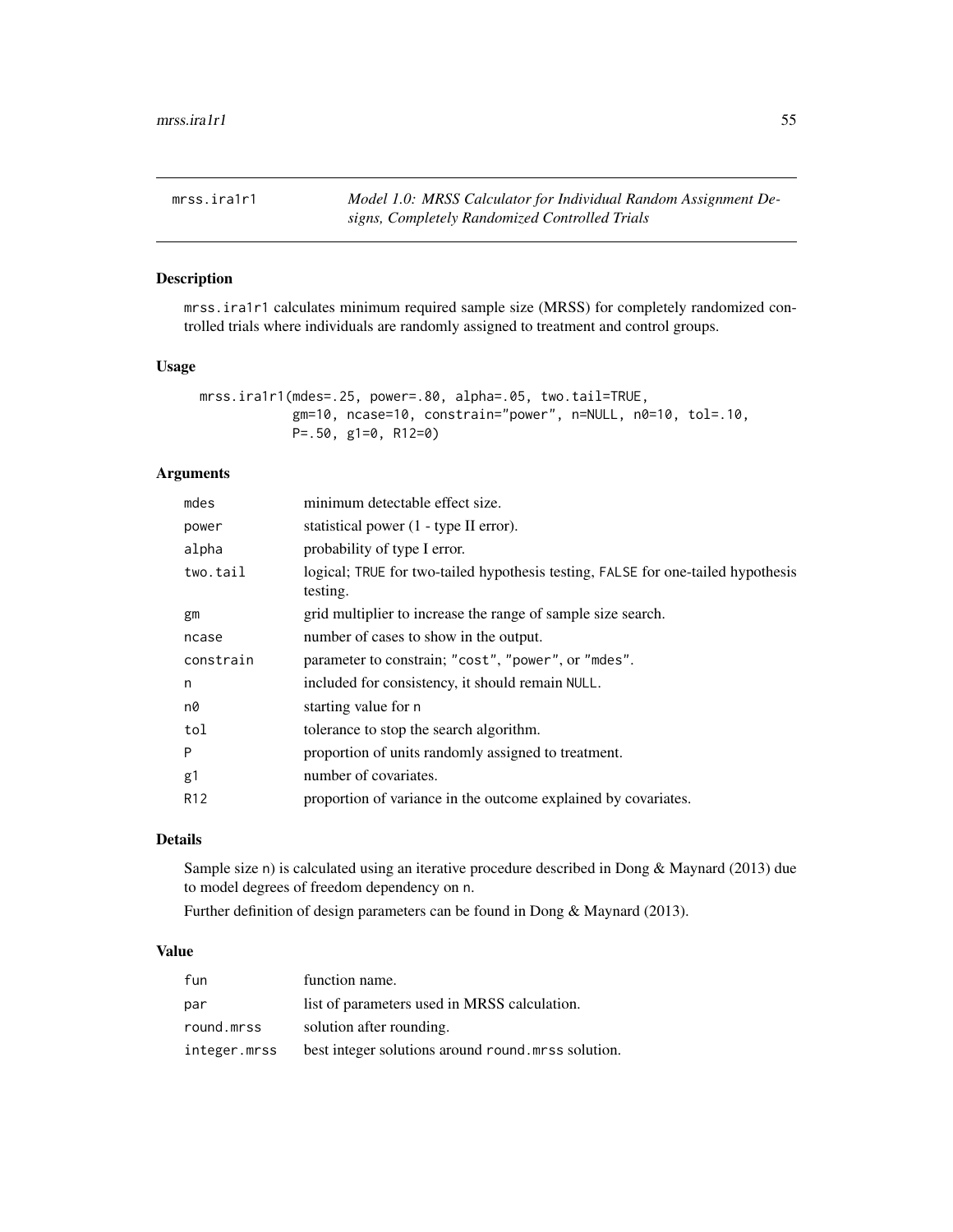### Author(s)

Metin Bulus <bulus.metin@gmail.com> Nianbo Dong <dong.nianbo@gmail.com>

#### References

Dong & Maynard (2013). PowerUp!: A Tool for Calculating Minum Detectable Effect Sizes and Minimum Required Sample Sizes for Experimental and Quasi-Experimental Design Studies,*Journal of Research on Educational Effectiveness, 6(1)*, 24-6.

### See Also

[mdes.ira1r1,](#page-26-0) [power.ira1r1,](#page-125-0) [optimal.ira1r1](#page-97-0)

#### Examples

## Not run:

mrss.ira1r1(n=83)

## End(Not run)

<span id="page-55-0"></span>mrss.to.mdes *MRSS to MDES*

#### Description

mrss.to.mdes converts an object returned from mrss function into an object returned from mdes function.

#### Usage

```
mrss.to.mdes(design)
```
#### Arguments

design an object returned from one of the mrss functions.

### Details

mrss.to.mdes converts an object returned from mrss function into an object returned from mdes function by passing parameters through mdes function.

## Author(s)

Metin Bulus <bulus.metin@gmail.com> Nianbo Dong <dong.nianbo@gmail.com>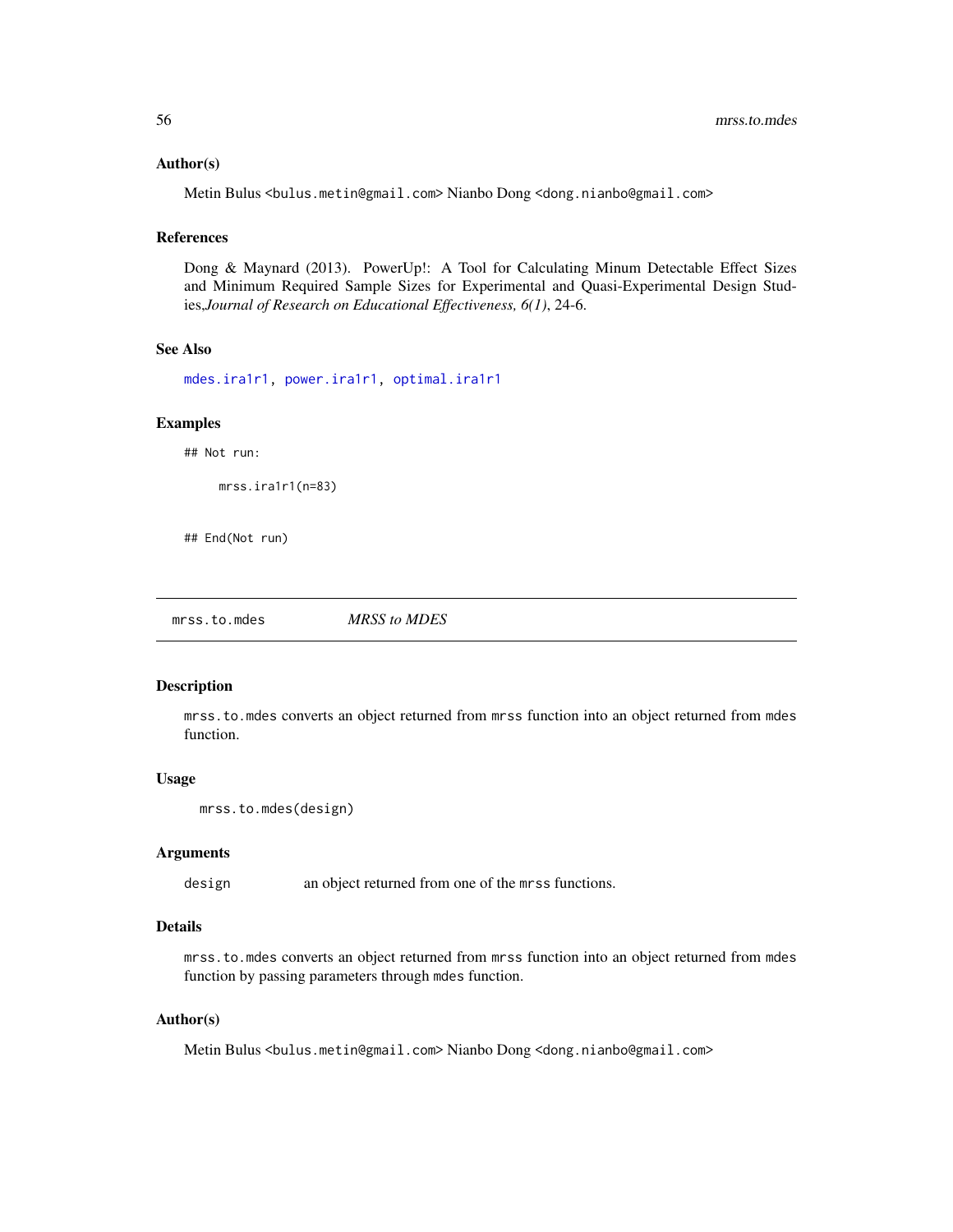## mrss.to.power 57

## See Also

[mrss.to.power,](#page-56-0) [optimal.to.mdes,](#page-99-0) [optimal.to.power](#page-100-0)

## Examples

## Not run:

```
# object returned from mrss function
design1 <- mrss.bira2r1(rho2=.35, omega2=.10, n=83)
# convert the object into an object returned from mdes function
design2 <- mrss.to.mdes(design1)
```
## End(Not run)

<span id="page-56-0"></span>mrss.to.power *MRSS to Power*

### Description

mrss.to.power converts an object returned from mrss function into an object returned from power function.

#### Usage

mrss.to.power(design)

## Arguments

design an object returned from one of the mrss functions.

### Details

mrss.to.power converts an object returned from mrss function into an object returned from power function by passing parameters through power function.

#### Author(s)

Metin Bulus <bulus.metin@gmail.com> Nianbo Dong <dong.nianbo@gmail.com>

## See Also

[mrss.to.mdes,](#page-55-0) [optimal.to.mdes,](#page-99-0) [optimal.to.power](#page-100-0)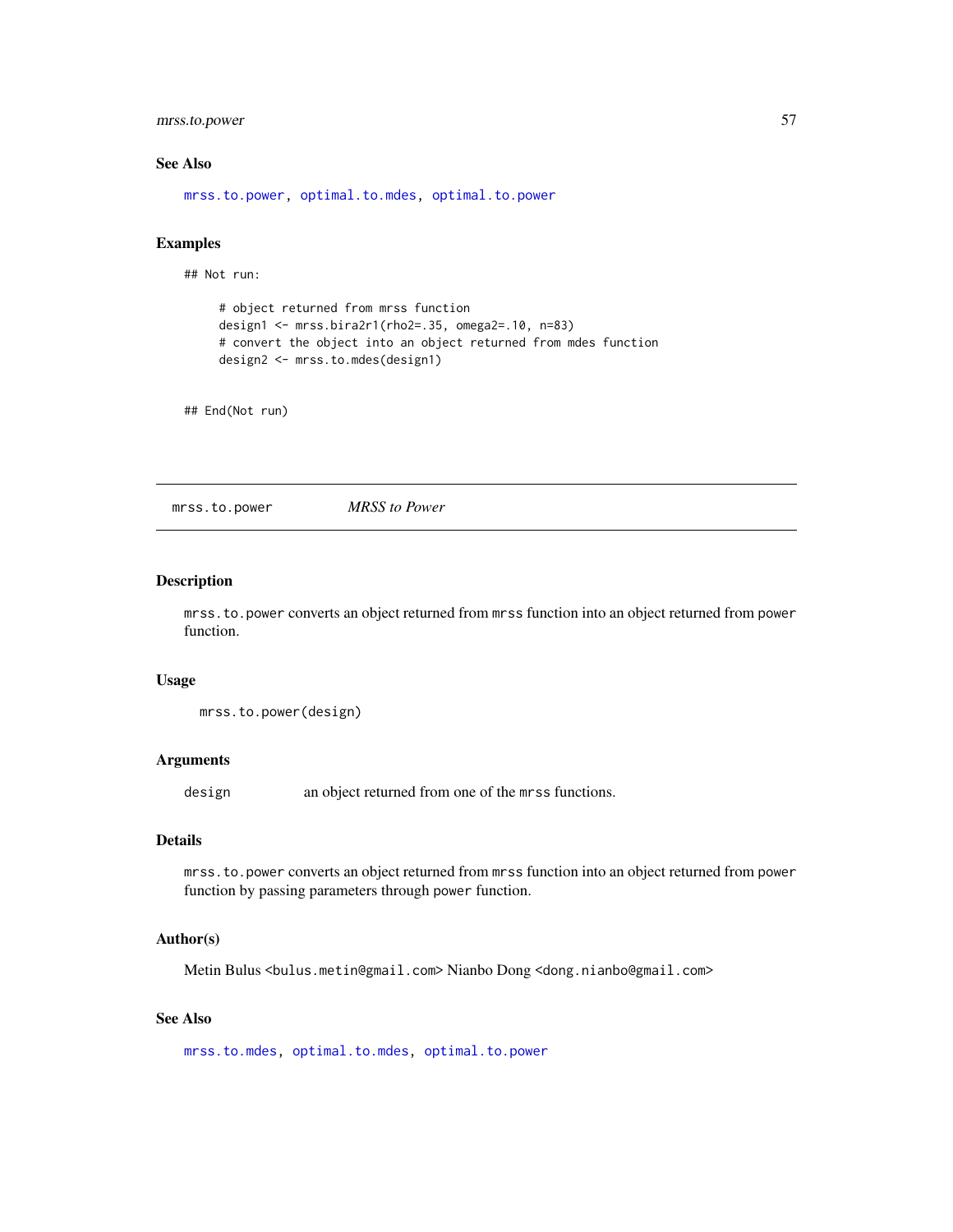# Examples

## Not run:

```
# object returned from mrss function
design1 <- mrss.bira2r1(rho2=.35, omega2=.10, n=83)
# convert the object into an object returned from power function
design2 <- mrss.to.power(design1)
```
## End(Not run)

| optimal.bcra3f2 | Model 4.1: COSA Solver for 3-Level Fixed Effects Blocked Cluster |
|-----------------|------------------------------------------------------------------|
|                 | Random Assignment Designs, Treatment at Level 2                  |

## Description

optimal.bcra3f2 finds constrained optimal sample allocation (COSA) solutions for designs with 3-levels where level 2 units are randomly assigned to treatment and control groups within level 3 units (fixed blocks). COSA can be found in the following forms, (i) under budgetary constraints given marginal costs per unit, (ii) under power contraints given marginal costs per unit, (iii) under MDES contraints given marginal costs per unit, and (iv) under sample size contraints for one or more levels along with any of the i,ii, or iii options.

## Usage

```
optimal.bcra3f2(cn, cJ, cK, cost=NULL, n=NULL, J=NULL, K=NULL,
               power=.80, mdes=.25, alpha=.05, two.tail=TRUE,
               nJK0=c(10,10,10), ncase=10, gm=2,
               constrain="cost", optimizer="auglag_cobyla",
               rho2,
               P=.50, g2=0, R12=0, R22=0)
```

| cn    | marginal cost per level 1 unit.                                          |
|-------|--------------------------------------------------------------------------|
| cJ    | marginal cost per level 2 unit.                                          |
| сK    | marginal cost per level 3 unit.                                          |
| cost  | total cost or budget.                                                    |
| n     | harmonic mean of level 1 units across level 2 units (or simple average). |
| J     | harmonic mean of level 2 units across level 3 units (or simple average). |
| К     | level 3 sample size.                                                     |
| power | statistical power (1 - type II error).                                   |
| mdes  | minimum detectable effect size.                                          |
| alpha | probability of type I error.                                             |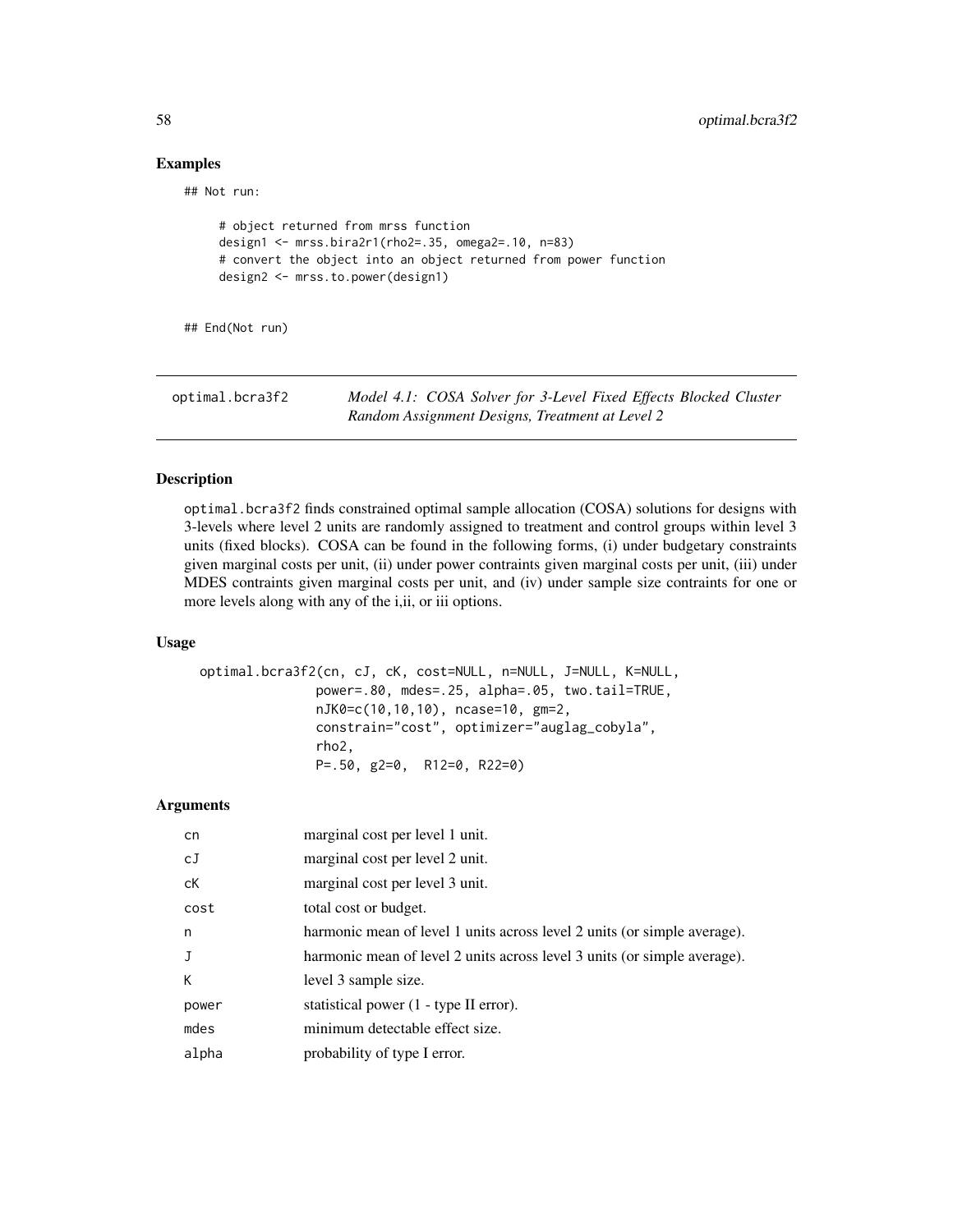| logical; TRUE for two-tailed hypothesis testing, FALSE for one-tailed hypothesis<br>testing.                                                                          |
|-----------------------------------------------------------------------------------------------------------------------------------------------------------------------|
| vector with a length of three to specifiy starting values for level 1, level 2, and<br>level 3 sample sizes.                                                          |
| number of cases to show in the output.                                                                                                                                |
| grid multiplier to increase the range of sample size search for each level.                                                                                           |
| one of the followings can be constrained at a specified cost or value: "cost",<br>"power", or "mdes".                                                                 |
| algorithm to find optimal sample sizes given total cost, power, or MDES. Avail-<br>able algorithms: "auglag_cobyla", "auglag_lbfgs", "auglag_mma", or "auglag_slsqp". |
| proportion of variance in the outcome explained by level 2 units.                                                                                                     |
| average proportion of level 2 units randomly assigned to treatment within level<br>3 units.                                                                           |
| number of covariates at level 2.                                                                                                                                      |
| proportion of level 1 variance in the outcome explained by level 1 covariates.                                                                                        |
| proportion of level 2 variance in the outcome explained by level 2 covariates.                                                                                        |
|                                                                                                                                                                       |

Constrained optimal sample allocation (COSA; Hedges & Borenstein, 2014; Raudenbush, 1997; Raudenbush & Liu, 2000) problems are solved using nloptr (Ypma, 2014) package, an implementation of NLopt (Johnson, n.d.) in R (R Core Team, 2016). More specifically, Augmented Lagrangian method is used for global optimization (AUGLAG, Birgin & Martines, 2008; Conn, Gould, & Toint, 1991) in conjuction with one of the following local optimization algorithms: Constrained Optimization by Linear Approximations (COBYLA, Powell, 1994), Low Storage BFGS (LBFGS, Liu & Nocedal, 1989), Method of Moving Asymptotes (MMA, Svanberg, 2002), or Sequental Least-Squares Quadratic Programming (SLSQP, Kraft, 1988). See [NLopt website](http://ab-initio.mit.edu/wiki/index.php/NLopt_Algorithms) for a brief summary.

nloptr returns values that are not integer. Rounding may produce cost, power or MDES values different from what was specified. A better solution is approximated using brute force. If the constrained value (cost, power or MDES) in the output deviates from what was specified, increasing grid multiplier (gm) often solves the problem. More cases can be printed by increasing ncase.

Further definition of design parameters can be found in Dong & Maynard (2013).

### Value

| fun           | function name.                                                                                                                                                                   |
|---------------|----------------------------------------------------------------------------------------------------------------------------------------------------------------------------------|
| par           | list of parameters used in the function.                                                                                                                                         |
| nloptr        | list of nloptr log and output.                                                                                                                                                   |
| round.optim   | solution after rounding. MDES is calculated at the specified power (default .80),<br>and power is calculated at the specified MDES (default .25).                                |
| integer.optim | best integer solutions around round. optim solution. MDES is calculated at the<br>specified power (default .80), and power is calculated at the specified MDES<br>(default .25). |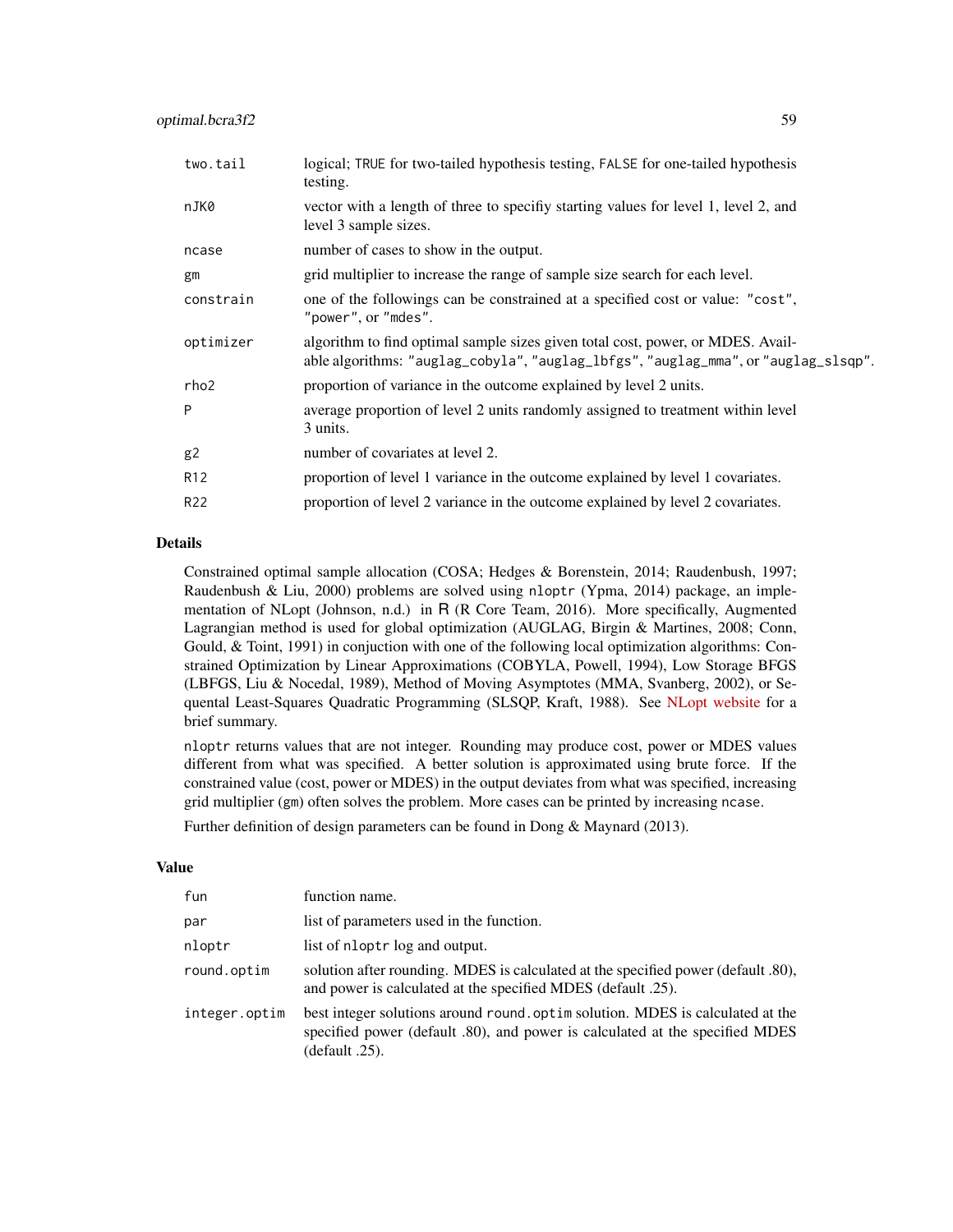#### Author(s)

Metin Bulus <bulus.metin@gmail.com> Nianbo Dong <dong.nianbo@gmail.com>

### References

Birgin, E. G., Martinez, J. M. (2008) Improving ultimate convergence of an augmented Lagrangian method. *Optimization Methods and Software 23(2)*, 177-195.

Conn, A. R., Gould, N. I. M., & Toint, P.L. (1991). A globally convergent augmented Lagrangian algorithm for optimization with general constraints and simple bounds. *SIAM J. Numer. Anal. 28(2)*, 545-572.

Dong & Maynard (2013). PowerUp!: A Tool for Calculating Minum Detectable Effect Sizes and Minimum Required Sample Sizes for Experimental and Quasi-Experimental Design Studies,*Journal of Research on Educational Effectiveness, 6(1)*, 24-6.

Hedges, L. V., & Borenstein, M. (2014). Conditional Optimal Design in Three- and Four-Level Experiments. *Journal of Educational and Behavioral Statistics, 39(4)*, 257-281

Hedges, L. & Rhoads, C.(2009). Statistical Power Analysis in Education Research (NCSER 2010- 3006). Washington, DC: National Center for Special Education Research, Institute of Education Sciences, U.S. Department of Education. This report is available on the IES website at [http:](http://ies.ed.gov/ncser/) [//ies.ed.gov/ncser/](http://ies.ed.gov/ncser/).

Johnson, S. G. (n.d.). The NLopt nonlinear-optimization package. Package available at [http:](http://ab-initio.mit.edu/nlopt) [//ab-initio.mit.edu/nlopt](http://ab-initio.mit.edu/nlopt).

Kraft, D. (1988). A software package for sequential quadratic programming. Obersfaffeuhofen, Germany: DFVLR.

Liu, D. C., & Nocedal, J. (1989). On the limited memory BFGS method for large scale optimization. *Mathematical programming, 45(1-3)*, 503-528.

Powell, M. J. (1994). A direct search optimization method that models the objective and constraint functions by linear interpolation. In Advances in optimization and numerical analysis (pp. 51-67). Springer Netherlands.

R Core Team (2016). R: A language and environment for statistical computin . R Foundation for Statistical Computing, Vienna, Austria. <https://www.R-project.org>.

Raudenbush, S. W. (1997). Statistical analysis and optimal design for cluster randomized trials. *Psychological Methods, 2*, 173-185.

Raudenbush, S. W., & Liu, X. (2000). Statistical power and optimal design for multisite trials. *Psychological Methods, 5*, 199-213.

Svanberg, K. (2002). A class of globally convergent optimization methods based on conservative convex separable approximations. *SIAM journal on optimization, 12(2)*, 555-573.

Ypma, J. (2014). nloptr: R interface to NLopt. R package version 1.0.4. Package available at <https://cran.r-project.org/package=nloptr>

### See Also

[mdes.bcra3f2,](#page-4-0) [power.bcra3f2,](#page-102-0) [mrss.bcra3f2](#page-28-0)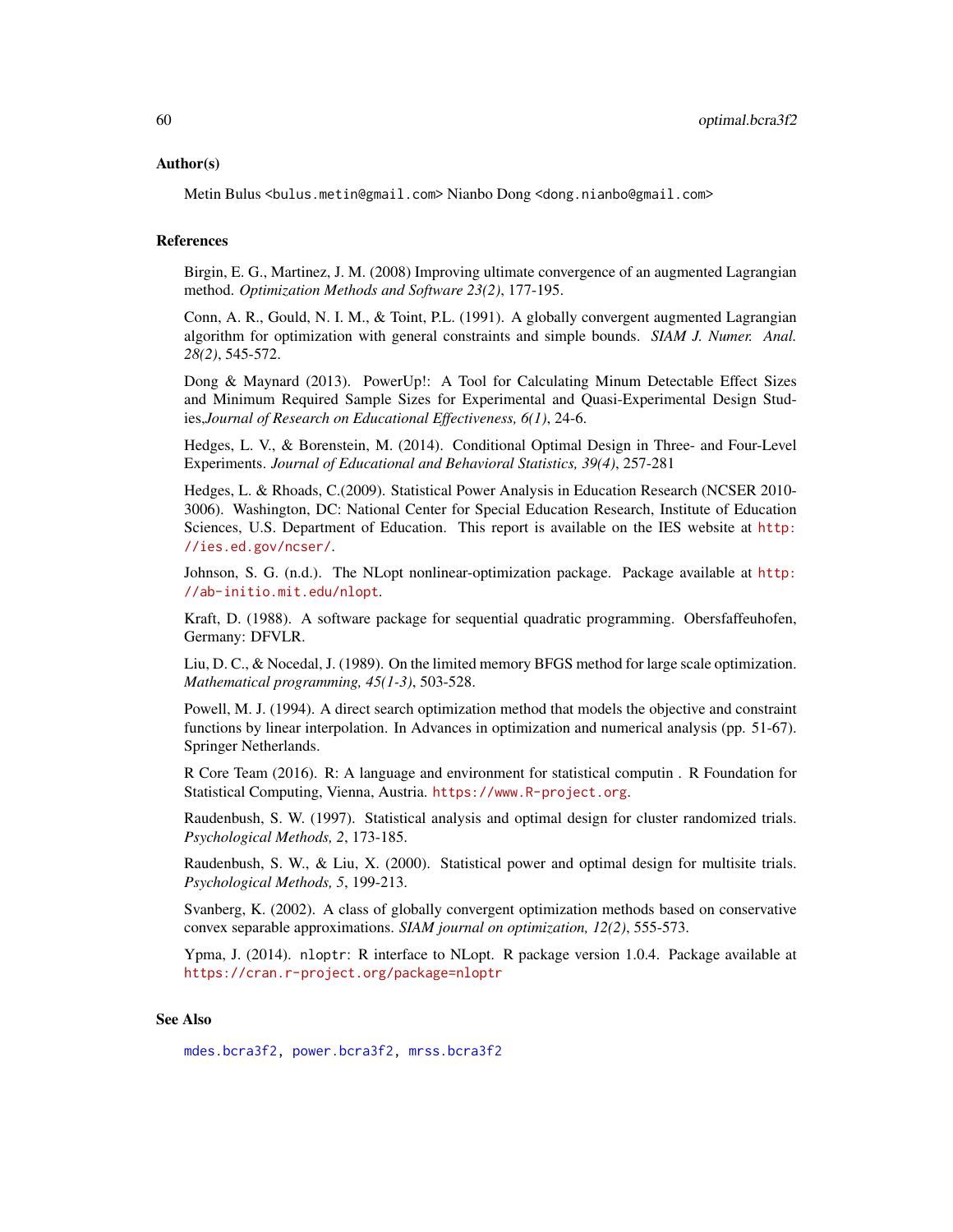## optimal.bcra3r2 61

### Examples

## Not run:

```
optimal.bcra3f2(cn=1, cJ=10, cK=100, cost=5600,
               constrain="cost",
               rho2=.10)
```
## End(Not run)

optimal.bcra3r2 *Model 4.2: COSA Solver for 3-Level Random Effects Blocked Cluster Random Assignment Designs, Treatment at Level 2*

## Description

optimal.bcra3r2 finds constrained optimal sample allocation (COSA) solutions for designs with 3-levels where level 2 units are randomly assigned to treatment and control groups within level 3 units (random blocks). COSA can be found in the following forms, (i) under budgetary constraints given marginal costs per unit, (ii) under power contraints given marginal costs per unit, (iii) under MDES contraints given marginal costs per unit, and (iv) under sample size contraints for one or more levels along with any of the i,ii, or iii options.

## Usage

```
optimal.bcra3r2(cn, cJ, cK, cost=NULL, n=NULL, J=NULL, K=NULL,
               power=.80, mdes=.25, alpha=.05, two.tail=TRUE,
               nJK0=c(10,10,10), ncase=10, gm=2,
               constrain="cost", optimizer="auglag_cobyla",
               rho2, rho3, omega3,
               P=.50, g3=0, R12=0, R22=0, RT32=0)
```

| cn    | marginal cost per level 1 unit.                                          |
|-------|--------------------------------------------------------------------------|
| cJ    | marginal cost per level 2 unit.                                          |
| сK    | marginal cost per level 3 unit.                                          |
| cost  | total cost or budget.                                                    |
| n     | harmonic mean of level 1 units across level 2 units (or simple average). |
| J     | harmonic mean of level 2 units across level 3 units (or simple average). |
| К     | level 3 sample size.                                                     |
| power | statistical power (1 - type II error).                                   |
| mdes  | minimum detectable effect size.                                          |
| alpha | probability of type I error.                                             |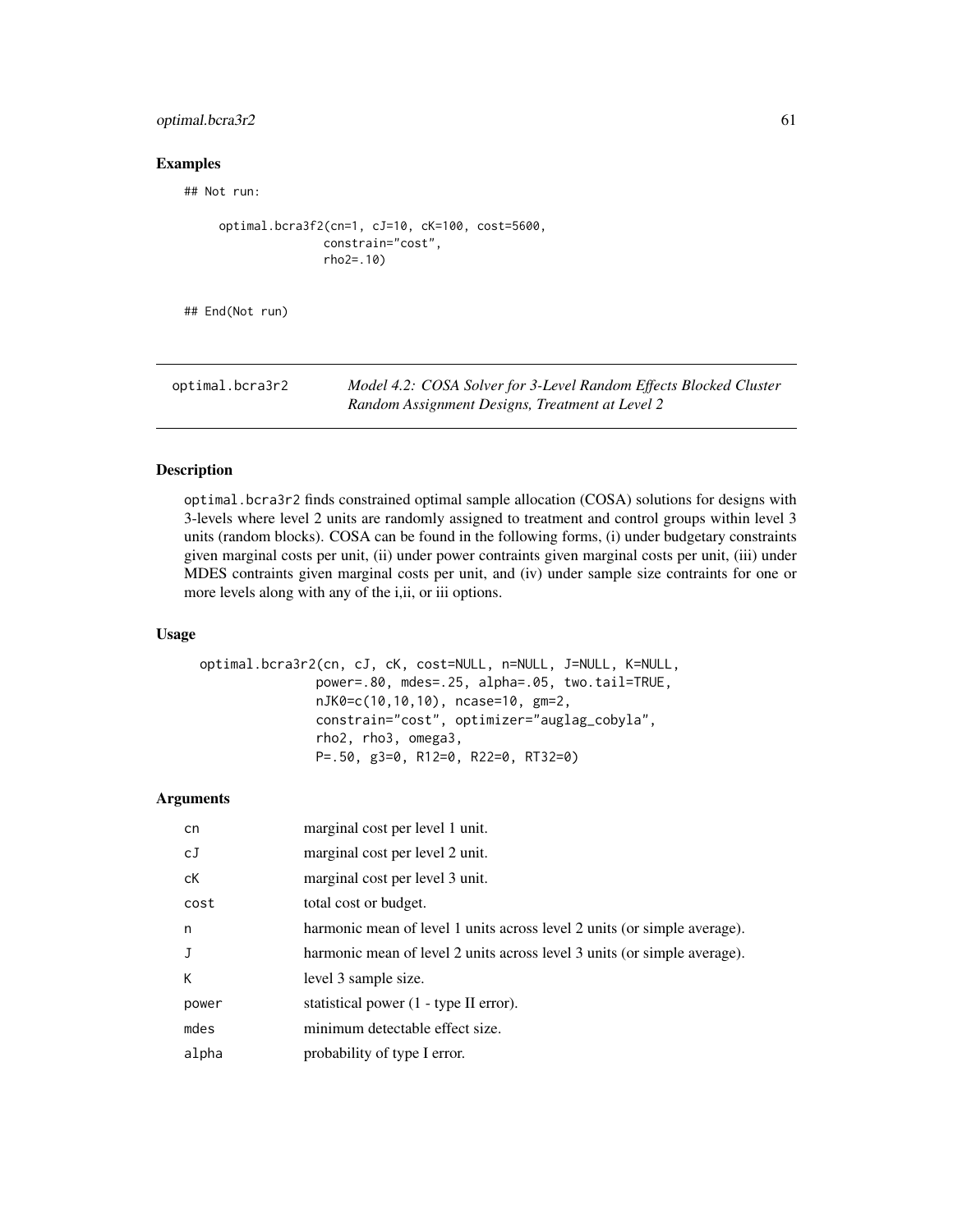| two.tail        | logical; TRUE for two-tailed hypothesis testing, FALSE for one-tailed hypothesis<br>testing.                                                                          |
|-----------------|-----------------------------------------------------------------------------------------------------------------------------------------------------------------------|
| nJK0            | vector with a length of three to specifiy starting values for level 1, level 2, and<br>level 3 sample sizes.                                                          |
| ncase           | number of cases to show in the output.                                                                                                                                |
| gm              | grid multiplier to increase the range of sample size search for each level.                                                                                           |
| constrain       | one of the followings can be constrained at a specified cost or value: "cost",<br>"power", or "mdes".                                                                 |
| optimizer       | algorithm to find optimal sample sizes given total cost, power, or MDES. Avail-<br>able algorithms: "auglag_cobyla", "auglag_lbfgs", "auglag_mma", or "auglag_slsqp". |
| rho2            | proportion of variance in the outcome explained by level 2 units.                                                                                                     |
| rho3            | proportion of variance in the outcome explained by level 3 units.                                                                                                     |
| omega3          | treatment effect heterogeneity as ratio of treatment effect variance among level<br>3 units to the residual variance at level 3.                                      |
| P               | average proportion of level 2 units randomly assigned to treatment within level<br>3 units.                                                                           |
| g3              | number of covariates at level 3.                                                                                                                                      |
| R <sub>12</sub> | proportion of level 1 variance in the outcome explained by level 1 covariates.                                                                                        |
| R <sub>22</sub> | proportion of level 2 variance in the outcome explained by level 2 covariates.                                                                                        |
| <b>RT32</b>     | proportion of treatment effect variance among level 3 units explained by level 3<br>covariates.                                                                       |

Constrained optimal sample allocation (COSA; Hedges & Borenstein, 2014; Raudenbush, 1997; Raudenbush & Liu, 2000) problems are solved using nloptr (Ypma, 2014) package, an implementation of NLopt (Johnson, n.d.) in R (R Core Team, 2016). More specifically, Augmented Lagrangian method is used for global optimization (AUGLAG, Birgin & Martines, 2008; Conn, Gould, & Toint, 1991) in conjuction with one of the following local optimization algorithms: Constrained Optimization by Linear Approximations (COBYLA, Powell, 1994), Low Storage BFGS (LBFGS, Liu & Nocedal, 1989), Method of Moving Asymptotes (MMA, Svanberg, 2002), or Sequental Least-Squares Quadratic Programming (SLSQP, Kraft, 1988). See [NLopt website](http://ab-initio.mit.edu/wiki/index.php/NLopt_Algorithms) for a brief summary.

nloptr returns values that are not integer. Rounding may produce cost, power or MDES values different from what was specified. A better solution is approximated using brute force. If the constrained value (cost, power or MDES) in the output deviates from what was specified, increasing grid multiplier (gm) often solves the problem. More cases can be printed by increasing ncase.

Further definition of design parameters can be found in Dong & Maynard (2013).

## Value

| fun    | function name.                           |
|--------|------------------------------------------|
| par    | list of parameters used in the function. |
| nloptr | list of nloptr log and output.           |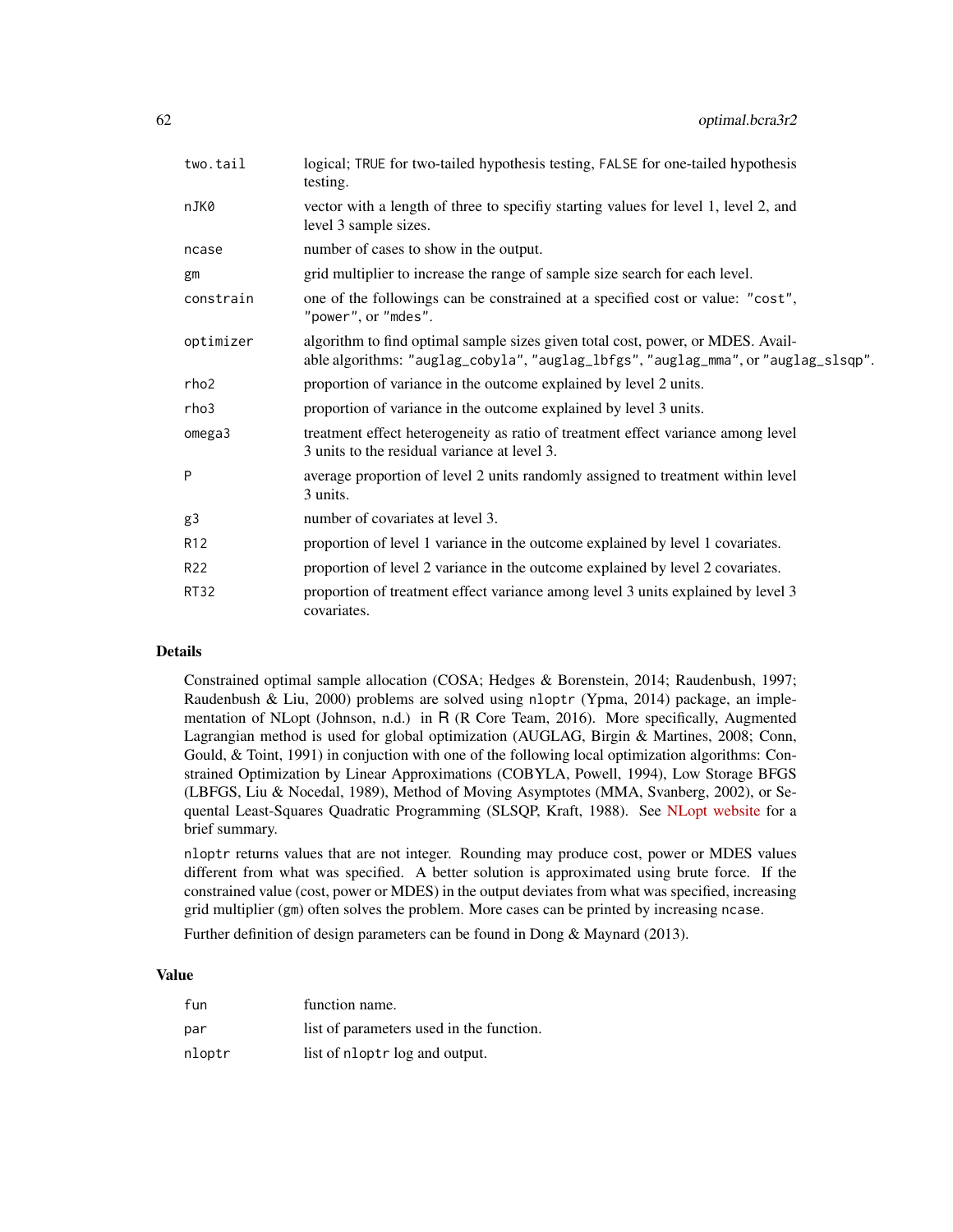| round.optim   | solution after rounding. MDES is calculated at the specified power (default .80),<br>and power is calculated at the specified MDES (default .25).                                   |
|---------------|-------------------------------------------------------------------------------------------------------------------------------------------------------------------------------------|
| integer.optim | best integer solutions around round, optim solution. MDES is calculated at the<br>specified power (default .80), and power is calculated at the specified MDES<br>(default $.25$ ). |

### Author(s)

Metin Bulus <bulus.metin@gmail.com> Nianbo Dong <dong.nianbo@gmail.com>

#### References

Birgin, E. G., Martinez, J. M. (2008) Improving ultimate convergence of an augmented Lagrangian method. *Optimization Methods and Software 23(2)*, 177-195.

Conn, A. R., Gould, N. I. M., & Toint, P.L. (1991). A globally convergent augmented Lagrangian algorithm for optimization with general constraints and simple bounds. *SIAM J. Numer. Anal. 28(2)*, 545-572.

Dong & Maynard (2013). PowerUp!: A Tool for Calculating Minum Detectable Effect Sizes and Minimum Required Sample Sizes for Experimental and Quasi-Experimental Design Studies,*Journal of Research on Educational Effectiveness, 6(1)*, 24-6.

Hedges, L. V., & Borenstein, M. (2014). Conditional Optimal Design in Three- and Four-Level Experiments. *Journal of Educational and Behavioral Statistics, 39(4)*, 257-281

Hedges, L. & Rhoads, C.(2009). Statistical Power Analysis in Education Research (NCSER 2010- 3006). Washington, DC: National Center for Special Education Research, Institute of Education Sciences, U.S. Department of Education. This report is available on the IES website at [http:](http://ies.ed.gov/ncser/) [//ies.ed.gov/ncser/](http://ies.ed.gov/ncser/).

Johnson, S. G. (n.d.). The NLopt nonlinear-optimization package. Package available at [http:](http://ab-initio.mit.edu/nlopt) [//ab-initio.mit.edu/nlopt](http://ab-initio.mit.edu/nlopt).

Kraft, D. (1988). A software package for sequential quadratic programming. Obersfaffeuhofen, Germany: DFVLR.

Liu, D. C., & Nocedal, J. (1989). On the limited memory BFGS method for large scale optimization. *Mathematical programming, 45(1-3)*, 503-528.

Powell, M. J. (1994). A direct search optimization method that models the objective and constraint functions by linear interpolation. In Advances in optimization and numerical analysis (pp. 51-67). Springer Netherlands.

R Core Team (2016). R: A language and environment for statistical computin . R Foundation for Statistical Computing, Vienna, Austria. <https://www.R-project.org>.

Raudenbush, S. W. (1997). Statistical analysis and optimal design for cluster randomized trials. *Psychological Methods, 2*, 173-185.

Raudenbush, S. W., & Liu, X. (2000). Statistical power and optimal design for multisite trials. *Psychological Methods, 5*, 199-213.

Svanberg, K. (2002). A class of globally convergent optimization methods based on conservative convex separable approximations. *SIAM journal on optimization, 12(2)*, 555-573.

Ypma, J. (2014). nloptr: R interface to NLopt. R package version 1.0.4. Package available at <https://cran.r-project.org/package=nloptr>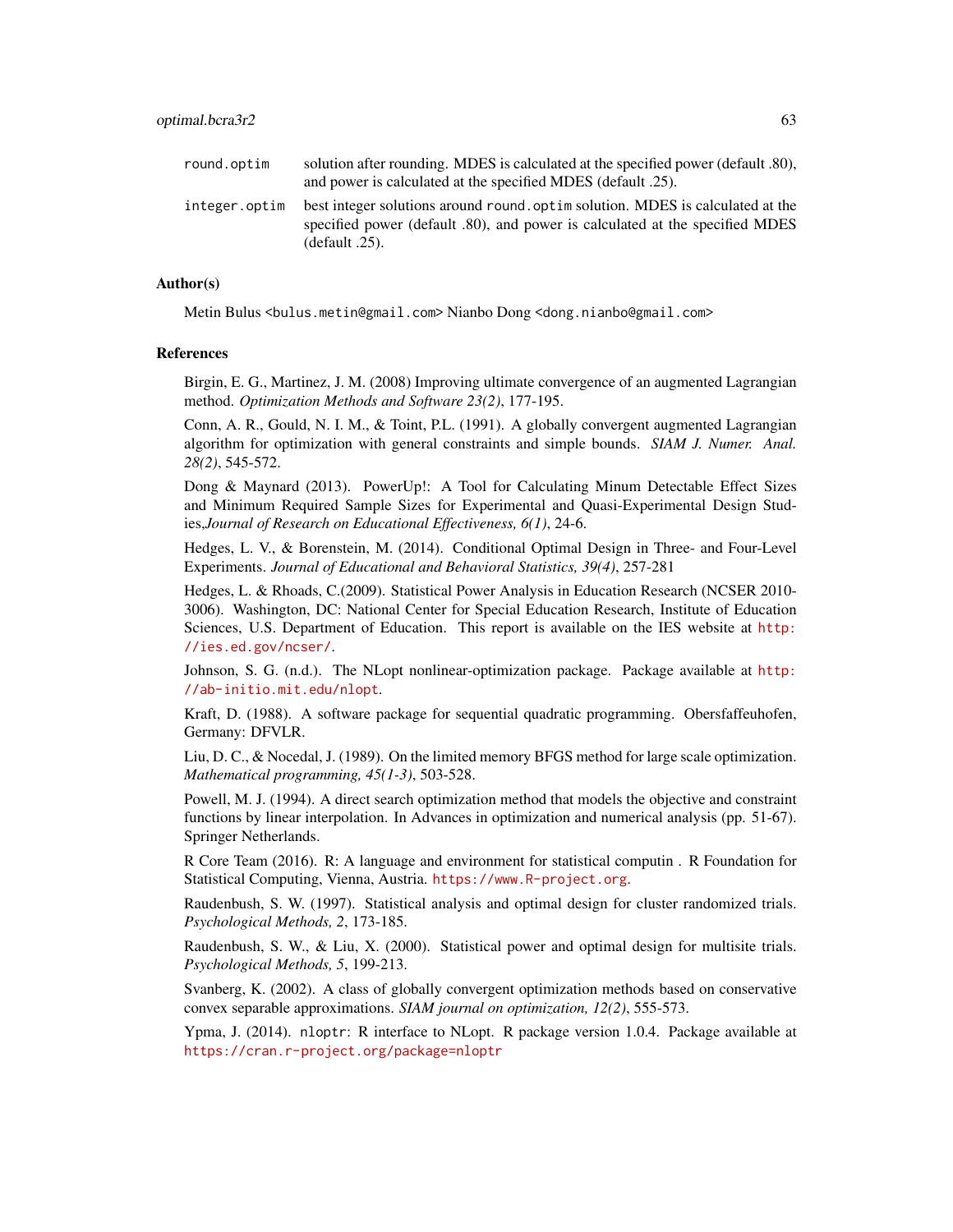#### See Also

[mdes.bcra3r2,](#page-6-0) [power.bcra3r2,](#page-104-0) [mrss.bcra3r2](#page-30-0)

### Examples

## Not run:

```
optimal.bcra3r2(cn=1, cJ=10, cK=100, cost=5600,
              constrain="cost",
               rho3=.13, rho2=.10, omega3=.40)
```
## End(Not run)

optimal.bcra4f3 *Model 4.4: COSA Solver for 4-Level Fixed Effects Blocked Cluster Random Assignment Designs, Treatment at Level 3*

### Description

optimal.bcra4f3 finds constrained optimal sample allocation (COSA) solutions for designs with 4-levels where level 3 units are randomly assigned to treatment and control groups within level 4 units (fixed blocks). COSA can be found in the following forms, (i) under budgetary constraints given marginal costs per unit, (ii) under power contraints given marginal costs per unit, (iii) under MDES contraints given marginal costs per unit, and (iv) under sample size contraints for one or more levels along with any of the i,ii, or iii options.

### Usage

```
optimal.bcra4f3(cn, cJ, cK, cL, cost=NULL, n=NULL, J=NULL, K=NULL, L=NULL,
              power=.80, mdes=.25, alpha=.05, two.tail=TRUE,
              nJKL0=c(10,10,10,10), ncase=10, gm=2,
              constrain="cost", optimizer="auglag_cobyla",
              rho3, rho2,
              P=.50, g3=0, R32=0, R22=0, R12=0)
```

| cn   | marginal cost per level 1 unit.                                          |
|------|--------------------------------------------------------------------------|
| cJ   | marginal cost per level 2 unit.                                          |
| сK   | marginal cost per level 3 unit.                                          |
| cL   | marginal cost per level 4 unit.                                          |
| cost | total cost or budget.                                                    |
| n    | harmonic mean of level 1 units across level 2 units (or simple average). |
| J    | harmonic mean of level 2 units across level 3 units (or simple average). |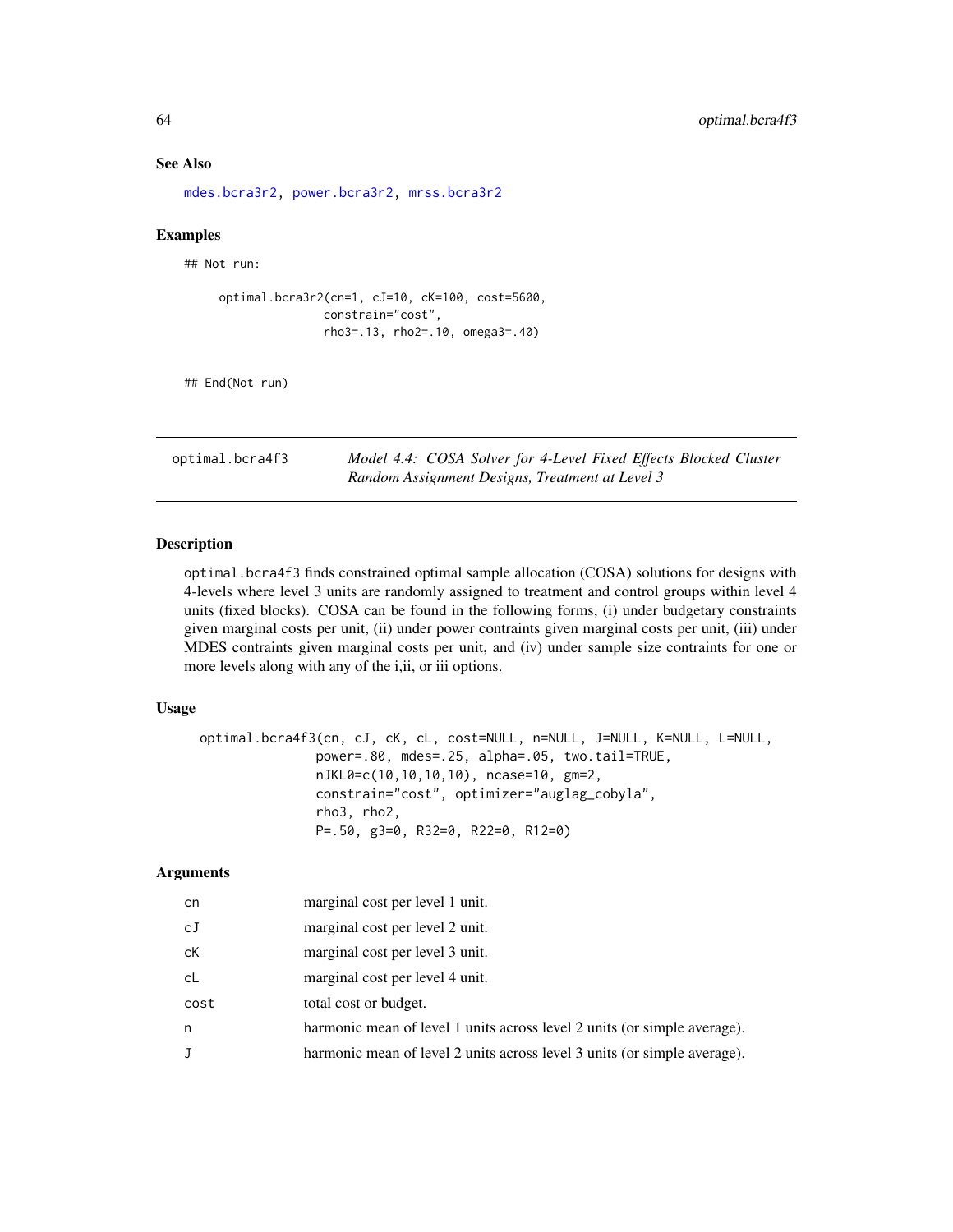| K               | harmonic mean of level 3 units across level 3 units (or simple average).                                                                                              |
|-----------------|-----------------------------------------------------------------------------------------------------------------------------------------------------------------------|
| L               | number of level 4 units.                                                                                                                                              |
| power           | statistical power (1 - type II error).                                                                                                                                |
| mdes            | minimum detectable effect size.                                                                                                                                       |
| alpha           | probability of type I error.                                                                                                                                          |
| two.tail        | logical; TRUE for two-tailed hypothesis testing, FALSE for one-tailed hypothesis<br>testing.                                                                          |
| nJKL0           | vector with a length of four to specifiy starting values for level 1, level 2, level<br>3, and level 4 sample sizes.                                                  |
| ncase           | number of cases to show in the output.                                                                                                                                |
| gm              | grid multiplier to increase the range of sample size search for each level.                                                                                           |
| constrain       | one of the followings can be constrained at a specified cost or value: "cost",<br>"power", or "mdes".                                                                 |
| optimizer       | algorithm to find optimal sample sizes given total cost, power, or MDES. Avail-<br>able algorithms: "auglag_cobyla", "auglag_lbfgs", "auglag_mma", or "auglag_slsqp". |
| rho2            | proportion of variance in the outcome explained by level 2 units.                                                                                                     |
| rho3            | proportion of variance in the outcome explained by level 3 units.                                                                                                     |
| P               | average proportion of level 3 units randomly assigned to treatment within level<br>4 units.                                                                           |
| g3              | number of covariates at level 3.                                                                                                                                      |
| R <sub>12</sub> | proportion of level 1 variance in the outcome explained by level 1 covariates.                                                                                        |
| R22             | proportion of level 2 variance in the outcome explained by level 2 covariates.                                                                                        |
| R32             | proportion of level 3 variance in the outcome explained by level 3 covariates.                                                                                        |

Constrained optimal sample allocation (COSA; Hedges & Borenstein, 2014; Raudenbush, 1997; Raudenbush & Liu, 2000) problems are solved using nloptr (Ypma, 2014) package, an implementation of NLopt (Johnson, n.d.) in R (R Core Team, 2016). More specifically, Augmented Lagrangian method is used for global optimization (AUGLAG, Birgin & Martines, 2008; Conn, Gould, & Toint, 1991) in conjuction with one of the following local optimization algorithms: Constrained Optimization by Linear Approximations (COBYLA, Powell, 1994), Low Storage BFGS (LBFGS, Liu & Nocedal, 1989), Method of Moving Asymptotes (MMA, Svanberg, 2002), or Sequental Least-Squares Quadratic Programming (SLSQP, Kraft, 1988). See [NLopt website](http://ab-initio.mit.edu/wiki/index.php/NLopt_Algorithms) for a brief summary.

nloptr returns values that are not integer. Rounding may produce cost, power or MDES values different from what was specified. A better solution is approximated using brute force. If the constrained value (cost, power or MDES) in the output deviates from what was specified, increasing grid multiplier (gm) often solves the problem. More cases can be printed by increasing ncase.

Further definition of design parameters can be found in Dong & Maynard (2013).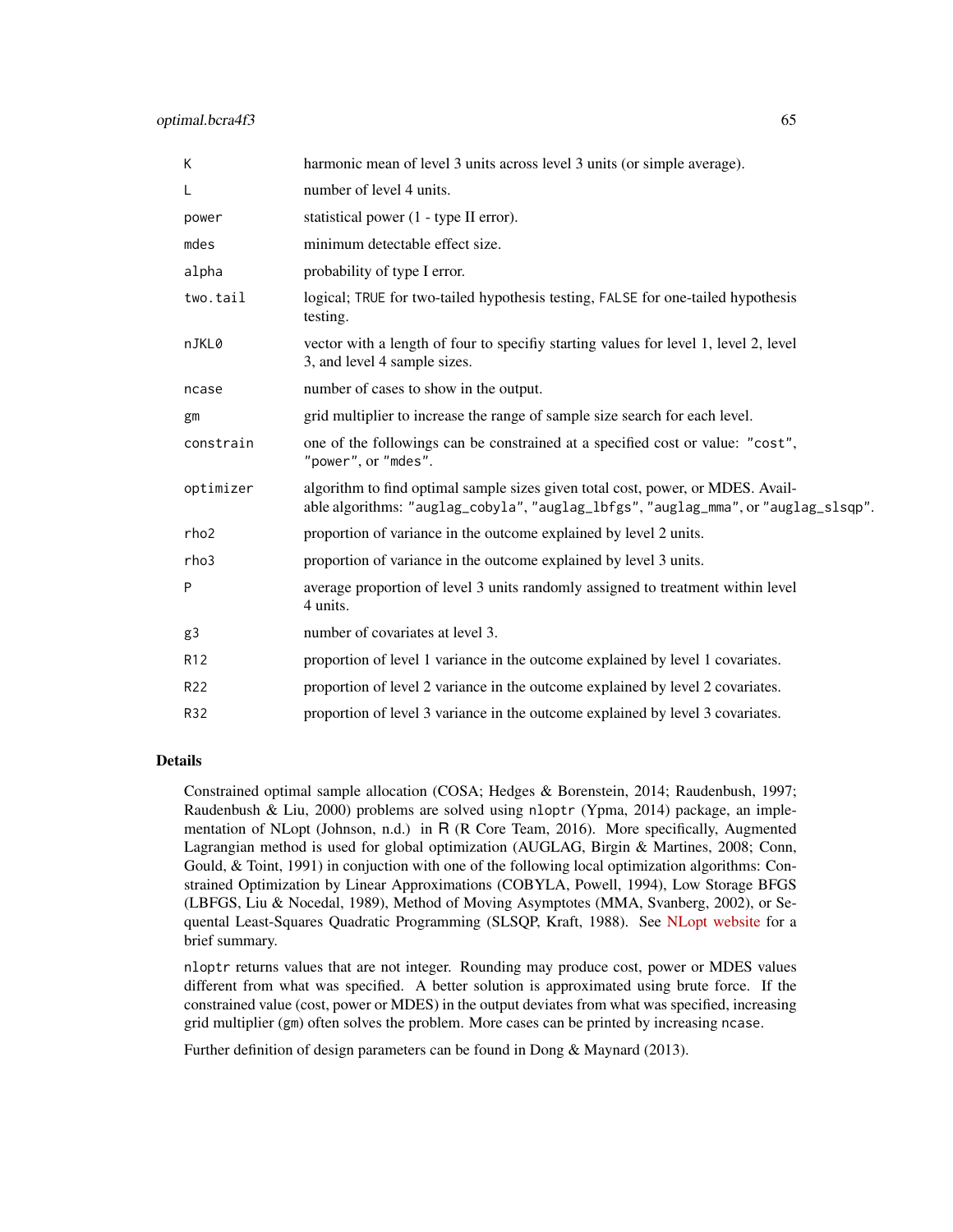#### Value

| fun           | function name.                                                                                                                                                                      |
|---------------|-------------------------------------------------------------------------------------------------------------------------------------------------------------------------------------|
| par           | list of parameters used in the function.                                                                                                                                            |
| nloptr        | list of nloptr log and output.                                                                                                                                                      |
| round.optim   | solution after rounding. MDES is calculated at the specified power (default .80),<br>and power is calculated at the specified MDES (default .25).                                   |
| integer.optim | best integer solutions around round, optim solution. MDES is calculated at the<br>specified power (default .80), and power is calculated at the specified MDES<br>$(default .25)$ . |

### Author(s)

Metin Bulus <bulus.metin@gmail.com> Nianbo Dong <dong.nianbo@gmail.com>

#### References

Birgin, E. G., Martinez, J. M. (2008) Improving ultimate convergence of an augmented Lagrangian method. *Optimization Methods and Software 23(2)*, 177-195.

Conn, A. R., Gould, N. I. M., & Toint, P.L. (1991). A globally convergent augmented Lagrangian algorithm for optimization with general constraints and simple bounds. *SIAM J. Numer. Anal. 28(2)*, 545-572.

Dong & Maynard (2013). PowerUp!: A Tool for Calculating Minum Detectable Effect Sizes and Minimum Required Sample Sizes for Experimental and Quasi-Experimental Design Studies,*Journal of Research on Educational Effectiveness, 6(1)*, 24-6.

Hedges, L. V., & Borenstein, M. (2014). Conditional Optimal Design in Three- and Four-Level Experiments. *Journal of Educational and Behavioral Statistics, 39(4)*, 257-281

Hedges, L. & Rhoads, C.(2009). Statistical Power Analysis in Education Research (NCSER 2010- 3006). Washington, DC: National Center for Special Education Research, Institute of Education Sciences, U.S. Department of Education. This report is available on the IES website at [http:](http://ies.ed.gov/ncser/) [//ies.ed.gov/ncser/](http://ies.ed.gov/ncser/).

Johnson, S. G. (n.d.). The NLopt nonlinear-optimization package. Package available at [http:](http://ab-initio.mit.edu/nlopt) [//ab-initio.mit.edu/nlopt](http://ab-initio.mit.edu/nlopt).

Kraft, D. (1988). A software package for sequential quadratic programming. Obersfaffeuhofen, Germany: DFVLR.

Liu, D. C., & Nocedal, J. (1989). On the limited memory BFGS method for large scale optimization. *Mathematical programming, 45(1-3)*, 503-528.

Powell, M. J. (1994). A direct search optimization method that models the objective and constraint functions by linear interpolation. In Advances in optimization and numerical analysis (pp. 51-67). Springer Netherlands.

R Core Team (2016). R: A language and environment for statistical computin . R Foundation for Statistical Computing, Vienna, Austria. <https://www.R-project.org>.

Raudenbush, S. W. (1997). Statistical analysis and optimal design for cluster randomized trials. *Psychological Methods, 2*, 173-185.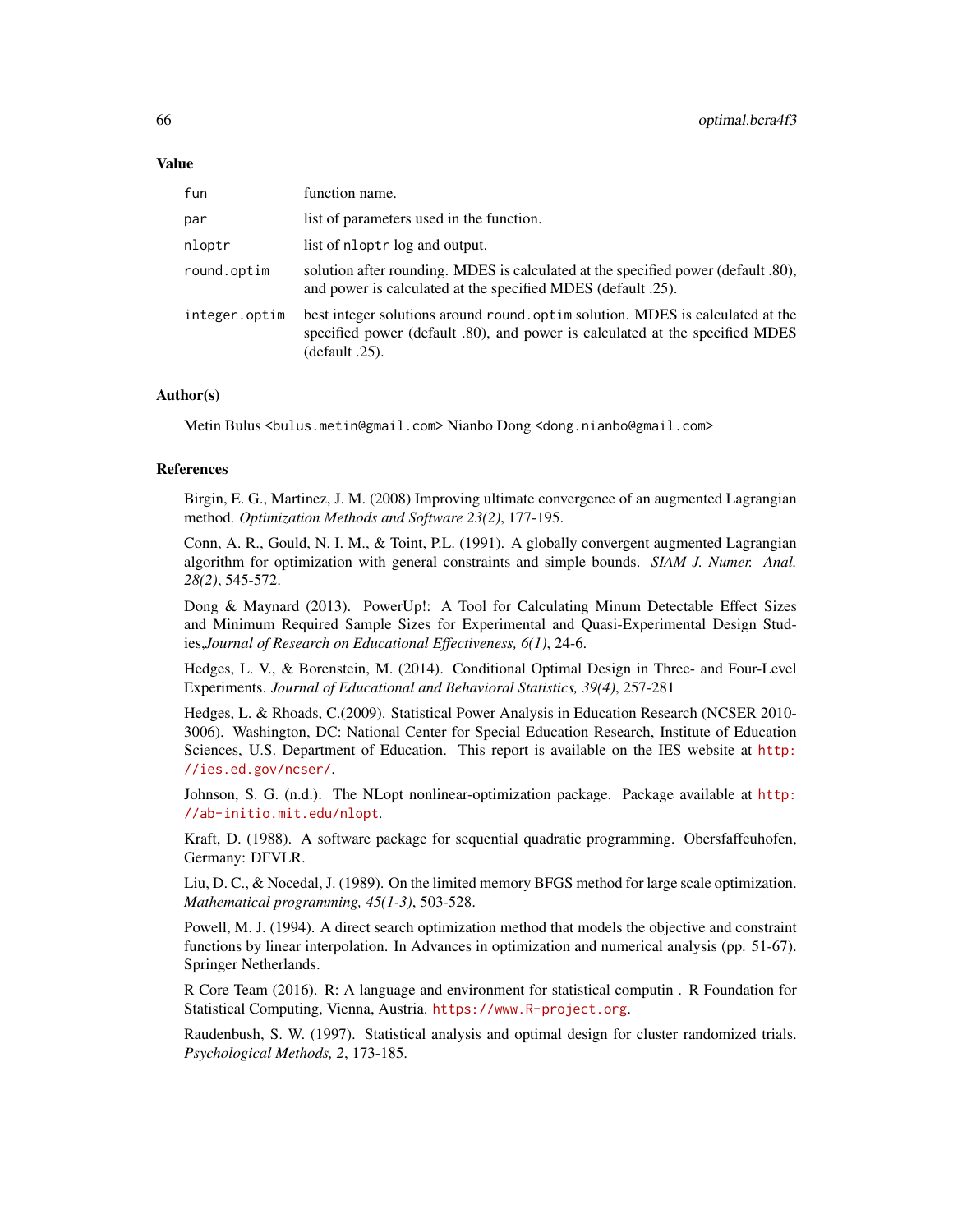Raudenbush, S. W., & Liu, X. (2000). Statistical power and optimal design for multisite trials. *Psychological Methods, 5*, 199-213.

Svanberg, K. (2002). A class of globally convergent optimization methods based on conservative convex separable approximations. *SIAM journal on optimization, 12(2)*, 555-573.

Ypma, J. (2014). nloptr: R interface to NLopt. R package version 1.0.4. Package available at <https://cran.r-project.org/package=nloptr>

#### See Also

[mdes.bcra4f3,](#page-8-0) [power.bcra4f3,](#page-106-0) [mrss.bcra4f3](#page-32-0)

### Examples

## Not run:

```
optimal.bcra4f3(cn=1, cJ=10, cK=100, cL=1000, cost=75600,
               constrain="cost",
               rho3=.15, rho2=.20)
```
## End(Not run)

optimal.bcra4r2 *Model 4.3: COSA Solver for 4-Level Random Effects Block Random Assignment Designs, Treatment at Level 2*

#### Description

optimal.bcra4r2 finds constrained optimal sample allocation (COSA) solutions for designs with 4-levels where level 2 units are randomly assigned to treatment and control groups within level 3 units (random blocks). COSA can be found in the following forms, (i) under budgetary constraints given marginal costs per unit, (ii) under power contraints given marginal costs per unit, (iii) under MDES contraints given marginal costs per unit, and (iv) under sample size contraints for one or more levels along with any of the i,ii, or iii options.

### Usage

```
optimal.bcra4r2(cn, cJ, cK, cL, cost=NULL, n=NULL, J=NULL, K=NULL, L=NULL,
               power=.80, mdes=.25, alpha=.05, two.tail=TRUE,
               nJKL0=c(10,10,10,10), ncase=10, gm=2,
               constrain="cost", optimizer="auglag_cobyla",
               rho4, rho3, rho2, omega4, omega3,
               P=.50, g4=0, RT42=0, RT32=0, R22=0, R12=0)
```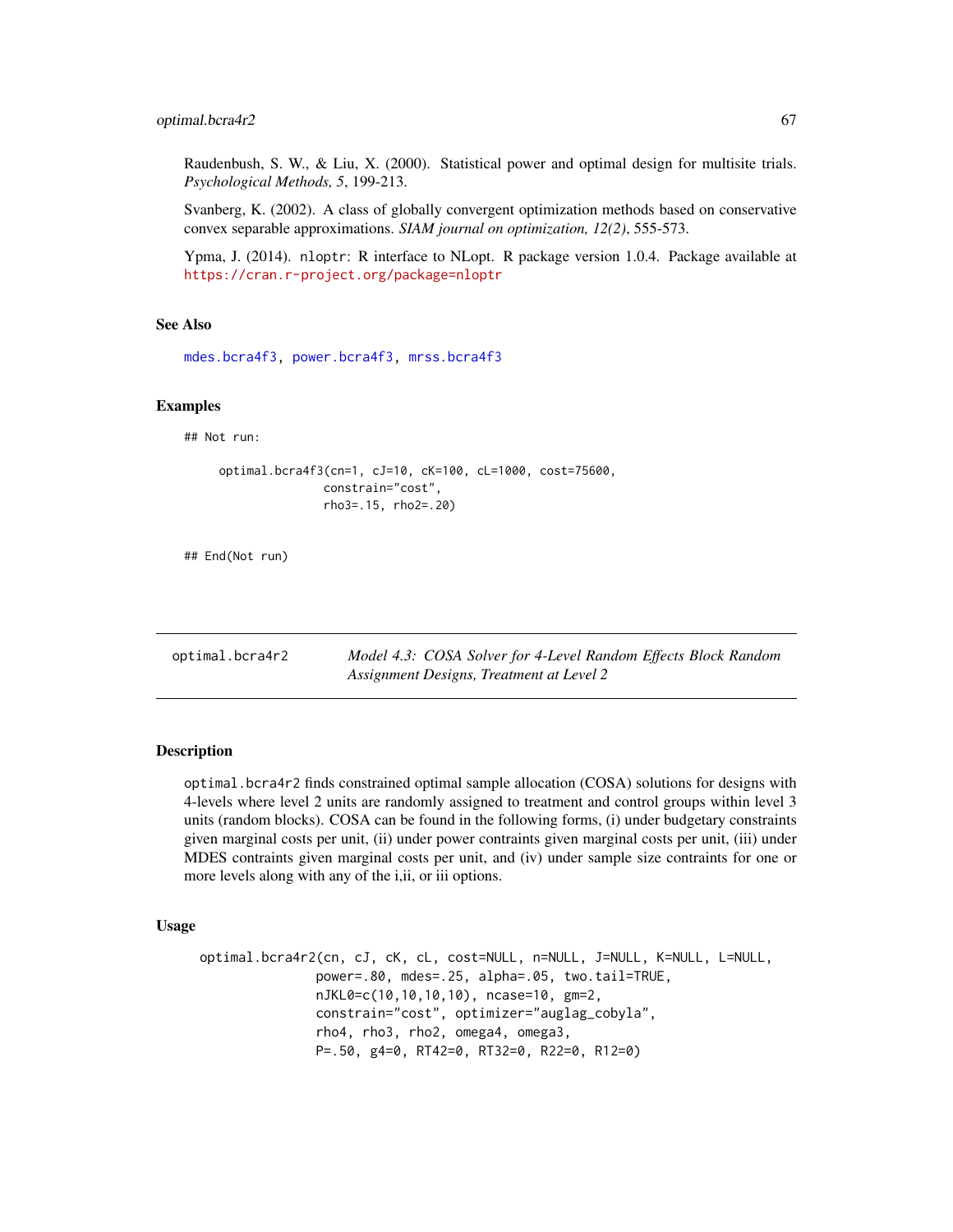| cn              | marginal cost per level 1 unit.                                                                                                                                       |
|-----------------|-----------------------------------------------------------------------------------------------------------------------------------------------------------------------|
| сJ              | marginal cost per level 2 unit.                                                                                                                                       |
| сK              | marginal cost per level 3 unit.                                                                                                                                       |
| cL              | marginal cost per level 4 unit.                                                                                                                                       |
| cost            | total cost or budget.                                                                                                                                                 |
| n               | harmonic mean of level 1 units across level 2 units (or simple average).                                                                                              |
| J               | harmonic mean of level 2 units across level 3 units (or simple average).                                                                                              |
| К               | harmonic mean of level 3 units across level 3 units (or simple average).                                                                                              |
| L               | number of level 4 units.                                                                                                                                              |
| power           | statistical power (1 - type II error).                                                                                                                                |
| mdes            | minimum detectable effect size.                                                                                                                                       |
| alpha           | probability of type I error.                                                                                                                                          |
| two.tail        | logical; TRUE for two-tailed hypothesis testing, FALSE for one-tailed hypothesis<br>testing.                                                                          |
| nJKL0           | vector with a length of four to specifiy starting values for level 1, level 2, level<br>3, and level 4 sample sizes.                                                  |
| ncase           | number of cases to show in the output.                                                                                                                                |
| gm              | grid multiplier to increase the range of sample size search for each level.                                                                                           |
| constrain       | one of the followings can be constrained at a specified cost or value: "cost",<br>"power", or "mdes".                                                                 |
| optimizer       | algorithm to find optimal sample sizes given total cost, power, or MDES. Avail-<br>able algorithms: "auglag_cobyla", "auglag_lbfgs", "auglag_mma", or "auglag_slsqp". |
| rho2            | proportion of variance in the outcome explained by level 2 units.                                                                                                     |
| rho3            | proportion of variance in the outcome explained by level 3 units.                                                                                                     |
| rho4            | proportion of variance in the outcome explained by level 4 units.                                                                                                     |
| omega3          | treatment effect heterogeneity as ratio of treatment effect variance among level<br>3 units to the residual variance at level 3.                                      |
| omega4          | treatment effect heterogeneity as ratio of treatment effect variance among level<br>4 units to the residual variance at level 4.                                      |
| P               | average proportion of level 2 units randomly assigned to treatment within level<br>3 units.                                                                           |
| g4              | number of covariates at level 4.                                                                                                                                      |
| R12             | proportion of level 1 variance in the outcome explained by level 1 covariates.                                                                                        |
| R <sub>22</sub> | proportion of level 2 variance in the outcome explained by level 2 covariates.                                                                                        |
| <b>RT32</b>     | proportion of treatment effect variance among level 3 units explained by level 3<br>covariates.                                                                       |
| RT42            | proportion of treatment effect variance among level 4 units explained by level 4<br>covariates.                                                                       |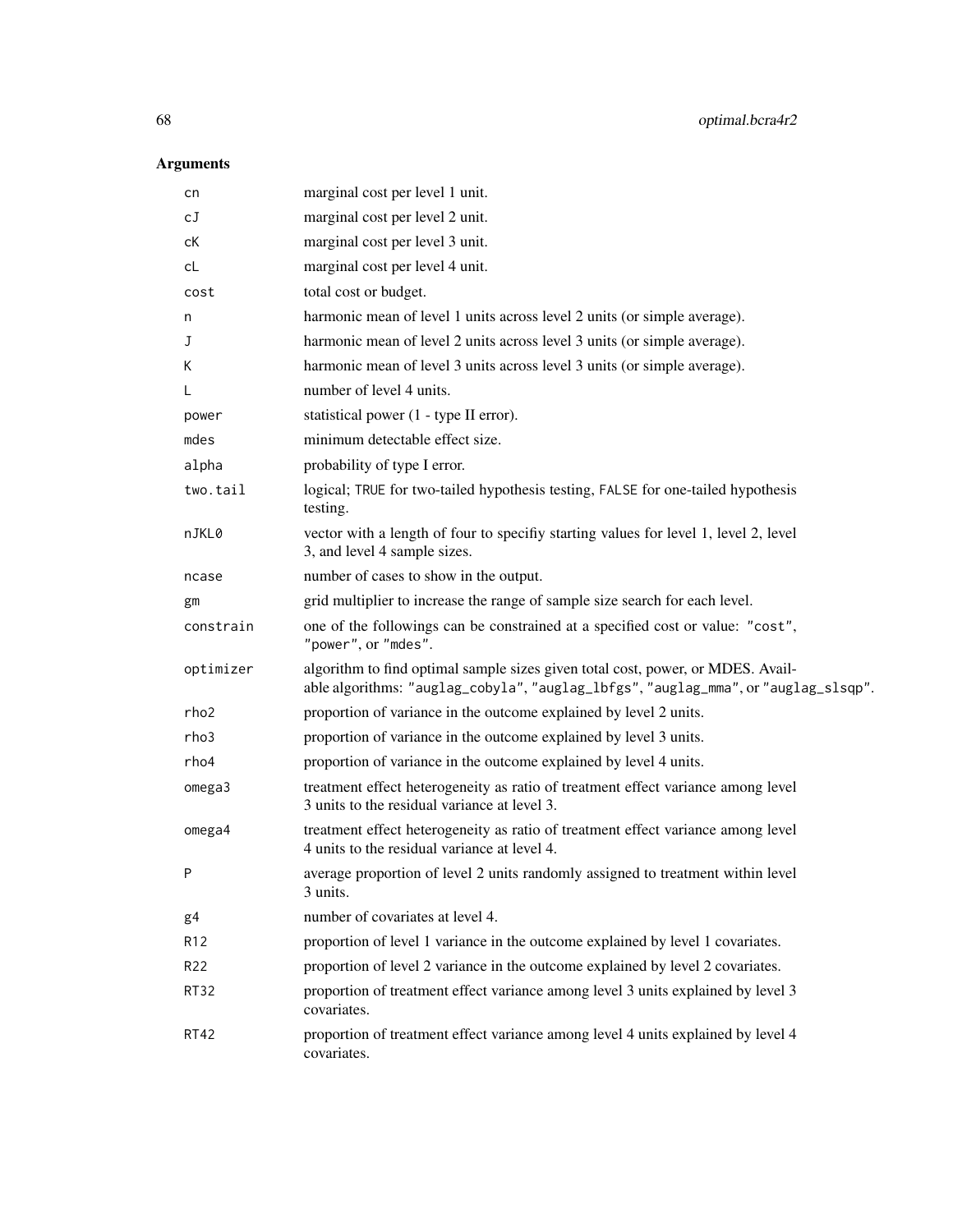Constrained optimal sample allocation (COSA; Hedges & Borenstein, 2014; Raudenbush, 1997; Raudenbush & Liu, 2000) problems are solved using nloptr (Ypma, 2014) package, an implementation of NLopt (Johnson, n.d.) in R (R Core Team, 2016). More specifically, Augmented Lagrangian method is used for global optimization (AUGLAG, Birgin & Martines, 2008; Conn, Gould, & Toint, 1991) in conjuction with one of the following local optimization algorithms: Constrained Optimization by Linear Approximations (COBYLA, Powell, 1994), Low Storage BFGS (LBFGS, Liu & Nocedal, 1989), Method of Moving Asymptotes (MMA, Svanberg, 2002), or Sequental Least-Squares Quadratic Programming (SLSQP, Kraft, 1988). See [NLopt website](http://ab-initio.mit.edu/wiki/index.php/NLopt_Algorithms) for a brief summary.

nloptr returns values that are not integer. Rounding may produce cost, power or MDES values different from what was specified. A better solution is approximated using brute force. If the constrained value (cost, power or MDES) in the output deviates from what was specified, increasing grid multiplier (gm) often solves the problem. More cases can be printed by increasing ncase.

Further definition of design parameters can be found in Dong & Maynard (2013).

#### Value

| fun           | function name.                                                                                                                                                                  |
|---------------|---------------------------------------------------------------------------------------------------------------------------------------------------------------------------------|
| par           | list of parameters used in the function.                                                                                                                                        |
| nloptr        | list of nloptr log and output.                                                                                                                                                  |
| round.optim   | solution after rounding. MDES is calculated at the specified power (default .80),<br>and power is calculated at the specified MDES (default .25).                               |
| integer.optim | best integer solutions around round optim solution. MDES is calculated at the<br>specified power (default .80), and power is calculated at the specified MDES<br>(default .25). |

### Author(s)

Metin Bulus <bulus.metin@gmail.com> Nianbo Dong <dong.nianbo@gmail.com>

#### **References**

Birgin, E. G., Martinez, J. M. (2008) Improving ultimate convergence of an augmented Lagrangian method. *Optimization Methods and Software 23(2)*, 177-195.

Conn, A. R., Gould, N. I. M., & Toint, P.L. (1991). A globally convergent augmented Lagrangian algorithm for optimization with general constraints and simple bounds. *SIAM J. Numer. Anal. 28(2)*, 545-572.

Dong & Maynard (2013). PowerUp!: A Tool for Calculating Minum Detectable Effect Sizes and Minimum Required Sample Sizes for Experimental and Quasi-Experimental Design Studies,*Journal of Research on Educational Effectiveness, 6(1)*, 24-6.

Hedges, L. V., & Borenstein, M. (2014). Conditional Optimal Design in Three- and Four-Level Experiments. *Journal of Educational and Behavioral Statistics, 39(4)*, 257-281

Hedges, L. & Rhoads, C.(2009). Statistical Power Analysis in Education Research (NCSER 2010- 3006). Washington, DC: National Center for Special Education Research, Institute of Education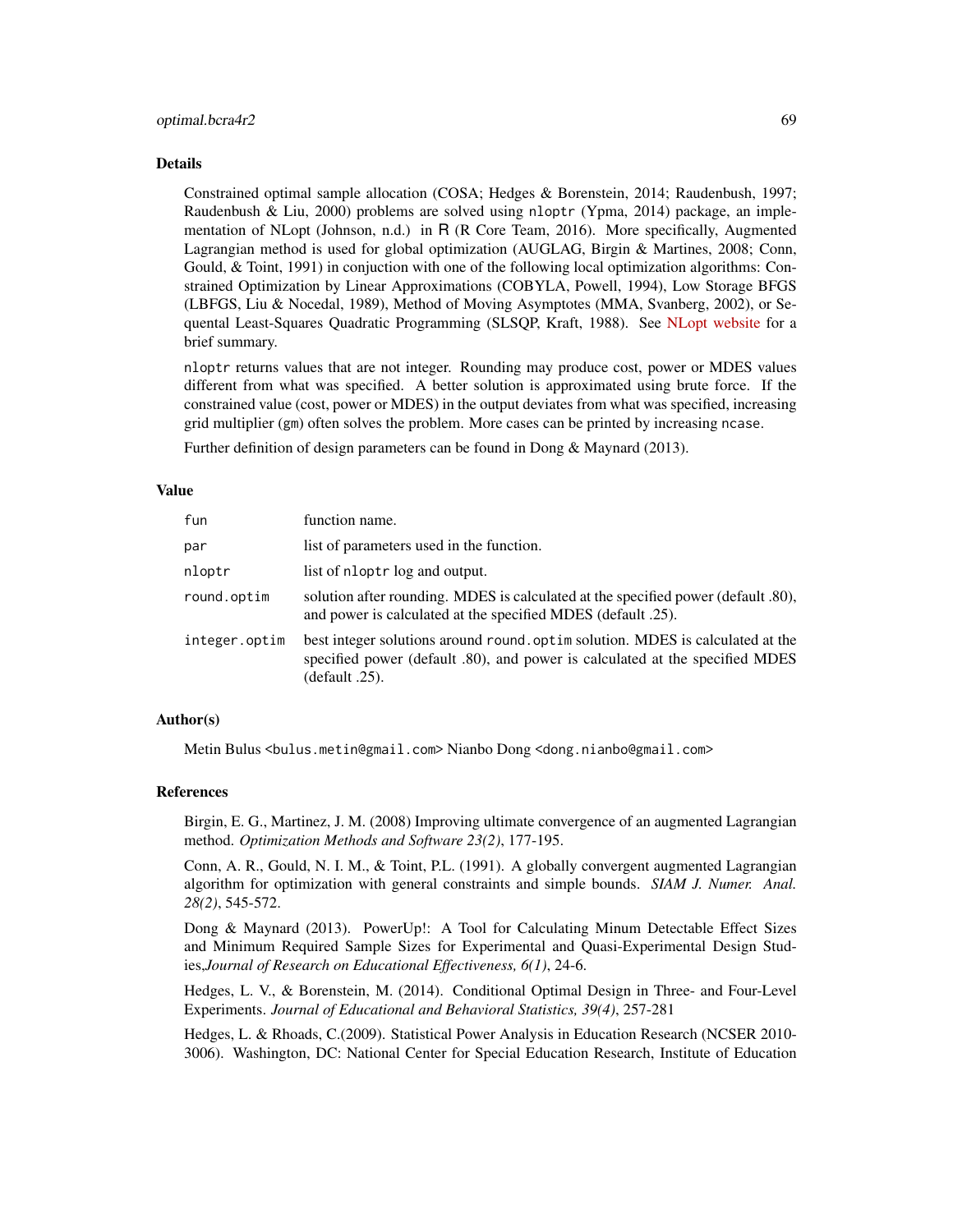Sciences, U.S. Department of Education. This report is available on the IES website at [http:](http://ies.ed.gov/ncser/) [//ies.ed.gov/ncser/](http://ies.ed.gov/ncser/).

Johnson, S. G. (n.d.). The NLopt nonlinear-optimization package. Package available at [http:](http://ab-initio.mit.edu/nlopt) [//ab-initio.mit.edu/nlopt](http://ab-initio.mit.edu/nlopt).

Kraft, D. (1988). A software package for sequential quadratic programming. Obersfaffeuhofen, Germany: DFVLR.

Liu, D. C., & Nocedal, J. (1989). On the limited memory BFGS method for large scale optimization. *Mathematical programming, 45(1-3)*, 503-528.

Powell, M. J. (1994). A direct search optimization method that models the objective and constraint functions by linear interpolation. In Advances in optimization and numerical analysis (pp. 51-67). Springer Netherlands.

R Core Team (2016). R: A language and environment for statistical computin . R Foundation for Statistical Computing, Vienna, Austria. <https://www.R-project.org>.

Raudenbush, S. W. (1997). Statistical analysis and optimal design for cluster randomized trials. *Psychological Methods, 2*, 173-185.

Raudenbush, S. W., & Liu, X. (2000). Statistical power and optimal design for multisite trials. *Psychological Methods, 5*, 199-213.

Svanberg, K. (2002). A class of globally convergent optimization methods based on conservative convex separable approximations. *SIAM journal on optimization, 12(2)*, 555-573.

Ypma, J. (2014). nloptr: R interface to NLopt. R package version 1.0.4. Package available at <https://cran.r-project.org/package=nloptr>

## See Also

[mdes.bcra4r2,](#page-9-0) [power.bcra4r2,](#page-107-0) [mrss.bcra4r2](#page-34-0)

### **Examples**

## Not run:

```
optimal.bcra4r2(cn=1, cJ=10, cK=100, cL=1000, cost=75600,
               constrain="cost",
               rho4=.10, rho3=.15, rho2=.20,
               omega4=.50, omega3=.50)
```
## End(Not run)

<span id="page-69-0"></span>optimal.bcra4r3 *Model 4.5: COSA Solver for 4-Level Random Effects Blocked Cluster Random Assignment Designs, Treatment at Level 3*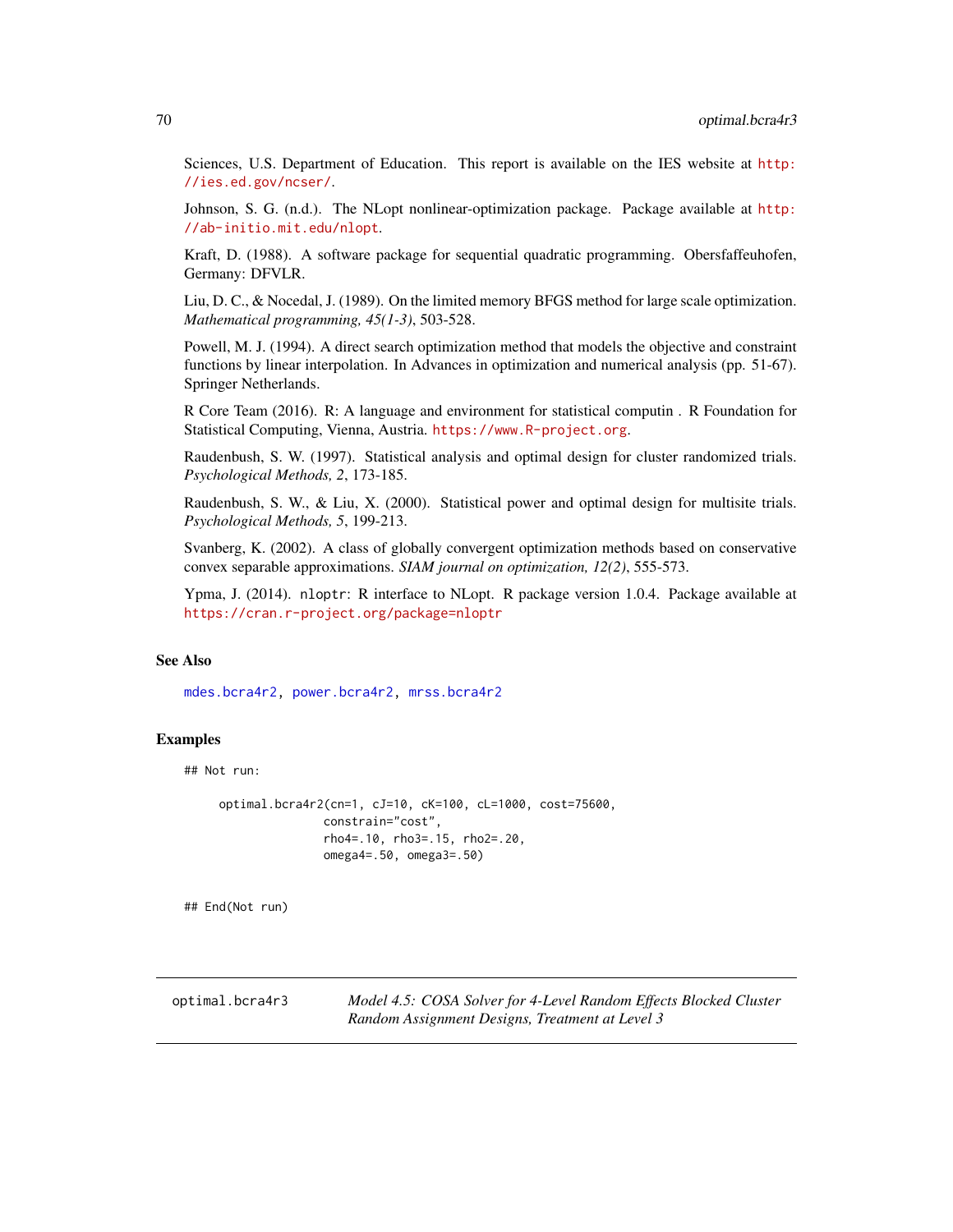## optimal.bcra4r3 71

#### Description

optimal.bcra4r3 finds constrained optimal sample allocation (COSA) solutions for designs with 4-levels where level 3 units are randomly assigned to treatment and control groups within level 4 units (random blocks). COSA can be found in the following forms, (i) under budgetary constraints given marginal costs per unit, (ii) under power contraints given marginal costs per unit, (iii) under MDES contraints given marginal costs per unit, and (iv) under sample size contraints for one or more levels along with any of the i,ii, or iii options.

#### Usage

```
optimal.bcra4r3(cn, cJ, cK, cL, cost=NULL, n=NULL, J=NULL, K=NULL, L=NULL,
               power=.80, mdes=.25, alpha=.05, two.tail=TRUE,
               nJKL0=c(10,10,10,10), ncase=10, gm=2,
               constrain="cost", optimizer="auglag_cobyla",
               rho4, rho3, rho2, omega4,
               P=.50, g4=0, RT42=0, R32=0, R22=0, R12=0)
```

| cn               | marginal cost per level 1 unit.                                                                                                                                       |
|------------------|-----------------------------------------------------------------------------------------------------------------------------------------------------------------------|
| сJ               | marginal cost per level 2 unit.                                                                                                                                       |
| сK               | marginal cost per level 3 unit.                                                                                                                                       |
| cL               | marginal cost per level 4 unit.                                                                                                                                       |
| cost             | total cost or budget.                                                                                                                                                 |
| n                | harmonic mean of level 1 units across level 2 units (or simple average).                                                                                              |
| J                | harmonic mean of level 2 units across level 3 units (or simple average).                                                                                              |
| K                | harmonic mean of level 3 units across level 3 units (or simple average).                                                                                              |
| L                | number of level 4 units.                                                                                                                                              |
| power            | statistical power (1 - type II error).                                                                                                                                |
| mdes             | minimum detectable effect size.                                                                                                                                       |
| alpha            | probability of type I error.                                                                                                                                          |
| two.tail         | logical; TRUE for two-tailed hypothesis testing, FALSE for one-tailed hypothesis<br>testing.                                                                          |
| nJKL0            | vector with a length of four to specifiv starting values for level 1, level 2, level<br>3, and level 4 sample sizes.                                                  |
| ncase            | number of cases to show in the output.                                                                                                                                |
| gm               | grid multiplier to increase the range of sample size search for each level.                                                                                           |
| constrain        | one of the followings can be constrained at a specified cost or value: "cost",<br>"power", or "mdes".                                                                 |
| optimizer        | algorithm to find optimal sample sizes given total cost, power, or MDES. Avail-<br>able algorithms: "auglag_cobyla", "auglag_lbfgs", "auglag_mma", or "auglag_slsqp". |
| rho <sub>2</sub> | proportion of variance in the outcome explained by level 2 units.                                                                                                     |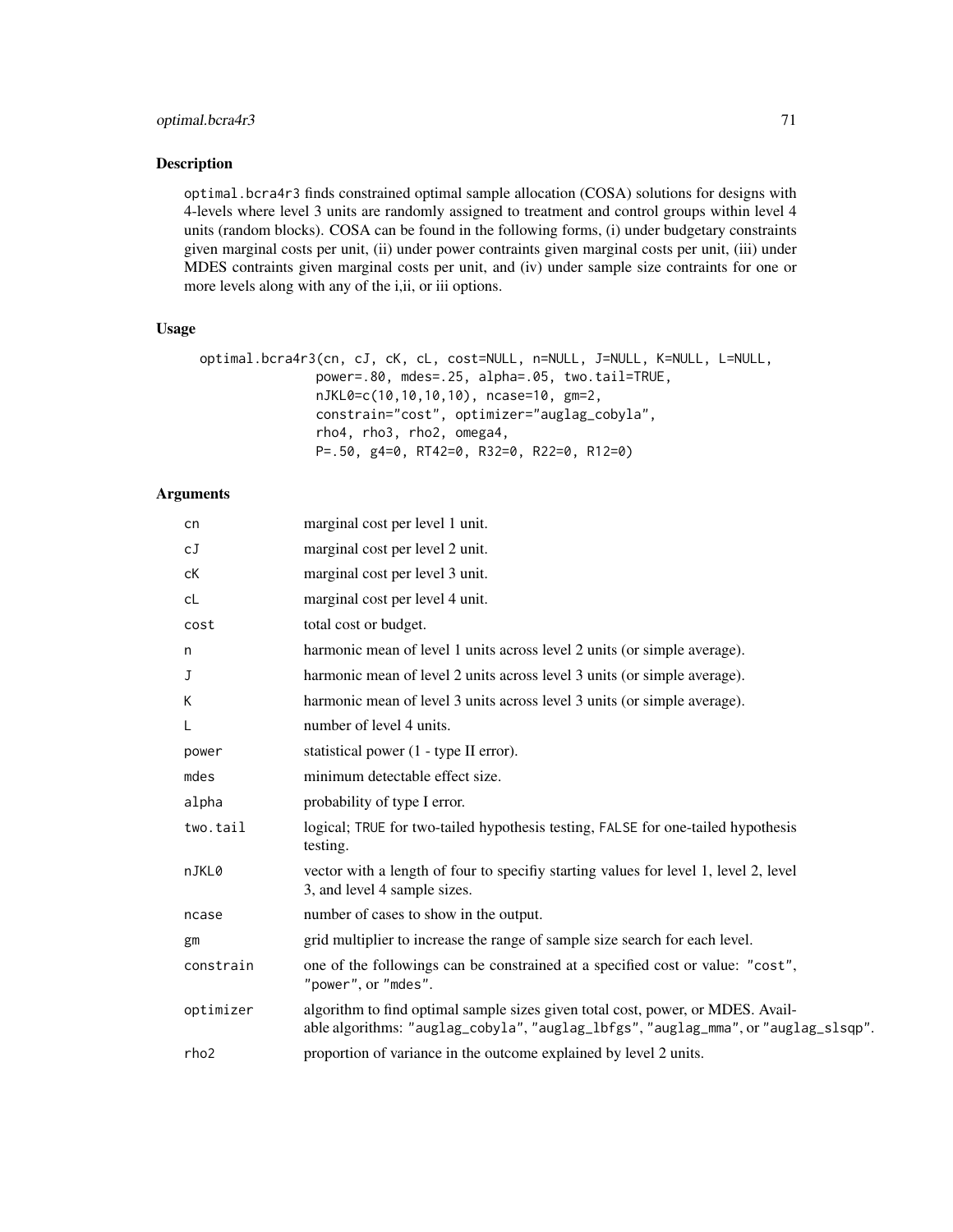| rho3            | proportion of variance in the outcome explained by level 3 units.                                                                |
|-----------------|----------------------------------------------------------------------------------------------------------------------------------|
| rho4            | proportion of variance in the outcome explained by level 4 units.                                                                |
| omega4          | treatment effect heterogeneity as ratio of treatment effect variance among level<br>4 units to the residual variance at level 4. |
| P               | average proportion of level 3 units randomly assigned to treatment within level<br>4 units.                                      |
| g4              | number of covariates at level 4.                                                                                                 |
| R <sub>12</sub> | proportion of level 1 variance in the outcome explained by level 1 covariates.                                                   |
| R22             | proportion of level 2 variance in the outcome explained by level 2 covariates.                                                   |
| R32             | proportion of level 3 variance in the outcome explained by level 3 covariates.                                                   |
| RT42            | proportion of treatment effect variance among level 4 units explained by level 4<br>covariates.                                  |

Constrained optimal sample allocation (COSA; Hedges & Borenstein, 2014; Raudenbush, 1997; Raudenbush & Liu, 2000) problems are solved using nloptr (Ypma, 2014) package, an implementation of NLopt (Johnson, n.d.) in R (R Core Team, 2016). More specifically, Augmented Lagrangian method is used for global optimization (AUGLAG, Birgin & Martines, 2008; Conn, Gould, & Toint, 1991) in conjuction with one of the following local optimization algorithms: Constrained Optimization by Linear Approximations (COBYLA, Powell, 1994), Low Storage BFGS (LBFGS, Liu & Nocedal, 1989), Method of Moving Asymptotes (MMA, Svanberg, 2002), or Sequental Least-Squares Quadratic Programming (SLSQP, Kraft, 1988). See [NLopt website](http://ab-initio.mit.edu/wiki/index.php/NLopt_Algorithms) for a brief summary.

nloptr returns values that are not integer. Rounding may produce cost, power or MDES values different from what was specified. A better solution is approximated using brute force. If the constrained value (cost, power or MDES) in the output deviates from what was specified, increasing grid multiplier (gm) often solves the problem. More cases can be printed by increasing ncase.

Further definition of design parameters can be found in Dong & Maynard (2013).

#### Value

| fun           | function name.                                                                                                                                                                  |
|---------------|---------------------------------------------------------------------------------------------------------------------------------------------------------------------------------|
| par           | list of parameters used in the function.                                                                                                                                        |
| nloptr        | list of nloptr log and output.                                                                                                                                                  |
| round.optim   | solution after rounding. MDES is calculated at the specified power (default .80),<br>and power is calculated at the specified MDES (default .25).                               |
| integer.optim | best integer solutions around round optim solution. MDES is calculated at the<br>specified power (default .80), and power is calculated at the specified MDES<br>(default .25). |

### Author(s)

Metin Bulus <bulus.metin@gmail.com> Nianbo Dong <dong.nianbo@gmail.com>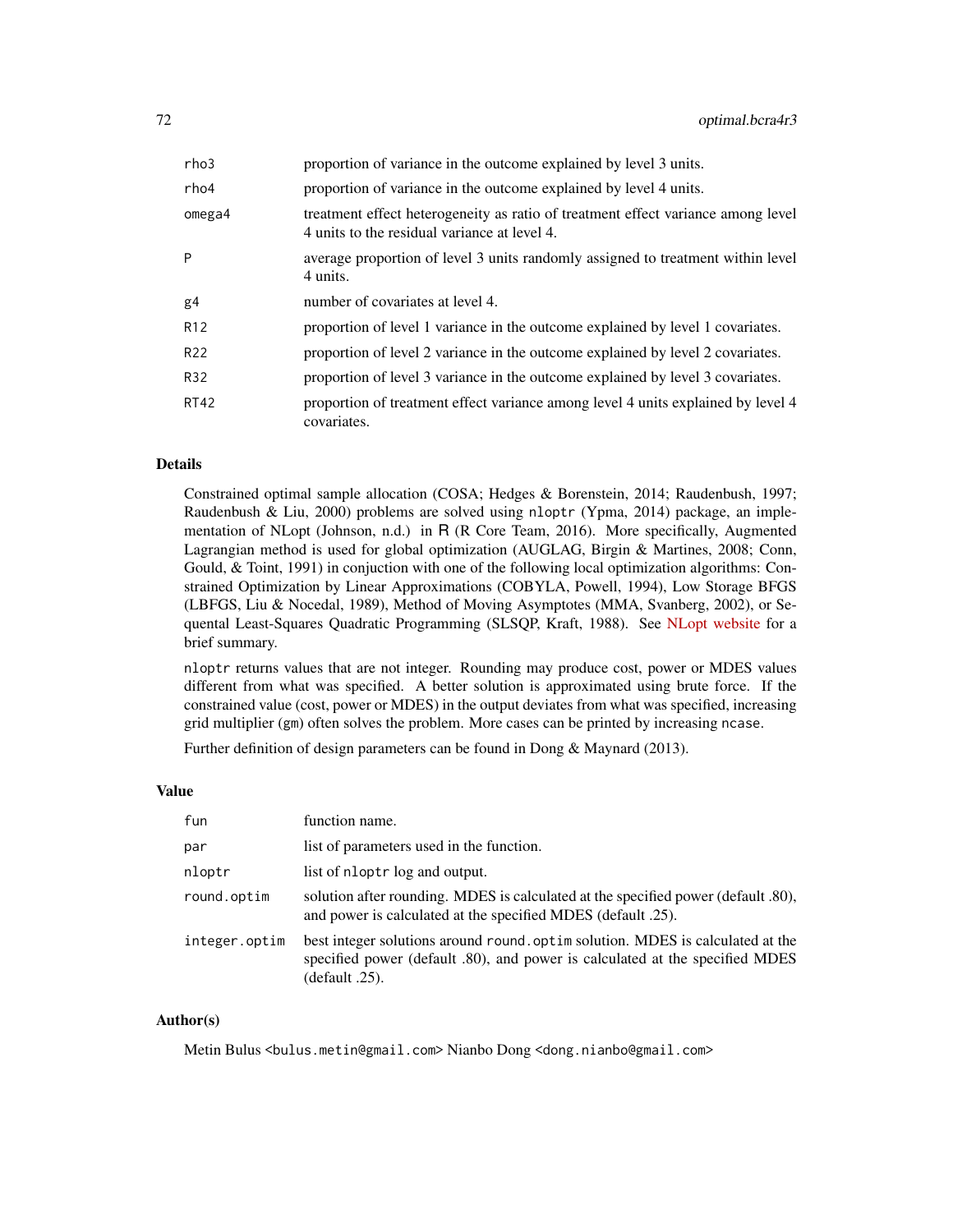#### optimal.bcra4r3 73

#### References

Birgin, E. G., Martinez, J. M. (2008) Improving ultimate convergence of an augmented Lagrangian method. *Optimization Methods and Software 23(2)*, 177-195.

Conn, A. R., Gould, N. I. M., & Toint, P.L. (1991). A globally convergent augmented Lagrangian algorithm for optimization with general constraints and simple bounds. *SIAM J. Numer. Anal. 28(2)*, 545-572.

Dong & Maynard (2013). PowerUp!: A Tool for Calculating Minum Detectable Effect Sizes and Minimum Required Sample Sizes for Experimental and Quasi-Experimental Design Studies,*Journal of Research on Educational Effectiveness, 6(1)*, 24-6.

Hedges, L. V., & Borenstein, M. (2014). Conditional Optimal Design in Three- and Four-Level Experiments. *Journal of Educational and Behavioral Statistics, 39(4)*, 257-281

Hedges, L. & Rhoads, C.(2009). Statistical Power Analysis in Education Research (NCSER 2010- 3006). Washington, DC: National Center for Special Education Research, Institute of Education Sciences, U.S. Department of Education. This report is available on the IES website at [http:](http://ies.ed.gov/ncser/) [//ies.ed.gov/ncser/](http://ies.ed.gov/ncser/).

Johnson, S. G. (n.d.). The NLopt nonlinear-optimization package. Package available at [http:](http://ab-initio.mit.edu/nlopt) [//ab-initio.mit.edu/nlopt](http://ab-initio.mit.edu/nlopt).

Kraft, D. (1988). A software package for sequential quadratic programming. Obersfaffeuhofen, Germany: DFVLR.

Liu, D. C., & Nocedal, J. (1989). On the limited memory BFGS method for large scale optimization. *Mathematical programming, 45(1-3)*, 503-528.

Powell, M. J. (1994). A direct search optimization method that models the objective and constraint functions by linear interpolation. In Advances in optimization and numerical analysis (pp. 51-67). Springer Netherlands.

R Core Team (2016). R: A language and environment for statistical computin . R Foundation for Statistical Computing, Vienna, Austria. <https://www.R-project.org>.

Raudenbush, S. W. (1997). Statistical analysis and optimal design for cluster randomized trials. *Psychological Methods, 2*, 173-185.

Raudenbush, S. W., & Liu, X. (2000). Statistical power and optimal design for multisite trials. *Psychological Methods, 5*, 199-213.

Svanberg, K. (2002). A class of globally convergent optimization methods based on conservative convex separable approximations. *SIAM journal on optimization, 12(2)*, 555-573.

Ypma, J. (2014). nloptr: R interface to NLopt. R package version 1.0.4. Package available at <https://cran.r-project.org/package=nloptr>

## See Also

[mdes.bcra4r3,](#page-11-0) [power.bcra4r3,](#page-109-0) [mrss.bcra4r3](#page-36-0)

## Examples

## Not run:

```
optimal.bcra4r3(cn=1, cJ=10, cK=100, cL=1000, cost=75600,
               constrain="cost",
```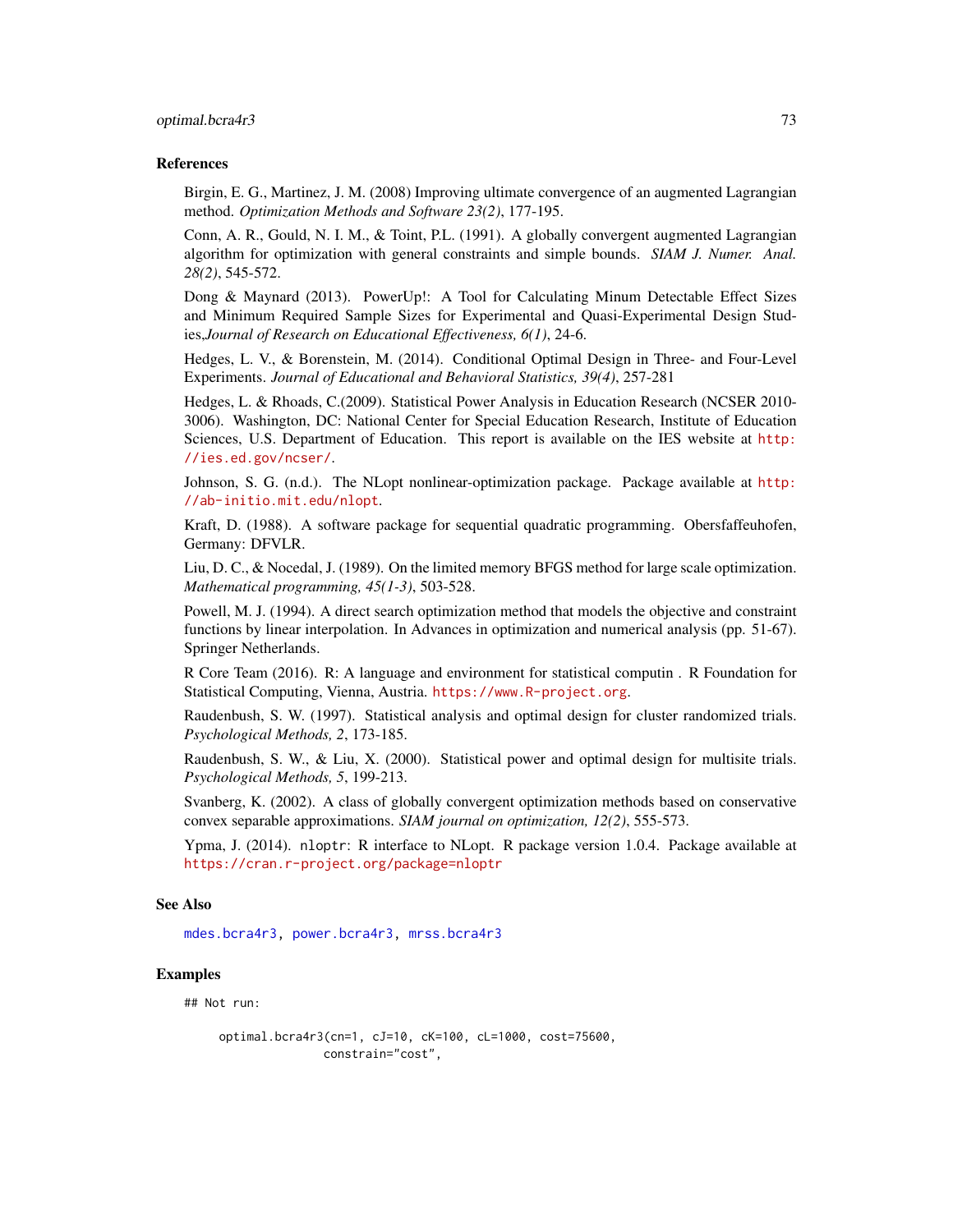rho4=.10, rho3=.15, rho2=.20, omega4=.50)

## End(Not run)

optimal.bira2c1 *Model 2.1: COSA Solver for 2-Level Constant Effects Blocked Individual Random Assignment Designs, Treatment at Level 1*

# Description

optimal.bira2c1 finds constrained optimal sample allocation (COSA) solutions for designs with 2-levels where level 1 units are randomly assigned to treatment and control groups within level 2 units (school intercepts only). COSA can be found in the following forms, (i) under budgetary constraints given marginal costs per unit, (ii) under power contraints given marginal costs per unit, (iii) under MDES contraints given marginal costs per unit, and (iv) under sample size contraints for one or more levels along with any of the i,ii, or iii options.

# Usage

| optimal.bira2c1(cn, cJ, cost=NULL, n=NULL, J=NULL, |
|----------------------------------------------------|
| power=.80, mdes=.25, alpha=.05, two.tail=TRUE,     |
| $nJ0=c(10,10)$ , $ncase=10$ , $gm=2$ ,             |
| constrain="cost", optimizer="auglag_cobyla",       |
| $P = .50$ , g1=0, R12=0)                           |

## Arguments

| cn       | marginal cost per level 1 unit.                                                                  |
|----------|--------------------------------------------------------------------------------------------------|
| cJ       | marginal cost per level 2 unit.                                                                  |
| cost     | total cost or budget.                                                                            |
| n        | harmonic mean of level 1 units across level 2 units (or simple average).                         |
| J        | level 2 sample size.                                                                             |
| power    | statistical power (1 - type II error).                                                           |
| mdes     | minimum detectable effect size.                                                                  |
| alpha    | probability of type I error.                                                                     |
| two.tail | logical; TRUE for two-tailed hypothesis testing, FALSE for one-tailed hypothesis<br>testing.     |
| nJ0      | vector with a length of two to specifiy starting values for level 1 and level 2<br>sample sizes. |
| ncase    | number of cases to show in the output.                                                           |
| gm       | grid multiplier to increase the range of sample size search for each level.                      |
|          |                                                                                                  |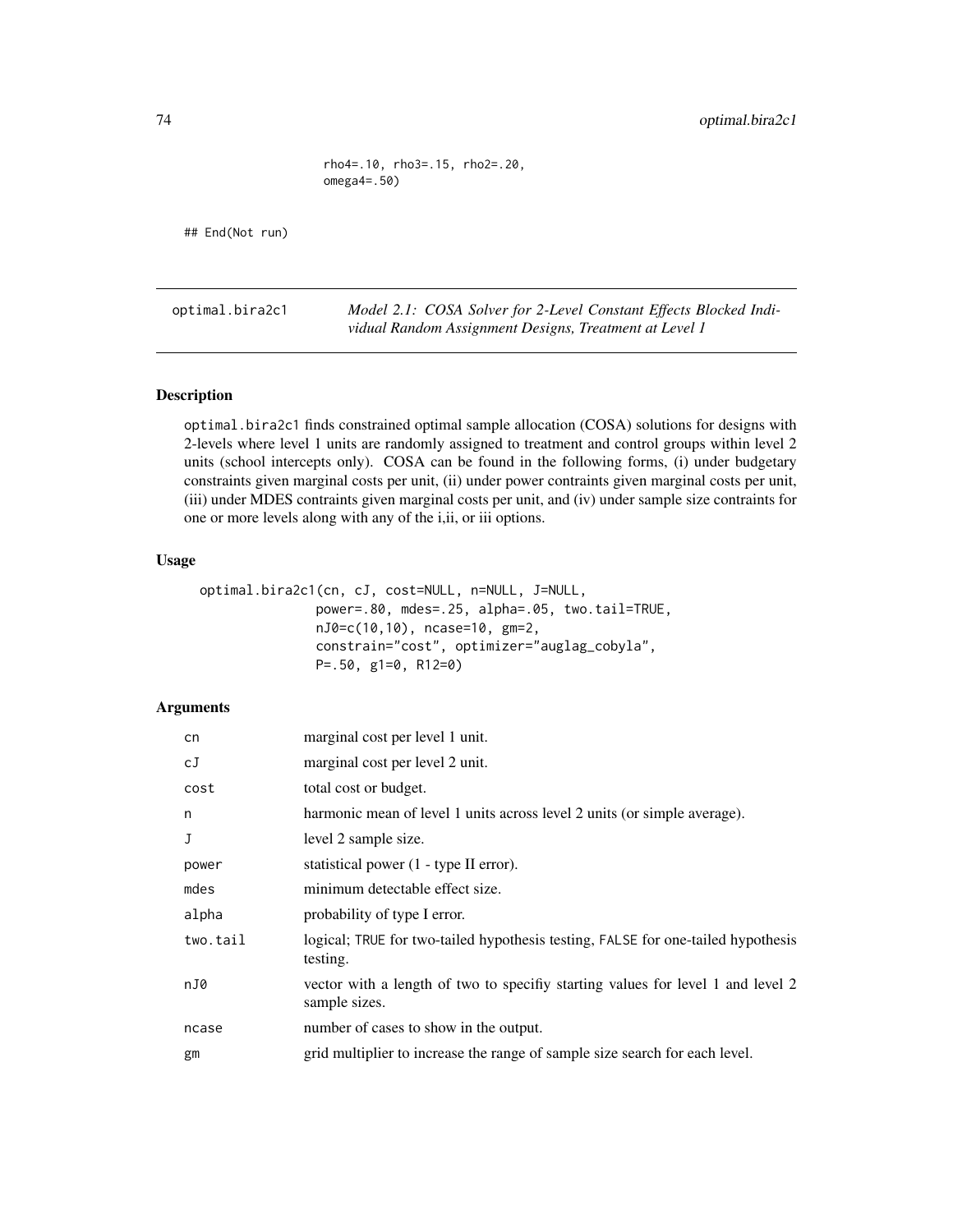| constrain       | one of the followings can be constrained at a specified cost or value: "cost",<br>"power", or "mdes".                                                                 |
|-----------------|-----------------------------------------------------------------------------------------------------------------------------------------------------------------------|
| optimizer       | algorithm to find optimal sample sizes given total cost, power, or MDES. Avail-<br>able algorithms: "auglag_cobyla", "auglag_lbfgs", "auglag_mma", or "auglag_slsqp". |
| P               | average proportion of level 1 units randomly assigned to treatment within level<br>2 units.                                                                           |
| g1              | number of covariates at level 1.                                                                                                                                      |
| R <sub>12</sub> | proportion of level 1 variance in the outcome explained by level 1 covariates.                                                                                        |

# Details

Constrained optimal sample allocation (COSA; Hedges & Borenstein, 2014; Raudenbush, 1997; Raudenbush & Liu, 2000) problems are solved using nloptr (Ypma, 2014) package, an implementation of NLopt (Johnson, n.d.) in R (R Core Team, 2016). More specifically, Augmented Lagrangian method is used for global optimization (AUGLAG, Birgin & Martines, 2008; Conn, Gould, & Toint, 1991) in conjuction with one of the following local optimization algorithms: Constrained Optimization by Linear Approximations (COBYLA, Powell, 1994), Low Storage BFGS (LBFGS, Liu & Nocedal, 1989), Method of Moving Asymptotes (MMA, Svanberg, 2002), or Sequental Least-Squares Quadratic Programming (SLSQP, Kraft, 1988). See [NLopt website](http://ab-initio.mit.edu/wiki/index.php/NLopt_Algorithms) for a brief summary.

nloptr returns values that are not integer. Rounding may produce cost, power or MDES values different from what was specified. A better solution is approximated using brute force. If the constrained value (cost, power or MDES) in the output deviates from what was specified, increasing grid multiplier (gm) often solves the problem. More cases can be printed by increasing ncase.

Further definition of design parameters can be found in Dong & Maynard (2013).

#### Value

| fun           | function name.                                                                                                                                                                     |
|---------------|------------------------------------------------------------------------------------------------------------------------------------------------------------------------------------|
| par           | list of parameters used in the function.                                                                                                                                           |
| nloptr        | list of nloptr log and output.                                                                                                                                                     |
| round.optim   | solution after rounding. MDES is calculated at the specified power (default .80),<br>and power is calculated at the specified MDES (default .25).                                  |
| integer.optim | best integer solutions around round optim solution. MDES is calculated at the<br>specified power (default .80), and power is calculated at the specified MDES<br>$(default .25)$ . |

#### Author(s)

Metin Bulus <bulus.metin@gmail.com> Nianbo Dong <dong.nianbo@gmail.com>

#### References

Birgin, E. G., Martinez, J. M. (2008) Improving ultimate convergence of an augmented Lagrangian method. *Optimization Methods and Software 23(2)*, 177-195.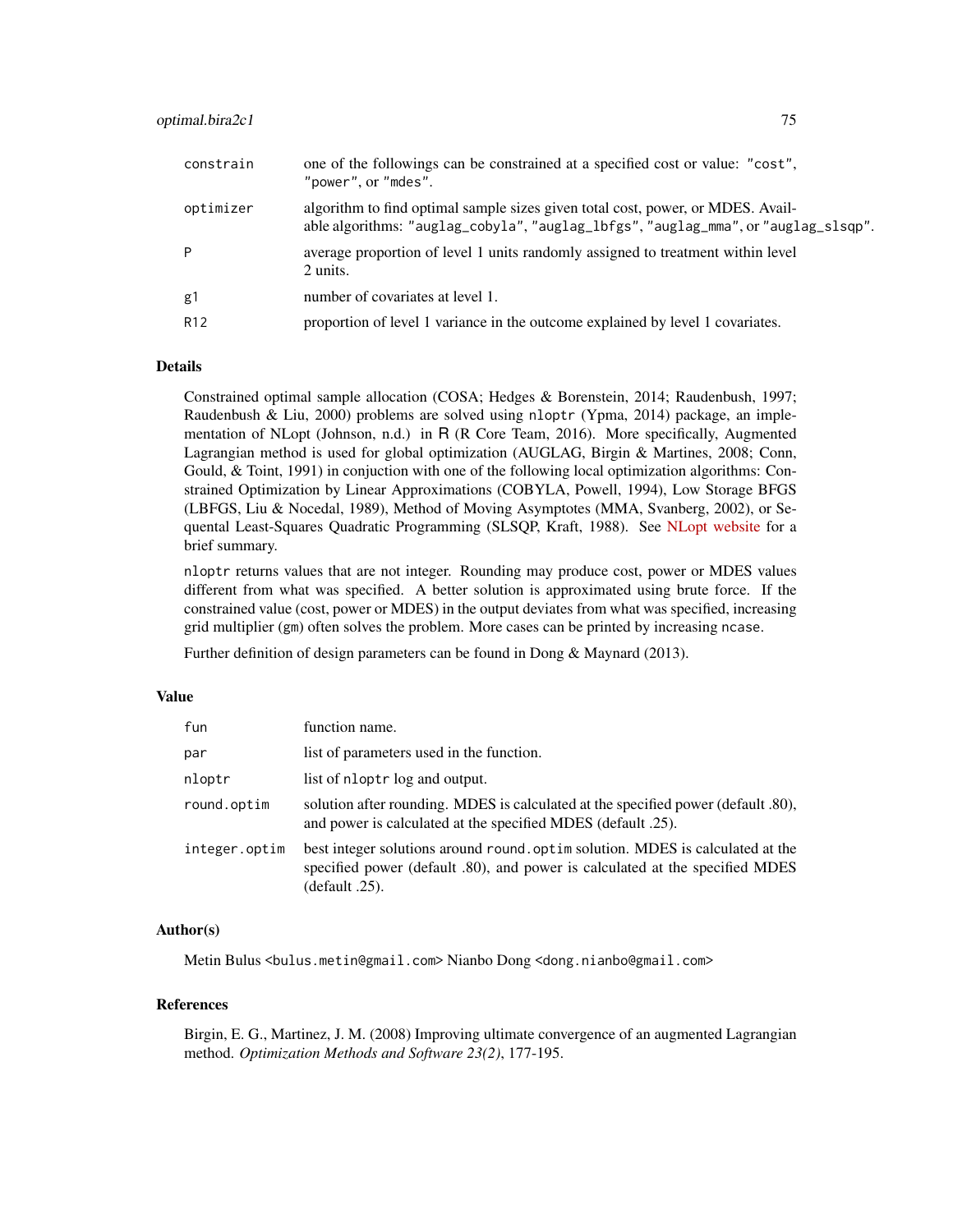Conn, A. R., Gould, N. I. M., & Toint, P.L. (1991). A globally convergent augmented Lagrangian algorithm for optimization with general constraints and simple bounds. *SIAM J. Numer. Anal. 28(2)*, 545-572.

Dong & Maynard (2013). PowerUp!: A Tool for Calculating Minum Detectable Effect Sizes and Minimum Required Sample Sizes for Experimental and Quasi-Experimental Design Studies,*Journal of Research on Educational Effectiveness, 6(1)*, 24-6.

Hedges, L. V., & Borenstein, M. (2014). Conditional Optimal Design in Three- and Four-Level Experiments. *Journal of Educational and Behavioral Statistics, 39(4)*, 257-281

Hedges, L. & Rhoads, C.(2009). Statistical Power Analysis in Education Research (NCSER 2010- 3006). Washington, DC: National Center for Special Education Research, Institute of Education Sciences, U.S. Department of Education. This report is available on the IES website at [http:](http://ies.ed.gov/ncser/) [//ies.ed.gov/ncser/](http://ies.ed.gov/ncser/).

Johnson, S. G. (n.d.). The NLopt nonlinear-optimization package. Package available at [http:](http://ab-initio.mit.edu/nlopt) [//ab-initio.mit.edu/nlopt](http://ab-initio.mit.edu/nlopt).

Kraft, D. (1988). A software package for sequential quadratic programming. Obersfaffeuhofen, Germany: DFVLR.

Liu, D. C., & Nocedal, J. (1989). On the limited memory BFGS method for large scale optimization. *Mathematical programming, 45(1-3)*, 503-528.

Powell, M. J. (1994). A direct search optimization method that models the objective and constraint functions by linear interpolation. In Advances in optimization and numerical analysis (pp. 51-67). Springer Netherlands.

R Core Team (2016). R: A language and environment for statistical computin . R Foundation for Statistical Computing, Vienna, Austria. <https://www.R-project.org>.

Raudenbush, S. W. (1997). Statistical analysis and optimal design for cluster randomized trials. *Psychological Methods, 2*, 173-185.

Raudenbush, S. W., & Liu, X. (2000). Statistical power and optimal design for multisite trials. *Psychological Methods, 5*, 199-213.

Svanberg, K. (2002). A class of globally convergent optimization methods based on conservative convex separable approximations. *SIAM journal on optimization, 12(2)*, 555-573.

Ypma, J. (2014). nloptr: R interface to NLopt. R package version 1.0.4. Package available at <https://cran.r-project.org/package=nloptr>

## See Also

[mdes.bira2c1,](#page-13-0) [power.bira2c1,](#page-111-0) [mrss.bira2c1](#page-38-0)

## Examples

## Not run:

```
optimal.bira2c1(cn=1, cJ=10, cost=560,
               constrain="cost")
```
## End(Not run)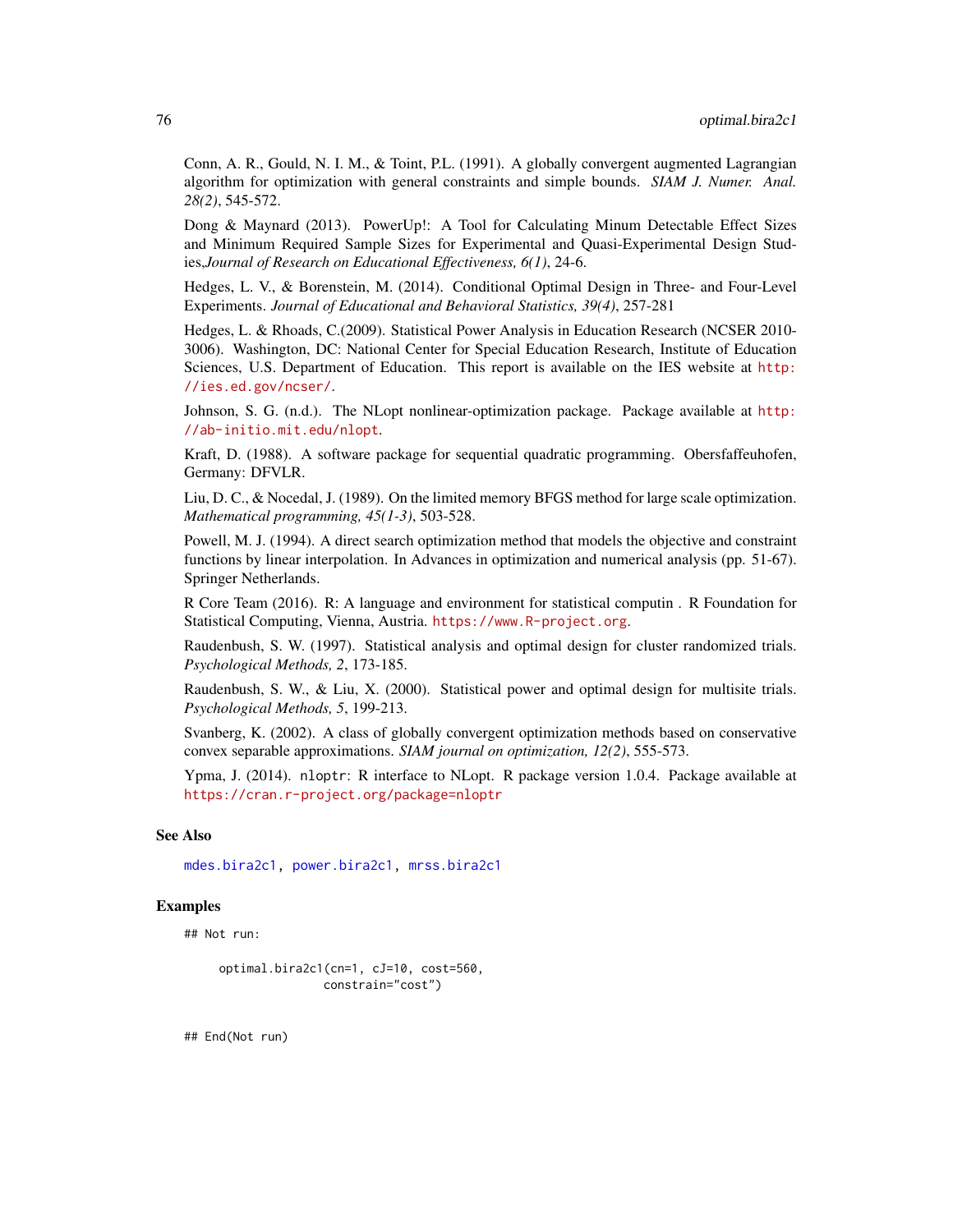# Description

optimal.bira2f1 finds constrained optimal sample allocation (COSA) solutions for designs with 2-levels where level 1 units are randomly assigned to treatment and control groups within level 2 units (fixed blocks). COSA can be found in the following forms, (i) under budgetary constraints given marginal costs per unit, (ii) under power contraints given marginal costs per unit, (iii) under MDES contraints given marginal costs per unit, and (iv) under sample size contraints for one or more levels along with any of the i,ii, or iii options.

# Usage

```
optimal.bira2f1(cn, cJ, cost=NULL, n=NULL, J=NULL,
               power=.80, mdes=.25, alpha=.05, two.tail=TRUE,
               nJ0=c(10,10), ncase=10, gm=2,
               constrain="cost", optimizer="auglag_cobyla",
               P=.50, g1=0, R12=0)
```
## Arguments

| cn              | marginal cost per level 1 unit.                                                                                                                                       |
|-----------------|-----------------------------------------------------------------------------------------------------------------------------------------------------------------------|
| сJ              | marginal cost per level 2 unit.                                                                                                                                       |
| cost            | total cost or budget.                                                                                                                                                 |
| n               | harmonic mean of level 1 units across level 2 units (or simple average).                                                                                              |
| J               | level 2 sample size.                                                                                                                                                  |
| power           | statistical power (1 - type II error).                                                                                                                                |
| mdes            | minimum detectable effect size.                                                                                                                                       |
| alpha           | probability of type I error.                                                                                                                                          |
| two.tail        | logical; TRUE for two-tailed hypothesis testing, FALSE for one-tailed hypothesis<br>testing.                                                                          |
| nJ0             | vector with a length of four to specifiy starting values for level 1 and level 2<br>sample sizes.                                                                     |
| ncase           | number of cases to show in the output.                                                                                                                                |
| gm              | grid multiplier to increase the range of sample size search for each level.                                                                                           |
| constrain       | one of the followings can be constrained at a specified cost or value: "cost",<br>"power", or "mdes".                                                                 |
| optimizer       | algorithm to find optimal sample sizes given total cost, power, or MDES. Avail-<br>able algorithms: "auglag_cobyla", "auglag_lbfgs", "auglag_mma", or "auglag_slsqp". |
| P               | average proportion of level 1 units randomly assigned to treatment within level<br>2 units.                                                                           |
| g1              | number of covariates at level 1.                                                                                                                                      |
| R <sub>12</sub> | proportion of level 1 variance in the outcome explained by level 1 covariates.                                                                                        |
|                 |                                                                                                                                                                       |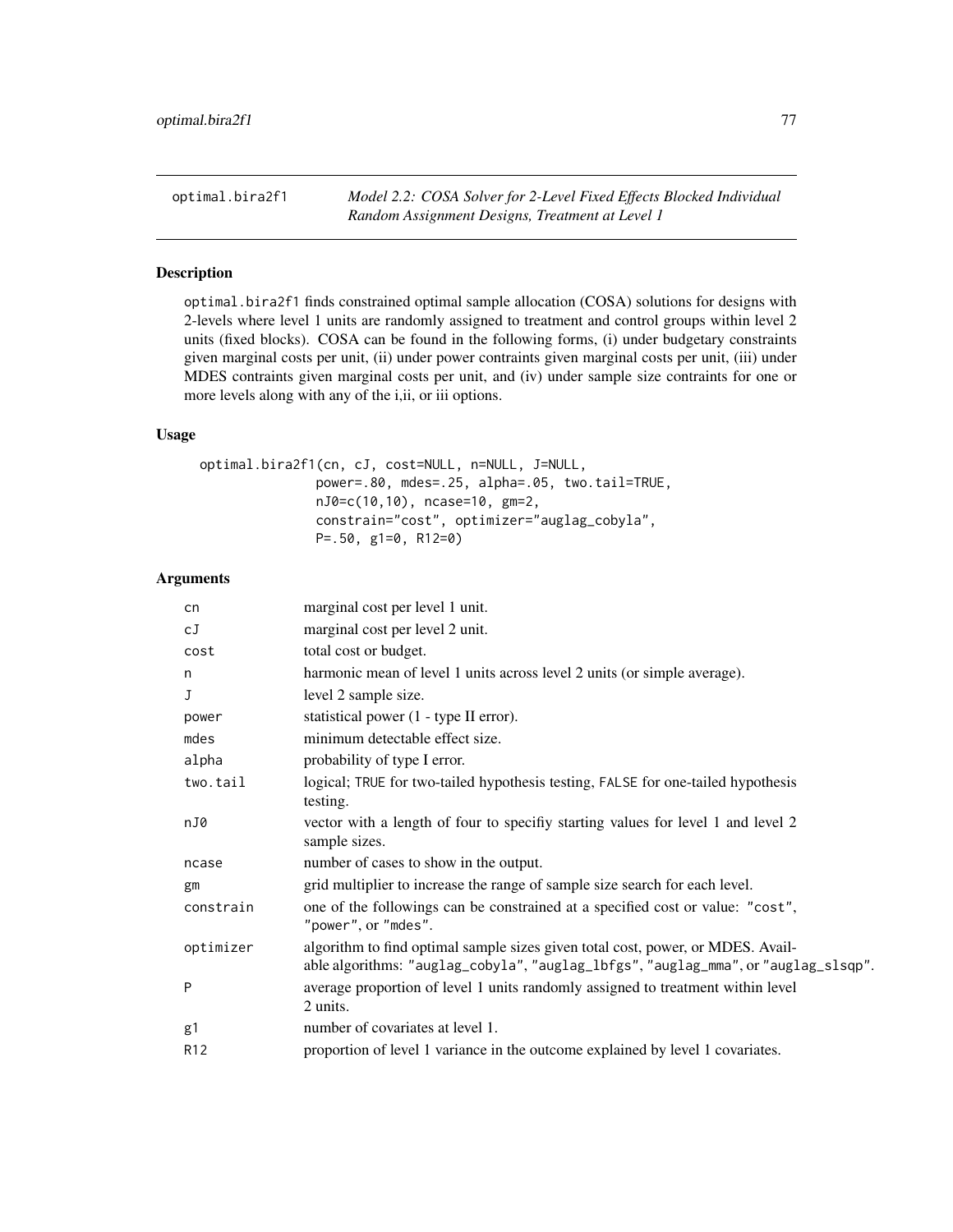#### Details

Constrained optimal sample allocation (COSA; Hedges & Borenstein, 2014; Raudenbush, 1997; Raudenbush & Liu, 2000) problems are solved using nloptr (Ypma, 2014) package, an implementation of NLopt (Johnson, n.d.) in R (R Core Team, 2016). More specifically, Augmented Lagrangian method is used for global optimization (AUGLAG, Birgin & Martines, 2008; Conn, Gould, & Toint, 1991) in conjuction with one of the following local optimization algorithms: Constrained Optimization by Linear Approximations (COBYLA, Powell, 1994), Low Storage BFGS (LBFGS, Liu & Nocedal, 1989), Method of Moving Asymptotes (MMA, Svanberg, 2002), or Sequental Least-Squares Quadratic Programming (SLSQP, Kraft, 1988). See [NLopt website](http://ab-initio.mit.edu/wiki/index.php/NLopt_Algorithms) for a brief summary.

nloptr returns values that are not integer. Rounding may produce cost, power or MDES values different from what was specified. A better solution is approximated using brute force. If the constrained value (cost, power or MDES) in the output deviates from what was specified, increasing grid multiplier (gm) often solves the problem. More cases can be printed by increasing ncase.

Further definition of design parameters can be found in Dong & Maynard (2013).

#### Value

| fun           | function name.                                                                                                                                                                  |
|---------------|---------------------------------------------------------------------------------------------------------------------------------------------------------------------------------|
| par           | list of parameters used in the function.                                                                                                                                        |
| nloptr        | list of nloptr log and output.                                                                                                                                                  |
| round.optim   | solution after rounding. MDES is calculated at the specified power (default .80),<br>and power is calculated at the specified MDES (default .25).                               |
| integer.optim | best integer solutions around round optim solution. MDES is calculated at the<br>specified power (default .80), and power is calculated at the specified MDES<br>(default .25). |

## Author(s)

Metin Bulus <bulus.metin@gmail.com> Nianbo Dong <dong.nianbo@gmail.com>

#### References

Birgin, E. G., Martinez, J. M. (2008) Improving ultimate convergence of an augmented Lagrangian method. *Optimization Methods and Software 23(2)*, 177-195.

Conn, A. R., Gould, N. I. M., & Toint, P.L. (1991). A globally convergent augmented Lagrangian algorithm for optimization with general constraints and simple bounds. *SIAM J. Numer. Anal. 28(2)*, 545-572.

Dong & Maynard (2013). PowerUp!: A Tool for Calculating Minum Detectable Effect Sizes and Minimum Required Sample Sizes for Experimental and Quasi-Experimental Design Studies,*Journal of Research on Educational Effectiveness, 6(1)*, 24-6.

Hedges, L. V., & Borenstein, M. (2014). Conditional Optimal Design in Three- and Four-Level Experiments. *Journal of Educational and Behavioral Statistics, 39(4)*, 257-281

Hedges, L. & Rhoads, C.(2009). Statistical Power Analysis in Education Research (NCSER 2010- 3006). Washington, DC: National Center for Special Education Research, Institute of Education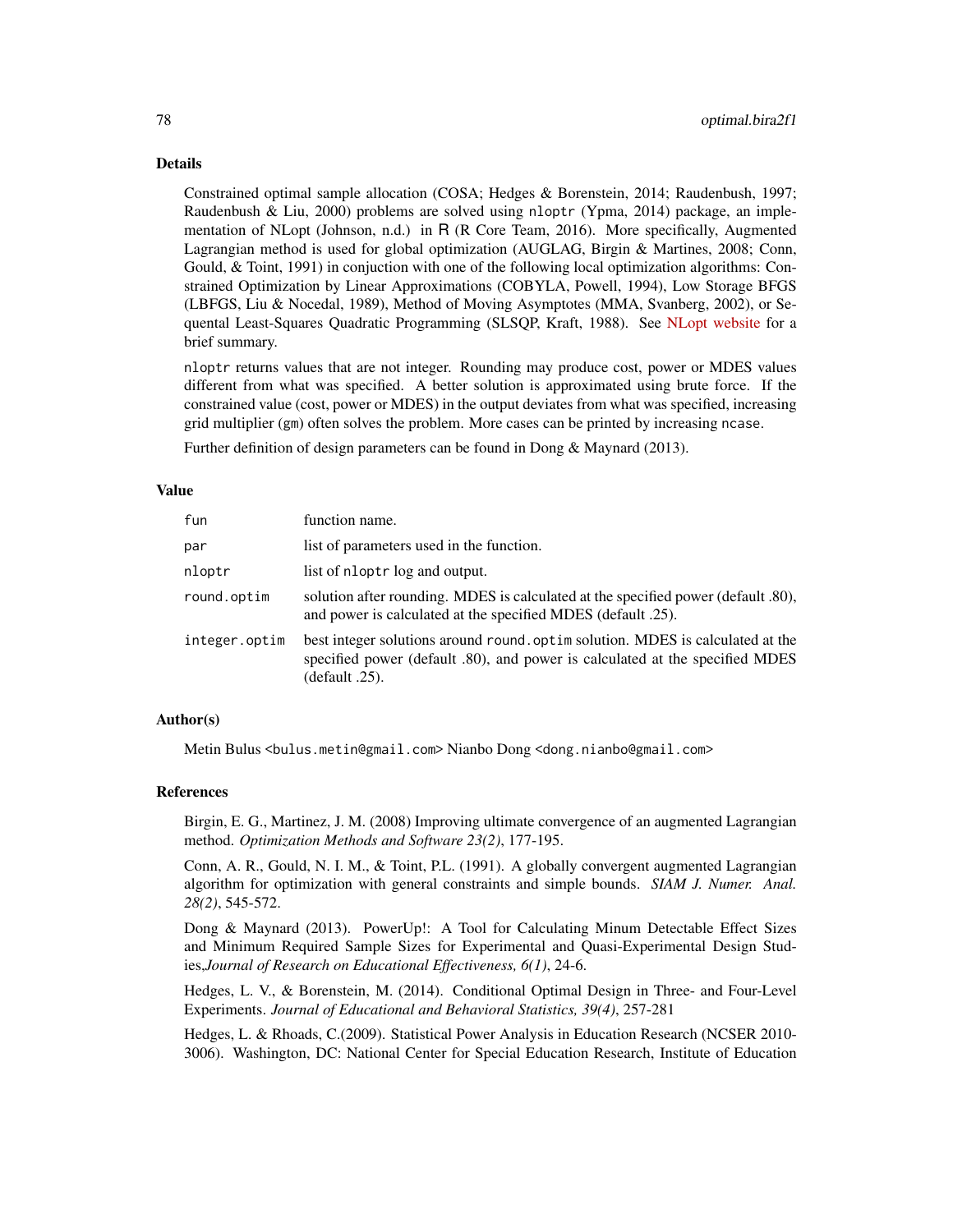## optimal.bira2r1 79

Sciences, U.S. Department of Education. This report is available on the IES website at [http:](http://ies.ed.gov/ncser/) [//ies.ed.gov/ncser/](http://ies.ed.gov/ncser/).

Johnson, S. G. (n.d.). The NLopt nonlinear-optimization package. Package available at [http:](http://ab-initio.mit.edu/nlopt) [//ab-initio.mit.edu/nlopt](http://ab-initio.mit.edu/nlopt).

Kraft, D. (1988). A software package for sequential quadratic programming. Obersfaffeuhofen, Germany: DFVLR.

Liu, D. C., & Nocedal, J. (1989). On the limited memory BFGS method for large scale optimization. *Mathematical programming, 45(1-3)*, 503-528.

Powell, M. J. (1994). A direct search optimization method that models the objective and constraint functions by linear interpolation. In Advances in optimization and numerical analysis (pp. 51-67). Springer Netherlands.

R Core Team (2016). R: A language and environment for statistical computin . R Foundation for Statistical Computing, Vienna, Austria. <https://www.R-project.org>.

Raudenbush, S. W. (1997). Statistical analysis and optimal design for cluster randomized trials. *Psychological Methods, 2*, 173-185.

Raudenbush, S. W., & Liu, X. (2000). Statistical power and optimal design for multisite trials. *Psychological Methods, 5*, 199-213.

Svanberg, K. (2002). A class of globally convergent optimization methods based on conservative convex separable approximations. *SIAM journal on optimization, 12(2)*, 555-573.

Ypma, J. (2014). nloptr: R interface to NLopt. R package version 1.0.4. Package available at <https://cran.r-project.org/package=nloptr>

#### See Also

[mdes.bira2f1,](#page-15-0) [power.bira2f1,](#page-113-0) [mrss.bira2f1](#page-40-0)

## Examples

## Not run:

optimal.bira2f1(cn=1, cJ=10, cost=560, constrain="cost")

## End(Not run)

optimal.bira2r1 *Model 2.3: COSA Solver for 2-Level Random Effects Blocked Individual Random Assignment Designs, Individuals Randomized within Blocks*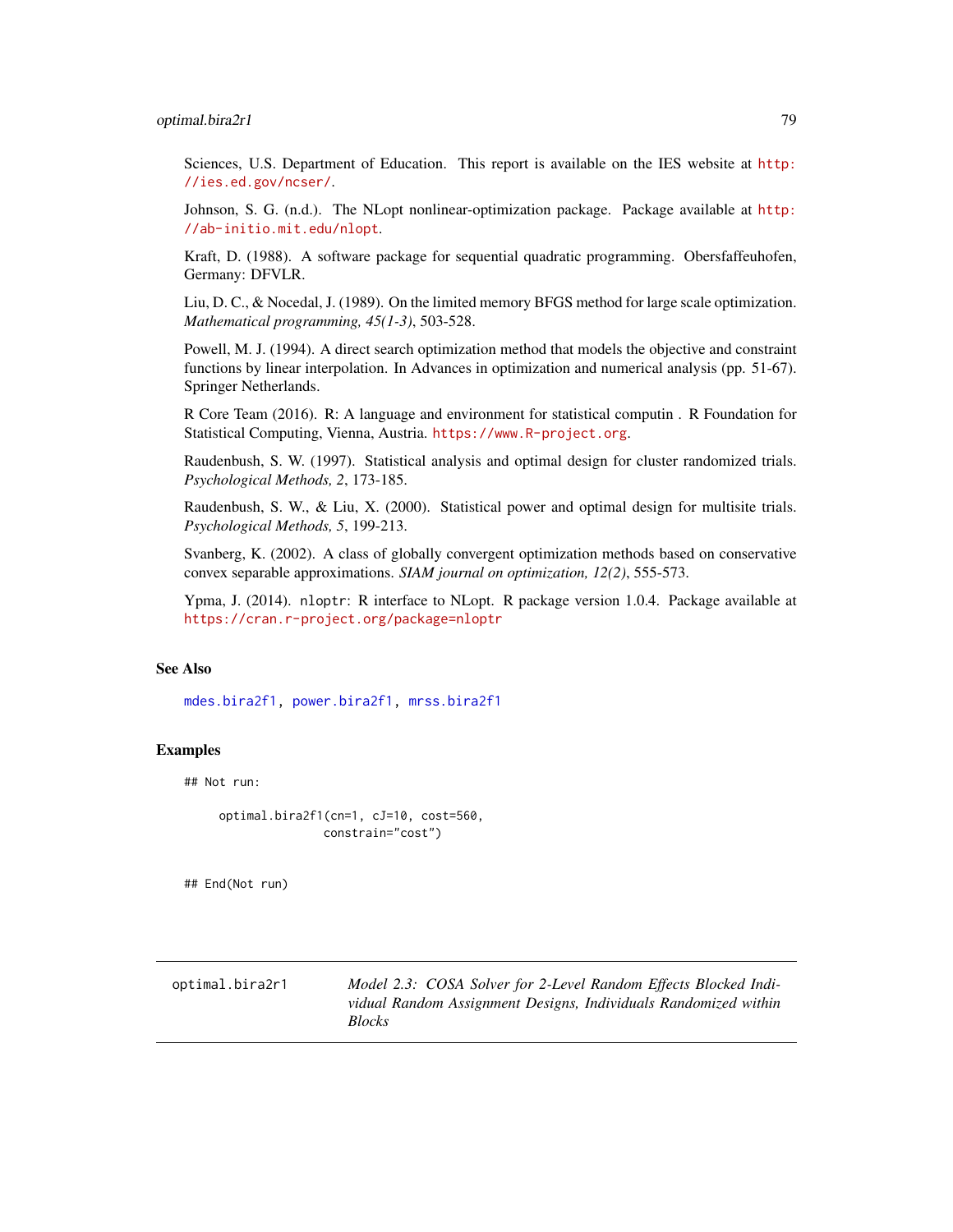# Description

optimal.bira2r1 finds constrained optimal sample allocation (COSA) solutions for designs with 2-levels where level 1 units are randomly assigned to treatment and control groups within level 2 units (random blocks). COSA can be found in the following forms, (i) under budgetary constraints given marginal costs per unit, (ii) under power contraints given marginal costs per unit, (iii) under MDES contraints given marginal costs per unit, and (iv) under sample size contraints for one or more levels along with any of the i,ii, or iii options.

## Usage

```
optimal.bira2r1(cn, cJ, cost=NULL, n=NULL, J=NULL,
              power=.80, mdes=.25, alpha=.05, two.tail=TRUE,
              nJ0=c(10,10), ncase=10, gm=2,
               constrain="cost", optimizer="auglag_cobyla",
               rho2, omega2,
               P=.50, g2=0, R12=0, RT22=0)
```
# Arguments

| cn        | marginal cost per level 1 unit.                                                                                                                                       |
|-----------|-----------------------------------------------------------------------------------------------------------------------------------------------------------------------|
| сJ        | marginal cost per level 2 unit.                                                                                                                                       |
| cost      | total cost or budget.                                                                                                                                                 |
| n         | harmonic mean of level 1 units across level 2 units (or simple average).                                                                                              |
| J         | level 2 sample size.                                                                                                                                                  |
| power     | statistical power (1 - type II error).                                                                                                                                |
| mdes      | minimum detectable effect size.                                                                                                                                       |
| alpha     | probability of type I error.                                                                                                                                          |
| two.tail  | logical; TRUE for two-tailed hypothesis testing, FALSE for one-tailed hypothesis<br>testing.                                                                          |
| nJ0       | vector with a length of two to specifiy starting values for level 1 and level 2<br>sample sizes.                                                                      |
| ncase     | number of cases to show in the output.                                                                                                                                |
| gm        | grid multiplier to increase the range of sample size search for each level.                                                                                           |
| constrain | one of the followings can be constrained at a specified cost or value: "cost",<br>"power", or "mdes".                                                                 |
| optimizer | algorithm to find optimal sample sizes given total cost, power, or MDES. Avail-<br>able algorithms: "auglag_cobyla", "auglag_lbfgs", "auglag_mma", or "auglag_slsqp". |
| rho2      | proportion of variance in the outcome explained by level 2 units.                                                                                                     |
| omega2    | treatment effect heterogeneity as ratio of treatment effect variance among level<br>2 units to the residual variance at level 2.                                      |
| P         | average proportion of level 1 units randomly assigned to treatment within level<br>2 units.                                                                           |
| g2        | number of covariates at level 2.                                                                                                                                      |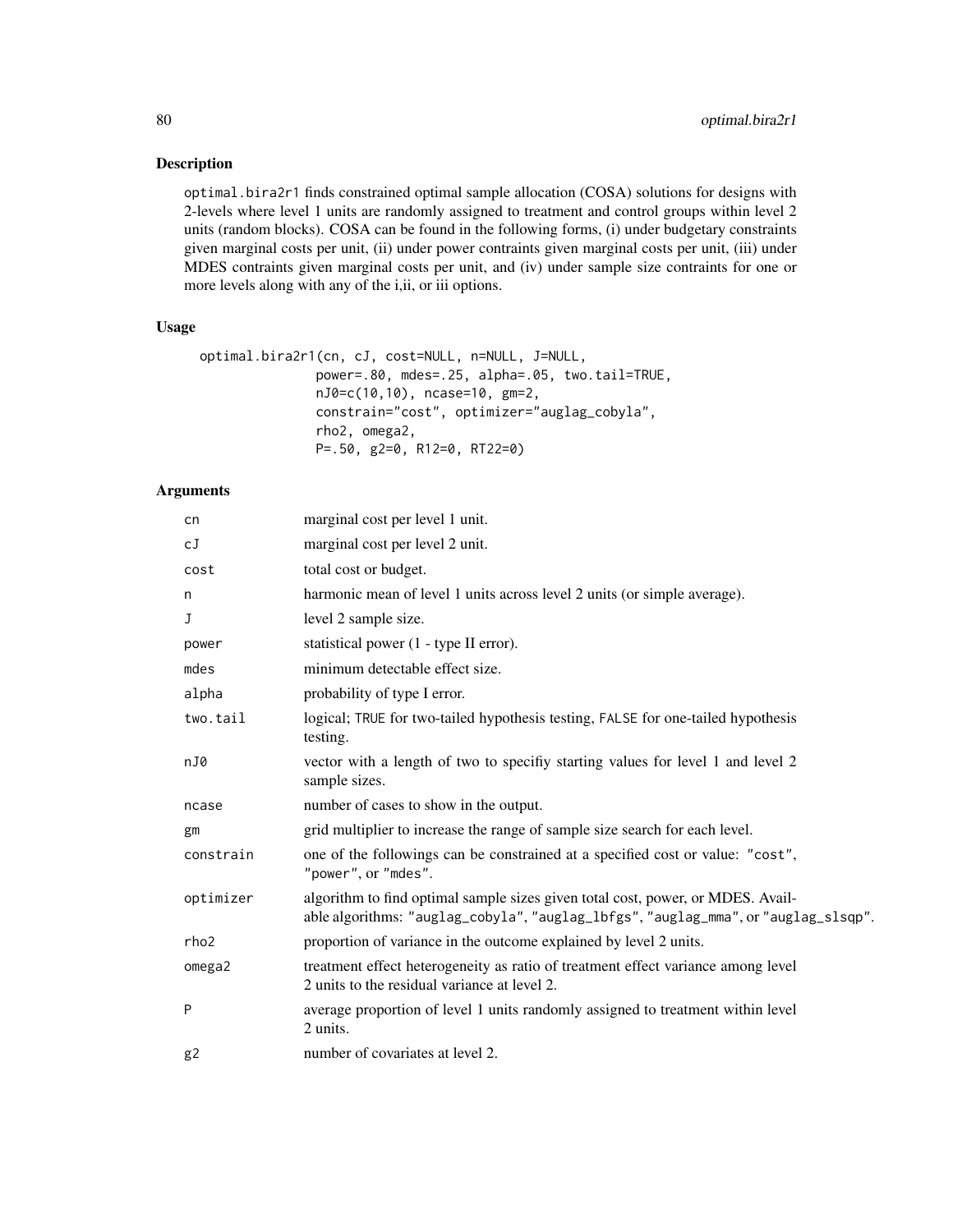| R12  | proportion of level 1 variance in the outcome explained by level 1 covariates.   |
|------|----------------------------------------------------------------------------------|
| RT22 | proportion of treatment effect variance among level 2 units explained by level 2 |
|      | covariates.                                                                      |

## Details

Constrained optimal sample allocation (COSA; Hedges & Borenstein, 2014; Raudenbush, 1997; Raudenbush & Liu, 2000) problems are solved using nloptr (Ypma, 2014) package, an implementation of NLopt (Johnson, n.d.) in R (R Core Team, 2016). More specifically, Augmented Lagrangian method is used for global optimization (AUGLAG, Birgin & Martines, 2008; Conn, Gould, & Toint, 1991) in conjuction with one of the following local optimization algorithms: Constrained Optimization by Linear Approximations (COBYLA, Powell, 1994), Low Storage BFGS (LBFGS, Liu & Nocedal, 1989), Method of Moving Asymptotes (MMA, Svanberg, 2002), or Sequental Least-Squares Quadratic Programming (SLSQP, Kraft, 1988). See [NLopt website](http://ab-initio.mit.edu/wiki/index.php/NLopt_Algorithms) for a brief summary.

nloptr returns values that are not integer. Rounding may produce cost, power or MDES values different from what was specified. A better solution is approximated using brute force. If the constrained value (cost, power or MDES) in the output deviates from what was specified, increasing grid multiplier (gm) often solves the problem. More cases can be printed by increasing ncase.

Further definition of design parameters can be found in Dong & Maynard (2013).

#### Value

| fun           | function name.                                                                                                                                                                   |
|---------------|----------------------------------------------------------------------------------------------------------------------------------------------------------------------------------|
| par           | list of parameters used in the function.                                                                                                                                         |
| nloptr        | list of nloptr log and output.                                                                                                                                                   |
| round.optim   | solution after rounding. MDES is calculated at the specified power (default .80),<br>and power is calculated at the specified MDES (default .25).                                |
| integer.optim | best integer solutions around round. optim solution. MDES is calculated at the<br>specified power (default .80), and power is calculated at the specified MDES<br>(default .25). |

### Author(s)

Metin Bulus <bulus.metin@gmail.com> Nianbo Dong <dong.nianbo@gmail.com>

#### References

Birgin, E. G., Martinez, J. M. (2008) Improving ultimate convergence of an augmented Lagrangian method. *Optimization Methods and Software 23(2)*, 177-195.

Conn, A. R., Gould, N. I. M., & Toint, P.L. (1991). A globally convergent augmented Lagrangian algorithm for optimization with general constraints and simple bounds. *SIAM J. Numer. Anal. 28(2)*, 545-572.

Dong & Maynard (2013). PowerUp!: A Tool for Calculating Minum Detectable Effect Sizes and Minimum Required Sample Sizes for Experimental and Quasi-Experimental Design Studies,*Journal of Research on Educational Effectiveness, 6(1)*, 24-6.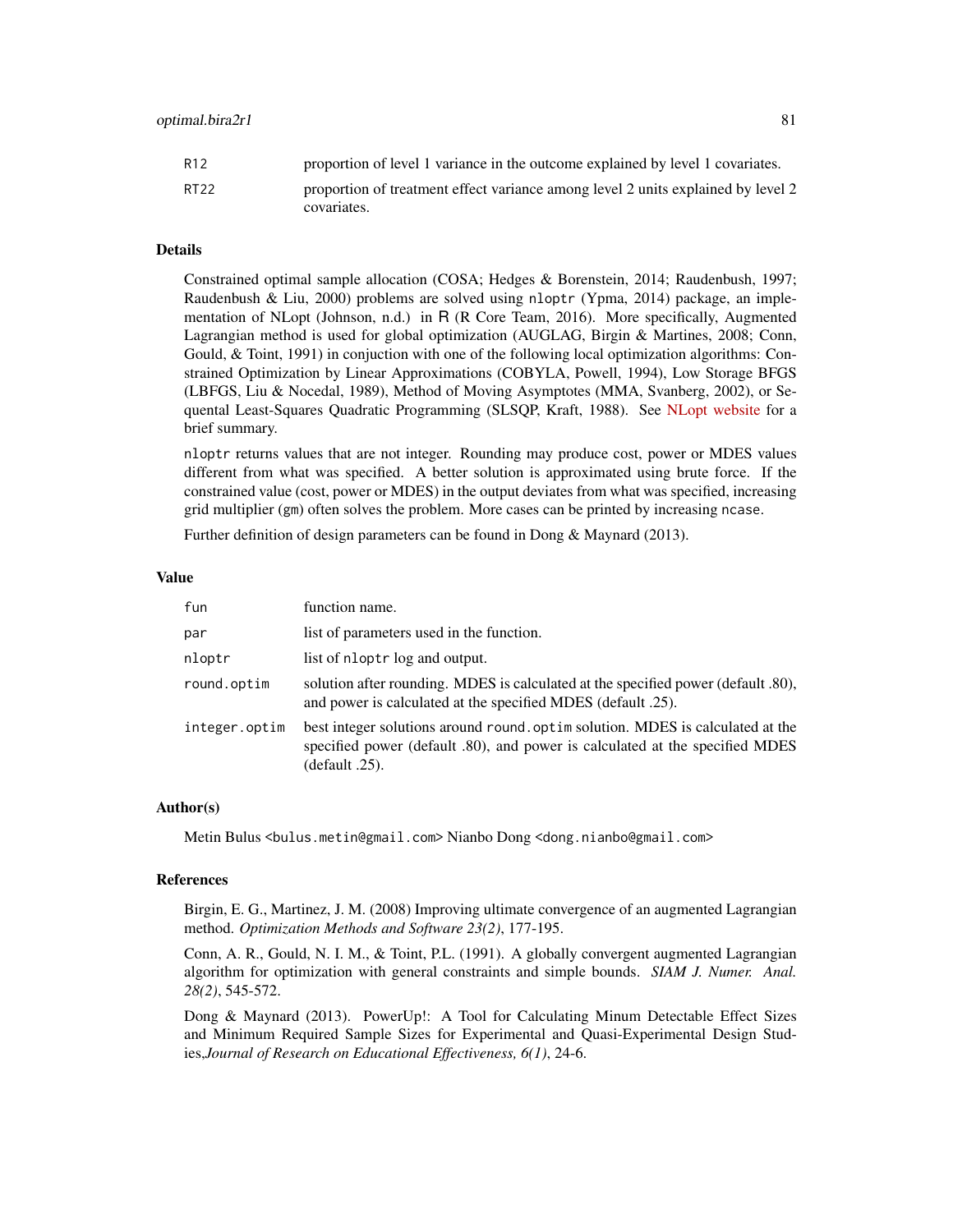Hedges, L. V., & Borenstein, M. (2014). Conditional Optimal Design in Three- and Four-Level Experiments. *Journal of Educational and Behavioral Statistics, 39(4)*, 257-281

Hedges, L. & Rhoads, C.(2009). Statistical Power Analysis in Education Research (NCSER 2010- 3006). Washington, DC: National Center for Special Education Research, Institute of Education Sciences, U.S. Department of Education. This report is available on the IES website at [http:](http://ies.ed.gov/ncser/) [//ies.ed.gov/ncser/](http://ies.ed.gov/ncser/).

Johnson, S. G. (n.d.). The NLopt nonlinear-optimization package. Package available at [http:](http://ab-initio.mit.edu/nlopt) [//ab-initio.mit.edu/nlopt](http://ab-initio.mit.edu/nlopt).

Kraft, D. (1988). A software package for sequential quadratic programming. Obersfaffeuhofen, Germany: DFVLR.

Liu, D. C., & Nocedal, J. (1989). On the limited memory BFGS method for large scale optimization. *Mathematical programming, 45(1-3)*, 503-528.

Powell, M. J. (1994). A direct search optimization method that models the objective and constraint functions by linear interpolation. In Advances in optimization and numerical analysis (pp. 51-67). Springer Netherlands.

R Core Team (2016). R: A language and environment for statistical computin . R Foundation for Statistical Computing, Vienna, Austria. <https://www.R-project.org>.

Raudenbush, S. W. (1997). Statistical analysis and optimal design for cluster randomized trials. *Psychological Methods, 2*, 173-185.

Raudenbush, S. W., & Liu, X. (2000). Statistical power and optimal design for multisite trials. *Psychological Methods, 5*, 199-213.

Svanberg, K. (2002). A class of globally convergent optimization methods based on conservative convex separable approximations. *SIAM journal on optimization, 12(2)*, 555-573.

Ypma, J. (2014). nloptr: R interface to NLopt. R package version 1.0.4. Package available at <https://cran.r-project.org/package=nloptr>

#### See Also

[mdes.bira2r1,](#page-16-0) [power.bira2r1,](#page-114-0) [mrss.bira2r1](#page-42-0)

## Examples

## Not run:

```
optimal.bira2r1(cn=1, cJ=10, cost=560,
               constrain="cost", rho2=.20, omega2=.50)
```
## End(Not run)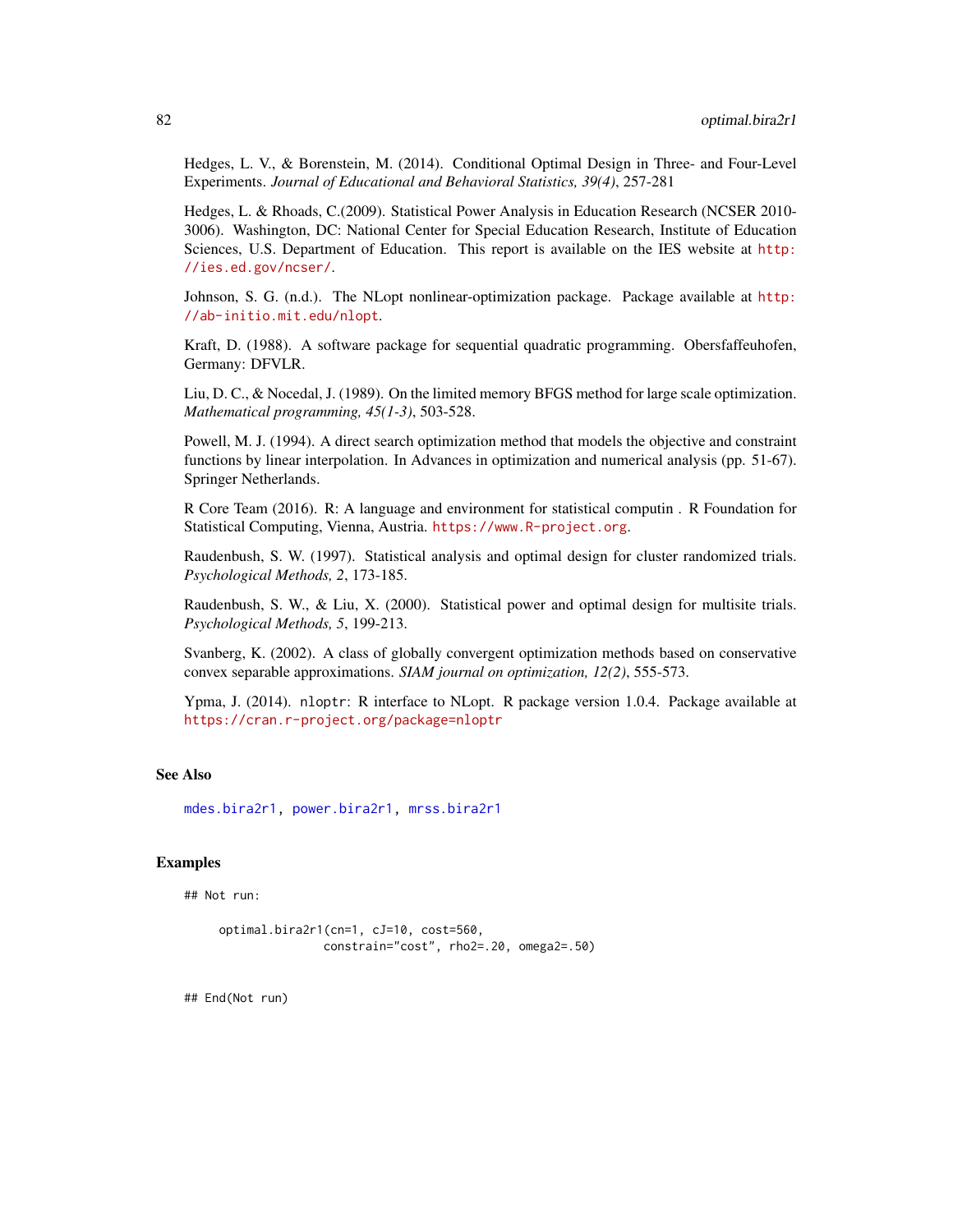optimal.bira3r1 *Model 2.4: COSA Solver for 3-Level Random Effects Blocked Individual Random Assignment Design, Individuals Randomized within Blocks*

# Description

optimal.bira3r1 finds constrained optimal sample allocation (COSA) solutions for designs with 3-levels where level 1 units are randomly assigned to treatment and control groups within level 2 units (random blocks). COSA can be found in the following forms, (i) under budgetary constraints given marginal costs per unit, (ii) under power contraints given marginal costs per unit, (iii) under MDES contraints given marginal costs per unit, and (iv) under sample size contraints for one or more levels along with any of the i,ii, or iii options.

## Usage

```
optimal.bira3r1(cn, cJ, cK, cost=NULL, n=NULL, J=NULL, K=NULL,
               power=.80, mdes=.25, alpha=.05, two.tail=TRUE,
               nJK0=c(10,10,10), ncase=10, gm=2,
               constrain="cost", optimizer="auglag_cobyla",
               rho2, rho3, omega2, omega3,
               P=.50, g3=0, R12=0, RT22=0, RT32=0)
```
# Arguments

| cn        | marginal cost per level 1 unit.                                                                             |
|-----------|-------------------------------------------------------------------------------------------------------------|
| сJ        | marginal cost per level 2 unit.                                                                             |
| сK        | marginal cost per level 3 unit.                                                                             |
| cost      | total cost or budget.                                                                                       |
| n         | harmonic mean of level 1 units across level 2 units (or simple average).                                    |
| J         | harmonic mean of level 2 units across level 3 units (or simple average).                                    |
| К         | level 3 sample size.                                                                                        |
| power     | statistical power (1 - type II error).                                                                      |
| mdes      | minimum detectable effect size.                                                                             |
| alpha     | probability of type I error.                                                                                |
| two.tail  | logical; TRUE for two-tailed hypothesis testing, FALSE for one-tailed hypothesis<br>testing.                |
| nJK0      | vector with a length of three to specify starting values for level 1, level 2, and<br>level 3 sample sizes. |
| ncase     | number of cases to show in the output.                                                                      |
| gm        | grid multiplier to increase the range of sample size search for each level.                                 |
| constrain | one of the followings can be constrained at a specified cost or value: "cost",<br>"power", or "mdes".       |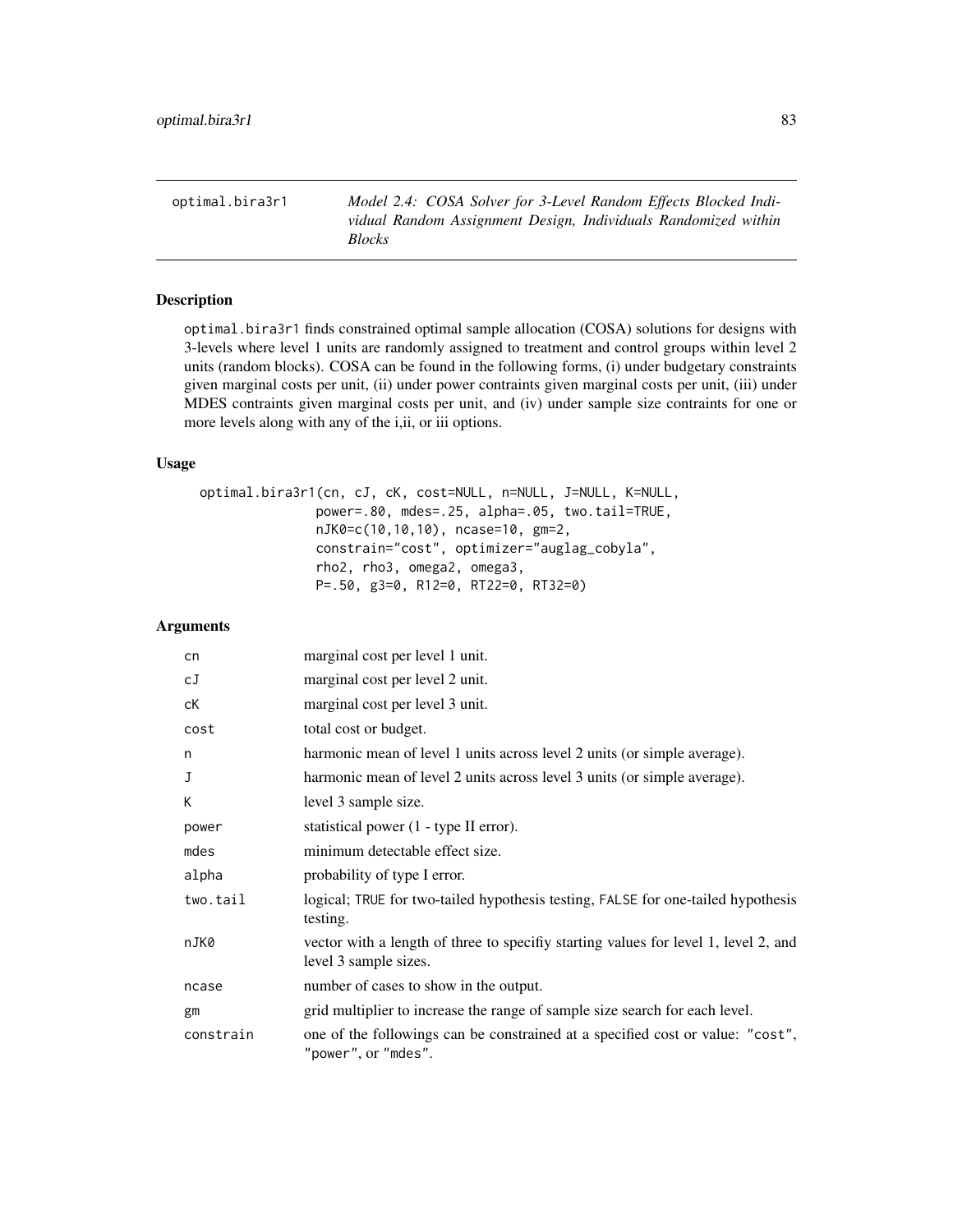| optimizer       | algorithm to find optimal sample sizes given total cost, power, or MDES. Avail-<br>able algorithms: "auglag_cobyla", "auglag_lbfgs", "auglag_mma", or "auglag_slsqp". |
|-----------------|-----------------------------------------------------------------------------------------------------------------------------------------------------------------------|
| rho2            | proportion of variance in the outcome explained by level 2 units.                                                                                                     |
| rho3            | proportion of variance in the outcome explained by level 3 units.                                                                                                     |
| omega2          | treatment effect heterogeneity as ratio of treatment effect variance among level<br>2 units to the residual variance at level 2.                                      |
| omega3          | treatment effect heterogeneity as ratio of treatment effect variance among level<br>3 units to the residual variance at level 3.                                      |
| P               | average proportion of level 1 units randomly assigned to treatment within level<br>2 units.                                                                           |
| g3              | number of covariates at level 3.                                                                                                                                      |
| R <sub>12</sub> | proportion of level 1 variance in the outcome explained by level 1 covariates.                                                                                        |
| <b>RT22</b>     | proportion of treatment effect variance among level 2 units explained by level 2<br>covariates.                                                                       |
| <b>RT32</b>     | proportion of treatment effect variance among level 3 units explained by level 3<br>covariates.                                                                       |

# Details

Constrained optimal sample allocation (COSA; Hedges & Borenstein, 2014; Raudenbush, 1997; Raudenbush & Liu, 2000) problems are solved using nloptr (Ypma, 2014) package, an implementation of NLopt (Johnson, n.d.) in R (R Core Team, 2016). More specifically, Augmented Lagrangian method is used for global optimization (AUGLAG, Birgin & Martines, 2008; Conn, Gould, & Toint, 1991) in conjuction with one of the following local optimization algorithms: Constrained Optimization by Linear Approximations (COBYLA, Powell, 1994), Low Storage BFGS (LBFGS, Liu & Nocedal, 1989), Method of Moving Asymptotes (MMA, Svanberg, 2002), or Sequental Least-Squares Quadratic Programming (SLSQP, Kraft, 1988). See [NLopt website](http://ab-initio.mit.edu/wiki/index.php/NLopt_Algorithms) for a brief summary.

nloptr returns values that are not integer. Rounding may produce cost, power or MDES values different from what was specified. A better solution is approximated using brute force. If the constrained value (cost, power or MDES) in the output deviates from what was specified, increasing grid multiplier (gm) often solves the problem. More cases can be printed by increasing ncase.

Further definition of design parameters can be found in Dong & Maynard (2013).

## Value

| fun           | function name.                                                                                                                                                                  |
|---------------|---------------------------------------------------------------------------------------------------------------------------------------------------------------------------------|
| par           | list of parameters used in the function.                                                                                                                                        |
| nloptr        | list of nloptr log and output.                                                                                                                                                  |
| round.optim   | solution after rounding. MDES is calculated at the specified power (default .80),<br>and power is calculated at the specified MDES (default .25).                               |
| integer.optim | best integer solutions around round optim solution. MDES is calculated at the<br>specified power (default .80), and power is calculated at the specified MDES<br>(default .25). |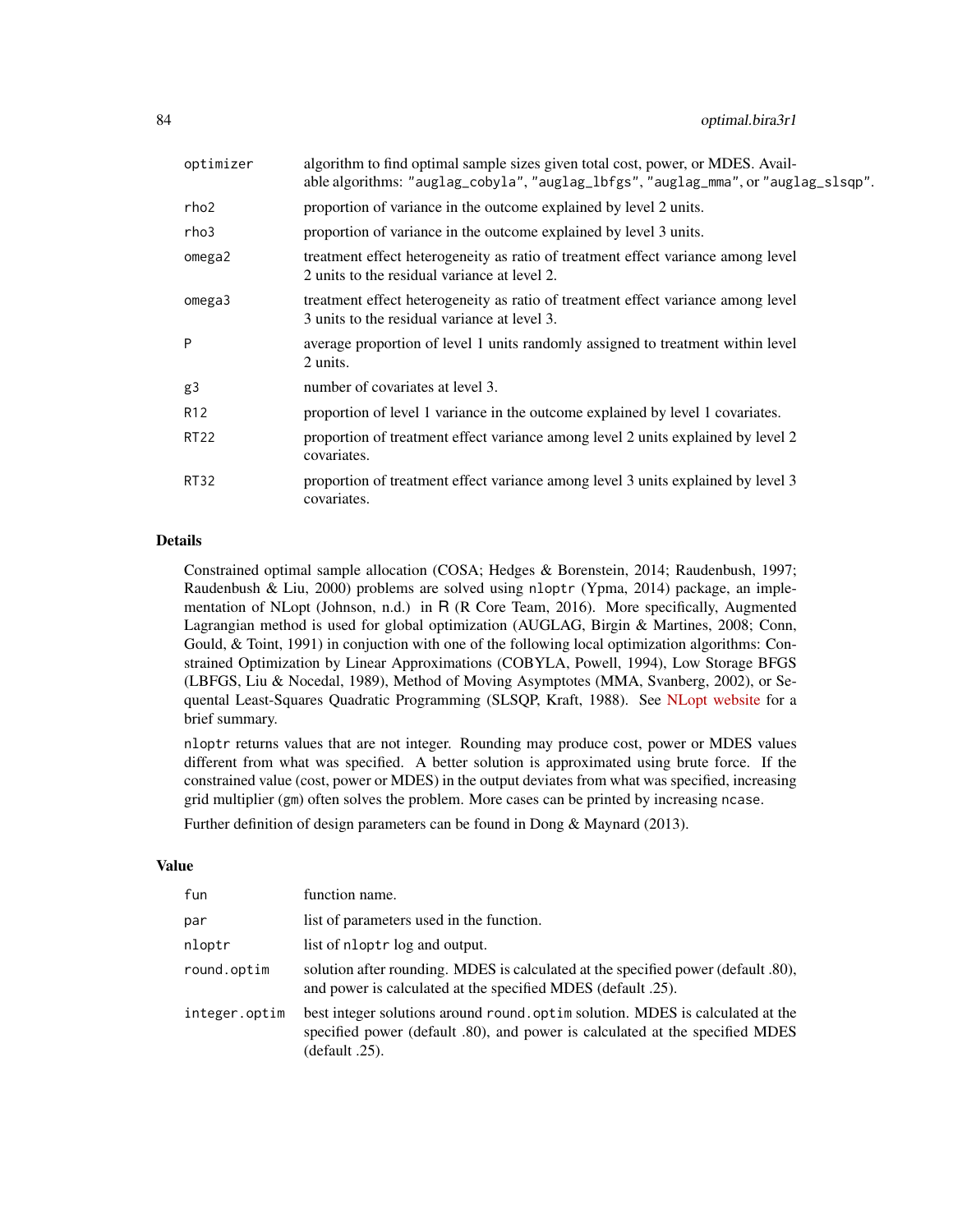#### Author(s)

Metin Bulus <bulus.metin@gmail.com> Nianbo Dong <dong.nianbo@gmail.com>

## References

Birgin, E. G., Martinez, J. M. (2008) Improving ultimate convergence of an augmented Lagrangian method. *Optimization Methods and Software 23(2)*, 177-195.

Conn, A. R., Gould, N. I. M., & Toint, P.L. (1991). A globally convergent augmented Lagrangian algorithm for optimization with general constraints and simple bounds. *SIAM J. Numer. Anal. 28(2)*, 545-572.

Dong & Maynard (2013). PowerUp!: A Tool for Calculating Minum Detectable Effect Sizes and Minimum Required Sample Sizes for Experimental and Quasi-Experimental Design Studies,*Journal of Research on Educational Effectiveness, 6(1)*, 24-6.

Hedges, L. V., & Borenstein, M. (2014). Conditional Optimal Design in Three- and Four-Level Experiments. *Journal of Educational and Behavioral Statistics, 39(4)*, 257-281

Hedges, L. & Rhoads, C.(2009). Statistical Power Analysis in Education Research (NCSER 2010- 3006). Washington, DC: National Center for Special Education Research, Institute of Education Sciences, U.S. Department of Education. This report is available on the IES website at [http:](http://ies.ed.gov/ncser/) [//ies.ed.gov/ncser/](http://ies.ed.gov/ncser/).

Johnson, S. G. (n.d.). The NLopt nonlinear-optimization package. Package available at [http:](http://ab-initio.mit.edu/nlopt) [//ab-initio.mit.edu/nlopt](http://ab-initio.mit.edu/nlopt).

Kraft, D. (1988). A software package for sequential quadratic programming. Obersfaffeuhofen, Germany: DFVLR.

Liu, D. C., & Nocedal, J. (1989). On the limited memory BFGS method for large scale optimization. *Mathematical programming, 45(1-3)*, 503-528.

Powell, M. J. (1994). A direct search optimization method that models the objective and constraint functions by linear interpolation. In Advances in optimization and numerical analysis (pp. 51-67). Springer Netherlands.

R Core Team (2016). R: A language and environment for statistical computin . R Foundation for Statistical Computing, Vienna, Austria. <https://www.R-project.org>.

Raudenbush, S. W. (1997). Statistical analysis and optimal design for cluster randomized trials. *Psychological Methods, 2*, 173-185.

Raudenbush, S. W., & Liu, X. (2000). Statistical power and optimal design for multisite trials. *Psychological Methods, 5*, 199-213.

Svanberg, K. (2002). A class of globally convergent optimization methods based on conservative convex separable approximations. *SIAM journal on optimization, 12(2)*, 555-573.

Ypma, J. (2014). nloptr: R interface to NLopt. R package version 1.0.4. Package available at <https://cran.r-project.org/package=nloptr>

## See Also

[mdes.bira3r1,](#page-18-0) [power.bira3r1,](#page-116-0) [mrss.bira3r1](#page-44-0)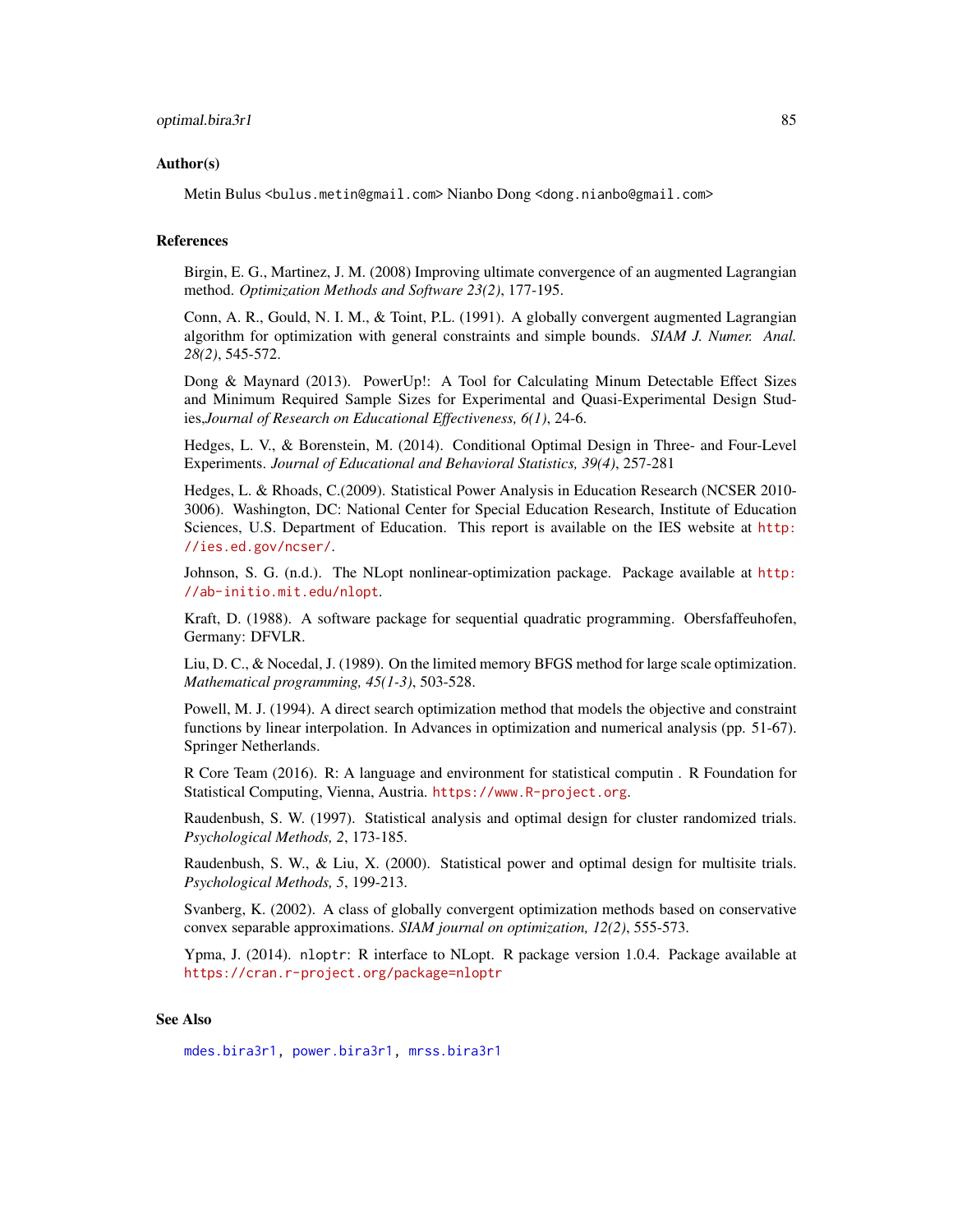## Examples

## Not run:

```
optimal.bira3r1(cn=1, cJ=10, cK=100, cost=5600,
              constrain="cost",
              rho3=.20, rho2=.15, omega3=.10, omega2=.10)
```
## End(Not run)

| Model 2.5: COSA Solver for 4-Level Random Effects Blocked Indi-                 |
|---------------------------------------------------------------------------------|
| vidual Random Assignment Design, Individuals Randomized within<br><b>Blocks</b> |
|                                                                                 |

# Description

optimal.bira4r1 finds constrained optimal sample allocation (COSA) solutions for designs with 4-levels where level 1 units are randomly assigned to treatment and control groups within level 2 units (random blocks). COSA can be found in the following forms, (i) under budgetary constraints given marginal costs per unit, (ii) under power contraints given marginal costs per unit, (iii) under MDES contraints given marginal costs per unit, and (iv) under sample size contraints for one or more levels along with any of the i,ii, or iii options.

# Usage

```
optimal.bira4r1(cn, cJ, cK, cL, cost=NULL, n=NULL, J=NULL, K=NULL, L=NULL,
               power=.80, mdes=.25, alpha=.05, two.tail=TRUE,
               nJKL0=c(10,10,10,10), ncase=10, gm=2,
               constrain="cost", optimizer="auglag_cobyla",
               rho4, rho3, rho2, omega4, omega3, omega2,
               P=.50, g4=0, RT42=0, RT32=0, RT22=0, R12=0)
```
#### Arguments

| cn           | marginal cost per level 1 unit.                                          |
|--------------|--------------------------------------------------------------------------|
| cJ           | marginal cost per level 2 unit.                                          |
| сK           | marginal cost per level 3 unit.                                          |
| cL           | marginal cost per level 4 unit.                                          |
| cost         | total cost or budget.                                                    |
| n.           | harmonic mean of level 1 units across level 2 units (or simple average). |
| $\mathbf{J}$ | harmonic mean of level 2 units across level 3 units (or simple average). |
| К            | harmonic mean of level 3 units across level 3 units (or simple average). |
| L            | number of level 4 units.                                                 |
| power        | statistical power (1 - type II error).                                   |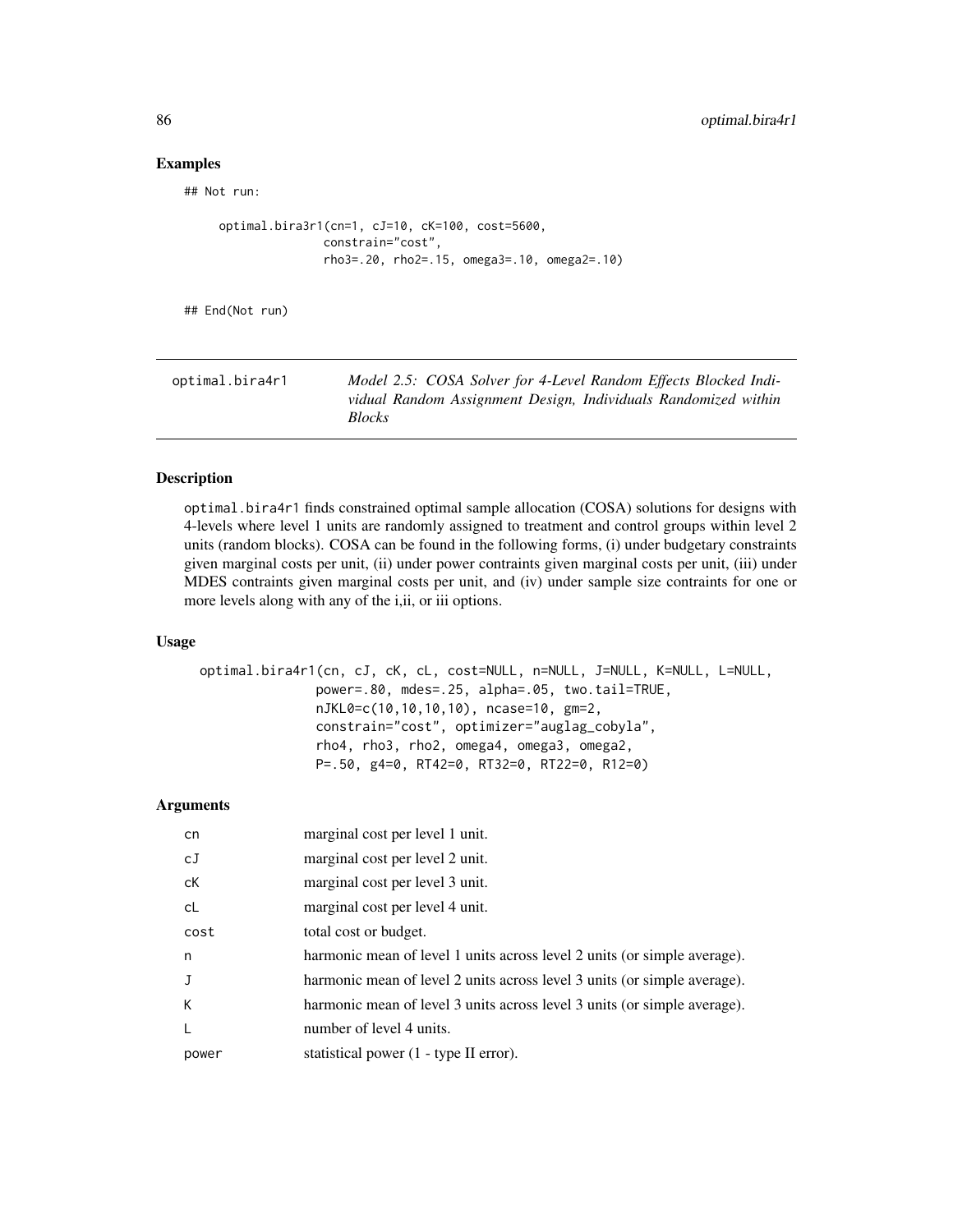| mdes             | minimum detectable effect size.                                                                                                                                       |
|------------------|-----------------------------------------------------------------------------------------------------------------------------------------------------------------------|
| alpha            | probability of type I error.                                                                                                                                          |
| two.tail         | logical; TRUE for two-tailed hypothesis testing, FALSE for one-tailed hypothesis<br>testing.                                                                          |
| nJKL0            | vector with a length of four to specifiy starting values for level 1, level 2, level<br>3, and level 4 sample sizes.                                                  |
| ncase            | number of cases to show in the output.                                                                                                                                |
| gm               | grid multiplier to increase the range of sample size search for each level.                                                                                           |
| constrain        | one of the followings can be constrained at a specified cost or value: "cost",<br>"power", or "mdes".                                                                 |
| optimizer        | algorithm to find optimal sample sizes given total cost, power, or MDES. Avail-<br>able algorithms: "auglag_cobyla", "auglag_lbfgs", "auglag_mma", or "auglag_slsqp". |
| rho <sub>2</sub> | proportion of variance in the outcome explained by level 2 units.                                                                                                     |
| rho3             | proportion of variance in the outcome explained by level 3 units.                                                                                                     |
| rho4             | proportion of variance in the outcome explained by level 4 units.                                                                                                     |
| omega2           | treatment effect heterogeneity as ratio of treatment effect variance among level<br>2 units to the residual variance at level 2.                                      |
| omega3           | treatment effect heterogeneity as ratio of treatment effect variance among level<br>3 units to the residual variance at level 3.                                      |
| omega4           | treatment effect heterogeneity as ratio of treatment effect variance among level<br>4 units to the residual variance at level 4.                                      |
| P                | average proportion of level 1 units randomly assigned to treatment within level<br>2 units.                                                                           |
| g <sub>4</sub>   | number of covariates at level 4.                                                                                                                                      |
| R <sub>12</sub>  | proportion of level 1 variance in the outcome explained by level 1 covariates.                                                                                        |
| <b>RT22</b>      | proportion of treatment effect variance among level 2 units explained by level 2<br>covariates.                                                                       |
| RT32             | proportion of treatment effect variance among level 3 units explained by level 3<br>covariates.                                                                       |
| <b>RT42</b>      | proportion of treatment effect variance among level 4 units explained by level 4<br>covariates.                                                                       |

## Details

Constrained optimal sample allocation (COSA; Hedges & Borenstein, 2014; Raudenbush, 1997; Raudenbush & Liu, 2000) problems are solved using nloptr (Ypma, 2014) package, an implementation of NLopt (Johnson, n.d.) in R (R Core Team, 2016). More specifically, Augmented Lagrangian method is used for global optimization (AUGLAG, Birgin & Martines, 2008; Conn, Gould, & Toint, 1991) in conjuction with one of the following local optimization algorithms: Constrained Optimization by Linear Approximations (COBYLA, Powell, 1994), Low Storage BFGS (LBFGS, Liu & Nocedal, 1989), Method of Moving Asymptotes (MMA, Svanberg, 2002), or Sequental Least-Squares Quadratic Programming (SLSQP, Kraft, 1988). See [NLopt website](http://ab-initio.mit.edu/wiki/index.php/NLopt_Algorithms) for a brief summary.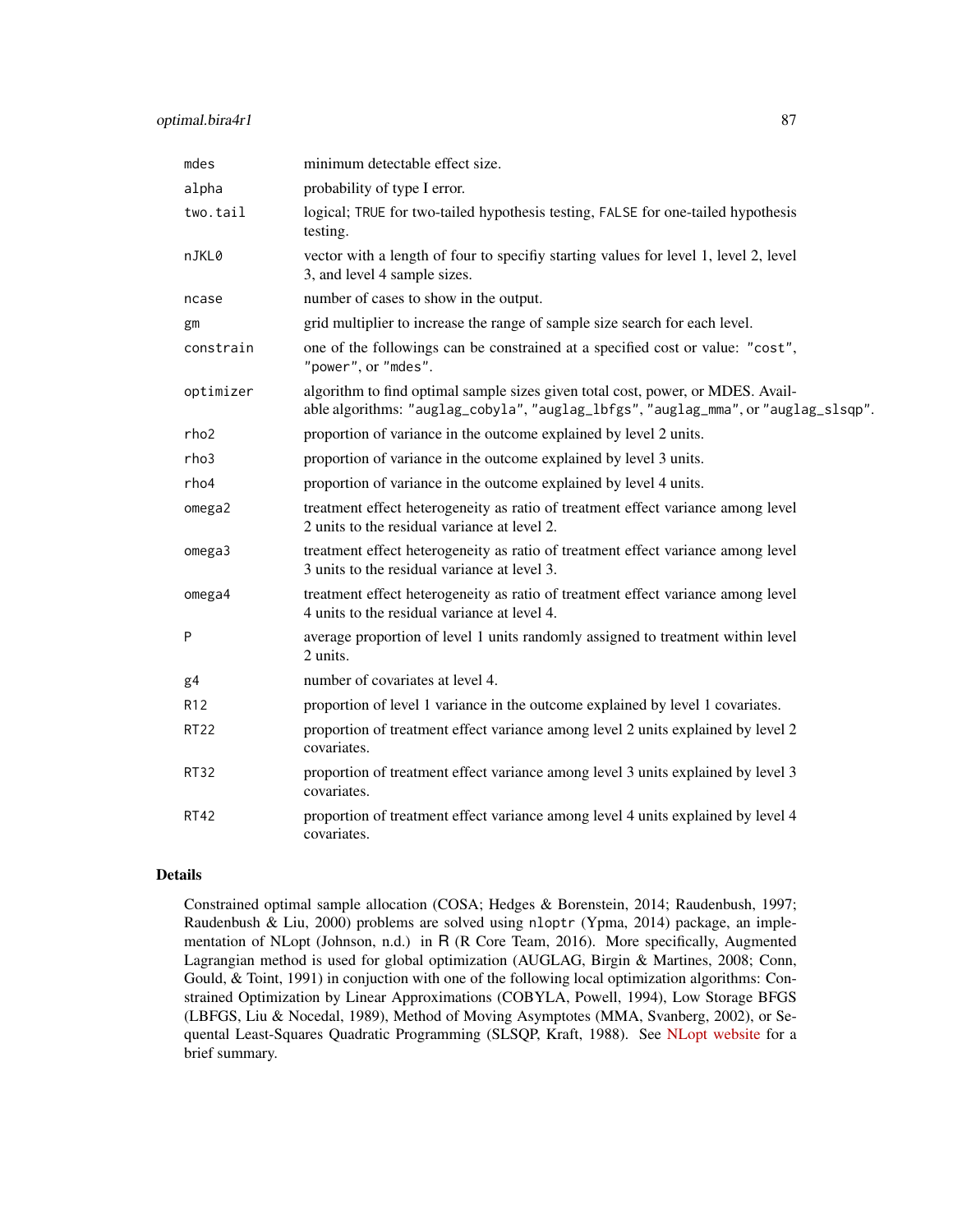nloptr returns values that are not integer. Rounding may produce cost, power or MDES values different from what was specified. A better solution is approximated using brute force. If the constrained value (cost, power or MDES) in the output deviates from what was specified, increasing grid multiplier (gm) often solves the problem. More cases can be printed by increasing ncase.

Further definition of design parameters can be found in Dong & Maynard (2013).

#### Value

| fun           | function name.                                                                                                                                                                  |
|---------------|---------------------------------------------------------------------------------------------------------------------------------------------------------------------------------|
| par           | list of parameters used in the function.                                                                                                                                        |
| nloptr        | list of nloptr log and output.                                                                                                                                                  |
| round.optim   | solution after rounding. MDES is calculated at the specified power (default .80),<br>and power is calculated at the specified MDES (default .25).                               |
| integer.optim | best integer solutions around round optim solution. MDES is calculated at the<br>specified power (default .80), and power is calculated at the specified MDES<br>(default .25). |

## Author(s)

Metin Bulus <bulus.metin@gmail.com> Nianbo Dong <dong.nianbo@gmail.com>

#### References

Birgin, E. G., Martinez, J. M. (2008) Improving ultimate convergence of an augmented Lagrangian method. *Optimization Methods and Software 23(2)*, 177-195.

Conn, A. R., Gould, N. I. M., & Toint, P.L. (1991). A globally convergent augmented Lagrangian algorithm for optimization with general constraints and simple bounds. *SIAM J. Numer. Anal. 28(2)*, 545-572.

Dong & Maynard (2013). PowerUp!: A Tool for Calculating Minum Detectable Effect Sizes and Minimum Required Sample Sizes for Experimental and Quasi-Experimental Design Studies,*Journal of Research on Educational Effectiveness, 6(1)*, 24-6.

Hedges, L. V., & Borenstein, M. (2014). Conditional Optimal Design in Three- and Four-Level Experiments. *Journal of Educational and Behavioral Statistics, 39(4)*, 257-281

Hedges, L. & Rhoads, C.(2009). Statistical Power Analysis in Education Research (NCSER 2010- 3006). Washington, DC: National Center for Special Education Research, Institute of Education Sciences, U.S. Department of Education. This report is available on the IES website at [http:](http://ies.ed.gov/ncser/) [//ies.ed.gov/ncser/](http://ies.ed.gov/ncser/).

Johnson, S. G. (n.d.). The NLopt nonlinear-optimization package. Package available at [http:](http://ab-initio.mit.edu/nlopt) [//ab-initio.mit.edu/nlopt](http://ab-initio.mit.edu/nlopt).

Kraft, D. (1988). A software package for sequential quadratic programming. Obersfaffeuhofen, Germany: DFVLR.

Liu, D. C., & Nocedal, J. (1989). On the limited memory BFGS method for large scale optimization. *Mathematical programming, 45(1-3)*, 503-528.

Powell, M. J. (1994). A direct search optimization method that models the objective and constraint functions by linear interpolation. In Advances in optimization and numerical analysis (pp. 51-67). Springer Netherlands.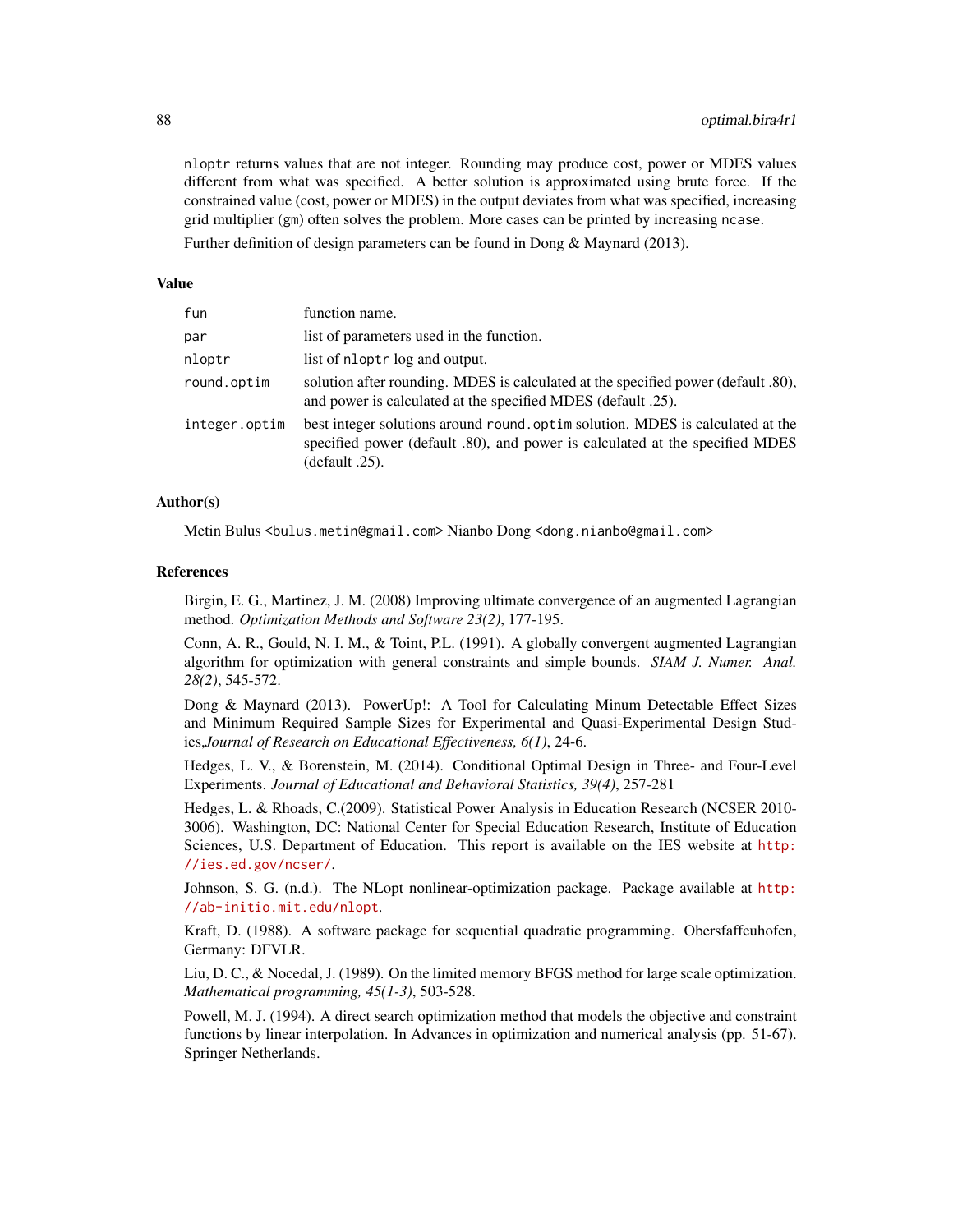## optimal.cra2r2 89

R Core Team (2016). R: A language and environment for statistical computin . R Foundation for Statistical Computing, Vienna, Austria. <https://www.R-project.org>.

Raudenbush, S. W. (1997). Statistical analysis and optimal design for cluster randomized trials. *Psychological Methods, 2*, 173-185.

Raudenbush, S. W., & Liu, X. (2000). Statistical power and optimal design for multisite trials. *Psychological Methods, 5*, 199-213.

Svanberg, K. (2002). A class of globally convergent optimization methods based on conservative convex separable approximations. *SIAM journal on optimization, 12(2)*, 555-573.

Ypma, J. (2014). nloptr: R interface to NLopt. R package version 1.0.4. Package available at <https://cran.r-project.org/package=nloptr>

### See Also

[mdes.bira4r1,](#page-20-0) [power.bira4r1,](#page-118-0) [mrss.bira4r1](#page-46-0)

#### Examples

## Not run:

```
optimal.bira4r1(cn=1, cJ=10, cK=100, cL=1000, cost=75600,
               constrain="cost",
               rho4=.10, rho3=.15, rho2=.20,
               omega4=.50, omega3=.50, omega2=.50)
```
## End(Not run)

optimal.cra2r2 *Model 3.1: COSA Solver for 2-Level Cluster Random Assignment Design, Treatment at Level 2*

## Description

optimal.cra2r2 finds constrained optimal sample allocation (COSA) solutions for designs with 2-levels where level 2 units are randomly assigned to treatment and control groups. COSA can be found in the following forms, (i) under budgetary constraints given marginal costs per unit, (ii) under power contraints given marginal costs per unit, (iii) under MDES contraints given marginal costs per unit, and (iv) under sample size contraints for one or more levels along with any of the i,ii, or iii options.

#### Usage

```
optimal.cra2r2(cn, cJ, cost=NULL, n=NULL, J=NULL,
               power=.80, mdes=.25, alpha=.05, two.tail=TRUE,
               nJ0=c(10,10), ncase=10, gm=2,
               constrain="cost", optimizer="auglag_cobyla",
               rho2,
               P=.50, g2=0, R12=0, R22=0)
```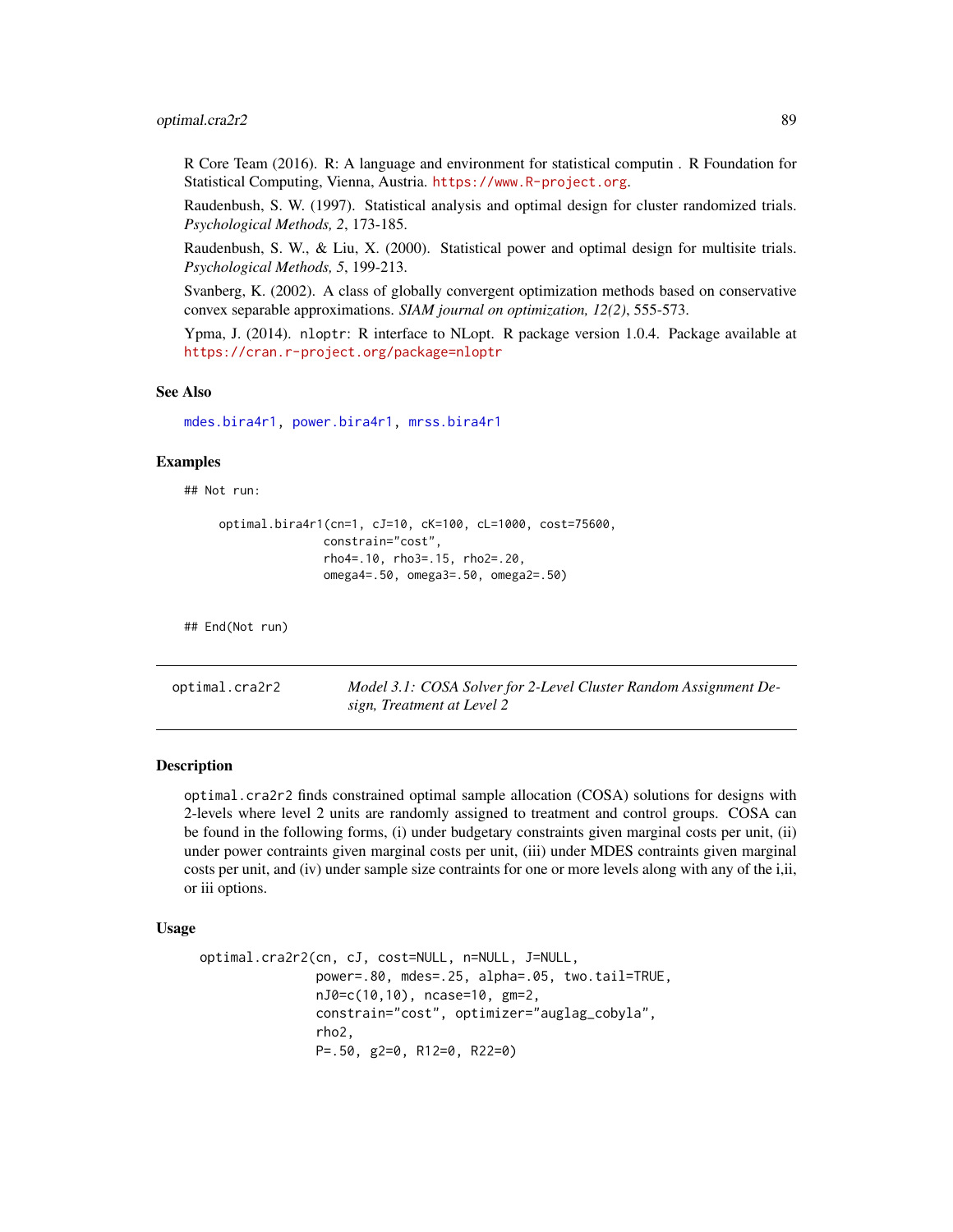#### **Arguments**

| cn              | marginal cost per level 1 unit.                                                                                                                                       |
|-----------------|-----------------------------------------------------------------------------------------------------------------------------------------------------------------------|
| сJ              | marginal cost per level 2 unit.                                                                                                                                       |
| cost            | total cost or budget.                                                                                                                                                 |
| n               | harmonic mean of level 1 units across level 2 units (or simple average).                                                                                              |
| J               | level 2 sample size.                                                                                                                                                  |
| power           | statistical power (1 - type II error).                                                                                                                                |
| mdes            | minimum detectable effect size.                                                                                                                                       |
| alpha           | probability of type I error.                                                                                                                                          |
| two.tail        | logical; TRUE for two-tailed hypothesis testing, FALSE for one-tailed hypothesis<br>testing.                                                                          |
| nJ0             | vector with a length of two to specifiy starting values for level 1 and level 2<br>sample sizes.                                                                      |
| ncase           | number of cases to show in the output.                                                                                                                                |
| gm              | grid multiplier to increase the range of sample size search for each level.                                                                                           |
| constrain       | one of the followings can be constrained at a specified cost or value: "cost",<br>"power", or "mdes".                                                                 |
| optimizer       | algorithm to find optimal sample sizes given total cost, power, or MDES. Avail-<br>able algorithms: "auglag_cobyla", "auglag_lbfgs", "auglag_mma", or "auglag_slsqp". |
| rho2            | proportion of variance in the outcome explained by level 2 units.                                                                                                     |
| P               | proportion of level 2 units randomly assigned to treatment.                                                                                                           |
| g2              | number of covariates at level 2.                                                                                                                                      |
| R <sub>12</sub> | proportion of level 1 variance in the outcome explained by level 1 covariates.                                                                                        |
| R <sub>22</sub> | proportion of level 2 variance in the outcome explained by level 2 covariates.                                                                                        |
|                 |                                                                                                                                                                       |

## Details

Constrained optimal sample allocation (COSA; Hedges & Borenstein, 2014; Raudenbush, 1997; Raudenbush & Liu, 2000) problems are solved using nloptr (Ypma, 2014) package, an implementation of NLopt (Johnson, n.d.) in R (R Core Team, 2016). More specifically, Augmented Lagrangian method is used for global optimization (AUGLAG, Birgin & Martines, 2008; Conn, Gould, & Toint, 1991) in conjuction with one of the following local optimization algorithms: Constrained Optimization by Linear Approximations (COBYLA, Powell, 1994), Low Storage BFGS (LBFGS, Liu & Nocedal, 1989), Method of Moving Asymptotes (MMA, Svanberg, 2002), or Sequental Least-Squares Quadratic Programming (SLSQP, Kraft, 1988). See [NLopt website](http://ab-initio.mit.edu/wiki/index.php/NLopt_Algorithms) for a brief summary.

nloptr returns values that are not integer. Rounding may produce cost, power or MDES values different from what was specified. A better solution is approximated using brute force. If the constrained value (cost, power or MDES) in the output deviates from what was specified, increasing grid multiplier (gm) often solves the problem. More cases can be printed by increasing ncase.

Further definition of design parameters can be found in Dong & Maynard (2013).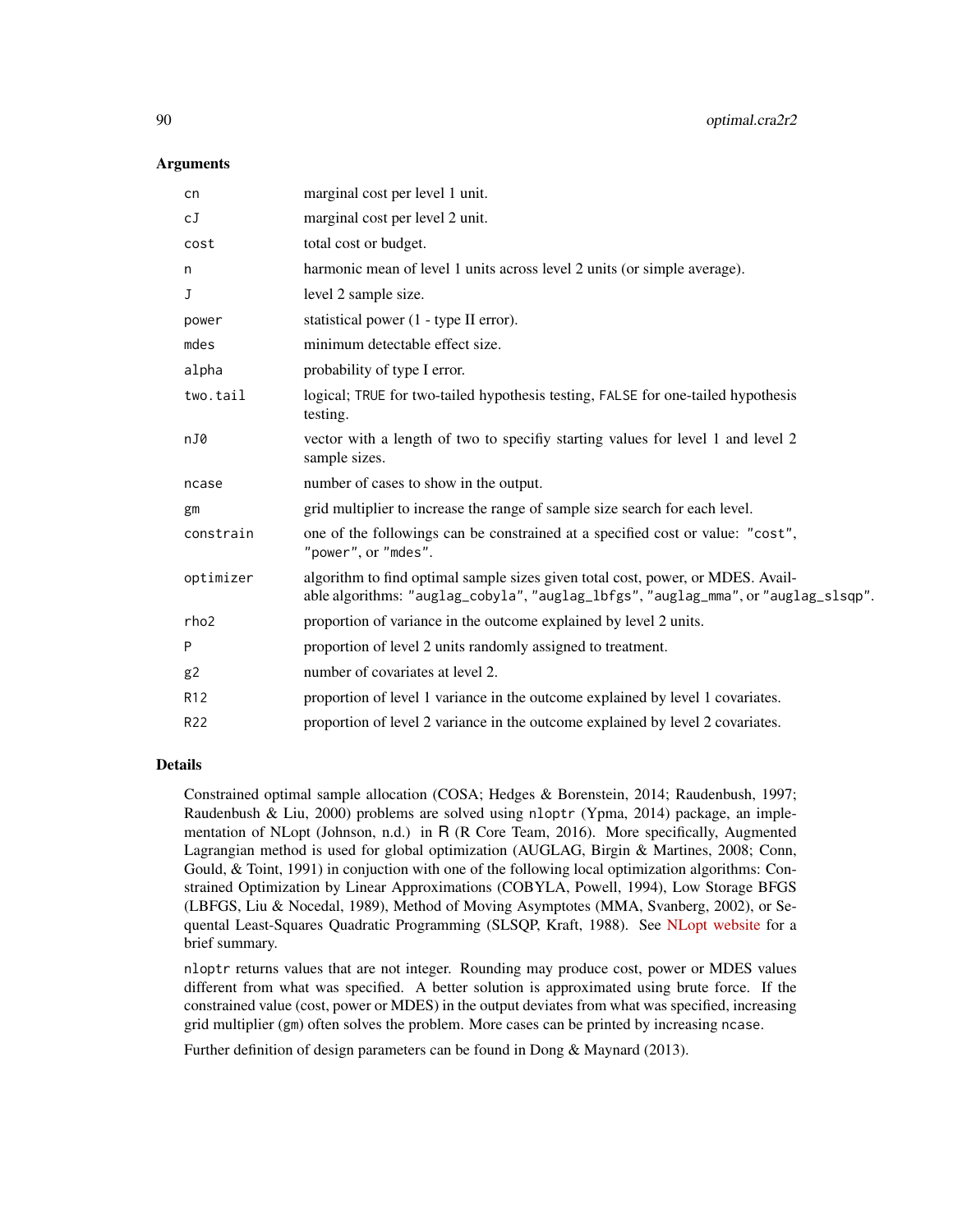## optimal.cra2r2 91

#### Value

| fun           | function name.                                                                                                                                                                  |
|---------------|---------------------------------------------------------------------------------------------------------------------------------------------------------------------------------|
| par           | list of parameters used in the function.                                                                                                                                        |
| nloptr        | list of nloptr log and output.                                                                                                                                                  |
| round.optim   | solution after rounding. MDES is calculated at the specified power (default .80),<br>and power is calculated at the specified MDES (default .25).                               |
| integer.optim | best integer solutions around round optim solution. MDES is calculated at the<br>specified power (default .80), and power is calculated at the specified MDES<br>(default .25). |

## Author(s)

Metin Bulus <bulus.metin@gmail.com> Nianbo Dong <dong.nianbo@gmail.com>

#### References

Birgin, E. G., Martinez, J. M. (2008) Improving ultimate convergence of an augmented Lagrangian method. *Optimization Methods and Software 23(2)*, 177-195.

Conn, A. R., Gould, N. I. M., & Toint, P.L. (1991). A globally convergent augmented Lagrangian algorithm for optimization with general constraints and simple bounds. *SIAM J. Numer. Anal. 28(2)*, 545-572.

Dong & Maynard (2013). PowerUp!: A Tool for Calculating Minum Detectable Effect Sizes and Minimum Required Sample Sizes for Experimental and Quasi-Experimental Design Studies,*Journal of Research on Educational Effectiveness, 6(1)*, 24-6.

Hedges, L. V., & Borenstein, M. (2014). Conditional Optimal Design in Three- and Four-Level Experiments. *Journal of Educational and Behavioral Statistics, 39(4)*, 257-281

Hedges, L. & Rhoads, C.(2009). Statistical Power Analysis in Education Research (NCSER 2010- 3006). Washington, DC: National Center for Special Education Research, Institute of Education Sciences, U.S. Department of Education. This report is available on the IES website at [http:](http://ies.ed.gov/ncser/) [//ies.ed.gov/ncser/](http://ies.ed.gov/ncser/).

Johnson, S. G. (n.d.). The NLopt nonlinear-optimization package. Package available at [http:](http://ab-initio.mit.edu/nlopt) [//ab-initio.mit.edu/nlopt](http://ab-initio.mit.edu/nlopt).

Kraft, D. (1988). A software package for sequential quadratic programming. Obersfaffeuhofen, Germany: DFVLR.

Liu, D. C., & Nocedal, J. (1989). On the limited memory BFGS method for large scale optimization. *Mathematical programming, 45(1-3)*, 503-528.

Powell, M. J. (1994). A direct search optimization method that models the objective and constraint functions by linear interpolation. In Advances in optimization and numerical analysis (pp. 51-67). Springer Netherlands.

R Core Team (2016). R: A language and environment for statistical computin . R Foundation for Statistical Computing, Vienna, Austria. <https://www.R-project.org>.

Raudenbush, S. W. (1997). Statistical analysis and optimal design for cluster randomized trials. *Psychological Methods, 2*, 173-185.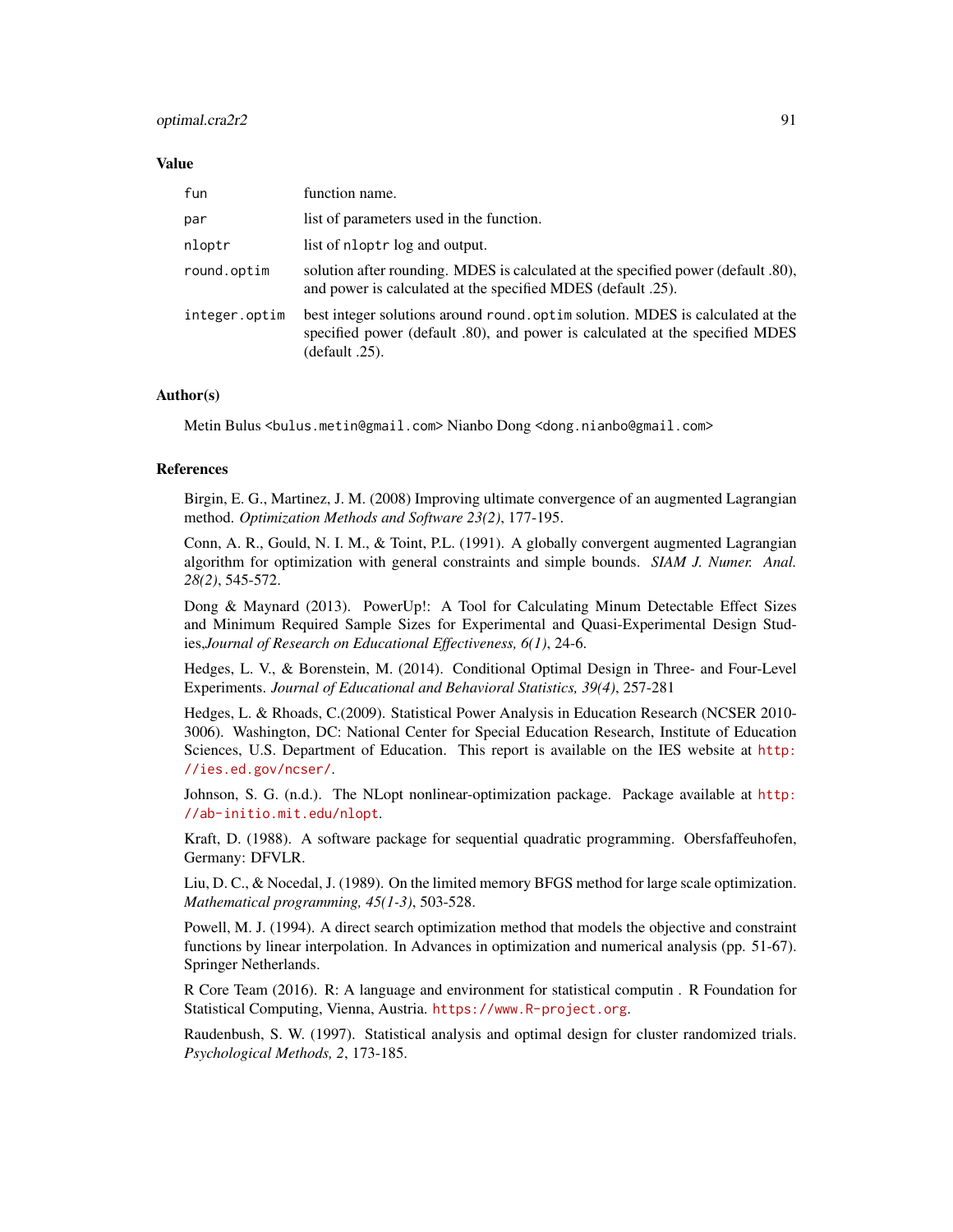Raudenbush, S. W., & Liu, X. (2000). Statistical power and optimal design for multisite trials. *Psychological Methods, 5*, 199-213.

Svanberg, K. (2002). A class of globally convergent optimization methods based on conservative convex separable approximations. *SIAM journal on optimization, 12(2)*, 555-573.

Ypma, J. (2014). nloptr: R interface to NLopt. R package version 1.0.4. Package available at <https://cran.r-project.org/package=nloptr>

#### See Also

[mdes.cra2r2,](#page-22-0) [power.cra2r2,](#page-120-0) [mrss.cra2r2](#page-48-0)

# Examples

## Not run:

```
optimal.cra2r2(cn=1, cJ=10, cost=560,
               constrain="cost", rho2=.20)
```
## End(Not run)

optimal.cra3r3 *Model 3.2: COSA Solver for 3-Level Cluster Random Assignment Designs, Treatment at Level 3*

### Description

optimal.cra3r3 finds constrained optimal sample allocation (COSA) solutions for designs with 3-levels where level 3 units are randomly assigned to treatment and control groups. COSA can be found in the following forms, (i) under budgetary constraints given marginal costs per unit, (ii) under power contraints given marginal costs per unit, (iii) under MDES contraints given marginal costs per unit, and (iv) under sample size contraints for one or more levels along with any of the i,ii, or iii options.

# Usage

```
optimal.cra3r3(cn, cJ, cK, cost=NULL, n=NULL, J=NULL, K=NULL,
               power=.80, mdes=.25, alpha=.05, two.tail=TRUE,
               nJK0=c(10,10,10), ncase=10, gm=2,
               constrain="cost", optimizer="auglag_cobyla",
               rho2, rho3,
               P=.50, g3=0, R12=0, R22=0, R32=0)
```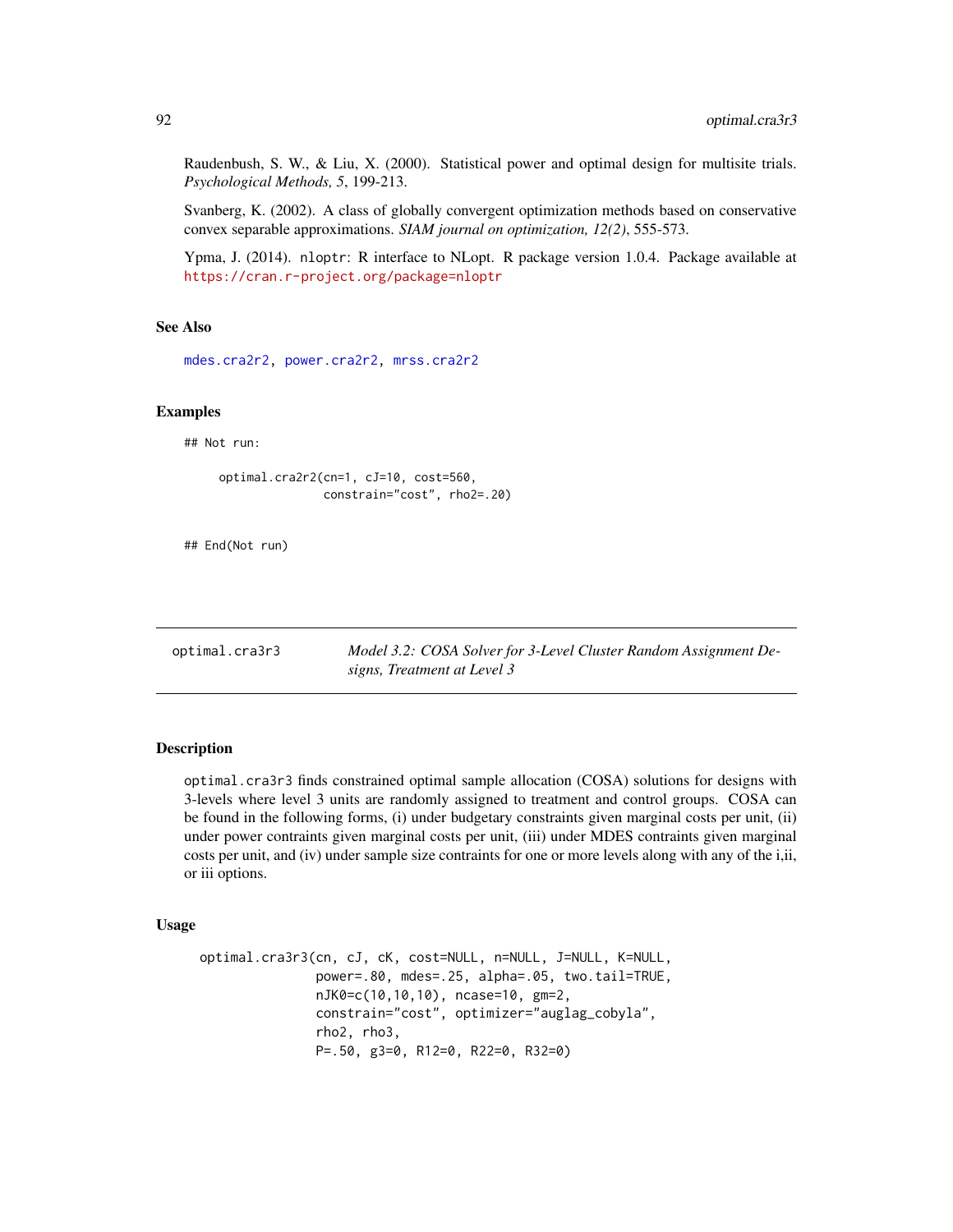# optimal.cra3r3 93

#### Arguments

| cn               | marginal cost per level 1 unit.                                                                                                                                       |
|------------------|-----------------------------------------------------------------------------------------------------------------------------------------------------------------------|
| cJ               | marginal cost per level 2 unit.                                                                                                                                       |
| сK               | marginal cost per level 3 unit.                                                                                                                                       |
| cost             | total cost or budget.                                                                                                                                                 |
| n                | harmonic mean of level 1 units across level 2 units (or simple average).                                                                                              |
| J                | harmonic mean of level 2 units across level 3 units (or simple average).                                                                                              |
| К                | level 3 sample size.                                                                                                                                                  |
| power            | statistical power (1 - type II error).                                                                                                                                |
| mdes             | minimum detectable effect size.                                                                                                                                       |
| alpha            | probability of type I error.                                                                                                                                          |
| two.tail         | logical; TRUE for two-tailed hypothesis testing, FALSE for one-tailed hypothesis<br>testing.                                                                          |
| nJK0             | vector with a length of three to specifiy starting values for level 1, level 2, and<br>level 3 sample sizes.                                                          |
| ncase            | number of cases to show in the output.                                                                                                                                |
| gm               | grid multiplier to increase the range of sample size search for each level.                                                                                           |
| constrain        | one of the followings can be constrained at a specified cost or value: "cost",<br>"power", or "mdes".                                                                 |
| optimizer        | algorithm to find optimal sample sizes given total cost, power, or MDES. Avail-<br>able algorithms: "auglag_cobyla", "auglag_lbfgs", "auglag_mma", or "auglag_slsqp". |
| rho <sub>2</sub> | proportion of variance in the outcome explained by level 2 units.                                                                                                     |
| rho3             | proportion of variance in the outcome explained by level 3 units.                                                                                                     |
| P                | proportion of level 3 units randomly assigned to treatment.                                                                                                           |
| g3               | number of covariates at level 3.                                                                                                                                      |
| R <sub>12</sub>  | proportion of level 1 variance in the outcome explained by level 1 covariates.                                                                                        |
| R22              | proportion of level 2 variance in the outcome explained by level 2 covariates.                                                                                        |
| R32              | proportion of level 3 variance in the outcome explained by level 3 covariates.                                                                                        |
|                  |                                                                                                                                                                       |

# Details

Constrained optimal sample allocation (COSA; Hedges & Borenstein, 2014; Raudenbush, 1997; Raudenbush & Liu, 2000) problems are solved using nloptr (Ypma, 2014) package, an implementation of NLopt (Johnson, n.d.) in R (R Core Team, 2016). More specifically, Augmented Lagrangian method is used for global optimization (AUGLAG, Birgin & Martines, 2008; Conn, Gould, & Toint, 1991) in conjuction with one of the following local optimization algorithms: Constrained Optimization by Linear Approximations (COBYLA, Powell, 1994), Low Storage BFGS (LBFGS, Liu & Nocedal, 1989), Method of Moving Asymptotes (MMA, Svanberg, 2002), or Sequental Least-Squares Quadratic Programming (SLSQP, Kraft, 1988). See [NLopt website](http://ab-initio.mit.edu/wiki/index.php/NLopt_Algorithms) for a brief summary.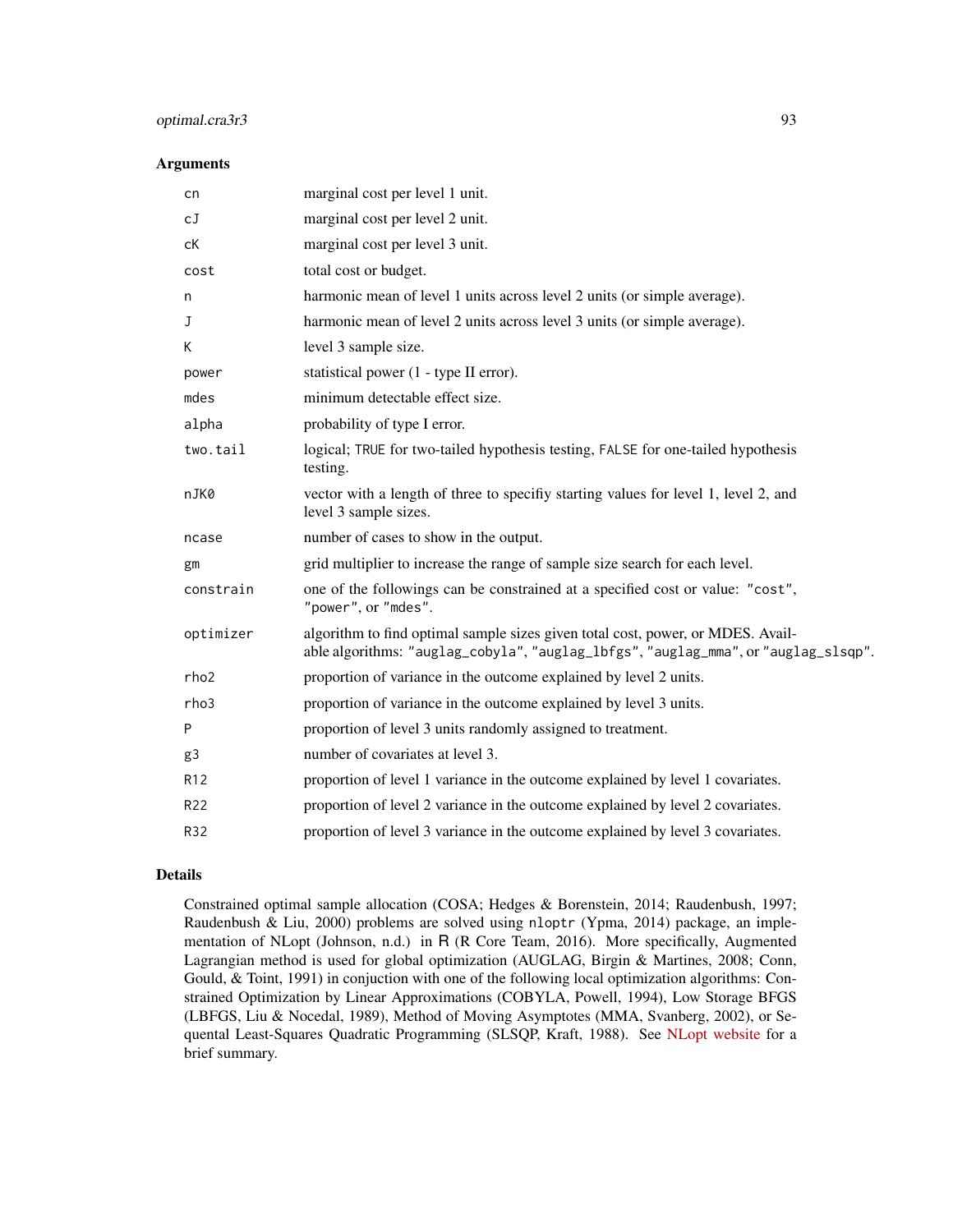nloptr returns values that are not integer. Rounding may produce cost, power or MDES values different from what was specified. A better solution is approximated using brute force. If the constrained value (cost, power or MDES) in the output deviates from what was specified, increasing grid multiplier (gm) often solves the problem. More cases can be printed by increasing ncase.

Further definition of design parameters can be found in Dong & Maynard (2013).

#### Value

| fun           | function name.                                                                                                                                                                  |
|---------------|---------------------------------------------------------------------------------------------------------------------------------------------------------------------------------|
| par           | list of parameters used in the function.                                                                                                                                        |
| nloptr        | list of nloptr log and output.                                                                                                                                                  |
| round.optim   | solution after rounding. MDES is calculated at the specified power (default .80),<br>and power is calculated at the specified MDES (default .25).                               |
| integer.optim | best integer solutions around round optim solution. MDES is calculated at the<br>specified power (default .80), and power is calculated at the specified MDES<br>(default .25). |

## Author(s)

Metin Bulus <bulus.metin@gmail.com> Nianbo Dong <dong.nianbo@gmail.com>

#### References

Birgin, E. G., Martinez, J. M. (2008) Improving ultimate convergence of an augmented Lagrangian method. *Optimization Methods and Software 23(2)*, 177-195.

Conn, A. R., Gould, N. I. M., & Toint, P.L. (1991). A globally convergent augmented Lagrangian algorithm for optimization with general constraints and simple bounds. *SIAM J. Numer. Anal. 28(2)*, 545-572.

Dong & Maynard (2013). PowerUp!: A Tool for Calculating Minum Detectable Effect Sizes and Minimum Required Sample Sizes for Experimental and Quasi-Experimental Design Studies,*Journal of Research on Educational Effectiveness, 6(1)*, 24-6.

Hedges, L. V., & Borenstein, M. (2014). Conditional Optimal Design in Three- and Four-Level Experiments. *Journal of Educational and Behavioral Statistics, 39(4)*, 257-281

Hedges, L. & Rhoads, C.(2009). Statistical Power Analysis in Education Research (NCSER 2010- 3006). Washington, DC: National Center for Special Education Research, Institute of Education Sciences, U.S. Department of Education. This report is available on the IES website at [http:](http://ies.ed.gov/ncser/) [//ies.ed.gov/ncser/](http://ies.ed.gov/ncser/).

Johnson, S. G. (n.d.). The NLopt nonlinear-optimization package. Package available at [http:](http://ab-initio.mit.edu/nlopt) [//ab-initio.mit.edu/nlopt](http://ab-initio.mit.edu/nlopt).

Kraft, D. (1988). A software package for sequential quadratic programming. Obersfaffeuhofen, Germany: DFVLR.

Liu, D. C., & Nocedal, J. (1989). On the limited memory BFGS method for large scale optimization. *Mathematical programming, 45(1-3)*, 503-528.

Powell, M. J. (1994). A direct search optimization method that models the objective and constraint functions by linear interpolation. In Advances in optimization and numerical analysis (pp. 51-67). Springer Netherlands.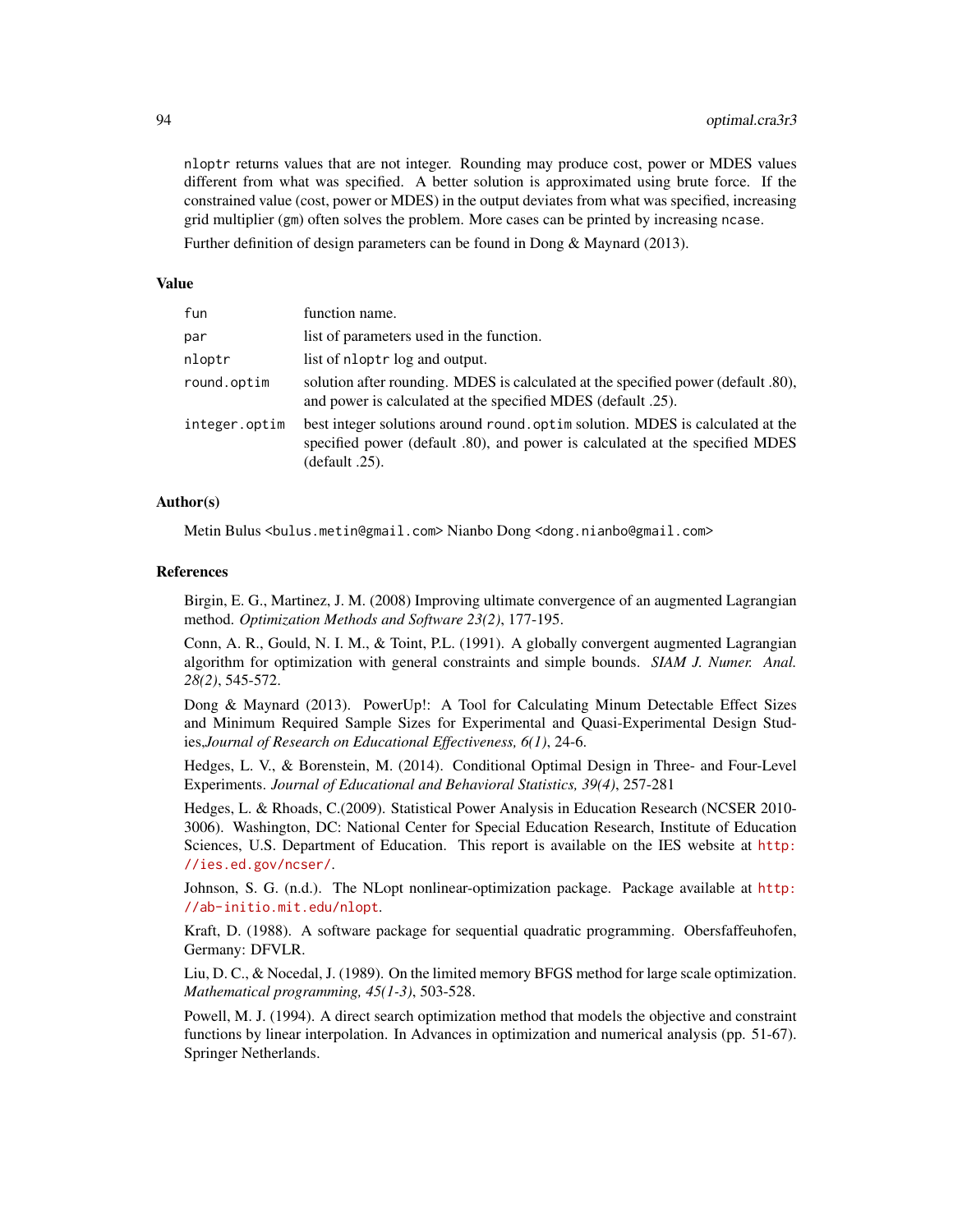## optimal.cra4r4 95

R Core Team (2016). R: A language and environment for statistical computin . R Foundation for Statistical Computing, Vienna, Austria. <https://www.R-project.org>.

Raudenbush, S. W. (1997). Statistical analysis and optimal design for cluster randomized trials. *Psychological Methods, 2*, 173-185.

Raudenbush, S. W., & Liu, X. (2000). Statistical power and optimal design for multisite trials. *Psychological Methods, 5*, 199-213.

Svanberg, K. (2002). A class of globally convergent optimization methods based on conservative convex separable approximations. *SIAM journal on optimization, 12(2)*, 555-573.

Ypma, J. (2014). nloptr: R interface to NLopt. R package version 1.0.4. Package available at <https://cran.r-project.org/package=nloptr>

# See Also

[mdes.cra3r3,](#page-23-0) [power.cra3r3,](#page-122-0) [mrss.cra3r3](#page-50-0)

#### Examples

## Not run:

```
optimal.cra3r3(cn=1, cJ=10, cK=100, cost=5600,
               constrain="cost",
               rho3=.06, rho2=.17)
```
## End(Not run)

optimal.cra4r4 *Model 3.3: COSA Solver for 4-Level Cluster Random Assignment Designs, Treatment at Level 4*

#### **Description**

optimal.cra4r4 finds constrained optimal sample allocation (COSA) solutions for designs with 4-levels where level 4 units are randomly assigned to treatment and control groups. COSA can be found in the following forms, (i) under budgetary constraints given marginal costs per unit, (ii) under power contraints given marginal costs per unit, (iii) under MDES contraints given marginal costs per unit, and (iv) under sample size contraints for one or more levels along with any of the i,ii, or iii options.

## Usage

```
optimal.cra4r4(cn, cJ, cK, cL, cost=NULL, n=NULL, J=NULL, K=NULL, L=NULL,
               power=.80, mdes=.25, alpha=.05, two.tail=TRUE,
               nJKL0=c(10,10,10,10), ncase=10, gm=2,
               constrain="cost", optimizer="auglag_cobyla",
               rho4, rho3, rho2,
               P=.50, g4=0, R42=0, R32=0, R22=0, R12=0)
```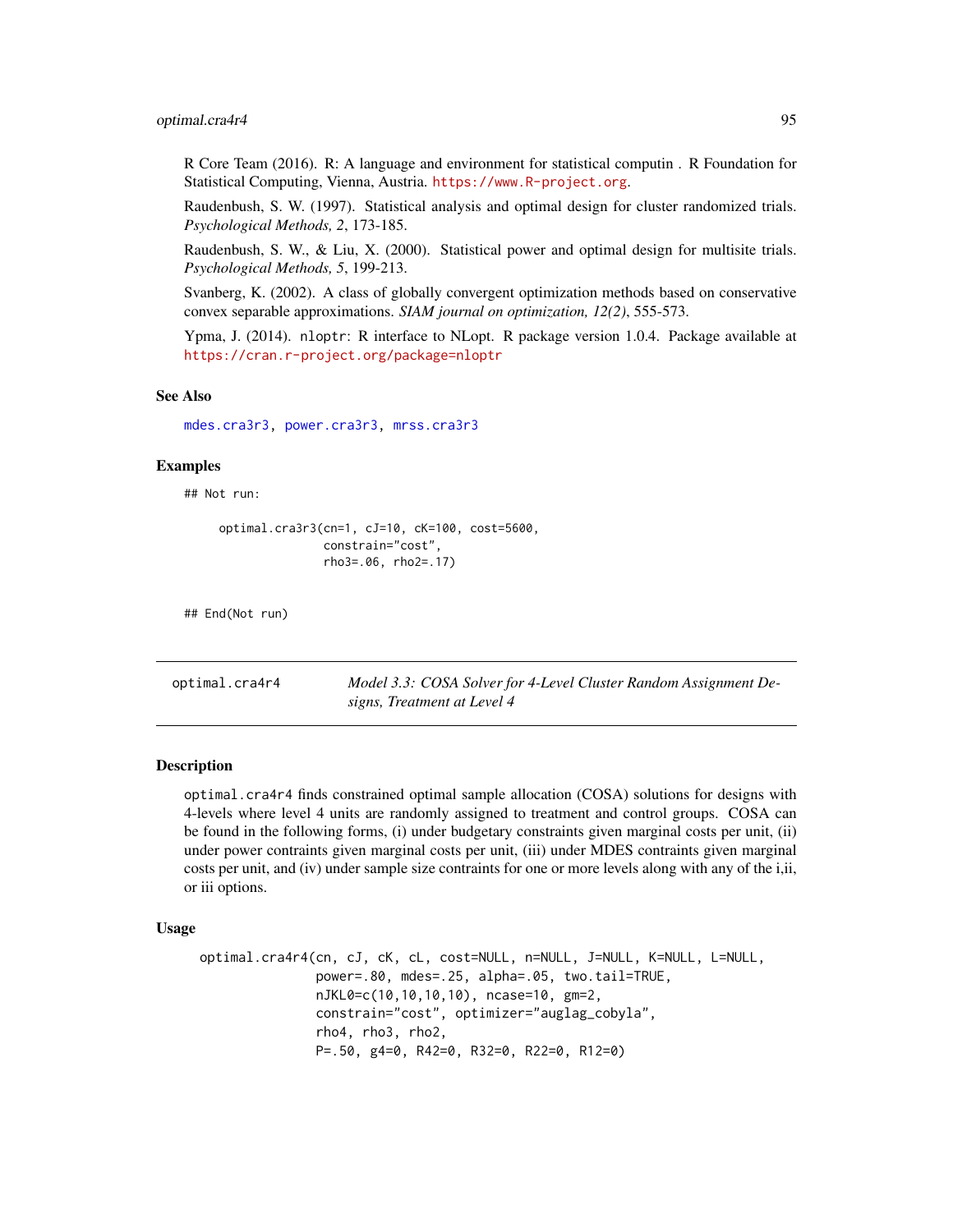# Arguments

| cn              | marginal cost per level 1 unit.                                                                                                                                       |
|-----------------|-----------------------------------------------------------------------------------------------------------------------------------------------------------------------|
| сJ              | marginal cost per level 2 unit.                                                                                                                                       |
| сK              | marginal cost per level 3 unit.                                                                                                                                       |
| cL              | marginal cost per level 4 unit.                                                                                                                                       |
| cost            | total cost or budget.                                                                                                                                                 |
| n               | harmonic mean of level 1 units across level 2 units (or simple average).                                                                                              |
| J               | harmonic mean of level 2 units across level 3 units (or simple average).                                                                                              |
| Κ               | harmonic mean of level 3 units across level 3 units (or simple average).                                                                                              |
| L               | number of level 4 units.                                                                                                                                              |
| power           | statistical power (1 - type II error).                                                                                                                                |
| mdes            | minimum detectable effect size.                                                                                                                                       |
| alpha           | probability of type I error.                                                                                                                                          |
| two.tail        | logical; TRUE for two-tailed hypothesis testing, FALSE for one-tailed hypothesis<br>testing.                                                                          |
| nJKL0           | vector with a length of four to specifiy starting values for level 1, level 2, level<br>3, and level 4 sample sizes.                                                  |
| ncase           | number of cases to show in the output.                                                                                                                                |
| gm              | grid multiplier to increase the range of sample size search for each level.                                                                                           |
| constrain       | one of the followings can be constrained at a specified cost or value: "cost",<br>"power", or "mdes".                                                                 |
| optimizer       | algorithm to find optimal sample sizes given total cost, power, or MDES. Avail-<br>able algorithms: "auglag_cobyla", "auglag_lbfgs", "auglag_mma", or "auglag_slsqp". |
| rho2            | proportion of variance in the outcome explained by level 2 units.                                                                                                     |
| rho3            | proportion of variance in the outcome explained by level 3 units.                                                                                                     |
| rho4            | proportion of variance in the outcome explained by level 4 units.                                                                                                     |
| Ρ               | proportion of level 4 units randomly assigned to treatment.                                                                                                           |
| g4              | number of covariates at level 4.                                                                                                                                      |
| R <sub>12</sub> | proportion of level 1 variance in the outcome explained by level 1 covariates.                                                                                        |
| R22             | proportion of level 2 variance in the outcome explained by level 2 covariates.                                                                                        |
| R32             | proportion of level 3 variance in the outcome explained by level 3 covariates.                                                                                        |
| R42             | proportion of level 4 variance in the outcome explained by level 4 covariates.                                                                                        |
|                 |                                                                                                                                                                       |

# Details

Constrained optimal sample allocation (COSA; Hedges & Borenstein, 2014; Raudenbush, 1997; Raudenbush & Liu, 2000) problems are solved using nloptr (Ypma, 2014) package, an implementation of NLopt (Johnson, n.d.) in R (R Core Team, 2016). More specifically, Augmented Lagrangian method is used for global optimization (AUGLAG, Birgin & Martines, 2008; Conn,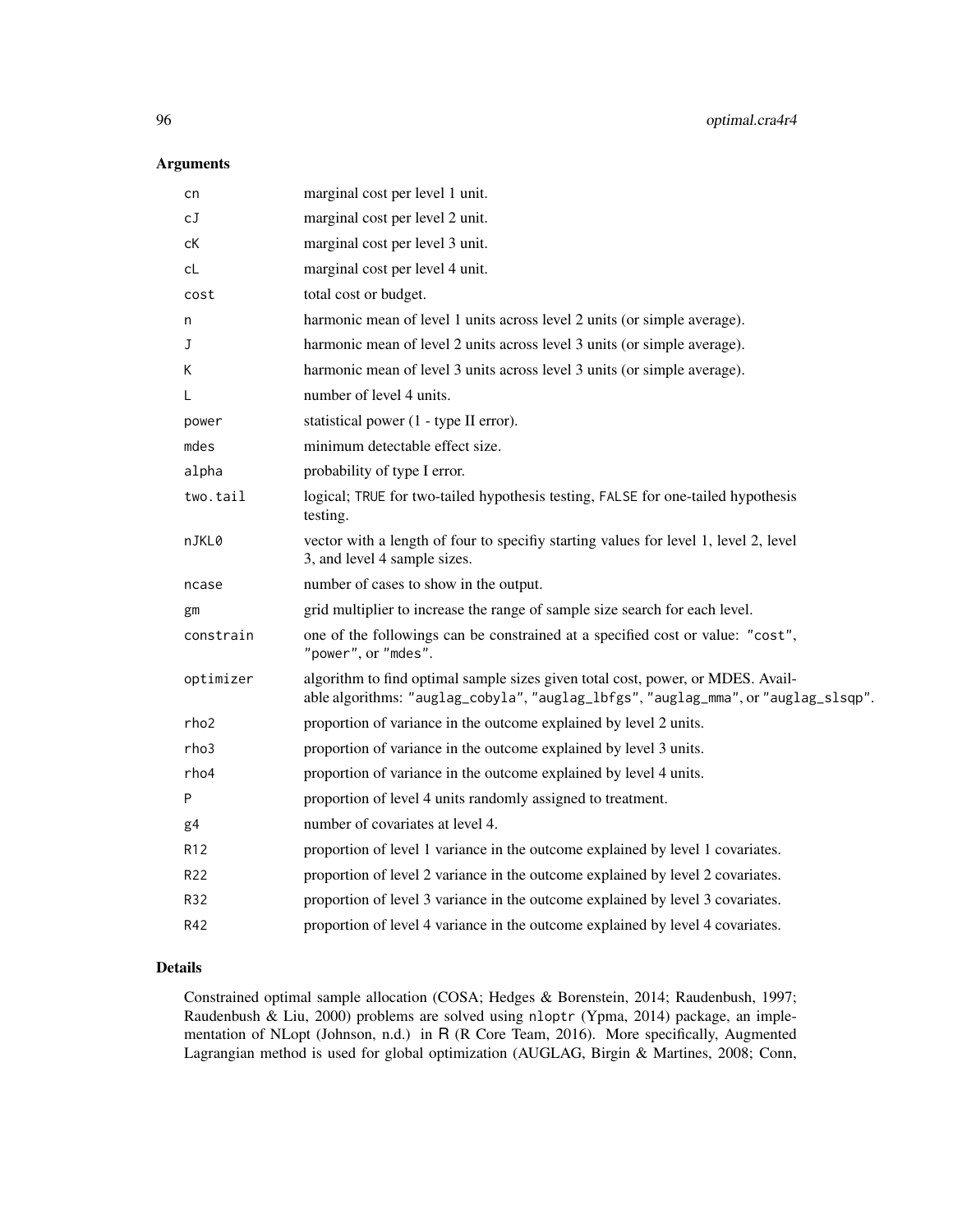## optimal.cra4r4 97

Gould, & Toint, 1991) in conjuction with one of the following local optimization algorithms: Constrained Optimization by Linear Approximations (COBYLA, Powell, 1994), Low Storage BFGS (LBFGS, Liu & Nocedal, 1989), Method of Moving Asymptotes (MMA, Svanberg, 2002), or Sequental Least-Squares Quadratic Programming (SLSQP, Kraft, 1988). See [NLopt website](http://ab-initio.mit.edu/wiki/index.php/NLopt_Algorithms) for a brief summary.

nloptr returns values that are not integer. Rounding may produce cost, power or MDES values different from what was specified. A better solution is approximated using brute force. If the constrained value (cost, power or MDES) in the output deviates from what was specified, increasing grid multiplier (gm) often solves the problem. More cases can be printed by increasing ncase.

Further definition of design parameters can be found in Dong & Maynard (2013).

## Value

| fun           | function name.                                                                                                                                                                   |
|---------------|----------------------------------------------------------------------------------------------------------------------------------------------------------------------------------|
| par           | list of parameters used in the function.                                                                                                                                         |
| nloptr        | list of nloptr log and output.                                                                                                                                                   |
| round.optim   | solution after rounding. MDES is calculated at the specified power (default .80),<br>and power is calculated at the specified MDES (default .25).                                |
| integer.optim | best integer solutions around round. optim solution. MDES is calculated at the<br>specified power (default .80), and power is calculated at the specified MDES<br>(default .25). |

#### Author(s)

Metin Bulus <bulus.metin@gmail.com> Nianbo Dong <dong.nianbo@gmail.com>

## References

Birgin, E. G., Martinez, J. M. (2008) Improving ultimate convergence of an augmented Lagrangian method. *Optimization Methods and Software 23(2)*, 177-195.

Conn, A. R., Gould, N. I. M., & Toint, P.L. (1991). A globally convergent augmented Lagrangian algorithm for optimization with general constraints and simple bounds. *SIAM J. Numer. Anal. 28(2)*, 545-572.

Dong & Maynard (2013). PowerUp!: A Tool for Calculating Minum Detectable Effect Sizes and Minimum Required Sample Sizes for Experimental and Quasi-Experimental Design Studies,*Journal of Research on Educational Effectiveness, 6(1)*, 24-6.

Hedges, L. V., & Borenstein, M. (2014). Conditional Optimal Design in Three- and Four-Level Experiments. *Journal of Educational and Behavioral Statistics, 39(4)*, 257-281

Hedges, L. & Rhoads, C.(2009). Statistical Power Analysis in Education Research (NCSER 2010- 3006). Washington, DC: National Center for Special Education Research, Institute of Education Sciences, U.S. Department of Education. This report is available on the IES website at [http:](http://ies.ed.gov/ncser/) [//ies.ed.gov/ncser/](http://ies.ed.gov/ncser/).

Johnson, S. G. (n.d.). The NLopt nonlinear-optimization package. Package available at [http:](http://ab-initio.mit.edu/nlopt) [//ab-initio.mit.edu/nlopt](http://ab-initio.mit.edu/nlopt).

Kraft, D. (1988). A software package for sequential quadratic programming. Obersfaffeuhofen, Germany: DFVLR.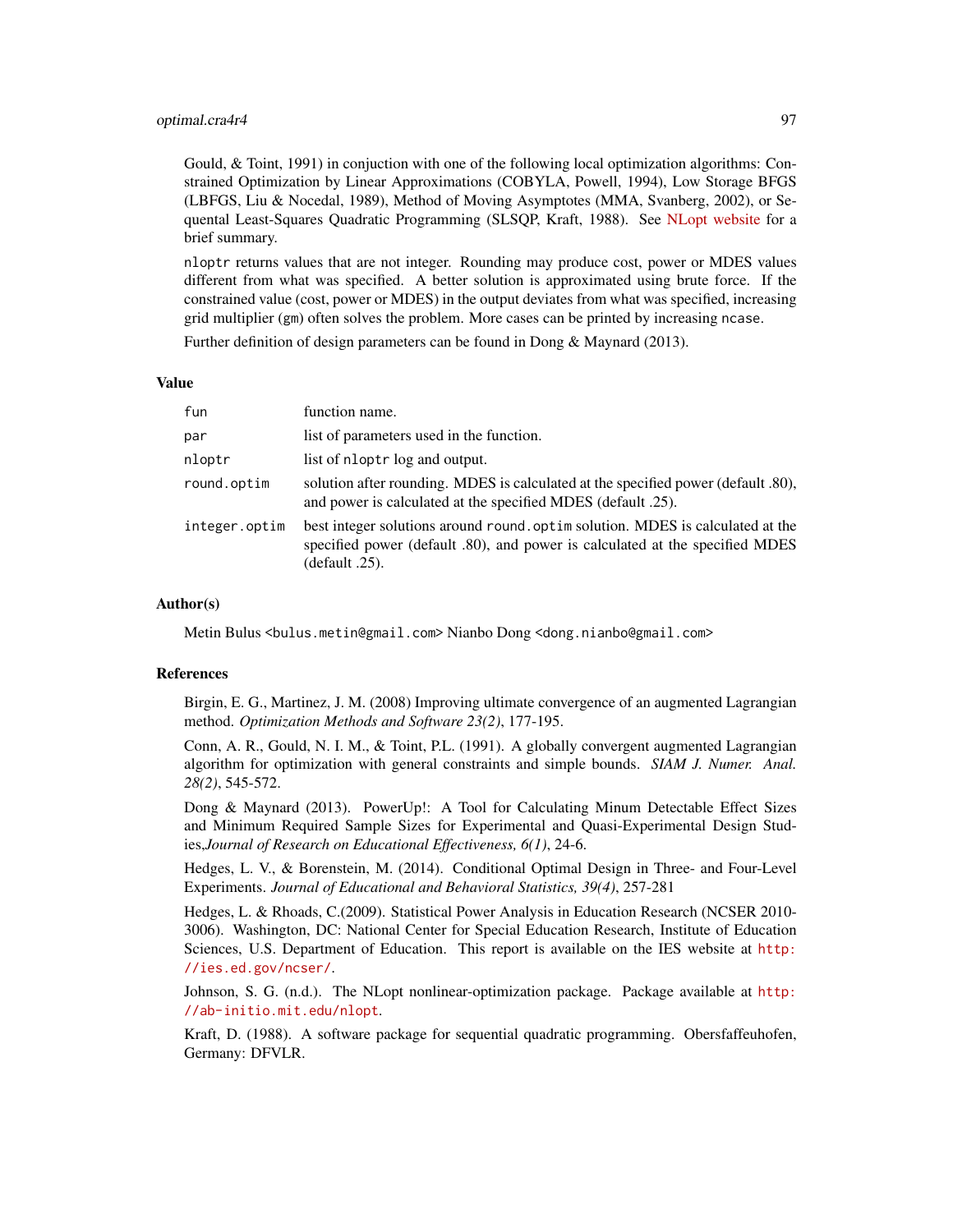Liu, D. C., & Nocedal, J. (1989). On the limited memory BFGS method for large scale optimization. *Mathematical programming, 45(1-3)*, 503-528.

Powell, M. J. (1994). A direct search optimization method that models the objective and constraint functions by linear interpolation. In Advances in optimization and numerical analysis (pp. 51-67). Springer Netherlands.

R Core Team (2016). R: A language and environment for statistical computin . R Foundation for Statistical Computing, Vienna, Austria. <https://www.R-project.org>.

Raudenbush, S. W. (1997). Statistical analysis and optimal design for cluster randomized trials. *Psychological Methods, 2*, 173-185.

Raudenbush, S. W., & Liu, X. (2000). Statistical power and optimal design for multisite trials. *Psychological Methods, 5*, 199-213.

Svanberg, K. (2002). A class of globally convergent optimization methods based on conservative convex separable approximations. *SIAM journal on optimization, 12(2)*, 555-573.

Ypma, J. (2014). nloptr: R interface to NLopt. R package version 1.0.4. Package available at <https://cran.r-project.org/package=nloptr>

## See Also

[mdes.cra4r4,](#page-25-0) [power.cra4r4,](#page-124-0) [mrss.cra4r4](#page-52-0)

## Examples

## Not run:

```
optimal.cra4r4(cn=1, cJ=10, cK=100, cL=1000, cost=75600,
               constrain="cost",
               rho4=.05, rho3=.05, rho2=.10)
```
## End(Not run)

optimal.ira1r1 *Model 1.0: COSA Solver for Individual Random Assignment Designs, Completely Randomized Controlled Trials*

## **Description**

optimal.ira1r1 finds constrained optimal sample allocation (COSA) solutions for completely randomized controlled trials where individuals are randomly assigned to treatment and control groups. COSA can be found in the following forms, (i) under budgetary constraints given marginal costs per unit, (ii) under power contraints given marginal costs per unit, (iii) under MDES contraints given marginal costs per unit, and (iv) under sample size contraints for one or more levels along with any of the i,ii, or iii options.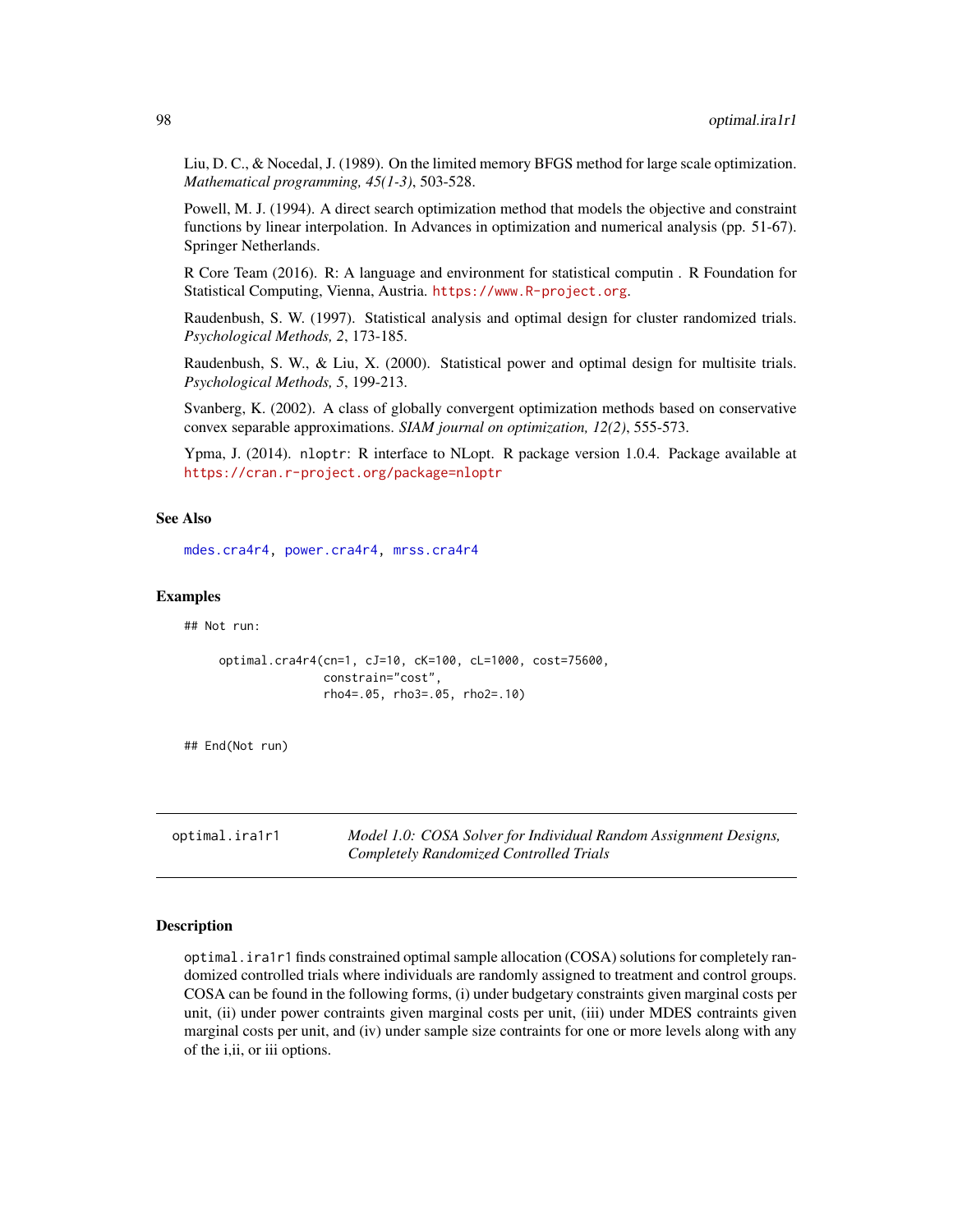# optimal.ira1r1 99

# Usage

```
optimal.ira1r1(cn, cost=NULL, n=NULL,
              power=.80, mdes=.25, alpha=.05, two.tail=TRUE,
              N0=c(10), ncase=10, gm=10,
              constrain="cost", optimizer="auglag_cobyla",
              P=.50, g1=0, R12=0)
```
# Arguments

| cn              | marginal cost per unit.                                                                                                                                              |
|-----------------|----------------------------------------------------------------------------------------------------------------------------------------------------------------------|
| cost            | total cost or budget.                                                                                                                                                |
| n               | included for consistency, it should remain NULL.                                                                                                                     |
| power           | statistical power (1 - type II error).                                                                                                                               |
| mdes            | minimum detectable effect size.                                                                                                                                      |
| alpha           | probability of type I error.                                                                                                                                         |
| two.tail        | logical; TRUE for two-tailed hypothesis testing, FALSE for one-tailed hypothesis<br>testing.                                                                         |
| N0              | starting values for n.                                                                                                                                               |
| ncase           | number of cases to show in the output.                                                                                                                               |
| gm              | grid multiplier to increase the range of sample size search.                                                                                                         |
| constrain       | one of the followings can be constrained at a specified cost or value: "cost",<br>"power", or "mdes".                                                                |
| optimizer       | algorithm to find optimal sample size given total cost, power, or MDES. Avail-<br>able algorithms: "auglag_cobyla", "auglag_lbfgs", "auglag_mma", or "auglag_slsqp". |
| P               | proportion of units randomly assigned to treatment.                                                                                                                  |
| g1              | number of covariates.                                                                                                                                                |
| R <sub>12</sub> | proportion of variance in the outcome explained by covariates.                                                                                                       |
|                 |                                                                                                                                                                      |

# Details

An optimization is not necessary because the relationship between contraints and optimal sample is straight forward multiplication or division. Therefore use of this function is not recommended. Nonetheless, this function is provided for consistency and convenience.

Further definition of design parameters can be found in Dong & Maynard (2013).

## Value

| fun           | function name.                                                                                                                                                                     |
|---------------|------------------------------------------------------------------------------------------------------------------------------------------------------------------------------------|
| par           | list of parameters used in the function.                                                                                                                                           |
| nloptr        | list of nloptr log and output.                                                                                                                                                     |
| round.optim   | solution after rounding. MDES is calculated at the specified power (default .80),<br>and power is calculated at the specified MDES (default .25).                                  |
| integer.optim | best integer solutions around round optim solution. MDES is calculated at the<br>specified power (default .80), and power is calculated at the specified MDES<br>$(default .25)$ . |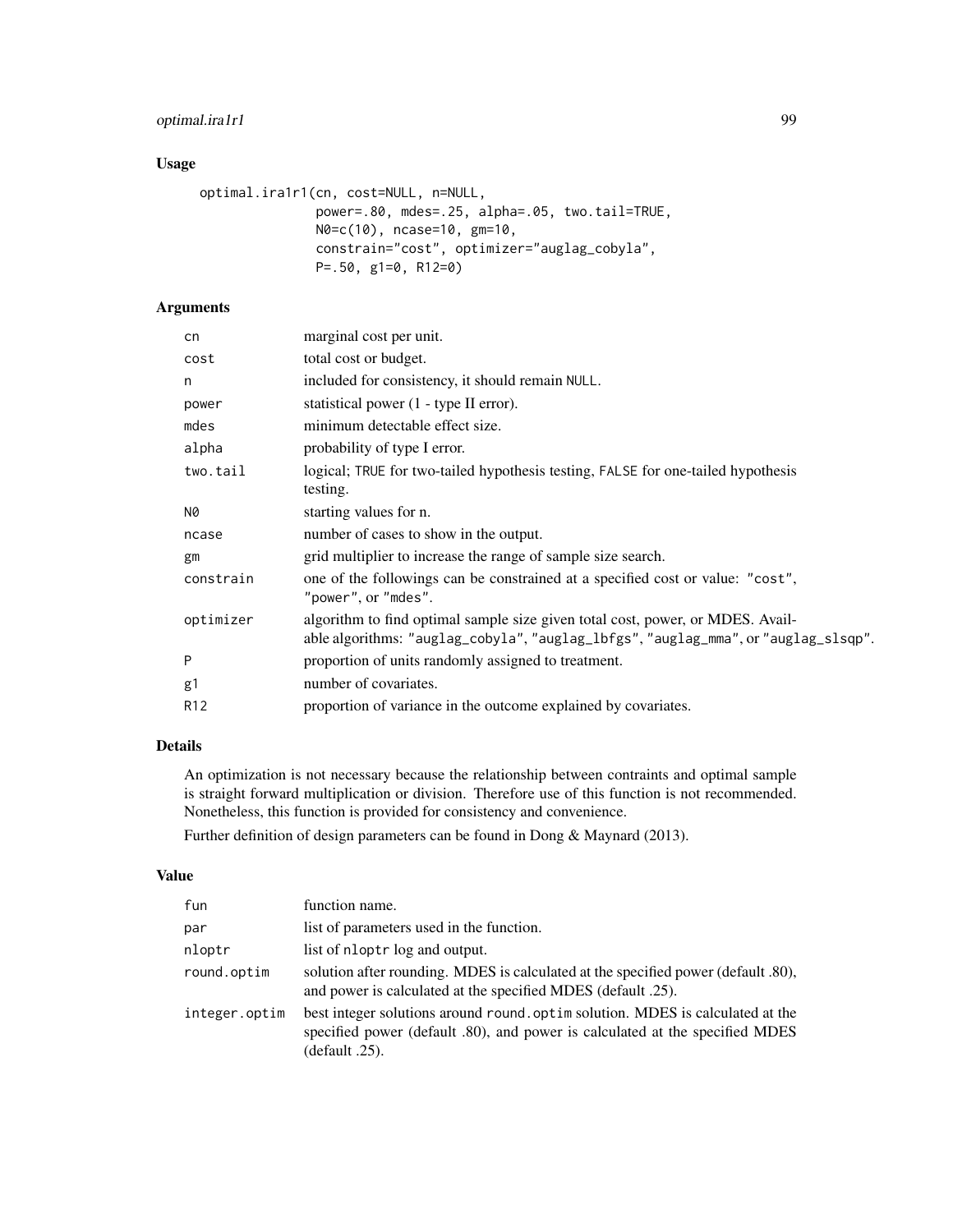## Author(s)

Metin Bulus <bulus.metin@gmail.com> Nianbo Dong <dong.nianbo@gmail.com>

## **References**

Dong & Maynard (2013). PowerUp!: A Tool for Calculating Minum Detectable Effect Sizes and Minimum Required Sample Sizes for Experimental and Quasi-Experimental Design Studies,*Journal of Research on Educational Effectiveness, 6(1)*, 24-6.

### See Also

[mdes.ira1r1,](#page-26-0) [power.ira1r1,](#page-125-0) [mrss.ira1r1](#page-54-0)

#### Examples

## Not run:

```
optimal.ira1r1(cn=1, cost=560,
               constrain="cost")
```
## End(Not run)

<span id="page-99-0"></span>optimal.to.mdes *Optimal to MDES*

## Description

optimal.to.mdes converts an object returned from optimal function into an object returned from mdes function.

#### Usage

```
optimal.to.mdes(design)
```
#### Arguments

design an object returned from one of the optimal functions.

# Details

optimal.to.mdes converts an object returned from optimal function into an object returned from mdes function by passing parameters through mdes function.

## Author(s)

Metin Bulus <bulus.metin@gmail.com> Nianbo Dong <dong.nianbo@gmail.com>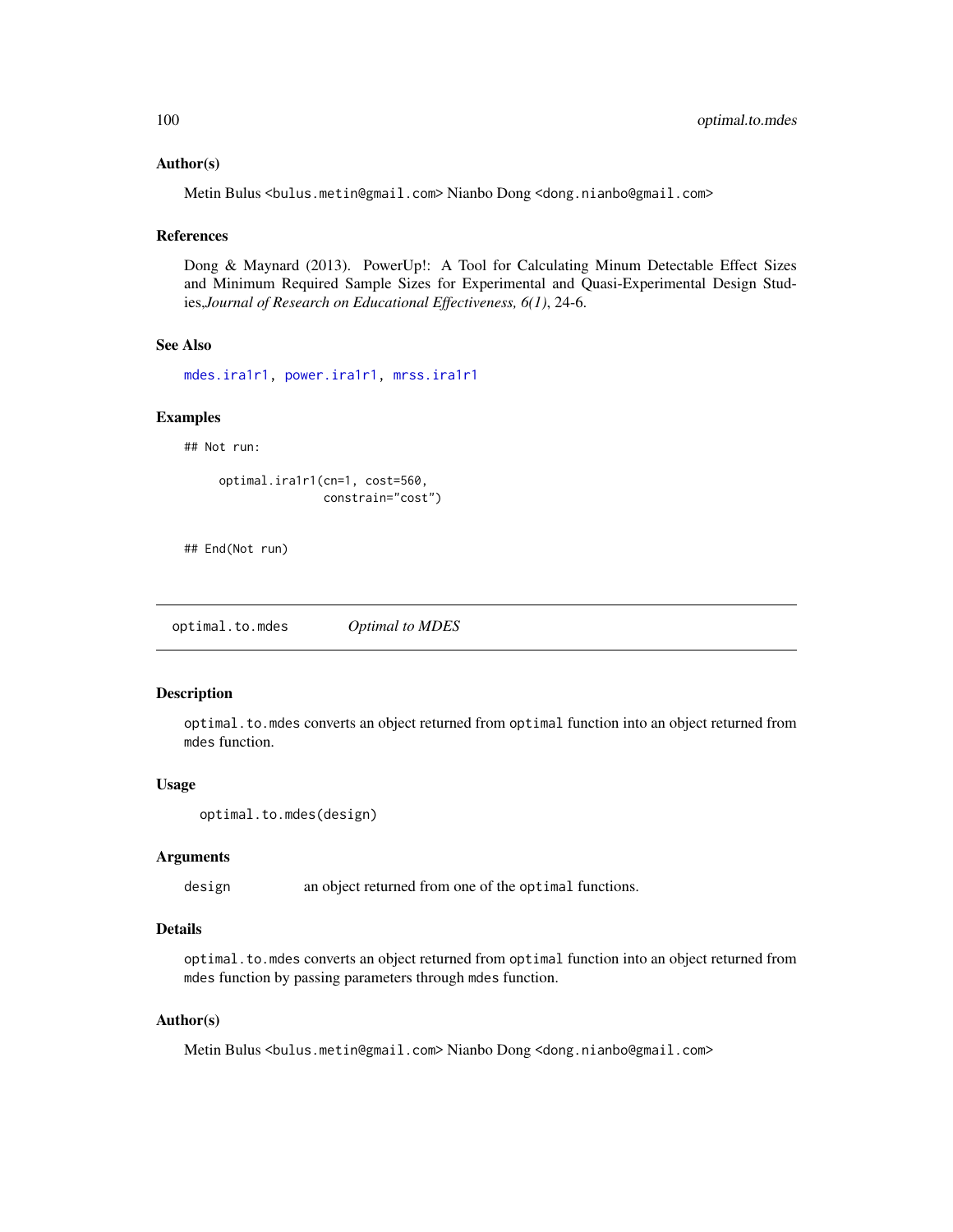# optimal.to.power 101

# See Also

[optimal.to.power,](#page-100-0) [mrss.to.mdes,](#page-55-0) [mrss.to.power](#page-56-0)

## Examples

## Not run:

```
# object returned from optimal function
design1 <- optimal.bira2r1(cn=1, cJ=10, cost=560,
                          constrain="cost", rho2=.20, omega2=.50)
# convert the object into an object returned from mdes function
design2 <- optimal.to.mdes(design1)
```
## End(Not run)

<span id="page-100-0"></span>optimal.to.power *Optimal to Power*

## Description

optimal.to.power converts an object returned from optimal function into an object returned from power function.

## Usage

```
optimal.to.power(design)
```
#### Arguments

design an object returned from one of the optimal functions.

#### Details

optimal.to.power converts an object returned from optimal function into an object returned from power function by passing parameters through power function.

# Author(s)

Metin Bulus <bulus.metin@gmail.com> Nianbo Dong <dong.nianbo@gmail.com>

# See Also

[optimal.to.mdes,](#page-99-0) [mrss.to.power,](#page-56-0) [mrss.to.power](#page-56-0)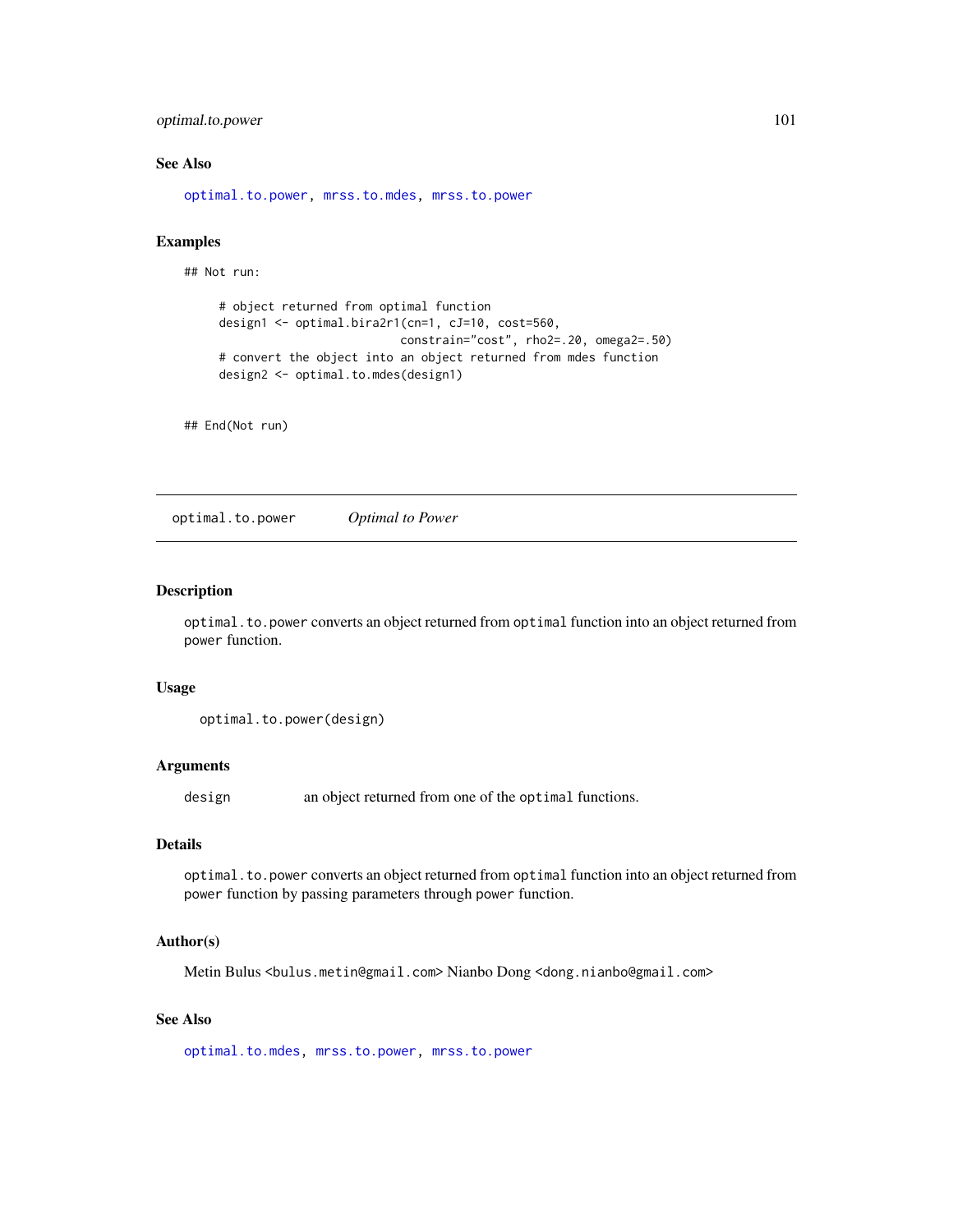102 plot.pars

# Examples

## Not run:

```
# object returned from optimal function
design1 <- optimal.bira2r1(cn=1, cJ=10, cost=560,
                         constrain="cost", rho2=.20, omega2=.50)
# convert the object into an object returned from power function
design2 <- optimal.to.power(design1)
```
## End(Not run)

| plot.pars | Plots Duo or Trio Relationships between Statistical Power, MDES, |
|-----------|------------------------------------------------------------------|
|           | MRSS, and COSA                                                   |

# Description

plot produces two or three dimensional plots (including contour plots) that delineate relationships between statisitcal power, MDES, MRSS and COSA for objects returned from one of the PowerUpR functions.

## Usage

```
## S3 method for class 'pars'
plot(x, pars=c("power","mdes",NA), type="p",
       left.right.angle=30, up.down.angle=30, nlevels=10,
      mdes.seq=NULL, power.seq=NULL, mrss.seq=NULL,...)
```
## Arguments

| X                | an object returned from one of the PowerUpR functions.                                                                                                                                                                                                                                                                                                                                                                                                                          |
|------------------|---------------------------------------------------------------------------------------------------------------------------------------------------------------------------------------------------------------------------------------------------------------------------------------------------------------------------------------------------------------------------------------------------------------------------------------------------------------------------------|
| pars             | character vector; valid values are "mdes", "power", and depending on the de-<br>sign, any one of the "n", "J", "K", or "L". Default vector c ("power", "mdes", NA)<br>produces a three dimensional plot where NA is replaced by top level sample size.<br>To override the default user should replace NA with any one of the "n", "J", "K",<br>or "L". Including only two parameters produces two dimensional plot. One of<br>the parameters must be either "mdes", or "power". |
| type             | character value; "p" for plot, "c" for contour.                                                                                                                                                                                                                                                                                                                                                                                                                                 |
| left.right.angle |                                                                                                                                                                                                                                                                                                                                                                                                                                                                                 |
|                  | numeric value; rotates 3D graph from left to right.                                                                                                                                                                                                                                                                                                                                                                                                                             |
| up.down.angle    | numeric value; rotates 3D graph from up to down.                                                                                                                                                                                                                                                                                                                                                                                                                                |
| nlevels          | number of contour levels.                                                                                                                                                                                                                                                                                                                                                                                                                                                       |
| mdes.seq         | sequence for MDES.                                                                                                                                                                                                                                                                                                                                                                                                                                                              |
| power.seq        | sequence for power.                                                                                                                                                                                                                                                                                                                                                                                                                                                             |
| mrss.seq         | sequence for MRSS.                                                                                                                                                                                                                                                                                                                                                                                                                                                              |
| $\cdots$         | other graphical parameters.                                                                                                                                                                                                                                                                                                                                                                                                                                                     |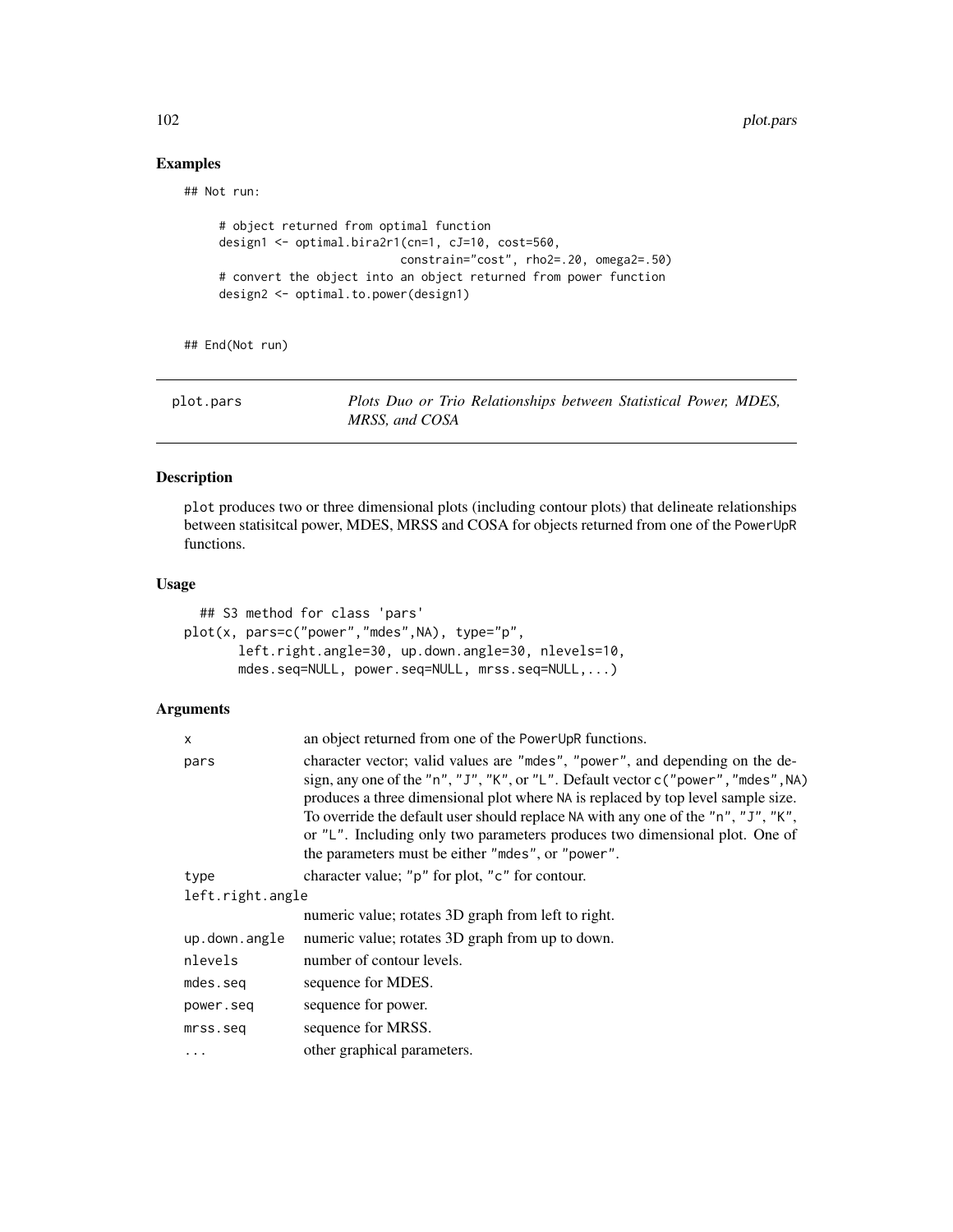## power.bcra3f2 103

#### Details

plot.pars produces plots for MDES, power, MRSS, and COSA using objects returned from PowerUpR functions. User can plot 2D, 3D or contour plots by specifying pars and type arguments. By default object returned from mdes functions produces plots where MDES is on top axis (either y or z), similarly, object returned from power functions produces plots where power is on top axis (either y or z). However user can switch between mdes and power functions to obtain an alternative plot. For objects returned from mrss or optimal functions by default MDES is on top axis (either y or z). User can change this by specifying pars arguments where its first argument matches with parameter to be plotted on top axis (either y or z).

#### Author(s)

Metin Bulus <bulus.metin@gmail.com> Nianbo Dong <dong.nianbo@gmail.com>

## See Also

[t1t2.error,](#page-127-0) [contour,](#page-0-0) [persp,](#page-0-0) [plot](#page-0-0)

## Examples

## Not run:

```
design1 <- mdes.bira2r1(rho2=.35, omega2=.10,
                       n=83, J=480)
# MDES against power & J (3D plot)
plot(design1)
# MDES against power & J (contour plot)
plot(design1, type="c")
# MDES against J (2D plot)
plot(design1, pars=c("mdes","J"))
```
## End(Not run)

power.bcra3f2 *Model 4.1: Statistical Power Calculator for 3-Level Fixed Effects Blocked Cluster Random Assignment Design, Treatment at Level 2*

#### Description

power.bcra3f2 calculates statistical power for designs with 3-levels where level 2 units are randomly assigned to treatment and control groups within level 3 units (fixed blocks).

## Usage

```
power.bcra3f2(mdes=.25, alpha=.05, two.tail=TRUE,
     rho2,
    P=.50, g2=0, R12=0, R22=0,
     n, J, K, ...)
```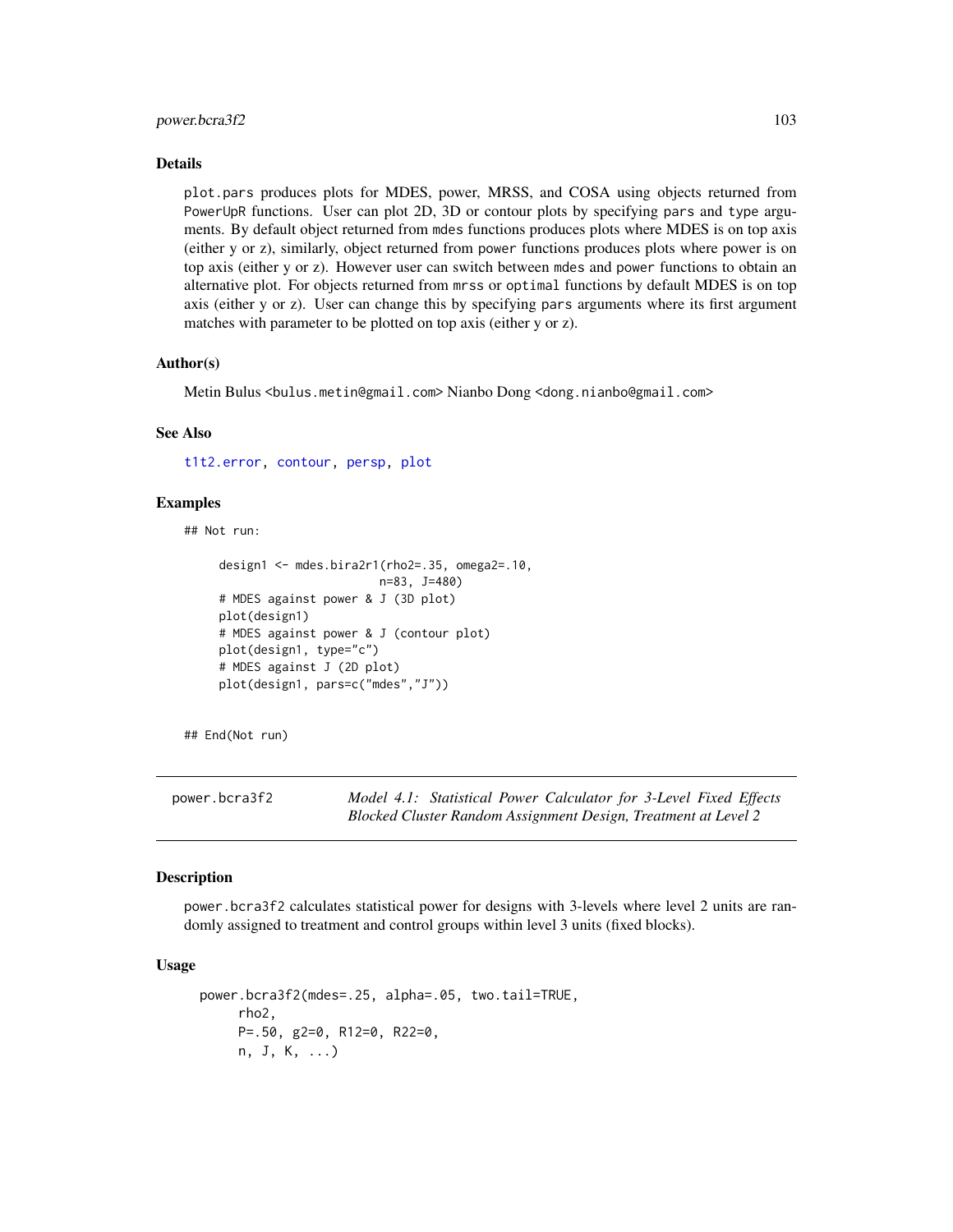## **Arguments**

| mdes             | minimum detectable effect size.                                                                       |
|------------------|-------------------------------------------------------------------------------------------------------|
| alpha            | probability of type I error.                                                                          |
| two.tail         | logical; TRUE for two-tailed hypothesis testing, FALSE for one-tailed hypothesis<br>testing.          |
| rho <sub>2</sub> | proportion of variance in the outcome explained by level 2 units.                                     |
| P                | average proportion of level 2 units randomly assigned to treatment within level<br>3 units.           |
| g2               | number of covariates at level 2.                                                                      |
| R <sub>12</sub>  | proportion of level 1 variance in the outcome explained by level 1 covariates.                        |
| R <sub>22</sub>  | proportion of level 2 variance in the outcome explained by level 2 covariates.                        |
| n                | harmonic mean of level 1 units across level 2 units (or simple average).                              |
| J                | harmonic mean of level 2 units across level 3 units (or simple average).                              |
| К                | level 3 sample size.                                                                                  |
| .                | to handle extra parameters passed from other functions, do not define any addi-<br>tional parameters. |

# Details

Power formula was derived within power analysis framework descibed by Hedges & Rhoads (2009). Further definition of design parameters can be found in Dong & Maynard (2013).

## Value

| fun   | function name.                                                                                     |
|-------|----------------------------------------------------------------------------------------------------|
| par   | list of parameters used in power calculation.                                                      |
| df    | model degrees of freedom                                                                           |
| M     | multiplier for MDES calcuation given model degrees of freedom, $\alpha$ and $\beta$ (1-<br>power). |
| power | statistical power (1 - type II error).                                                             |

## Author(s)

Metin Bulus <bulus.metin@gmail.com> Nianbo Dong <dong.nianbo@gmail.com>

#### References

Dong & Maynard (2013). PowerUp!: A Tool for Calculating Minum Detectable Effect Sizes and Minimum Required Sample Sizes for Experimental and Quasi-Experimental Design Studies,*Journal of Research on Educational Effectiveness, 6(1)*, 24-6.

Hedges, L. & Rhoads, C.(2009). Statistical Power Analysis in Education Research (NCSER 2010- 3006). Washington, DC: National Center for Special Education Research, Institute of Education Sciences, U.S. Department of Education. This report is available on the IES website at [http:](http://ies.ed.gov/ncser/) [//ies.ed.gov/ncser/](http://ies.ed.gov/ncser/).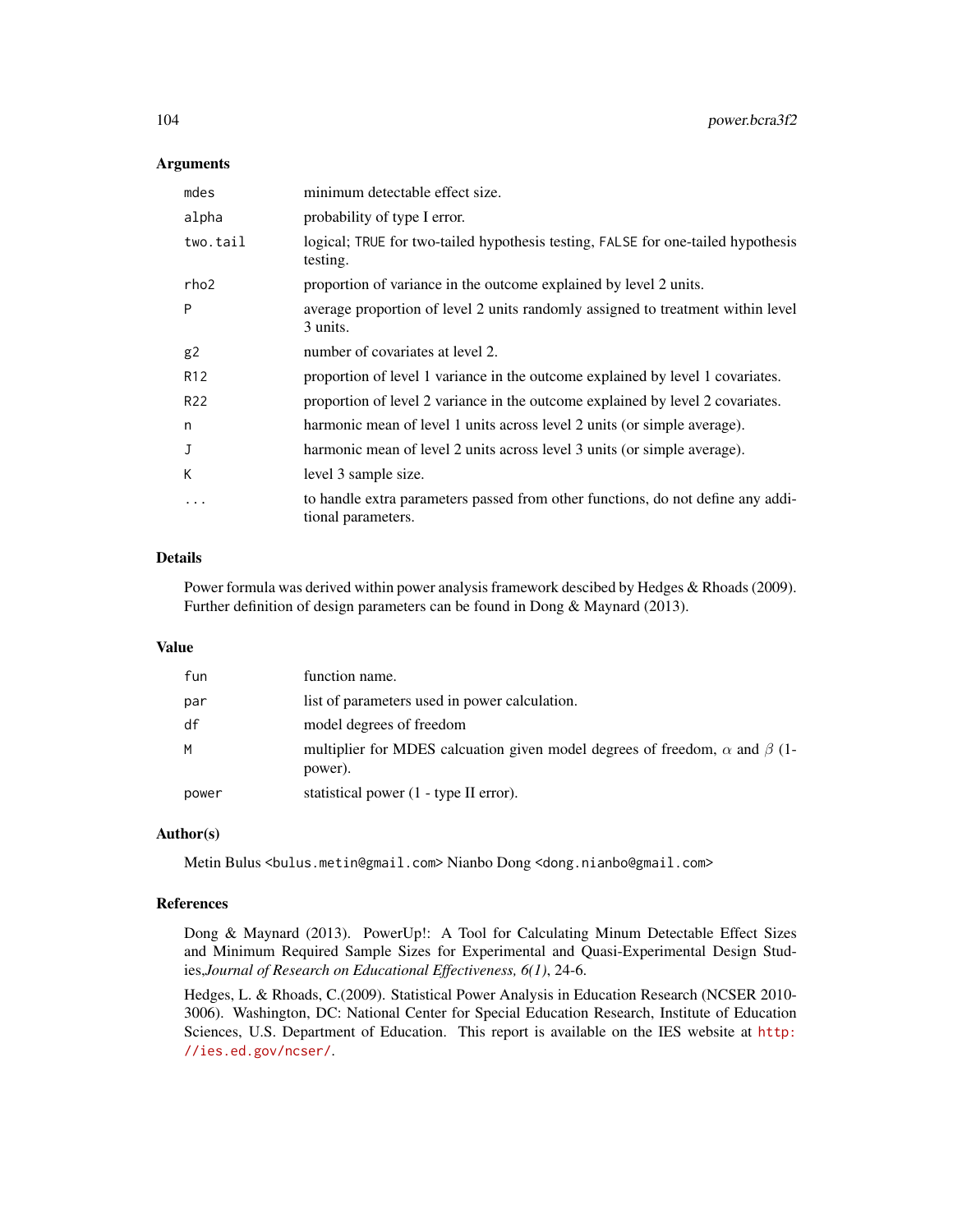# power.bcra3r2 105

# See Also

[mdes.bcra3f2,](#page-4-0) [mrss.bcra3f2,](#page-28-0) [optimal.bcra3f2](#page-57-0)

# Examples

## Not run:

power.bcra3f2(rho2=.10, n=20, J=44, K=5)

## End(Not run)

power.bcra3r2 *Model 4.2: Statistical Power Calculator for 3-Level Random Effects Blocked Cluster Random Assignment Designs, Treatment at Level 2*

# Description

power.bcra3r2 calculates statistical power for designs with 3-levels where level 2 units are randomly assigned to treatment and control groups within level 3 units (random blocks).

# Usage

```
power.bcra3r2(mdes=.25, alpha=.05, two.tail=TRUE,
     rho2, rho3, omega3,
     P=.50, g3=0, R12=0, R22=0, RT32=0,
     n, J, K, ...)
```
# Arguments

| mdes            | minimum detectable effect size.                                                                                                  |
|-----------------|----------------------------------------------------------------------------------------------------------------------------------|
| alpha           | probability of type I error.                                                                                                     |
| two.tail        | logical; TRUE for two-tailed hypothesis testing, FALSE for one-tailed hypothesis<br>testing.                                     |
| rho2            | proportion of variance in the outcome explained by level 2 units.                                                                |
| rho3            | proportion of variance in the outcome explained by level 3 units.                                                                |
| omega3          | treatment effect heterogeneity as ratio of treatment effect variance among level<br>3 units to the residual variance at level 3. |
| P               | average proportion of level 2 units randomly assigned to treatment within level<br>3 units.                                      |
| g3              | number of covariates at level 3.                                                                                                 |
| R <sub>12</sub> | proportion of level 1 variance in the outcome explained by level 1 covariates.                                                   |
| R <sub>22</sub> | proportion of level 2 variance in the outcome explained by level 2 covariates.                                                   |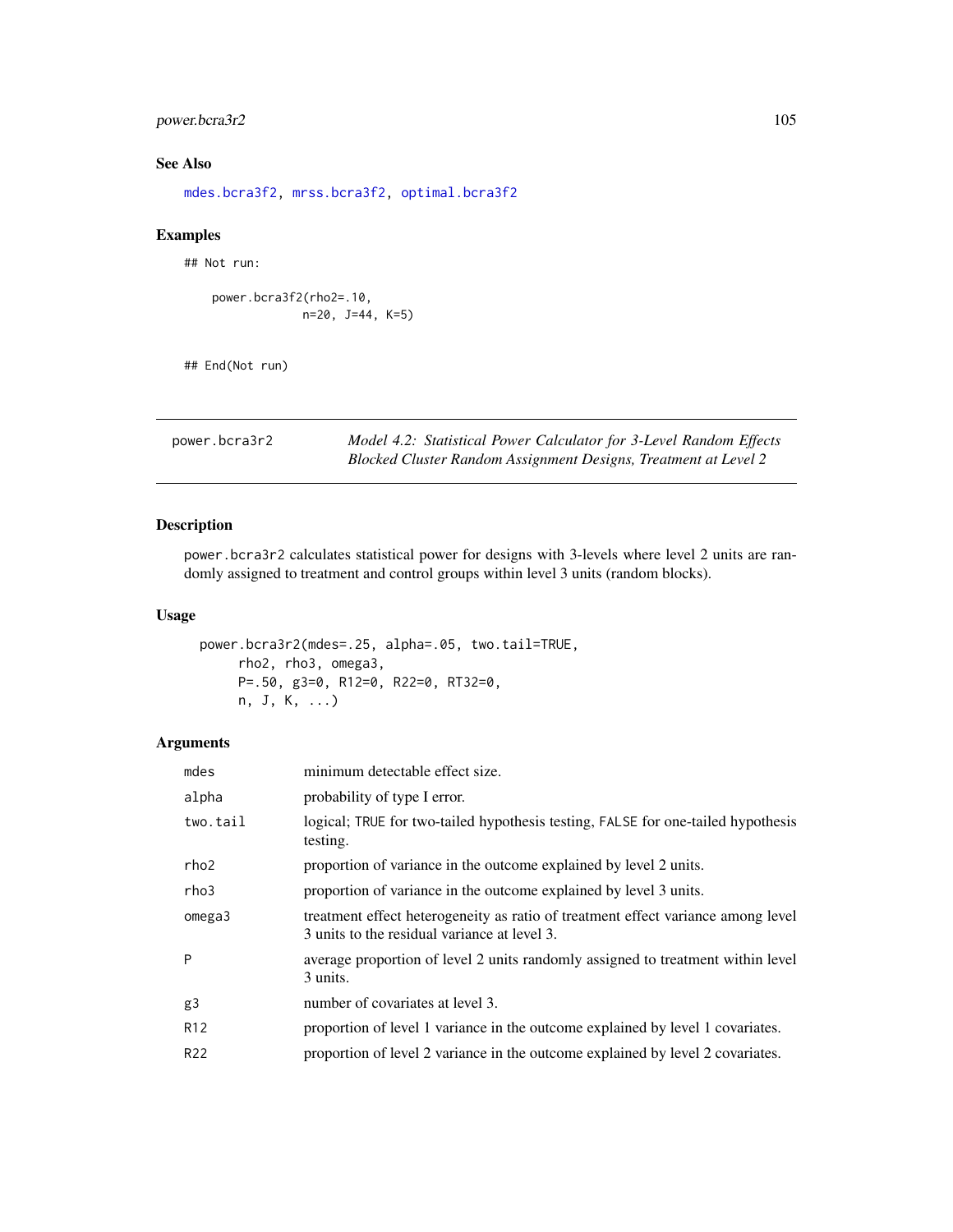| RT32     | proportion of treatment effect variance among level 3 units explained by level 3<br>covariates.       |
|----------|-------------------------------------------------------------------------------------------------------|
| n        | harmonic mean of level 1 units across level 2 units (or simple average).                              |
| J        | harmonic mean of level 2 units across level 3 units (or simple average).                              |
| K.       | level 3 sample size.                                                                                  |
| $\ddots$ | to handle extra parameters passed from other functions, do not define any addi-<br>tional parameters. |

## Details

Power formula was derived within power analysis framework descibed by Hedges & Rhoads (2009). Further definition of design parameters can be found in Dong & Maynard (2013).

#### Value

| fun   | function name.                                                                                     |
|-------|----------------------------------------------------------------------------------------------------|
| par   | list of parameters used in power calculation.                                                      |
| df    | model degrees of freedom                                                                           |
| M     | multiplier for MDES calcuation given model degrees of freedom, $\alpha$ and $\beta$ (1-<br>power). |
| power | statistical power (1 - type II error).                                                             |

#### Author(s)

Metin Bulus <bulus.metin@gmail.com> Nianbo Dong <dong.nianbo@gmail.com>

# References

Dong & Maynard (2013). PowerUp!: A Tool for Calculating Minum Detectable Effect Sizes and Minimum Required Sample Sizes for Experimental and Quasi-Experimental Design Studies,*Journal of Research on Educational Effectiveness, 6(1)*, 24-6.

Hedges, L. & Rhoads, C.(2009). Statistical Power Analysis in Education Research (NCSER 2010- 3006). Washington, DC: National Center for Special Education Research, Institute of Education Sciences, U.S. Department of Education. This report is available on the IES website at [http:](http://ies.ed.gov/ncser/) [//ies.ed.gov/ncser/](http://ies.ed.gov/ncser/).

# See Also

[mdes.bcra3r2,](#page-6-0) [mrss.bcra3r2,](#page-30-0) [optimal.bcra3r2](#page-60-0)

## Examples

```
## Not run:
```
power.bcra3r2(rho3=.13, rho2=.10, omega3=.40, n=10, J=6, K=24)

## End(Not run)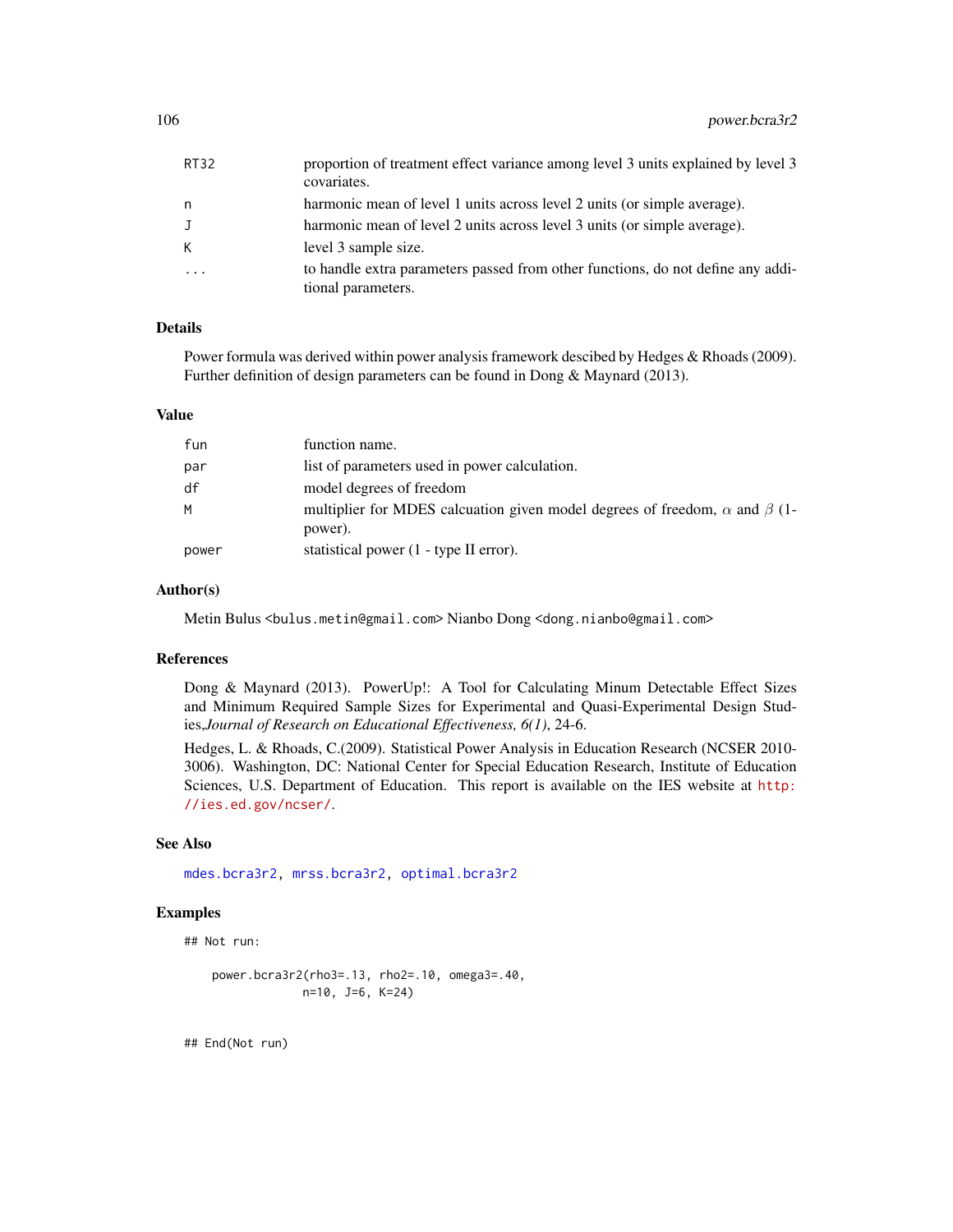# Description

power.bcra4f3 calculates statistical power for designs with 4-levels where level 3 units are randomly assigned to treatment and control groups within level 4 units (fixed blocks).

## Usage

```
power.bcra4f3(mdes=.25, alpha=.05, two.tail=TRUE,
     rho2, rho3,
    P=.50, R12=0, R22=0, R32=0, g3=0,
    n, J, K, L, ...)
```
# Arguments

| mdes             | minimum detectable effect size.                                                                       |
|------------------|-------------------------------------------------------------------------------------------------------|
| alpha            | probability of type I error.                                                                          |
| two.tail         | logical; TRUE for two-tailed hypothesis testing, FALSE for one-tailed hypothesis<br>testing.          |
| rho <sub>2</sub> | proportion of variance in the outcome explained by level 2 units.                                     |
| rho3             | proportion of variance in the outcome explained by level 3 units.                                     |
| P                | average proportion of level 3 units randomly assigned to treatment within level<br>4 units.           |
| g3               | number of covariates at level 3.                                                                      |
| R <sub>12</sub>  | proportion of level 1 variance in the outcome explained by level 1 covariates.                        |
| R <sub>22</sub>  | proportion of level 2 variance in the outcome explained by level 2 covariates.                        |
| R32              | proportion of level 3 variance in the outcome explained by level 3 covariates.                        |
| n                | harmonic mean of level 1 units across level 2 units (or simple average).                              |
| J                | harmonic mean of level 2 units across level 3 units (or simple average).                              |
| K                | harmonic mean of level 3 units across level 3 units (or simple average).                              |
| L                | number of level 4 units.                                                                              |
| .                | to handle extra parameters passed from other functions, do not define any addi-<br>tional parameters. |

## Details

Power formula was derived within power analysis framework descibed by Hedges & Rhoads (2009). Further definition of design parameters can be found in Dong & Maynard (2013).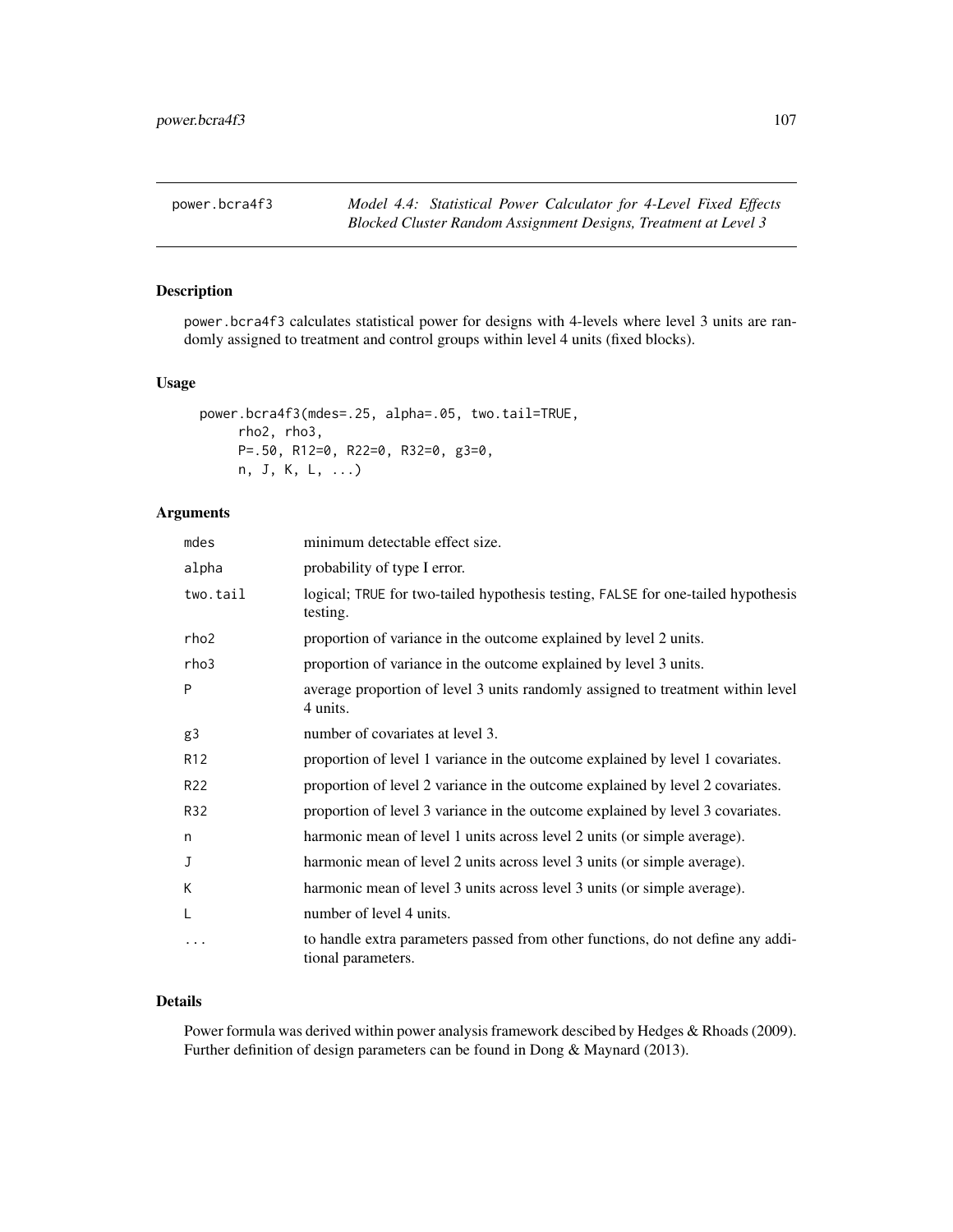#### Value

| fun   | function name.                                                                                     |
|-------|----------------------------------------------------------------------------------------------------|
| par   | list of parameters used in power calculation.                                                      |
| df    | model degrees of freedom                                                                           |
| M     | multiplier for MDES calcuation given model degrees of freedom, $\alpha$ and $\beta$ (1-<br>power). |
| power | statistical power (1 - type II error).                                                             |

## Author(s)

Metin Bulus <bulus.metin@gmail.com> Nianbo Dong <dong.nianbo@gmail.com>

#### References

Dong & Maynard (2013). PowerUp!: A Tool for Calculating Minum Detectable Effect Sizes and Minimum Required Sample Sizes for Experimental and Quasi-Experimental Design Studies,*Journal of Research on Educational Effectiveness, 6(1)*, 24-6.

Hedges, L. & Rhoads, C.(2009). Statistical Power Analysis in Education Research (NCSER 2010- 3006). Washington, DC: National Center for Special Education Research, Institute of Education Sciences, U.S. Department of Education. This report is available on the IES website at [http:](http://ies.ed.gov/ncser/) [//ies.ed.gov/ncser/](http://ies.ed.gov/ncser/).

# See Also

[mdes.bcra4f3,](#page-8-0) [mrss.bcra4f3,](#page-32-0) [optimal.bcra4f3](#page-63-0)

### Examples

## Not run:

power.bcra4f3(rho3=.15, rho2=.15, n=10, J=4, K=4, L=15)

## End(Not run)

power.bcra4r2 *Model 4.3: Statistical Power Calculator for 4-Level Random Effects Block Random Assignment Designs, Treatment at Level 2*

# Description

power.bcra4r2 calculates statistical power for designs with 4-levels where level 2 units are randomly assigned to treatment and control groups within level 3 units (random blocks).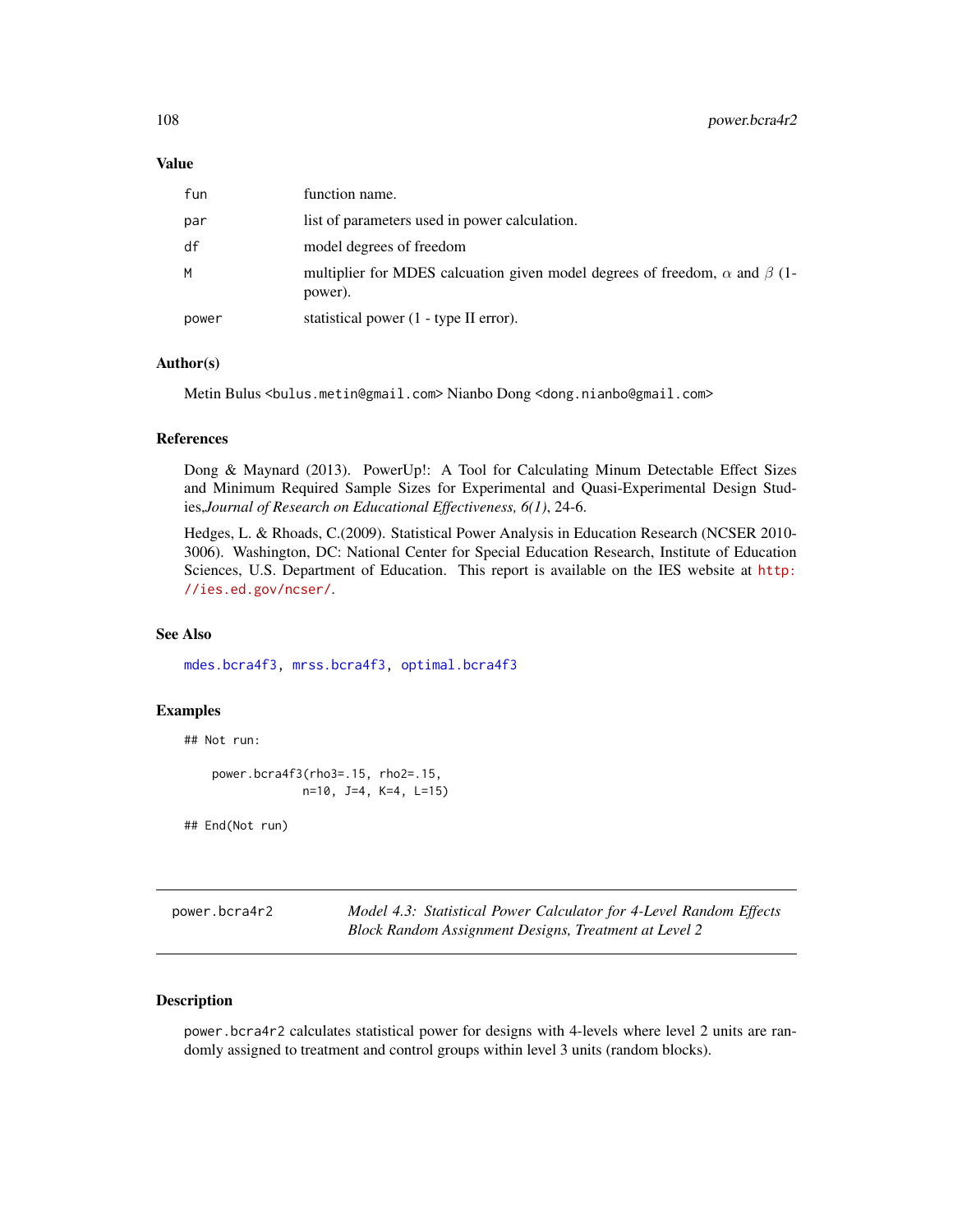# power.bcra4r2 109

# Usage

```
power.bcra4r2(mdes=.25, alpha=.05, two.tail=TRUE,
     rho2, rho3, rho4, omega3, omega4,
     P=.50, R12=0, R22=0, RT32=0, RT42=0, g4=0,
     n, J, K, L, ...)
```
# Arguments

| mdes             | minimum detectable effect size.                                                                                                  |
|------------------|----------------------------------------------------------------------------------------------------------------------------------|
| alpha            | probability of type I error.                                                                                                     |
| two.tail         | logical; TRUE for two-tailed hypothesis testing, FALSE for one-tailed hypothesis<br>testing.                                     |
| rho <sub>2</sub> | proportion of variance in the outcome explained by level 2 units.                                                                |
| rho3             | proportion of variance in the outcome explained by level 3 units.                                                                |
| rho4             | proportion of variance in the outcome explained by level 4 units.                                                                |
| omega3           | treatment effect heterogeneity as ratio of treatment effect variance among level<br>3 units to the residual variance at level 3. |
| omega4           | treatment effect heterogeneity as ratio of treatment effect variance among level<br>4 units to the residual variance at level 4. |
| P                | average proportion of level 2 units randomly assigned to treatment within level<br>3 units.                                      |
| g <sub>4</sub>   | number of covariates at level 4.                                                                                                 |
| R <sub>12</sub>  | proportion of level 1 variance in the outcome explained by level 1 covariates.                                                   |
| R <sub>22</sub>  | proportion of level 2 variance in the outcome explained by level 2 covariates.                                                   |
| <b>RT32</b>      | proportion of treatment effect variance among level 3 units explained by level 3<br>covariates.                                  |
| <b>RT42</b>      | proportion of treatment effect variance among level 4 units explained by level 4<br>covariates.                                  |
| n                | harmonic mean of level 1 units across level 2 units (or simple average).                                                         |
| J                | harmonic mean of level 2 units across level 3 units (or simple average).                                                         |
| K                | harmonic mean of level 3 units across level 3 units (or simple average).                                                         |
| L                | number of level 4 units.                                                                                                         |
| $\ddotsc$        | to handle extra parameters passed from other functions, do not define any addi-<br>tional parameters.                            |

# Details

Power formula was derived within power analysis framework descibed by Hedges & Rhoads (2009). Further definition of design parameters can be found in Dong & Maynard (2013) and Hedges & Rhoads (2009).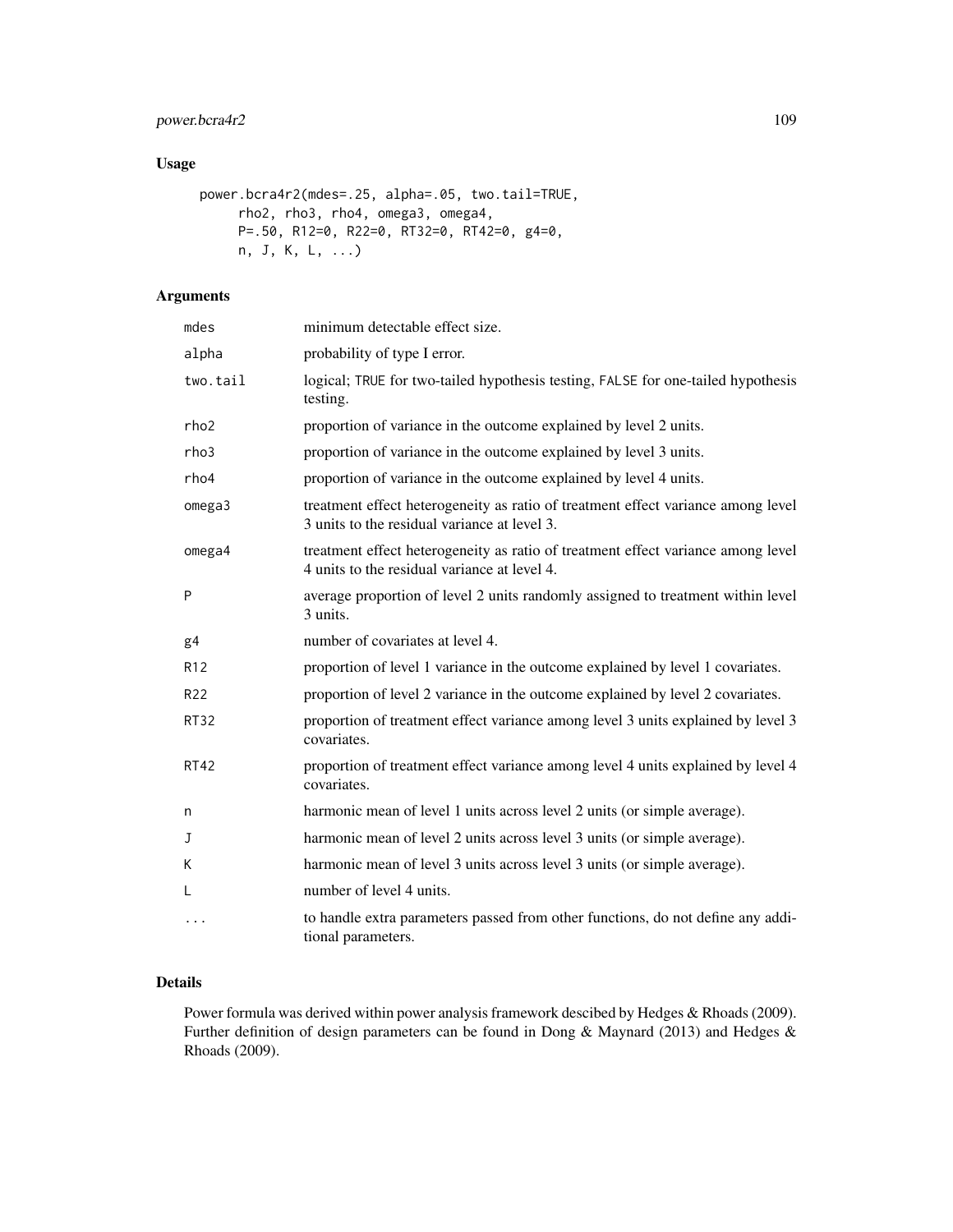#### <span id="page-109-0"></span>Value

| fun   | function name.                                                                                     |
|-------|----------------------------------------------------------------------------------------------------|
| par   | list of parameters used in power calculation.                                                      |
| df    | model degrees of freedom                                                                           |
| M     | multiplier for MDES calcuation given model degrees of freedom, $\alpha$ and $\beta$ (1-<br>power). |
| power | statistical power (1 - type II error).                                                             |

# Author(s)

Metin Bulus <bulus.metin@gmail.com> Nianbo Dong <dong.nianbo@gmail.com>

#### References

Dong & Maynard (2013). PowerUp!: A Tool for Calculating Minum Detectable Effect Sizes and Minimum Required Sample Sizes for Experimental and Quasi-Experimental Design Studies,*Journal of Research on Educational Effectiveness, 6(1)*, 24-6.

Hedges, L. & Rhoads, C.(2009). Statistical Power Analysis in Education Research (NCSER 2010- 3006). Washington, DC: National Center for Special Education Research, Institute of Education Sciences, U.S. Department of Education. This report is available on the IES website at [http:](http://ies.ed.gov/ncser/) [//ies.ed.gov/ncser/](http://ies.ed.gov/ncser/).

# See Also

[mdes.bcra4r2,](#page-9-0) [mrss.bcra4r2,](#page-34-0) [optimal.bcra4r2](#page-66-0)

# Examples

## Not run:

```
power.bcra4r2(rho4=.05, rho3=.15, rho2=.15,
             omega4=.50, omega3=.50,
             n=10, J=4, L=27, K=4)
```
## End(Not run)

power.bcra4r3 *Model 4.5: Statistical Power Calculator for 4-Level Random Effects Blocked Cluster Random Assignment Designs, Treatment at Level 3*

# Description

power.bcra4r3 calculates statistical power for designs with 4-levels where level 3 units are randomly assigned to treatment and control groups within level 4 units (random blocks).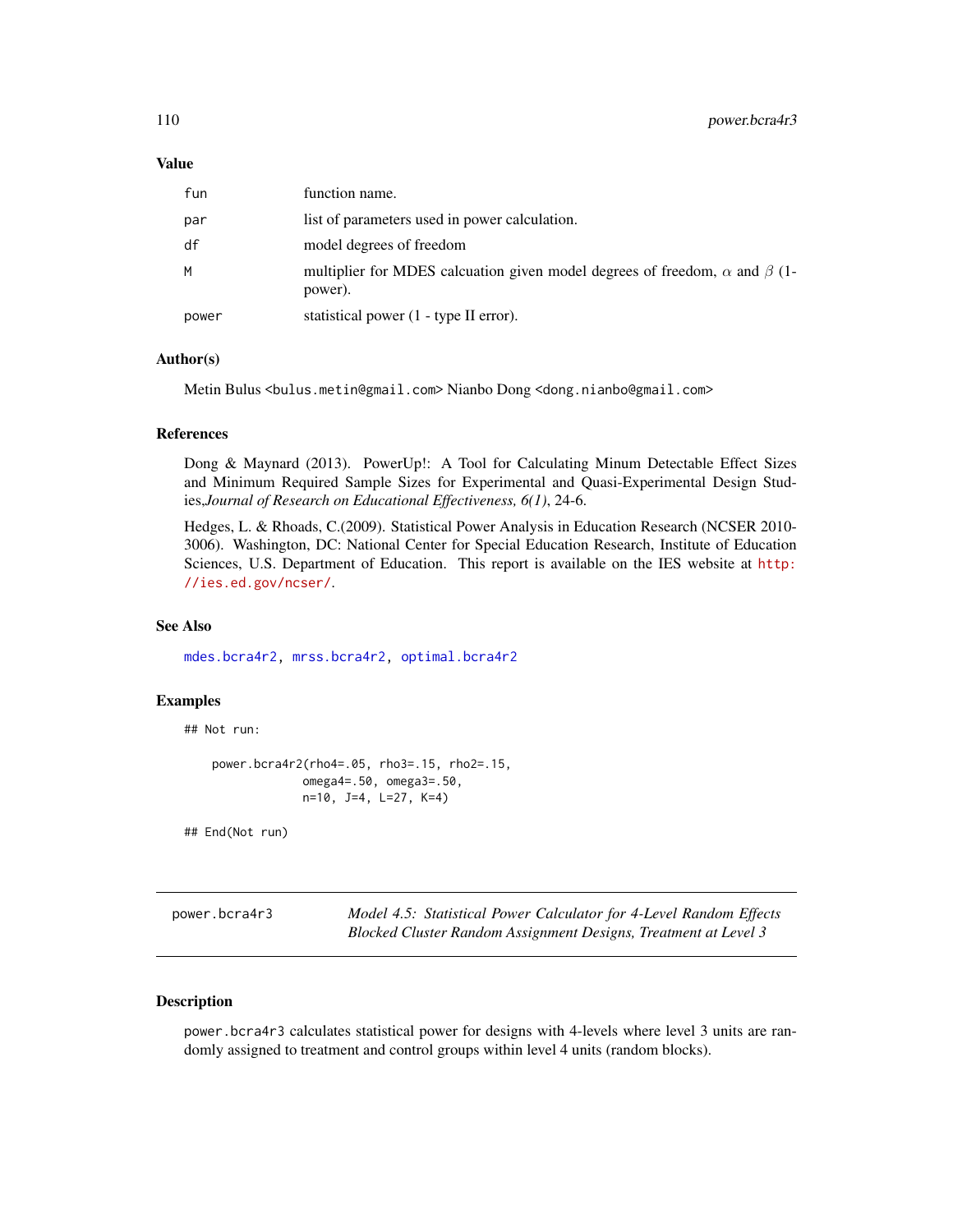# power.bcra4r3 111

# Usage

```
power.bcra4r3(mdes=.25, alpha=.05, two.tail=TRUE,
     rho2, rho3, rho4, omega4,
     P=.50, R12=0, R22=0, R32=0, RT42=0, g4=0,
    n, J, K, L, ...)
```
# Arguments

| mdes            | minimum detectable effect size.                                                                                                  |
|-----------------|----------------------------------------------------------------------------------------------------------------------------------|
| alpha           | probability of type I error.                                                                                                     |
| two.tail        | logical; TRUE for two-tailed hypothesis testing, FALSE for one-tailed hypothesis<br>testing.                                     |
| rho2            | proportion of variance in the outcome explained by level 2 units.                                                                |
| rho3            | proportion of variance in the outcome explained by level 3 units.                                                                |
| rho4            | proportion of variance in the outcome explained by level 4 units.                                                                |
| omega4          | treatment effect heterogeneity as ratio of treatment effect variance among level<br>4 units to the residual variance at level 4. |
| P               | average proportion of level 3 units randomly assigned to treatment within level<br>4 units.                                      |
| g <sub>4</sub>  | number of covariates at level 4.                                                                                                 |
| R <sub>12</sub> | proportion of level 1 variance in the outcome explained by level 1 covariates.                                                   |
| R <sub>22</sub> | proportion of level 2 variance in the outcome explained by level 2 covariates.                                                   |
| R32             | proportion of level 3 variance in the outcome explained by level 3 covariates.                                                   |
| <b>RT42</b>     | proportion of treatment effect variance among level 4 units explained by level 4<br>covariates.                                  |
| n               | harmonic mean of level 1 units across level 2 units (or simple average).                                                         |
| J               | harmonic mean of level 2 units across level 3 units (or simple average).                                                         |
| K               | harmonic mean of level 3 units across level 3 units (or simple average).                                                         |
| L               | number of level 4 units.                                                                                                         |
| $\cdots$        | to handle extra parameters passed from other functions, do not define any addi-<br>tional parameters.                            |

# Details

Power formula was derived within power analysis framework descibed by Hedges & Rhoads (2009). Further definition of design parameters can be found in Dong & Maynard (2013) and Hedges & Rhoads (2009).

# Value

| fun | function name.                                |
|-----|-----------------------------------------------|
| par | list of parameters used in power calculation. |
| df  | model degrees of freedom                      |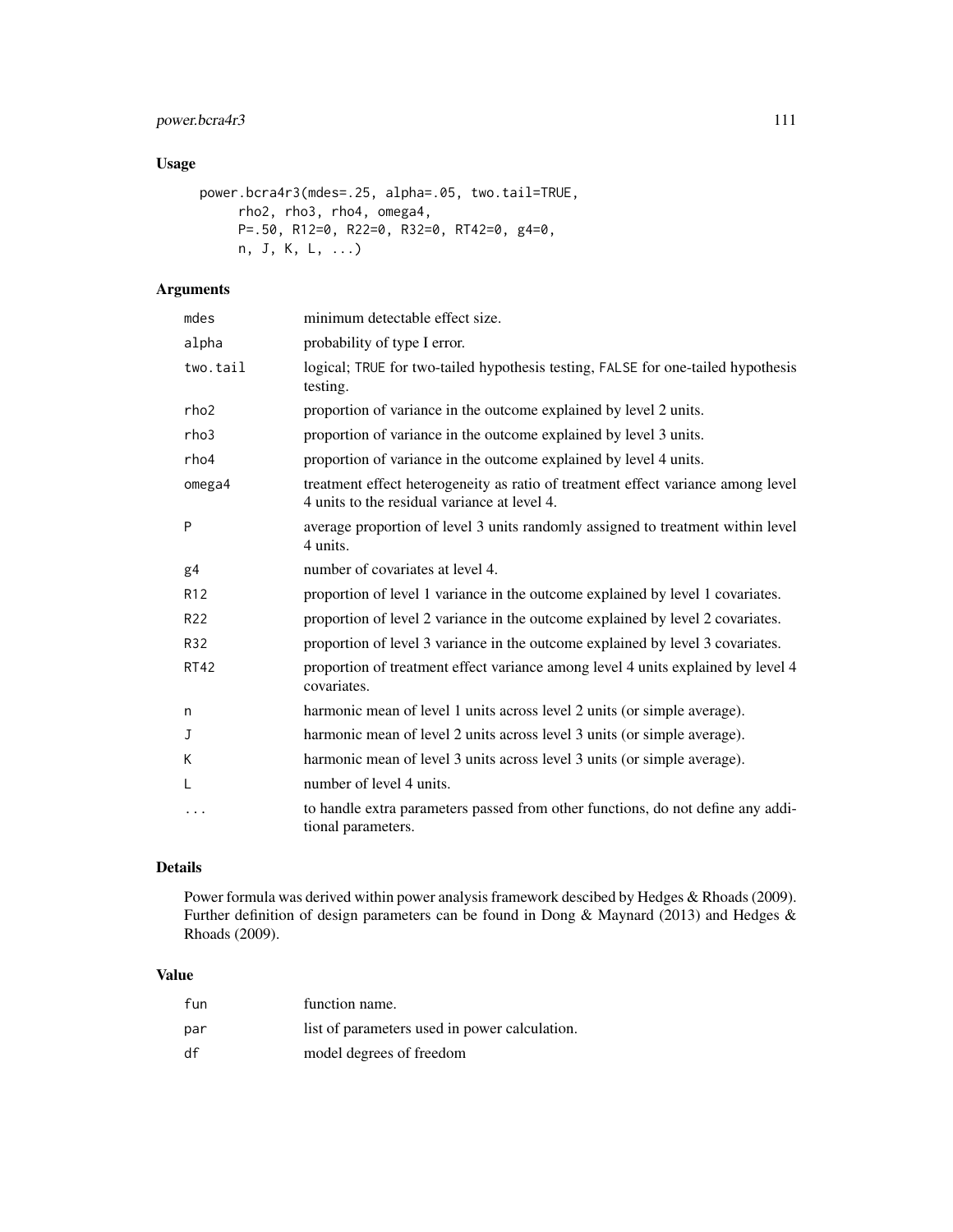<span id="page-111-0"></span>112 power.bira2c1

|       | multiplier for MDES calcuation given model degrees of freedom, $\alpha$ and $\beta$ (1- |
|-------|-----------------------------------------------------------------------------------------|
|       | power).                                                                                 |
| power | statistical power (1 - type II error).                                                  |

#### Author(s)

Metin Bulus <bulus.metin@gmail.com> Nianbo Dong <dong.nianbo@gmail.com>

#### References

Dong & Maynard (2013). PowerUp!: A Tool for Calculating Minum Detectable Effect Sizes and Minimum Required Sample Sizes for Experimental and Quasi-Experimental Design Studies,*Journal of Research on Educational Effectiveness, 6(1)*, 24-6.

Hedges, L. & Rhoads, C.(2009). Statistical Power Analysis in Education Research (NCSER 2010- 3006). Washington, DC: National Center for Special Education Research, Institute of Education Sciences, U.S. Department of Education. This report is available on the IES website at [http:](http://ies.ed.gov/ncser/) [//ies.ed.gov/ncser/](http://ies.ed.gov/ncser/).

#### See Also

[mdes.bcra4r3,](#page-11-0) [mrss.bcra4r3,](#page-36-0) [optimal.bcra4r3](#page-69-0)

#### Examples

## Not run:

```
power.bcra4r3(rho4=.05, rho3=.15, rho2=.15,
             omega4=.50,
             n=10, J=4, L=27, K=4)
```
## End(Not run)

| power.bira2c1 | Model 2.1: Statistical Power Calculator for 2-Level Constant Effects |
|---------------|----------------------------------------------------------------------|
|               | Blocked Individual Random Assignment Designs, Treatment at Level     |
|               |                                                                      |

#### Description

power.bira2c1 calculates statistical power for designs with 2-levels where level 1 units are randomly assigned to treatment and control groups within level 2 units (school intercepts only).

#### Usage

```
power.bira2c1(mdes=.25, alpha=.05, two.tail=TRUE,
            P=.50, g1=0, R12=0,
            n, J, ...)
```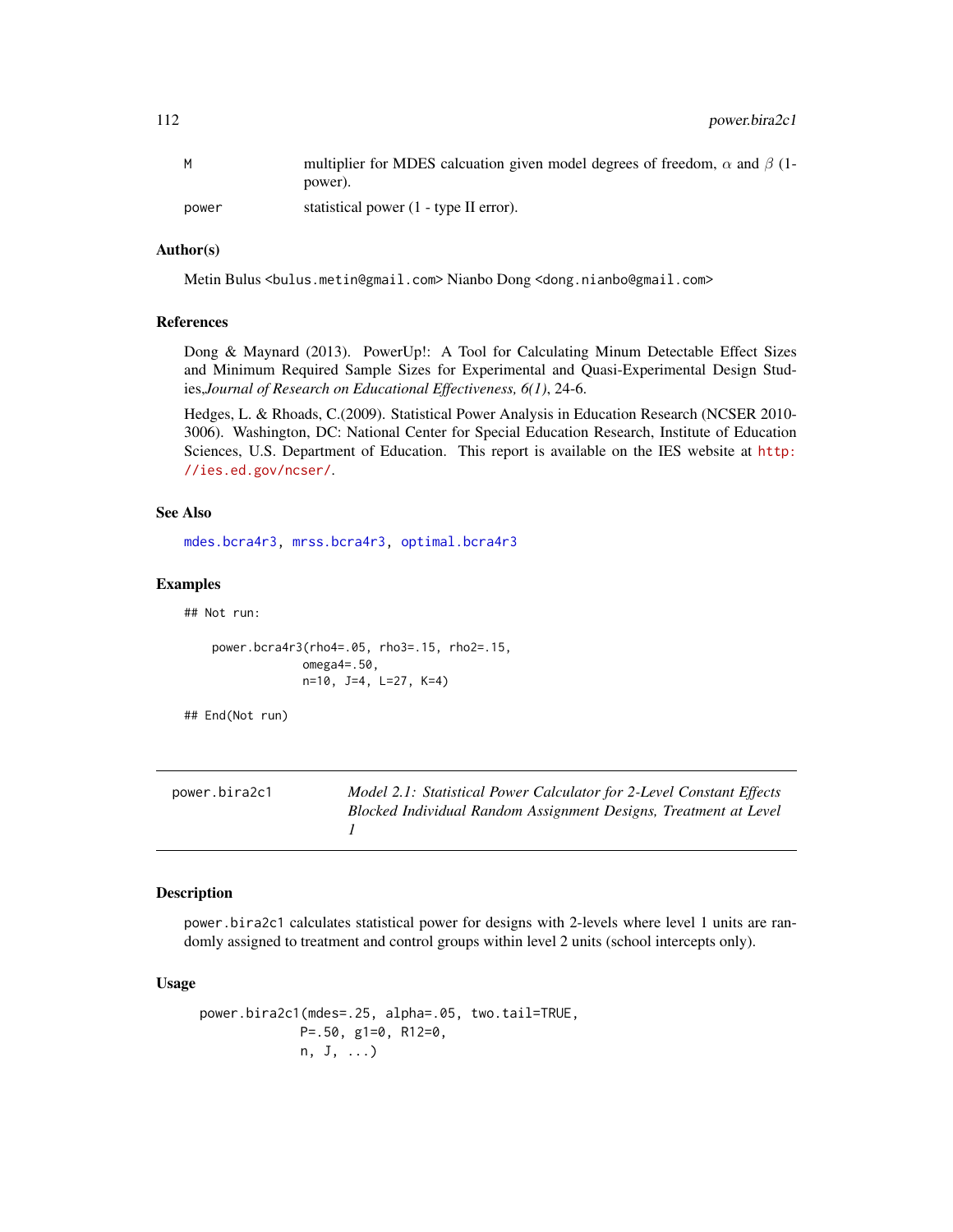# <span id="page-112-0"></span>power.bira2c1 113

# Arguments

| mdes            | minimum detectable effect size.                                                                       |
|-----------------|-------------------------------------------------------------------------------------------------------|
| alpha           | probability of type I error.                                                                          |
| two.tail        | logical; TRUE for two-tailed hypothesis testing, FALSE for one-tailed hypothesis<br>testing.          |
| P               | average proportion of level 1 units randomly assigned to treatment within level<br>2 units.           |
| g1              | number of covariates at level 1.                                                                      |
| R <sub>12</sub> | proportion of level 1 variance in the outcome explained by level 1 covariates.                        |
| n               | harmonic mean of level 1 units across level 2 units (or simple average).                              |
|                 | level 2 sample size.                                                                                  |
| $\cdots$        | to handle extra parameters passed from other functions, do not define any addi-<br>tional parameters. |

# Details

Power formula was derived within power analysis framework descibed by Hedges & Rhoads (2009). Further definition of design parameters can be found in Dong & Maynard (2013).

#### Value

| fun   | function name.                                                                                     |
|-------|----------------------------------------------------------------------------------------------------|
| par   | list of parameters used in power calculation.                                                      |
| df    | model degrees of freedom                                                                           |
| M     | multiplier for MDES calcuation given model degrees of freedom, $\alpha$ and $\beta$ (1-<br>power). |
| power | statistical power (1 - type II error).                                                             |

### Author(s)

Metin Bulus <bulus.metin@gmail.com> Nianbo Dong <dong.nianbo@gmail.com>

#### References

Dong & Maynard (2013). PowerUp!: A Tool for Calculating Minum Detectable Effect Sizes and Minimum Required Sample Sizes for Experimental and Quasi-Experimental Design Studies,*Journal of Research on Educational Effectiveness, 6(1)*, 24-6.

Hedges, L. & Rhoads, C.(2009). Statistical Power Analysis in Education Research (NCSER 2010- 3006). Washington, DC: National Center for Special Education Research, Institute of Education Sciences, U.S. Department of Education. This report is available on the IES website at [http:](http://ies.ed.gov/ncser/) [//ies.ed.gov/ncser/](http://ies.ed.gov/ncser/).

# See Also

[mdes.bira2c1,](#page-13-0) [mrss.bira2c1,](#page-38-0) [optimal.bira2c1](#page-73-0)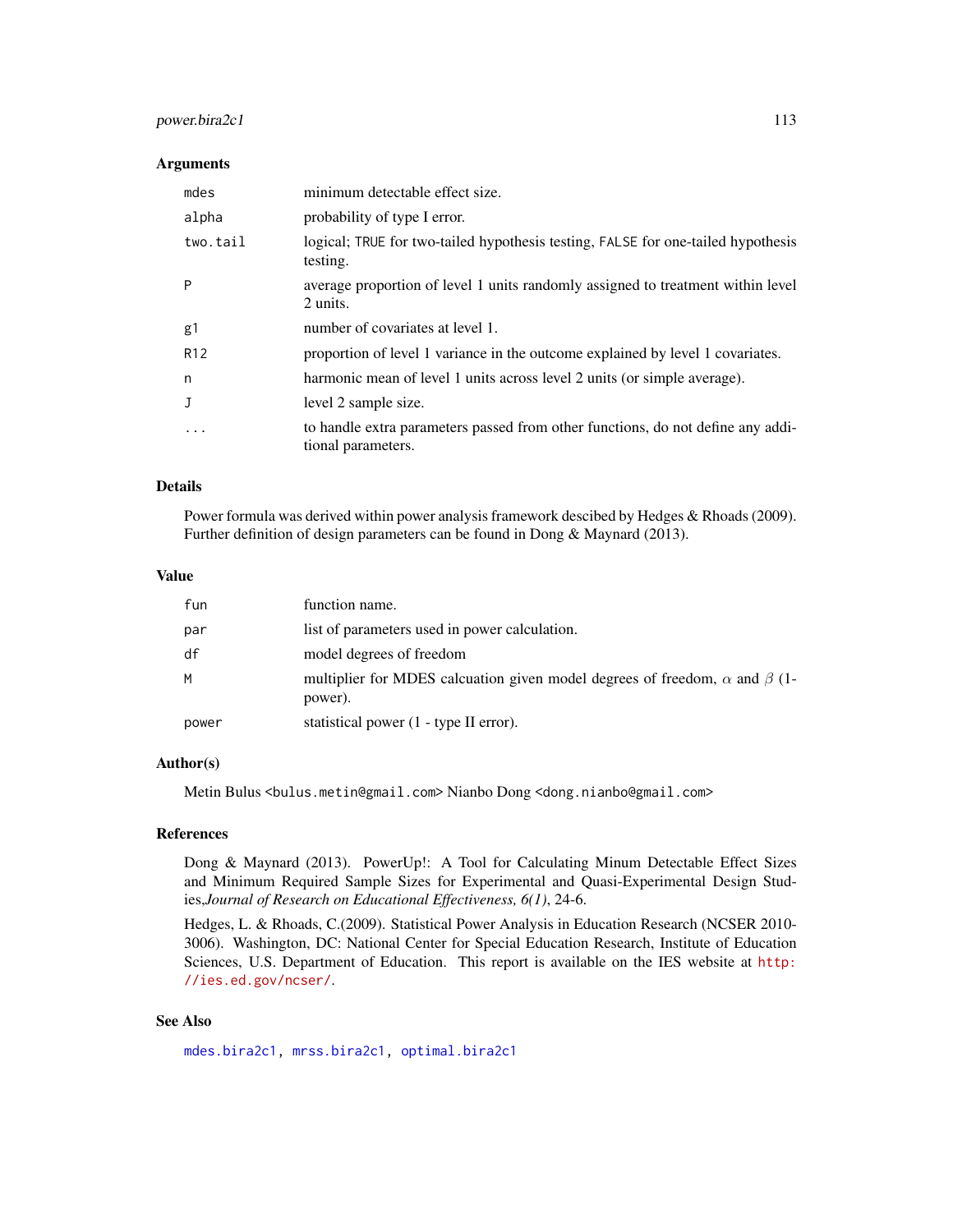# <span id="page-113-0"></span>Examples

```
## Not run:
```

```
power.bira2c1(n=55, J=3)
```

```
## End(Not run)
```

| power.bira2f1 | Model 2.2: Statistical Power Calculator for 2-Level Fixed Effects |
|---------------|-------------------------------------------------------------------|
|               | Blocked Individual Random Assignment Designs, Treatment at Level  |
|               |                                                                   |

# Description

power.bira2f1 calculates statistical power for designs with 2-levels where level 1 units are randomly assigned to treatment and control groups within level 2 units (fixed blocks).

#### Usage

```
power.bira2f1(mdes=.25, alpha=.05, two.tail=TRUE,
             P=.50, g1=0, R12=0,
             n, J, ...)
```
# Arguments

| mdes            | minimum detectable effect size.                                                                       |
|-----------------|-------------------------------------------------------------------------------------------------------|
| alpha           | probability of type I error.                                                                          |
| two.tail        | logical; TRUE for two-tailed hypothesis testing, FALSE for one-tailed hypothesis<br>testing.          |
| P               | average proportion of level 1 units randomly assigned to treatment within level<br>2 units.           |
| g1              | number of covariates at level 1.                                                                      |
| R <sub>12</sub> | proportion of level 1 variance in the outcome explained by level 1 covariates.                        |
| n               | harmonic mean of level 1 units across level 2 units (or simple average).                              |
| J               | level 2 sample size.                                                                                  |
| $\ddotsc$       | to handle extra parameters passed from other functions, do not define any addi-<br>tional parameters. |

# Details

Power formula was derived within power analysis framework descibed by Hedges & Rhoads (2009). Further definition of design parameters can be found in Dong & Maynard (2013).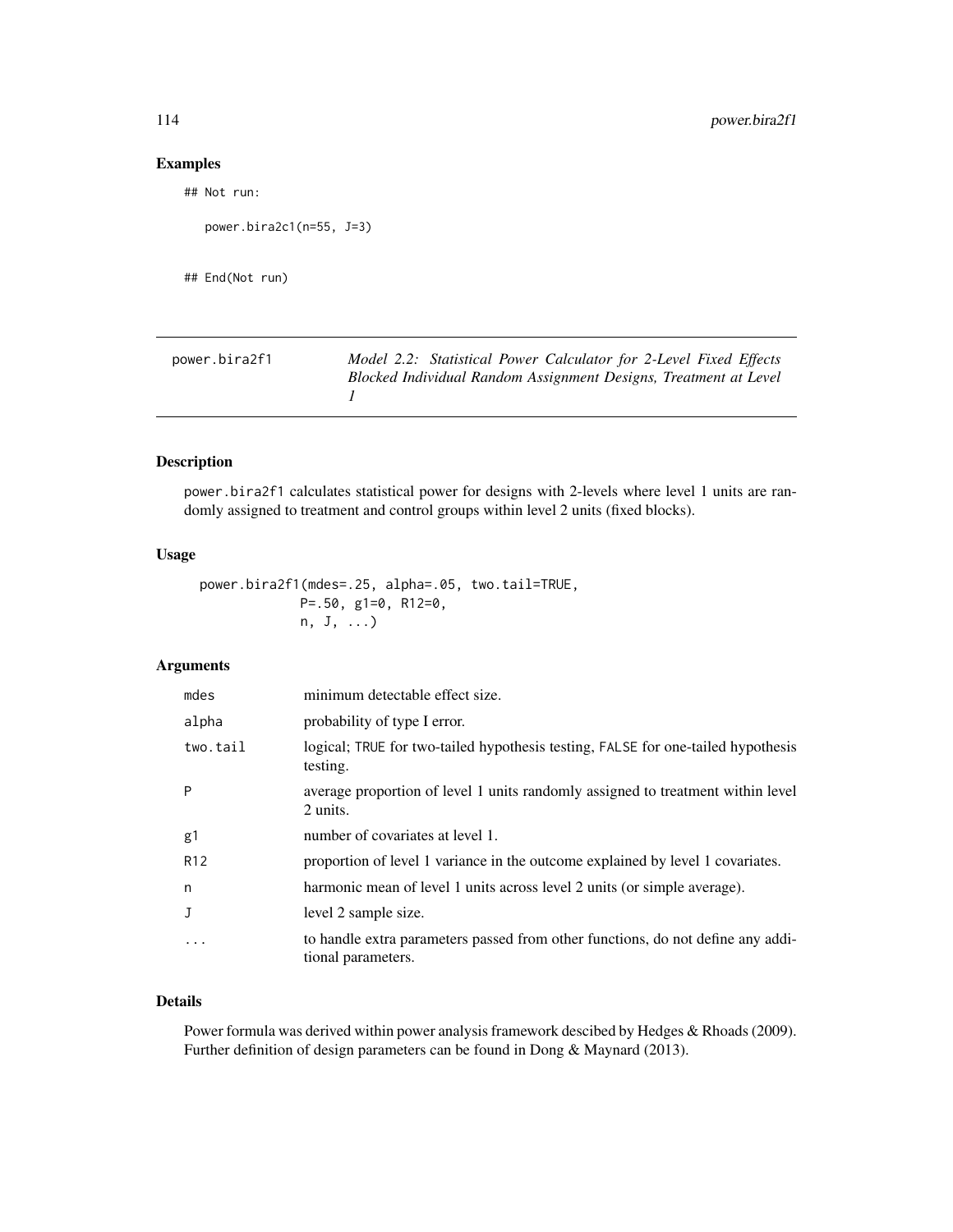# <span id="page-114-0"></span>power.bira2r1 115

#### Value

| fun   | function name.                                                                                     |
|-------|----------------------------------------------------------------------------------------------------|
| par   | list of parameters used in power calculation.                                                      |
| df    | model degrees of freedom                                                                           |
| M     | multiplier for MDES calcuation given model degrees of freedom, $\alpha$ and $\beta$ (1-<br>power). |
| power | statistical power (1 - type II error).                                                             |

# Author(s)

Metin Bulus <bulus.metin@gmail.com> Nianbo Dong <dong.nianbo@gmail.com>

#### References

Dong & Maynard (2013). PowerUp!: A Tool for Calculating Minum Detectable Effect Sizes and Minimum Required Sample Sizes for Experimental and Quasi-Experimental Design Studies,*Journal of Research on Educational Effectiveness, 6(1)*, 24-6.

Hedges, L. & Rhoads, C.(2009). Statistical Power Analysis in Education Research (NCSER 2010- 3006). Washington, DC: National Center for Special Education Research, Institute of Education Sciences, U.S. Department of Education. This report is available on the IES website at [http:](http://ies.ed.gov/ncser/) [//ies.ed.gov/ncser/](http://ies.ed.gov/ncser/).

# See Also

[mdes.bira2f1,](#page-15-0) [mrss.bira2f1,](#page-40-0) [optimal.bira2f1](#page-76-0)

# Examples

## Not run:

power.bira2f1(n=55, J=3)

## End(Not run)

power.bira2r1 *Model 2.3: Statistical Power Calculator for 2-Level Random Effects Blocked Individual Random Assignment Designs, Individuals Randomized within Blocks*

# Description

power.bira2r1 calculates statistical power for designs with 2-levels where level 1 units are randomly assigned to treatment and control groups within level 2 units (random blocks).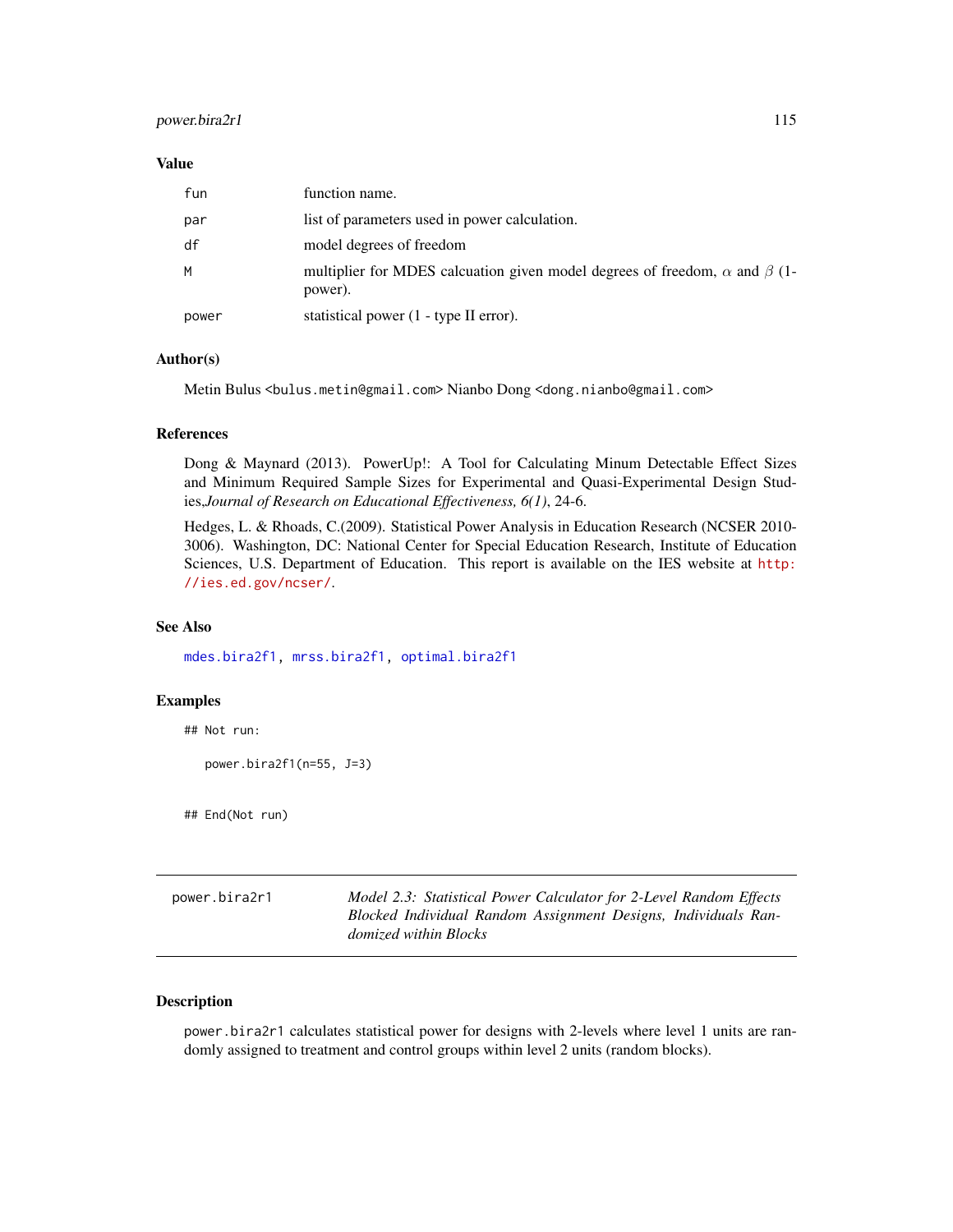# Usage

```
power.bira2r1(mdes=.25, alpha=.05, two.tail=TRUE,
             rho2, omega2,
             g2=0, P=.50, R12=0, RT22=0,
             n, J, ...)
```
# Arguments

| mdes            | minimum detectable effect size.                                                                                                  |
|-----------------|----------------------------------------------------------------------------------------------------------------------------------|
| alpha           | probability of type I error.                                                                                                     |
| two.tail        | logical; TRUE for two-tailed hypothesis testing, FALSE for one-tailed hypothesis<br>testing.                                     |
| rho2            | proportion of variance in the outcome explained by level 2 units.                                                                |
| omega2          | treatment effect heterogeneity as ratio of treatment effect variance among level<br>2 units to the residual variance at level 2. |
| P               | average proportion of level 1 units randomly assigned to treatment within level<br>2 units.                                      |
| g <sub>2</sub>  | number of covariates at level 2.                                                                                                 |
| R <sub>12</sub> | proportion of level 1 variance in the outcome explained by level 1 covariates.                                                   |
| <b>RT22</b>     | proportion of treatment effect variance among level 2 units explained by level 2<br>covariates.                                  |
| n               | harmonic mean of level 1 units across level 2 units (or simple average).                                                         |
| J               | level 2 sample size.                                                                                                             |
| $\ddotsc$       | to handle extra parameters passed from other functions, do not define any addi-<br>tional parameters.                            |

# Details

Power formula was derived within power analysis framework descibed by Hedges & Rhoads (2009). Further definition of design parameters can be found in Dong & Maynard (2013).

# Value

| fun   | function name.                                                                                     |
|-------|----------------------------------------------------------------------------------------------------|
| par   | list of parameters used in power calculation.                                                      |
| df    | model degrees of freedom                                                                           |
| M     | multiplier for MDES calcuation given model degrees of freedom, $\alpha$ and $\beta$ (1-<br>power). |
| power | statistical power (1 - type II error).                                                             |

# Author(s)

Metin Bulus <br/> <br/> <br/> <br/> <br/> <br/>netin@gmail.com> Nianbo Dong <dong.nianbo@gmail.com>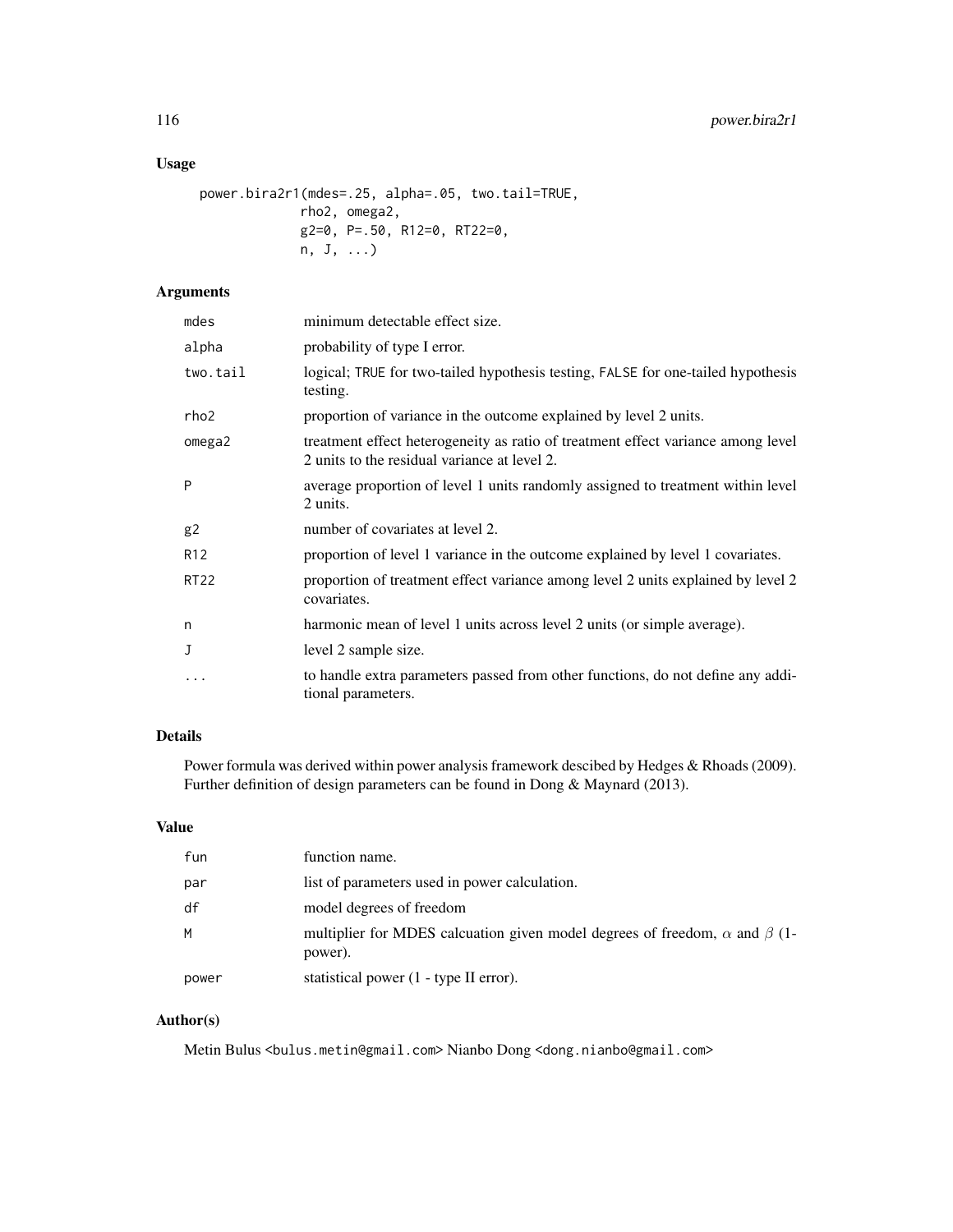# <span id="page-116-0"></span>power.bira3r1 117

#### References

Dong & Maynard (2013). PowerUp!: A Tool for Calculating Minum Detectable Effect Sizes and Minimum Required Sample Sizes for Experimental and Quasi-Experimental Design Studies,*Journal of Research on Educational Effectiveness, 6(1)*, 24-6.

Hedges, L. & Rhoads, C.(2009). Statistical Power Analysis in Education Research (NCSER 2010- 3006). Washington, DC: National Center for Special Education Research, Institute of Education Sciences, U.S. Department of Education. This report is available on the IES website at [http:](http://ies.ed.gov/ncser/) [//ies.ed.gov/ncser/](http://ies.ed.gov/ncser/).

# See Also

[mdes.bira2r1,](#page-16-0) [mrss.bira2r1,](#page-42-0) [optimal.bira2r1](#page-78-0)

#### Examples

## Not run:

power.bira2r1(rho2=.35, omega2=.10, n=83, J=480)

## End(Not run)

| power.bira3r1 | Model 2.4: Statistical Power Calculator for 3-Level Random Effects |
|---------------|--------------------------------------------------------------------|
|               | Blocked Individual Random Assignment Design, Individuals Random-   |
|               | ized within Blocks                                                 |

# Description

power.bira3r1 calculates statistical power for designs with 3-levels where level 1 units are randomly assigned to treatment and control groups within level 2 units (random blocks).

#### Usage

```
power.bira3r1(mdes=.25, alpha=.05, two.tail=TRUE,
             rho2, rho3, omega2, omega3,
             P=.50, R12=0, RT22=0, RT32=0, g3=0,
             n, J, K, ...)
```
#### Arguments

| mdes     | minimum detectable effect size.                                                              |
|----------|----------------------------------------------------------------------------------------------|
| alpha    | probability of type I error.                                                                 |
| two.tail | logical; TRUE for two-tailed hypothesis testing, FALSE for one-tailed hypothesis<br>testing. |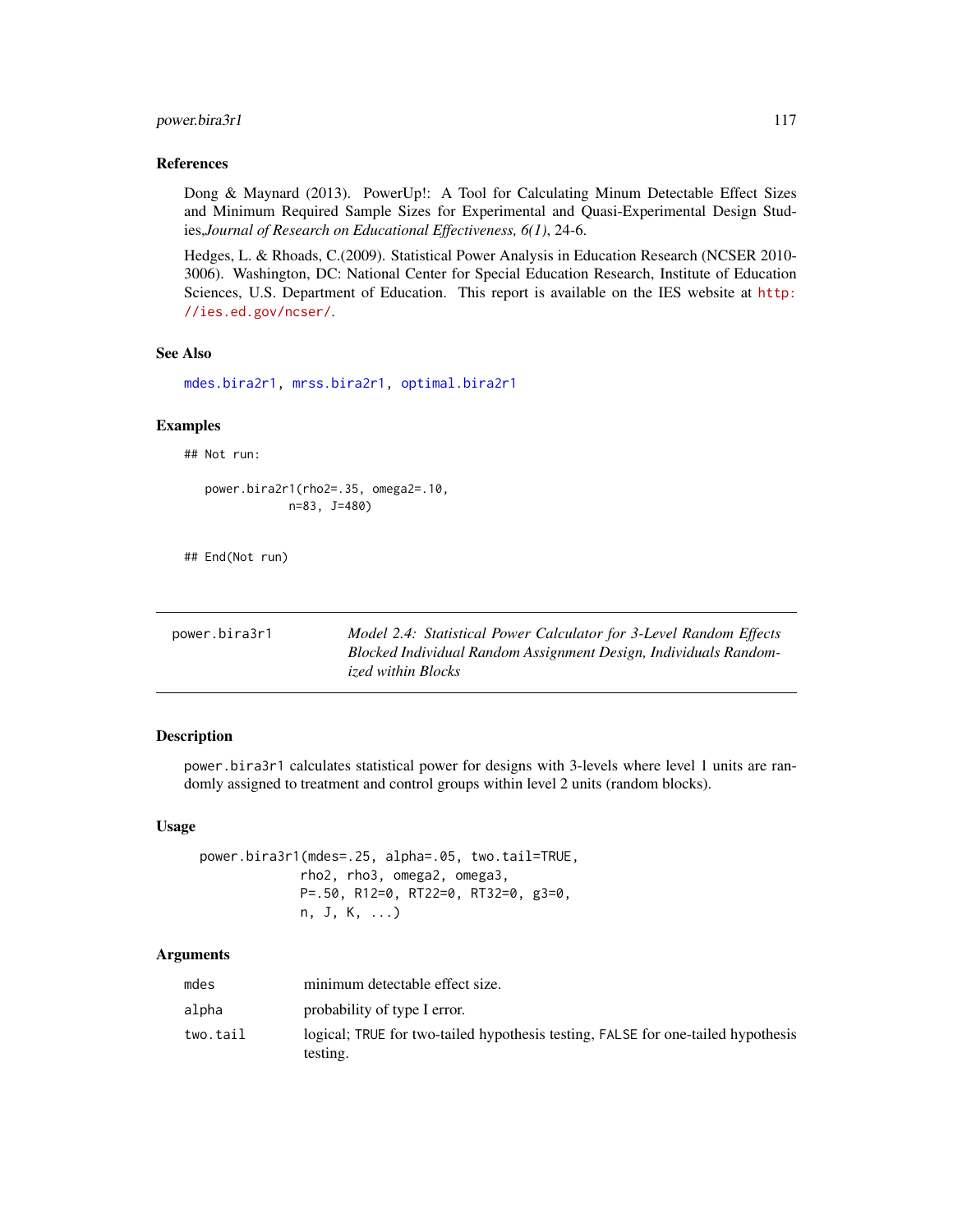| rho2            | proportion of variance in the outcome explained by level 2 units.                                                                |
|-----------------|----------------------------------------------------------------------------------------------------------------------------------|
| rho3            | proportion of variance in the outcome explained by level 3 units.                                                                |
| omega2          | treatment effect heterogeneity as ratio of treatment effect variance among level<br>2 units to the residual variance at level 2. |
| omega3          | treatment effect heterogeneity as ratio of treatment effect variance among level<br>3 units to the residual variance at level 3. |
| P               | average proportion of level 1 units randomly assigned to treatment within level<br>2 units.                                      |
| g3              | number of covariates at level 3.                                                                                                 |
| R <sub>12</sub> | proportion of level 1 variance in the outcome explained by level 1 covariates.                                                   |
| RT22            | proportion of treatment effect variance among level 2 units explained by level 2<br>covariates.                                  |
| <b>RT32</b>     | proportion of treatment effect variance among level 3 units explained by level 3<br>covariates.                                  |
| n               | harmonic mean of level 1 units across level 2 units (or simple average).                                                         |
| J               | harmonic mean of level 2 units across level 3 units (or simple average).                                                         |
| K               | level 3 sample size.                                                                                                             |
| .               | to handle extra parameters passed from other functions, do not define any addi-<br>tional parameters.                            |

# Details

Power formula was derived within power analysis framework descibed by Hedges & Rhoads (2009). Further definition of design parameters can be found in Dong & Maynard (2013).

# Value

| fun   | function name.                                                                                     |
|-------|----------------------------------------------------------------------------------------------------|
| par   | list of parameters used in power calculation.                                                      |
| df    | model degrees of freedom                                                                           |
| M     | multiplier for MDES calcuation given model degrees of freedom, $\alpha$ and $\beta$ (1-<br>power). |
| power | statistical power (1 - type II error).                                                             |

#### Author(s)

Metin Bulus <bulus.metin@gmail.com> Nianbo Dong <dong.nianbo@gmail.com>

# References

Dong & Maynard (2013). PowerUp!: A Tool for Calculating Minum Detectable Effect Sizes and Minimum Required Sample Sizes for Experimental and Quasi-Experimental Design Studies,*Journal of Research on Educational Effectiveness, 6(1)*, 24-6.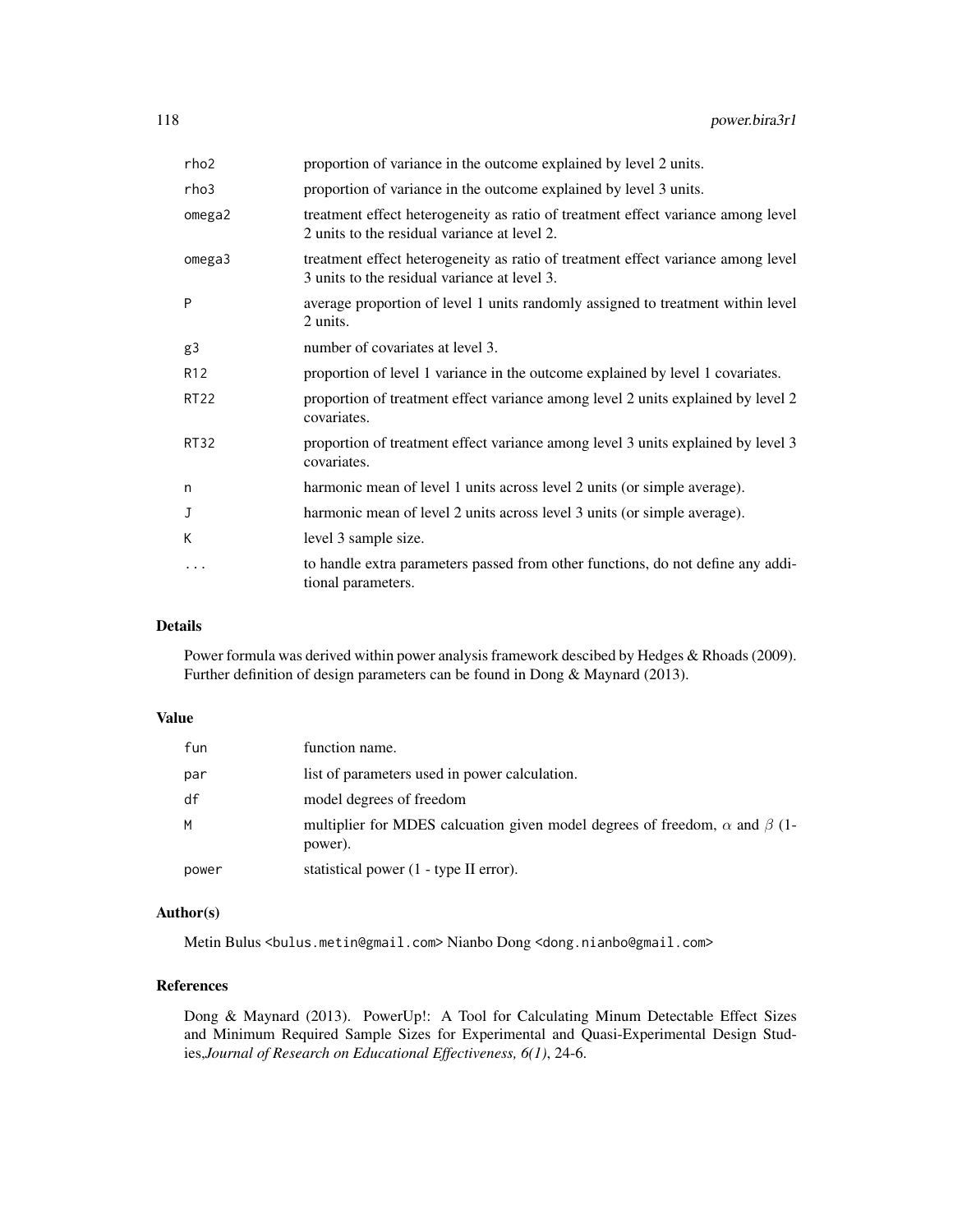# <span id="page-118-0"></span>power.bira4r1 119

Hedges, L. & Rhoads, C.(2009). Statistical Power Analysis in Education Research (NCSER 2010- 3006). Washington, DC: National Center for Special Education Research, Institute of Education Sciences, U.S. Department of Education. This report is available on the IES website at [http:](http://ies.ed.gov/ncser/) [//ies.ed.gov/ncser/](http://ies.ed.gov/ncser/).

# See Also

[mdes.bira3r1,](#page-18-0) [mrss.bira3r1,](#page-44-0) [optimal.bira3r1](#page-82-0)

#### Examples

```
## Not run:
```

```
power.bira3r1(rho3=.20, rho2=.15, omega3=.10, omega2=.10,
             n=69, J=10, K=100)
```
## End(Not run)

| power.bira4r1 | Model 2.5: Statistical Power Calculator for 4-Level Random Effects |
|---------------|--------------------------------------------------------------------|
|               | Blocked Individual Random Assignment Design, Individuals Random-   |
|               | <i>ized within Blocks</i>                                          |

#### Description

power.bira4r1 calculates statistical power for designs with 4-levels where level 1 units are randomly assigned to treatment and control groups within level 2 units (random blocks).

# Usage

```
power.bira4r1(mdes=.25, alpha=.05, two.tail=TRUE,
     rho2, rho3, rho4, omega2, omega3, omega4,
     P=.50, R12=0, RT22=0, RT32=0, RT42=0, g4=0,
     n, J, K, L, ...)
```
# Arguments

| mdes     | minimum detectable effect size.                                                                                                  |
|----------|----------------------------------------------------------------------------------------------------------------------------------|
| alpha    | probability of type I error.                                                                                                     |
| two.tail | logical; TRUE for two-tailed hypothesis testing, FALSE for one-tailed hypothesis<br>testing.                                     |
| rho2     | proportion of variance in the outcome explained by level 2 units.                                                                |
| rho3     | proportion of variance in the outcome explained by level 3 units.                                                                |
| rho4     | proportion of variance in the outcome explained by level 4 units.                                                                |
| omega2   | treatment effect heterogeneity as ratio of treatment effect variance among level<br>2 units to the residual variance at level 2. |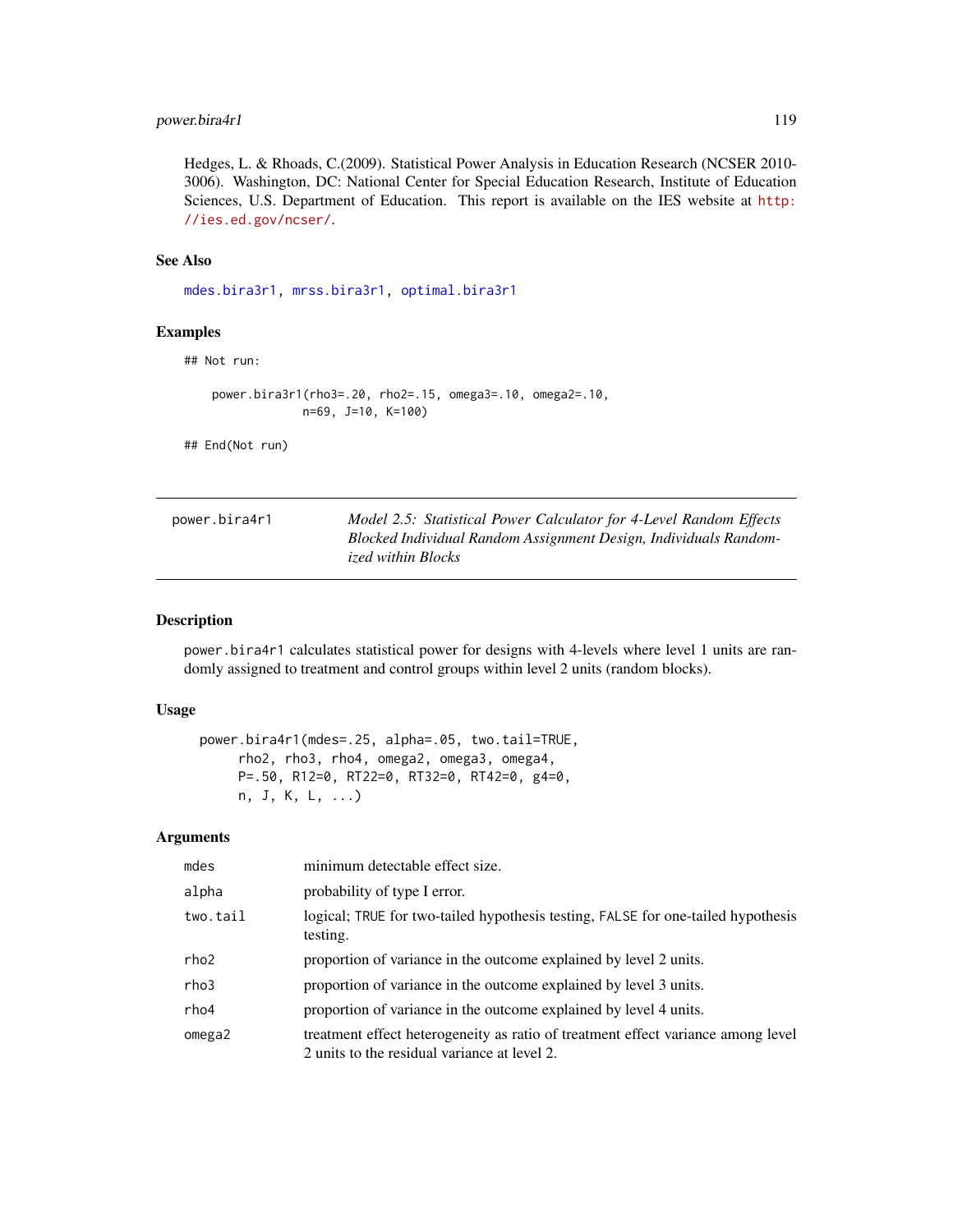| omega3          | treatment effect heterogeneity as ratio of treatment effect variance among level<br>3 units to the residual variance at level 3. |
|-----------------|----------------------------------------------------------------------------------------------------------------------------------|
| omega4          | treatment effect heterogeneity as ratio of treatment effect variance among level<br>4 units to the residual variance at level 4. |
| P               | average proportion of level 1 units randomly assigned to treatment within level<br>2 units.                                      |
| g4              | number of covariates at level 4.                                                                                                 |
| R <sub>12</sub> | proportion of level 1 variance in the outcome explained by level 1 covariates.                                                   |
| <b>RT22</b>     | proportion of treatment effect variance among level 2 units explained by level 2<br>covariates.                                  |
| RT32            | proportion of treatment effect variance among level 3 units explained by level 3<br>covariates.                                  |
| <b>RT42</b>     | proportion of treatment effect variance among level 4 units explained by level 4<br>covariates.                                  |
| n               | harmonic mean of level 1 units across level 2 units (or simple average).                                                         |
| J               | harmonic mean of level 2 units across level 3 units (or simple average).                                                         |
| K               | harmonic mean of level 3 units across level 3 units (or simple average).                                                         |
| L               | number of level 4 units.                                                                                                         |
| $\cdots$        | to handle extra parameters passed from other functions, do not define any addi-<br>tional parameters.                            |

# Details

Power formula was derived within power analysis framework descibed by Hedges & Rhoads (2009). Further definition of design parameters can be found in Dong & Maynard (2013) and Hedges & Rhoads (2009).

### Value

| fun   | function name.                                                                                     |
|-------|----------------------------------------------------------------------------------------------------|
| par   | list of parameters used in power calculation.                                                      |
| df    | model degrees of freedom                                                                           |
| M     | multiplier for MDES calcuation given model degrees of freedom, $\alpha$ and $\beta$ (1-<br>power). |
| power | statistical power (1 - type II error).                                                             |

# Author(s)

Metin Bulus <br/> <br/> <br/> <br/> <br/> <br/>netin@gmail.com> Nianbo Dong <dong.nianbo@gmail.com>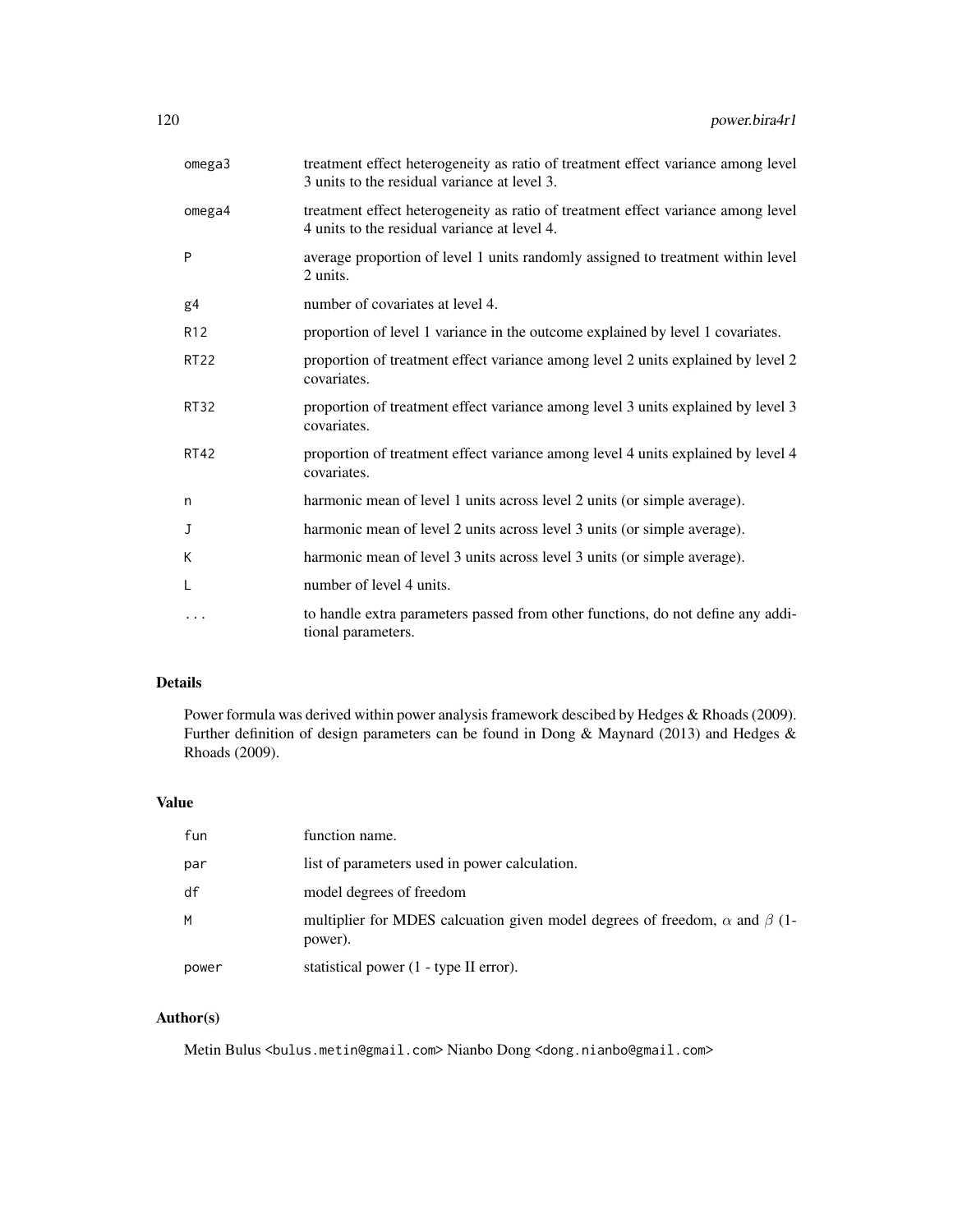# <span id="page-120-0"></span>power.cra2r2 121

#### References

Dong & Maynard (2013). PowerUp!: A Tool for Calculating Minum Detectable Effect Sizes and Minimum Required Sample Sizes for Experimental and Quasi-Experimental Design Studies,*Journal of Research on Educational Effectiveness, 6(1)*, 24-6.

Hedges, L. & Rhoads, C.(2009). Statistical Power Analysis in Education Research (NCSER 2010- 3006). Washington, DC: National Center for Special Education Research, Institute of Education Sciences, U.S. Department of Education. This report is available on the IES website at [http:](http://ies.ed.gov/ncser/) [//ies.ed.gov/ncser/](http://ies.ed.gov/ncser/).

#### See Also

[mdes.bira4r1,](#page-20-0) [mrss.bira4r1,](#page-46-0) [optimal.bira4r1](#page-85-0)

#### Examples

## Not run:

```
power.bira4r1(rho4=.05, rho3=.15, rho2=.15,
             omega4=.50, omega3=.50, omega2=.50,
             n=10, J=4, L=27, K=4)
```
## End(Not run)

| power.cra2r2 | Model 3.1: Statistical Power Calculator for 2-Level Cluster Random |
|--------------|--------------------------------------------------------------------|
|              | Assignment Design, Treatment at Level 2                            |

#### Description

power.cra2r2 calculates statistical power for designs with 2-levels where level 2 units are randomly assigned to treatment and control groups.

# Usage

power.cra2r2(mdes=.25, alpha=.05, two.tail=TRUE, rho2, g2=0, P=.50, R12=0, R22=0, n, J, ...)

#### Arguments

| mdes     | minimum detectable effect size.                                                              |
|----------|----------------------------------------------------------------------------------------------|
| alpha    | probability of type I error.                                                                 |
| two.tail | logical; TRUE for two-tailed hypothesis testing, FALSE for one-tailed hypothesis<br>testing. |
| rho2     | proportion of variance in the outcome explained by level 2 units.                            |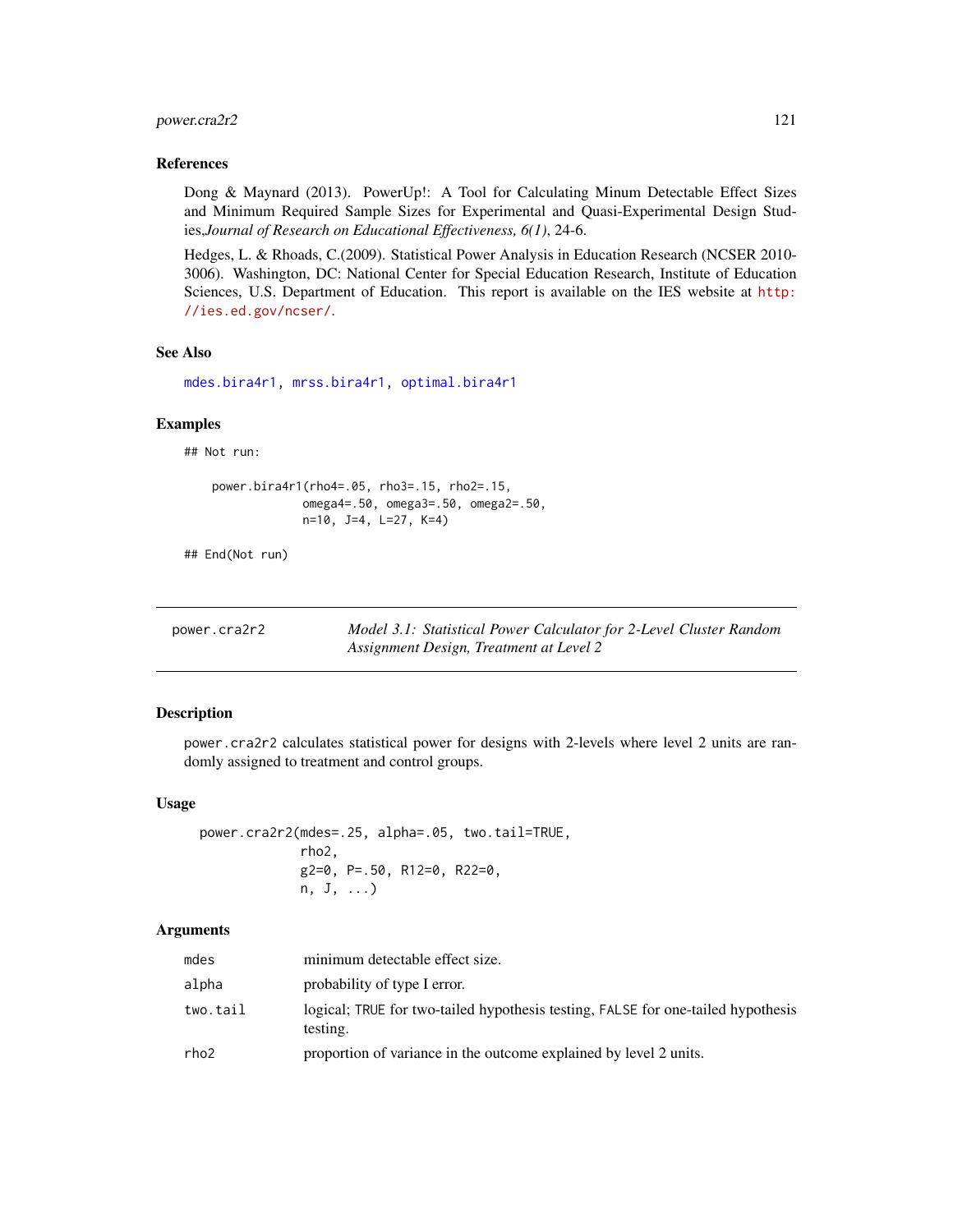<span id="page-121-0"></span>

| P               | proportion of level 2 units randomly assigned to treatment.                                           |
|-----------------|-------------------------------------------------------------------------------------------------------|
| g2              | number of covariates at level 2.                                                                      |
| R <sub>12</sub> | proportion of level 1 variance in the outcome explained by level 1 covariates.                        |
| R22             | proportion of level 2 variance in the outcome explained by level 2 covariates.                        |
| n               | harmonic mean of level 1 units across level 2 units (or simple average).                              |
| J               | level 2 sample size.                                                                                  |
| .               | to handle extra parameters passed from other functions, do not define any addi-<br>tional parameters. |

# Details

Power formula was derived within power analysis framework descibed by Hedges & Rhoads (2009). Further definition of design parameters can be found in Dong & Maynard (2013).

#### Value

| fun   | function name.                                                                                     |
|-------|----------------------------------------------------------------------------------------------------|
| par   | list of parameters used in power calculation.                                                      |
| df    | model degrees of freedom                                                                           |
| M     | multiplier for MDES calcuation given model degrees of freedom, $\alpha$ and $\beta$ (1-<br>power). |
| power | statistical power (1 - type II error).                                                             |

# Author(s)

Metin Bulus <bulus.metin@gmail.com> Nianbo Dong <dong.nianbo@gmail.com>

# References

Dong & Maynard (2013). PowerUp!: A Tool for Calculating Minum Detectable Effect Sizes and Minimum Required Sample Sizes for Experimental and Quasi-Experimental Design Studies,*Journal of Research on Educational Effectiveness, 6(1)*, 24-6.

Hedges, L. & Rhoads, C.(2009). Statistical Power Analysis in Education Research (NCSER 2010- 3006). Washington, DC: National Center for Special Education Research, Institute of Education Sciences, U.S. Department of Education. This report is available on the IES website at [http:](http://ies.ed.gov/ncser/) [//ies.ed.gov/ncser/](http://ies.ed.gov/ncser/).

# See Also

[mdes.cra2r2,](#page-22-0) [mrss.cra2r2,](#page-48-0) [optimal.cra2r2](#page-88-0)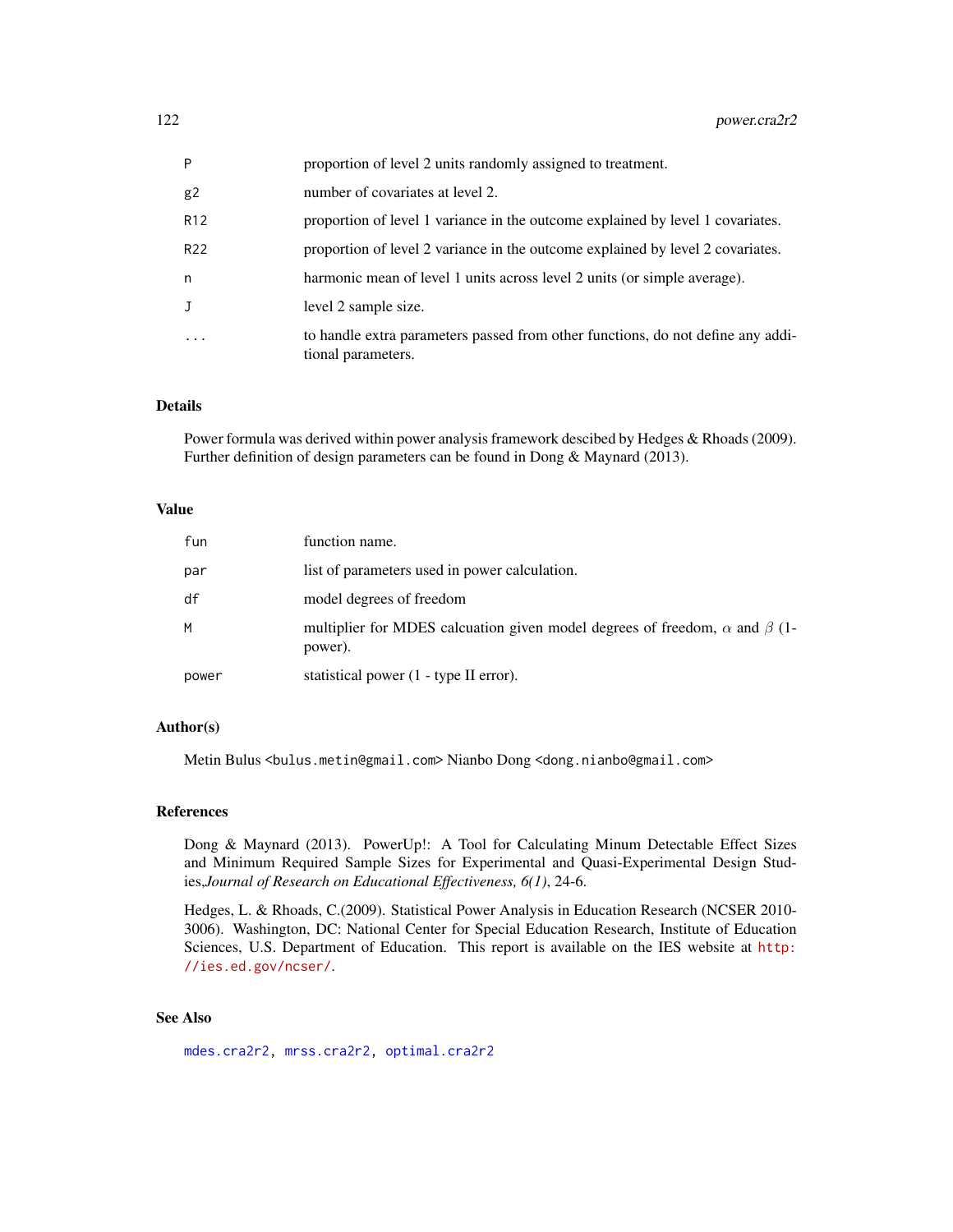# <span id="page-122-0"></span>power.cra3r3 123

# Examples

## Not run:

power.cra2r2(rho2=.20, n=4, J=20)

## End(Not run)

| power.cra3r3 | Model 3.2: Statistical Power Calculator for 3-Level Cluster Random |
|--------------|--------------------------------------------------------------------|
|              | Assignment Designs, Treatment at Level 3                           |

# Description

power.cra3r3 calculates statistical power for designs with 3-levels where level 3 units are randomly assigned to treatment and control groups.

# Usage

```
power.cra3r3(mdes=.25, alpha=.05, two.tail=TRUE,
             rho2, rho3,
             P=.50, g3=0, R12=0, R22=0, R32=0,
             n, J, K, ...)
```
# Arguments

| mdes             | minimum detectable effect size.                                                                       |
|------------------|-------------------------------------------------------------------------------------------------------|
| alpha            | probability of type I error.                                                                          |
| two.tail         | logical; TRUE for two-tailed hypothesis testing, FALSE for one-tailed hypothesis<br>testing.          |
| rho <sub>2</sub> | proportion of variance in the outcome explained by level 2 units.                                     |
| rho3             | proportion of variance in the outcome explained by level 3 units.                                     |
| P                | proportion of level 3 units randomly assigned to treatment.                                           |
| g3               | number of covariates at level 3.                                                                      |
| R <sub>12</sub>  | proportion of level 1 variance in the outcome explained by level 1 covariates.                        |
| R <sub>22</sub>  | proportion of level 2 variance in the outcome explained by level 2 covariates.                        |
| R32              | proportion of level 3 variance in the outcome explained by level 3 covariates.                        |
| n                | harmonic mean of level 1 units across level 2 units (or simple average).                              |
| J                | harmonic mean of level 2 units across level 3 units (or simple average).                              |
| К                | level 3 sample size.                                                                                  |
| $\ddotsc$        | to handle extra parameters passed from other functions, do not define any addi-<br>tional parameters. |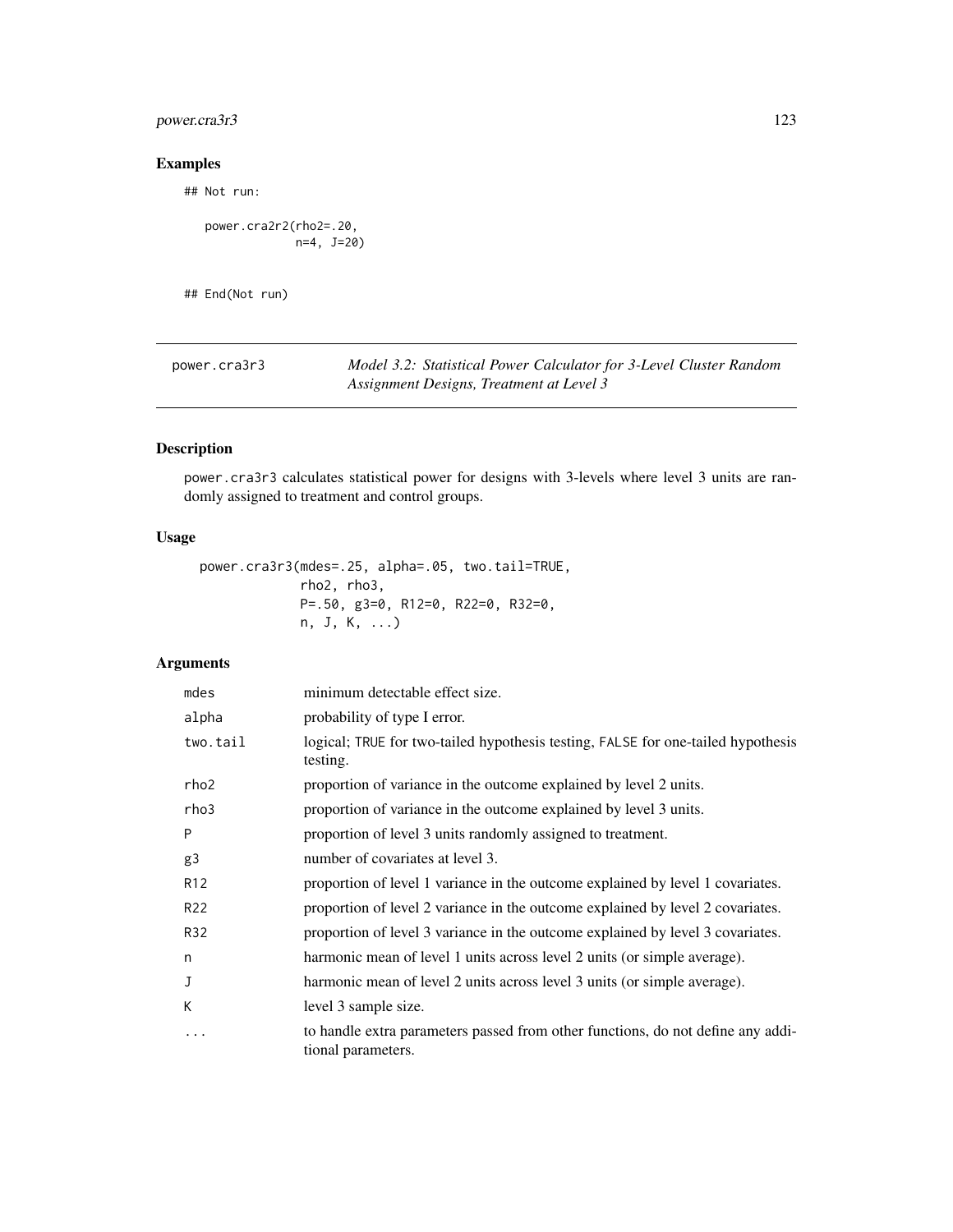# <span id="page-123-0"></span>Details

Power formula was derived within power analysis framework descibed by Hedges & Rhoads (2009). Further definition of design parameters can be found in Dong & Maynard (2013).

# Value

| fun   | function name.                                                                                     |
|-------|----------------------------------------------------------------------------------------------------|
| par   | list of parameters used in power calculation.                                                      |
| df    | model degrees of freedom                                                                           |
| М     | multiplier for MDES calcuation given model degrees of freedom, $\alpha$ and $\beta$ (1-<br>power). |
| power | statistical power (1 - type II error).                                                             |

#### Author(s)

Metin Bulus <bulus.metin@gmail.com> Nianbo Dong <dong.nianbo@gmail.com>

# References

Dong & Maynard (2013). PowerUp!: A Tool for Calculating Minum Detectable Effect Sizes and Minimum Required Sample Sizes for Experimental and Quasi-Experimental Design Studies,*Journal of Research on Educational Effectiveness, 6(1)*, 24-6.

Hedges, L. & Rhoads, C.(2009). Statistical Power Analysis in Education Research (NCSER 2010- 3006). Washington, DC: National Center for Special Education Research, Institute of Education Sciences, U.S. Department of Education. This report is available on the IES website at [http:](http://ies.ed.gov/ncser/) [//ies.ed.gov/ncser/](http://ies.ed.gov/ncser/).

# See Also

[mdes.cra3r3,](#page-23-0) [mrss.cra3r3,](#page-50-0) [optimal.cra3r3](#page-91-0)

# Examples

```
## Not run:
```

```
power.cra3r3(rho3=.06, rho2=.17,
             n=15, J=3, K=60)
```
## End(Not run)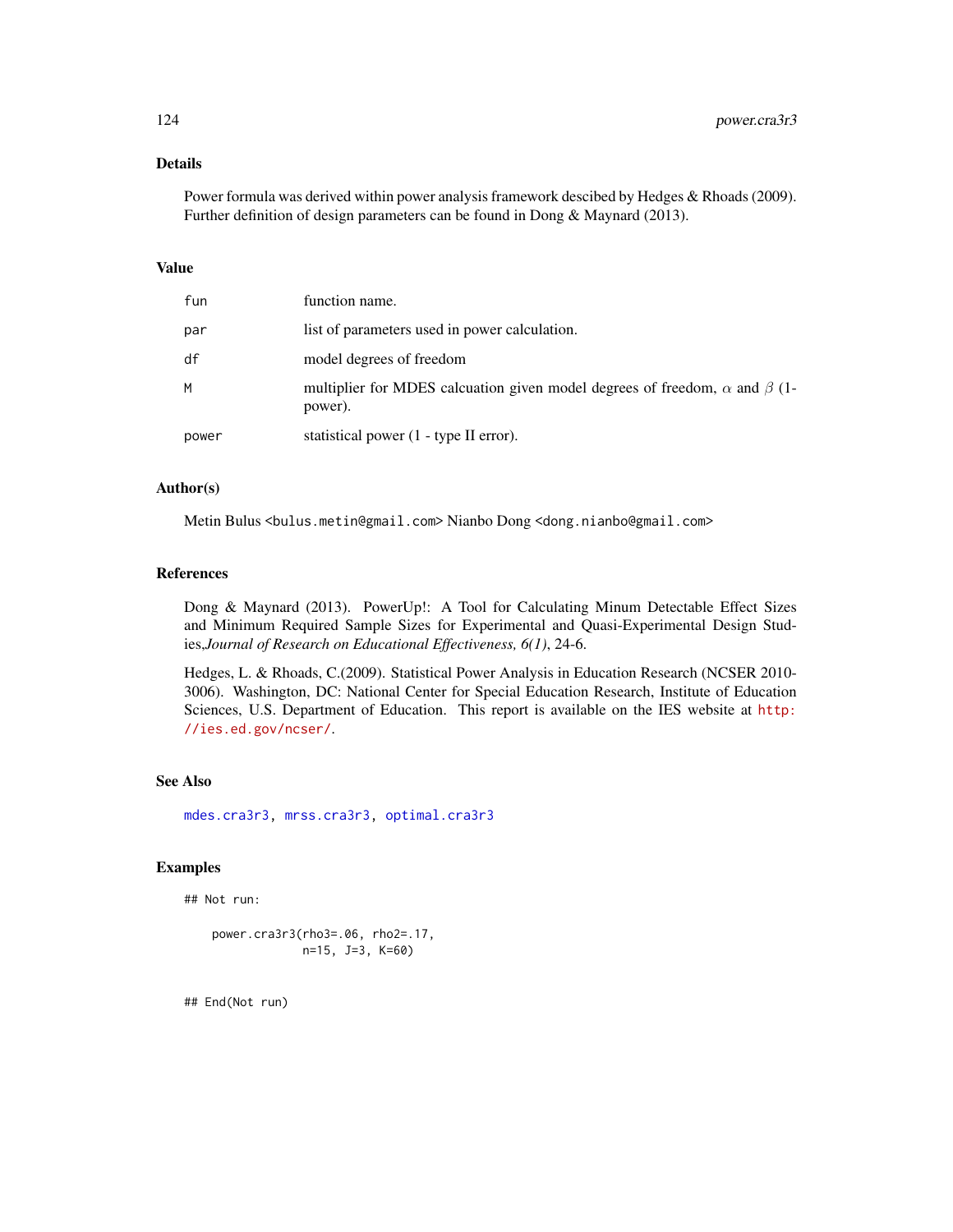<span id="page-124-0"></span>power.cra4r4 *Model 3.3: Statistical Power Calculator for 4-Level Cluster Random Assignment Designs, Treatment at Level 4*

# Description

power.cra4r4 calculates statistical power for designs with 4-levels where level 4 units are randomly assigned to treatment and control groups.

#### Usage

```
power.cra4r4(mdes=.25, alpha=.05, two.tail=TRUE,
     rho2, rho3, rho4,
     P=.50, R12=0, R22=0, R32=0, R42=0, g4=0,
    n, J, K, L, ...)
```
#### Arguments

| mdes            | minimum detectable effect size.                                                                       |
|-----------------|-------------------------------------------------------------------------------------------------------|
| alpha           | probability of type I error.                                                                          |
| two.tail        | logical; TRUE for two-tailed hypothesis testing, FALSE for one-tailed hypothesis<br>testing.          |
| rho2            | proportion of variance in the outcome explained by level 2 units.                                     |
| rho3            | proportion of variance in the outcome explained by level 3 units.                                     |
| rho4            | proportion of variance in the outcome explained by level 4 units.                                     |
| P               | proportion of level 4 units randomly assigned to treatment.                                           |
| g4              | number of covariates at level 4.                                                                      |
| R <sub>12</sub> | proportion of level 1 variance in the outcome explained by level 1 covariates.                        |
| R <sub>22</sub> | proportion of level 2 variance in the outcome explained by level 2 covariates.                        |
| R32             | proportion of level 3 variance in the outcome explained by level 3 covariates.                        |
| R42             | proportion of level 4 variance in the outcome explained by level 4 covariates.                        |
| n               | harmonic mean of level 1 units across level 2 units (or simple average).                              |
| J               | harmonic mean of level 2 units across level 3 units (or simple average).                              |
| K               | harmonic mean of level 3 units across level 3 units (or simple average).                              |
| L               | number of level 4 units.                                                                              |
| .               | to handle extra parameters passed from other functions, do not define any addi-<br>tional parameters. |

# Details

Power formula was derived within power analysis framework descibed by Hedges & Rhoads (2009). Further definition of design parameters can be found in Dong & Maynard (2013).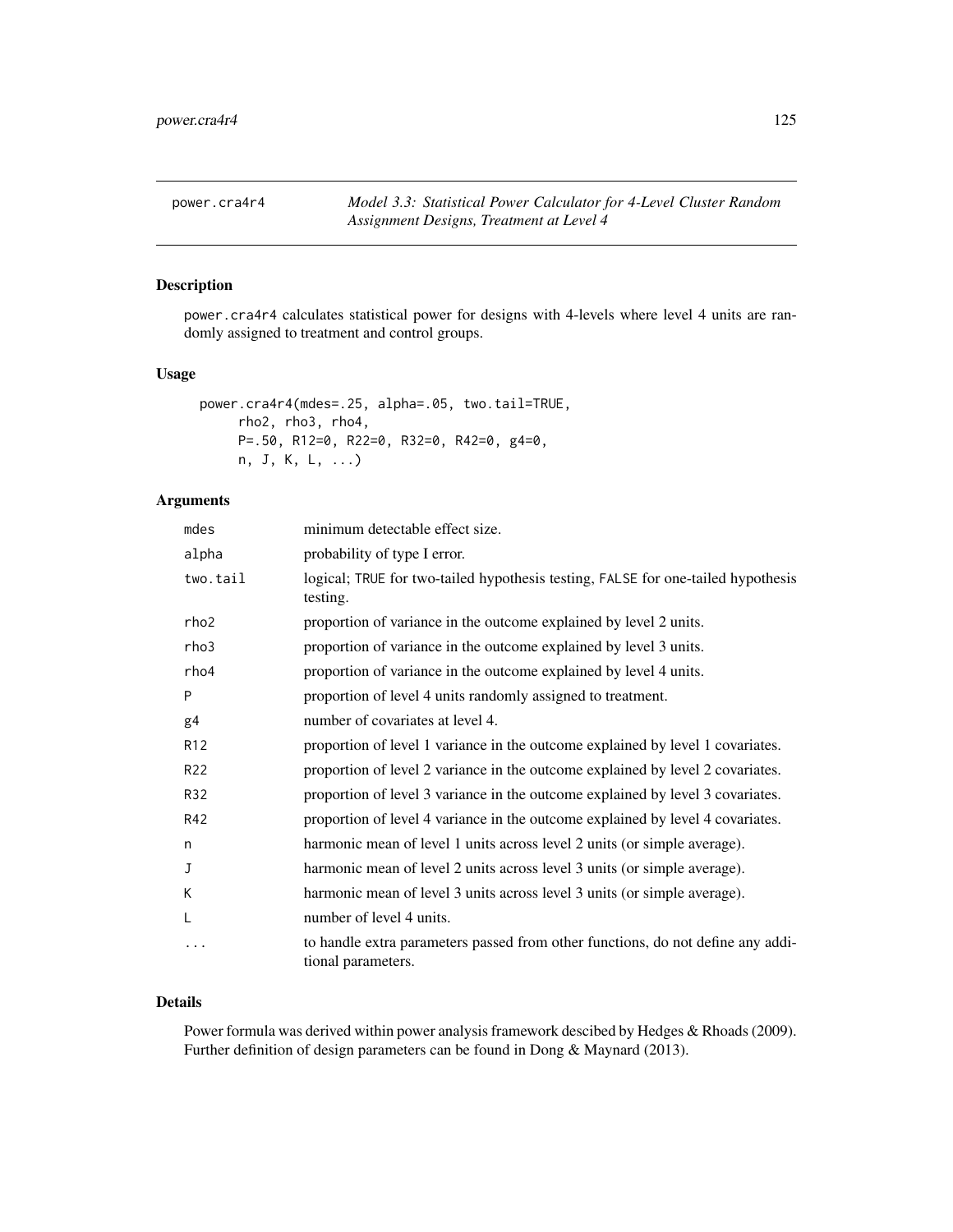#### <span id="page-125-0"></span>Value

| fun   | function name.                                                                                     |
|-------|----------------------------------------------------------------------------------------------------|
| par   | list of parameters used in power calculation.                                                      |
| df    | model degrees of freedom                                                                           |
| M     | multiplier for MDES calcuation given model degrees of freedom, $\alpha$ and $\beta$ (1-<br>power). |
| power | statistical power (1 - type II error).                                                             |

# Author(s)

Metin Bulus <bulus.metin@gmail.com> Nianbo Dong <dong.nianbo@gmail.com>

#### References

Dong & Maynard (2013). PowerUp!: A Tool for Calculating Minum Detectable Effect Sizes and Minimum Required Sample Sizes for Experimental and Quasi-Experimental Design Studies,*Journal of Research on Educational Effectiveness, 6(1)*, 24-6.

Hedges, L. & Rhoads, C.(2009). Statistical Power Analysis in Education Research (NCSER 2010- 3006). Washington, DC: National Center for Special Education Research, Institute of Education Sciences, U.S. Department of Education. This report is available on the IES website at [http:](http://ies.ed.gov/ncser/) [//ies.ed.gov/ncser/](http://ies.ed.gov/ncser/).

# See Also

[mdes.cra4r4,](#page-25-0) [mrss.cra4r4,](#page-52-0) [optimal.cra4r4](#page-94-0)

#### Examples

## Not run:

power.cra4r4(rho4=.05, rho3=.05, rho2=.10, n=10, J=2, K=3, L=20)

## End(Not run)

power.ira1r1 *Model 1.0: Statistical Power Calculator for Individual Random Assignment Designs, Completely Randomized Controlled Trials*

# Description

power.ira1r1 calculates statistical power for completely randomized controlled trials where individuals are randomly assigned to treatment and control groups.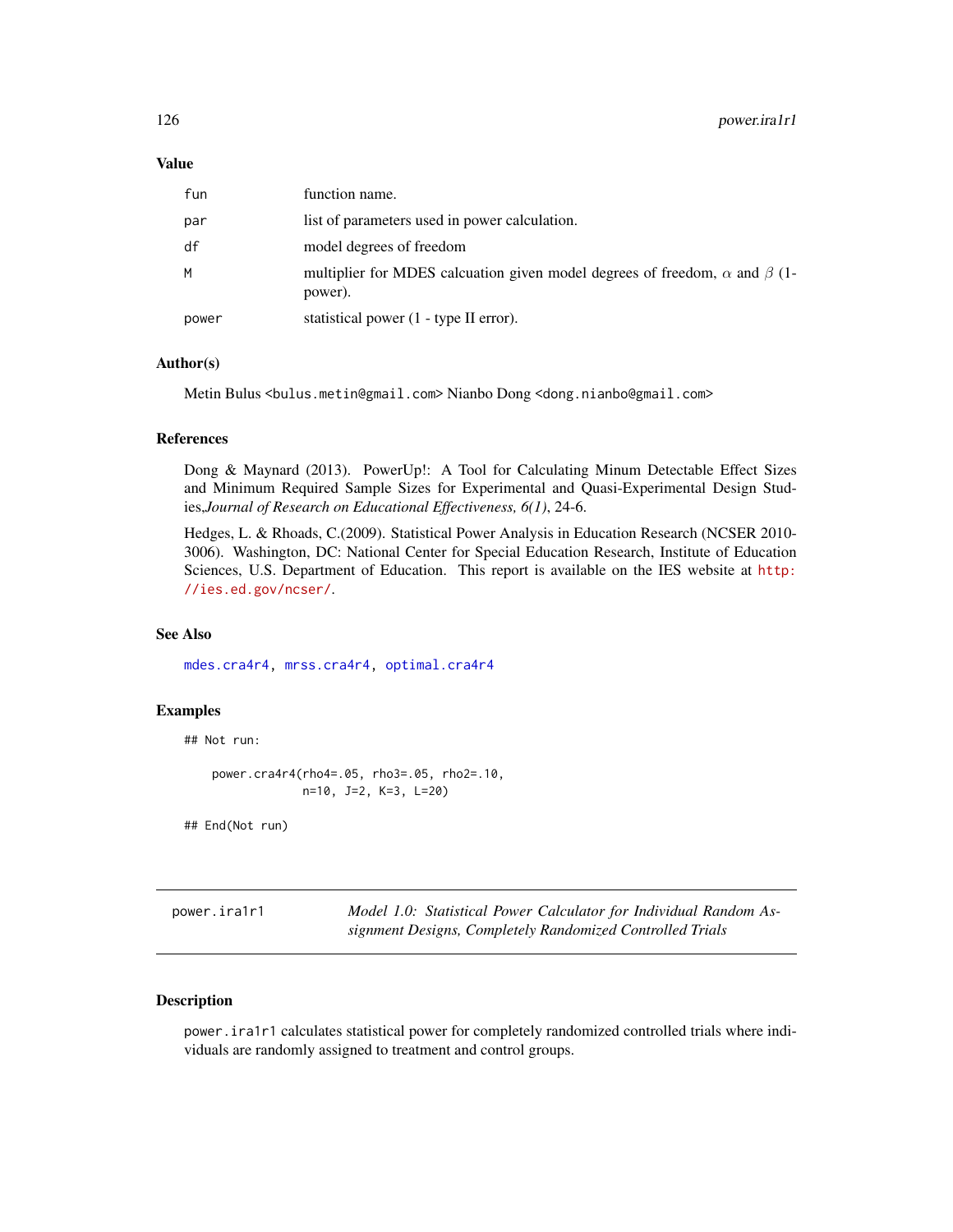# power.ira1r1 127

#### Usage

power.ira1r1(mdes=.25, alpha=.05, two.tail=TRUE, P=.50, g1=0, R12=0, n, ...)

# Arguments

| mdes            | minimum detectable effect size.                                                                       |
|-----------------|-------------------------------------------------------------------------------------------------------|
| alpha           | probability of type I error.                                                                          |
| two.tail        | logical; TRUE for two-tailed hypothesis testing, FALSE for one-tailed hypothesis<br>testing.          |
| P               | proportion of units randomly assigned to treatment.                                                   |
| g1              | number of covariates.                                                                                 |
| R <sub>12</sub> | proportion of variance in the outcome explained by covariates.                                        |
| n               | sample size.                                                                                          |
| $\ddotsc$       | to handle extra parameters passed from other functions, do not define any addi-<br>tional parameters. |

#### Details

Power formula was derived within power analysis framework descibed by Hedges & Rhoads (2009). Further definition of design parameters can be found in Dong & Maynard (2013).

# Value

| fun   | function name.                                                                                     |
|-------|----------------------------------------------------------------------------------------------------|
| par   | list of parameters used in power calculation.                                                      |
| df    | model degrees of freedom                                                                           |
| M     | multiplier for MDES calcuation given model degrees of freedom, $\alpha$ and $\beta$ (1-<br>power). |
| power | statistical power (1 - type II error).                                                             |

#### Author(s)

Metin Bulus <bulus.metin@gmail.com> Nianbo Dong <dong.nianbo@gmail.com>

#### References

Dong & Maynard (2013). PowerUp!: A Tool for Calculating Minum Detectable Effect Sizes and Minimum Required Sample Sizes for Experimental and Quasi-Experimental Design Studies,*Journal of Research on Educational Effectiveness, 6(1)*, 24-6.

Hedges, L. & Rhoads, C.(2009). Statistical Power Analysis in Education Research (NCSER 2010- 3006). Washington, DC: National Center for Special Education Research, Institute of Education Sciences, U.S. Department of Education. This report is available on the IES website at [http:](http://ies.ed.gov/ncser/) [//ies.ed.gov/ncser/](http://ies.ed.gov/ncser/).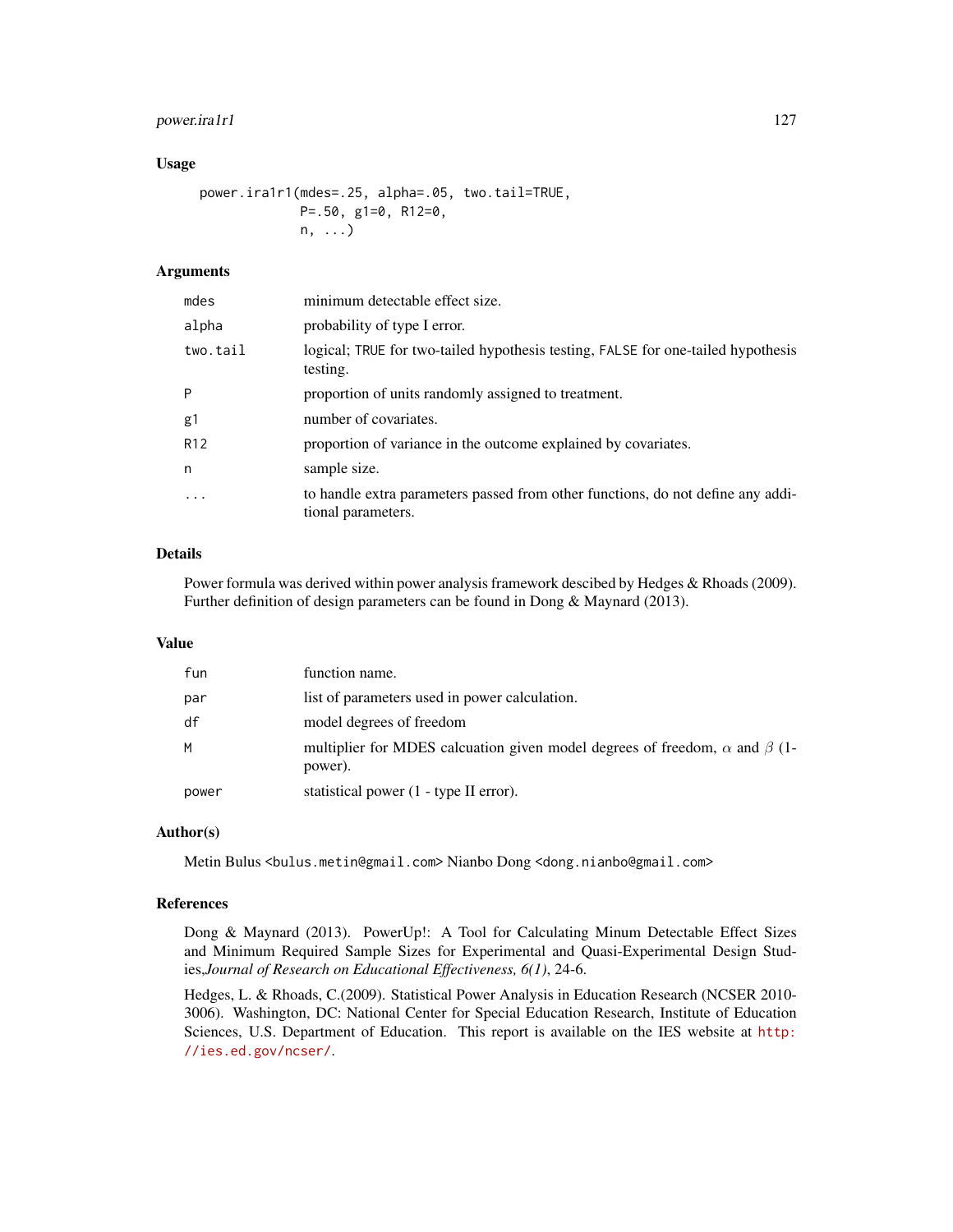# See Also

[mdes.ira1r1,](#page-26-0) [mrss.ira1r1,](#page-54-0) [optimal.ira1r1](#page-97-0)

# Examples

## Not run:

power.ira1r1(n=55)

## End(Not run)

# t1t2.error *Plots Type I and Type II Error Rates*

# Description

t1t2.error plots Type I ( $\alpha$ ) and Type II ( $\beta$ ) error rates using central and noncentral t distributions for any objects returned from one of the PowerUpR functions.

# Usage

t1t2.error(x)

# Arguments

x an object returned from one of the PowerUpR functions.

# Details

t1t2.error plots Type I ( $\alpha$ ) and Type II ( $\beta$ ) error rates using central and noncentral t distributions for any objects returned from one of the PowerUpR functions. It is provided for didactic purpose.

# Author(s)

Metin Bulus <bulus.metin@gmail.com> Nianbo Dong <dong.nianbo@gmail.com>

# See Also

[plot.pars](#page-101-0)

<span id="page-127-0"></span>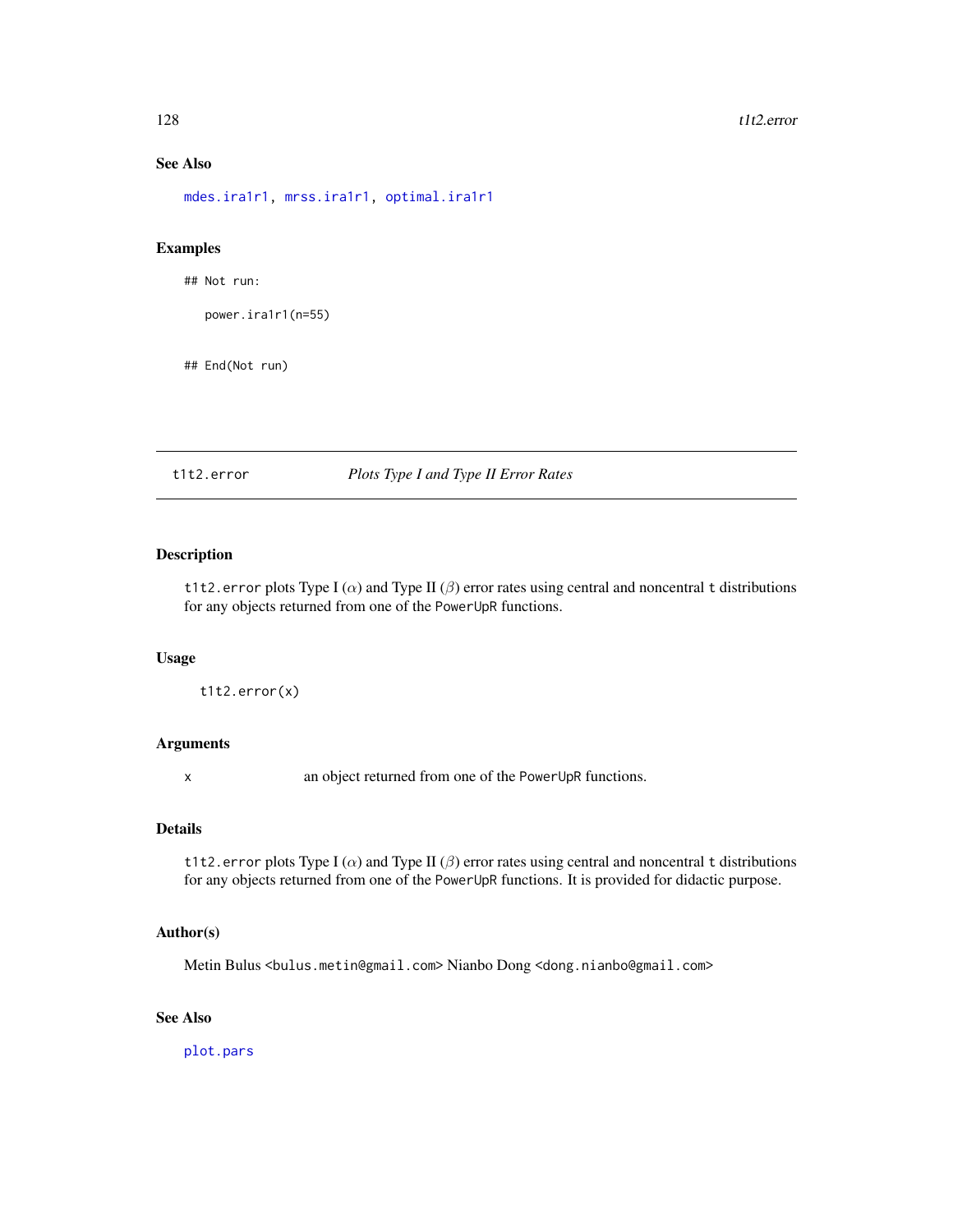#### t1t2.error 129

# Examples

## Not run:

```
design1 <- mdes.bira2r1(rho2=.35, omega2=.10,
                        n=83, J=480)
t1t2.error(design1)
```
## End(Not run)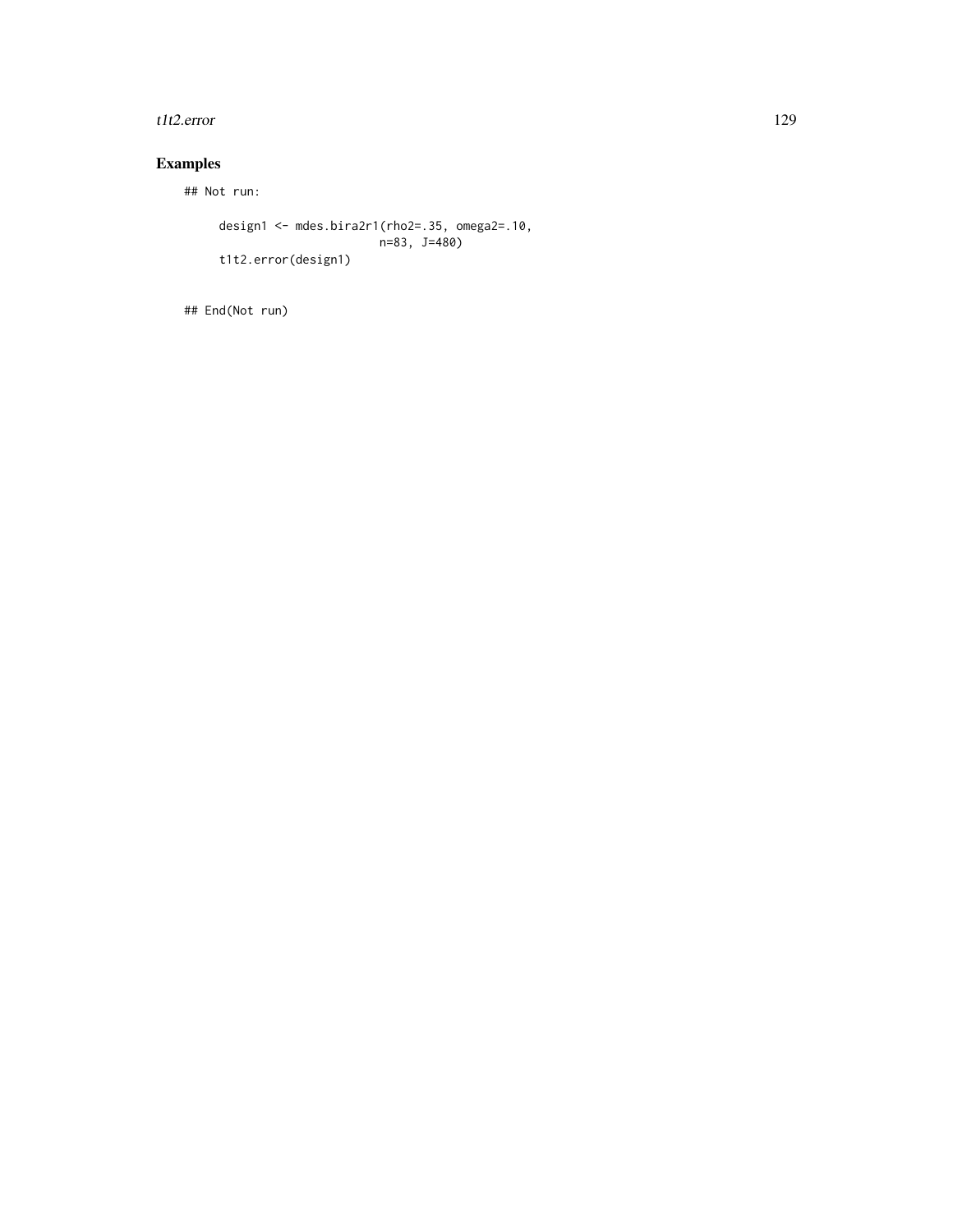# **Index**

∗Topic conversion mrss.to.mdes, <mark>[56](#page-55-0)</mark> mrss.to.power, [57](#page-56-0) optimal.to.mdes , [100](#page-99-0) optimal.to.power , [101](#page-100-0) ∗Topic introduction introduction, [3](#page-2-0) ∗Topic mdes mdes.bcra3f2,<mark>[5](#page-4-0)</mark> mdes.bcra3r2 , [7](#page-6-0) mdes.bcra4f3,<mark>[9](#page-8-0)</mark> mdes.bcra4r2 , [10](#page-9-1) mdes.bcra4r3,[12](#page-11-1) mdes.bira2c1 , [14](#page-13-1) mdes.bira2f1 , [16](#page-15-1) mdes.bira2r1,[17](#page-16-1) mdes.bira3r1 , [19](#page-18-1) mdes.bira4r1 , [21](#page-20-1) mdes.cra2r2,[23](#page-22-1) mdes.cra3r3 , [24](#page-23-1) mdes.cra4r4,[26](#page-25-1) mdes.ira1r1,[27](#page-26-1) ∗Topic mrss mrss.bcra3f2,2<mark>9</mark> mrss.bcra3r2,[31](#page-30-0) mrss.bcra4f3,[33](#page-32-0) mrss.bcra4r2,[35](#page-34-1) mrss.bcra4r3,[37](#page-36-1) mrss.bira2c1,3<mark>9</mark> mrss.bira2f1 , [41](#page-40-1) mrss.bira2r1 , [43](#page-42-1) mrss.bira3r1,[45](#page-44-1) mrss.bira4r1 , [47](#page-46-1) mrss.cra2r2,4<mark>9</mark> mrss.cra3r3 , [51](#page-50-1) mrss.cra4r4 , [53](#page-52-1) mrss.ira1r1 , [55](#page-54-1) ∗Topic optimal optimal.bcra3f2 , [58](#page-57-0)

```
optimal.bcra3r2
, 61
    optimal.bcra4f3
, 64
    optimal.bcra4r2
, 67
    optimal.bcra4r3
, 70
    optimal.bira2c1
, 74
    optimal.bira2f1
, 77
    optimal.bira2r1
, 79
    optimal.bira3r1
, 83
    optimal.bira4r1
, 86
    optimal.cra2r2
, 89
    optimal.cra3r3
, 92
    optimal.cra4r4
, 95
    optimal.ira1r1
, 98
∗Topic plots
    plot.pars
, 102
    t1t2.error
, 128
∗Topic power
    103
    105
    power.bcra4f3
, 107
    108
    power.bcra4r3
, 110
    power.bira2c1
, 112
    power.bira2f1
, 114
    power.bira2r1
, 115
    power.bira3r1
, 117
    power.bira4r1
, 119
    power.cra2r2
, 121
    power.cra3r3
, 123
    power.cra4r4
, 125
    power.ira1r1
, 126
contour
, 103
introduction
,
3
mdes.bcra3f2
,
5
, 30
, 60
, 105
mdes.bcra3r2
,
7
, 32
, 64
, 106
mdes.bcra4f3
,
9
, 34
, 67
, 108
```
mdes.bcra4r2 , [10](#page-9-1) , *[36](#page-35-0)* , *[70](#page-69-1)* , *[110](#page-109-0)*